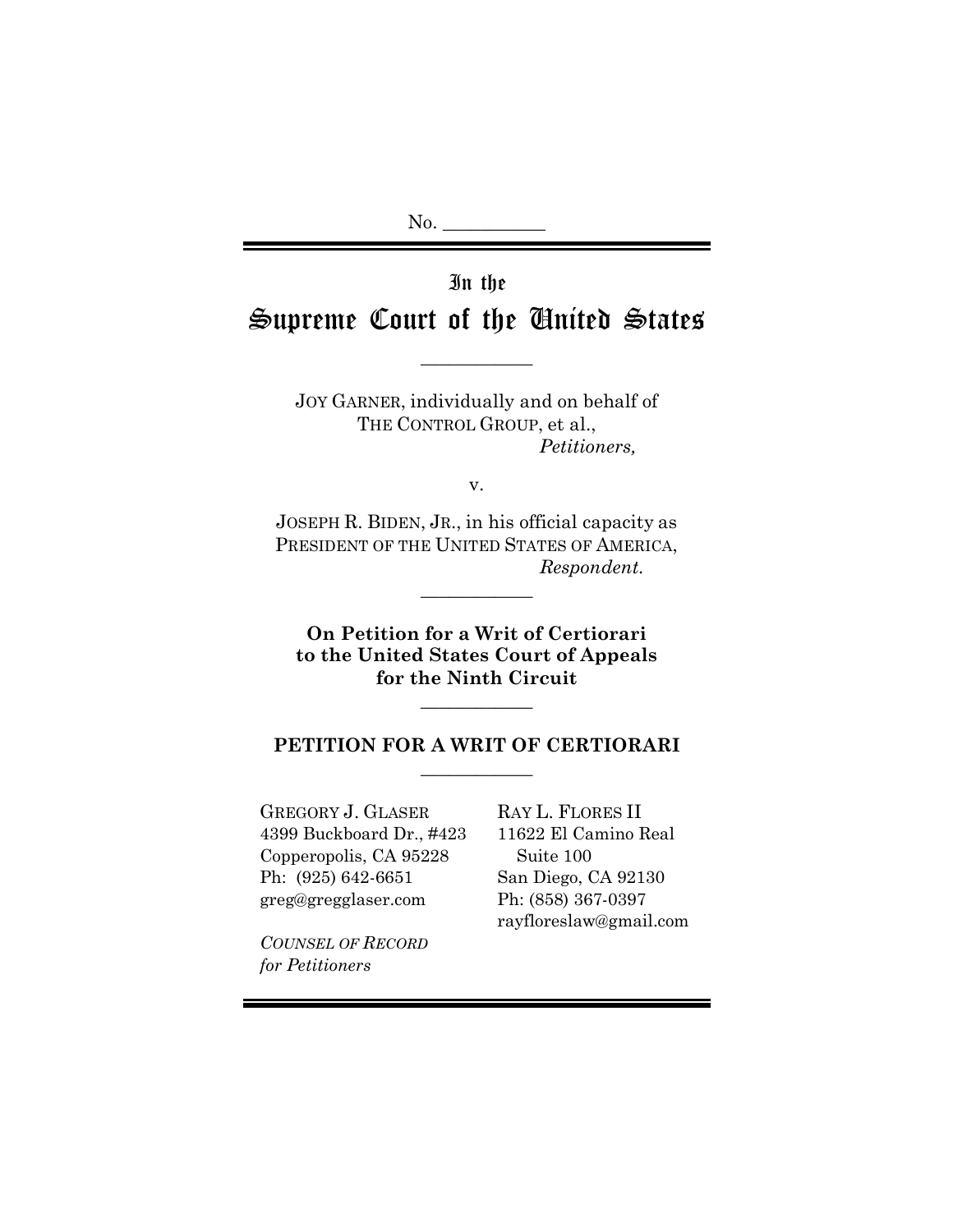#### **QUESTION PRESENTED**

 Without a control group to establish a cause-andeffect relationship, 'science' is not science; it is guesswork. True science requires control groups.

 Since the start of the National Vaccine Program (enforced by POTUS since 1962), chronic disorders have ballooned in vaccinated people only, while remaining relatively stable in the never-vaccinated population. Logically, the government should study a control group of never-vaccinated people (Petitioners) or at least not destroy their group. Instead, POTUS has directed and managed his subordinates to vaccinate every American, including the control group — the estimated 0.26% threatened group of healthy, never-vaccinated people. Regardless of intentions, and regardless of vaccine safety claims, the President is destroying evidence. He is destroying control groups' Fifth Amendment right to exist.

 The government admits its mandatory vaccines remain unstudied with a never-vaccinated control group, such as Petitioners' group ("Control Group").

 Petitioners' Control Group is necessary to prove any causation of harm. Government data confirm more than one-half of vaccinated Americans suffer lifelong debilitating chronic disorders (*i.e.,* heart disease, diabetes, autoimmune disorders). Yet, these disorders affect less than 6% of the never-vaccinated, according to evidence the Control Group introduced in the District Court. Petitioners allege this simple observation proves the President's mandatory vaccines harm most people. Conversely, for POTUS to continue claiming his vaccines are safe and effective still requires a genuine control group. Either way, the Judiciary is needed to preserve the evidence.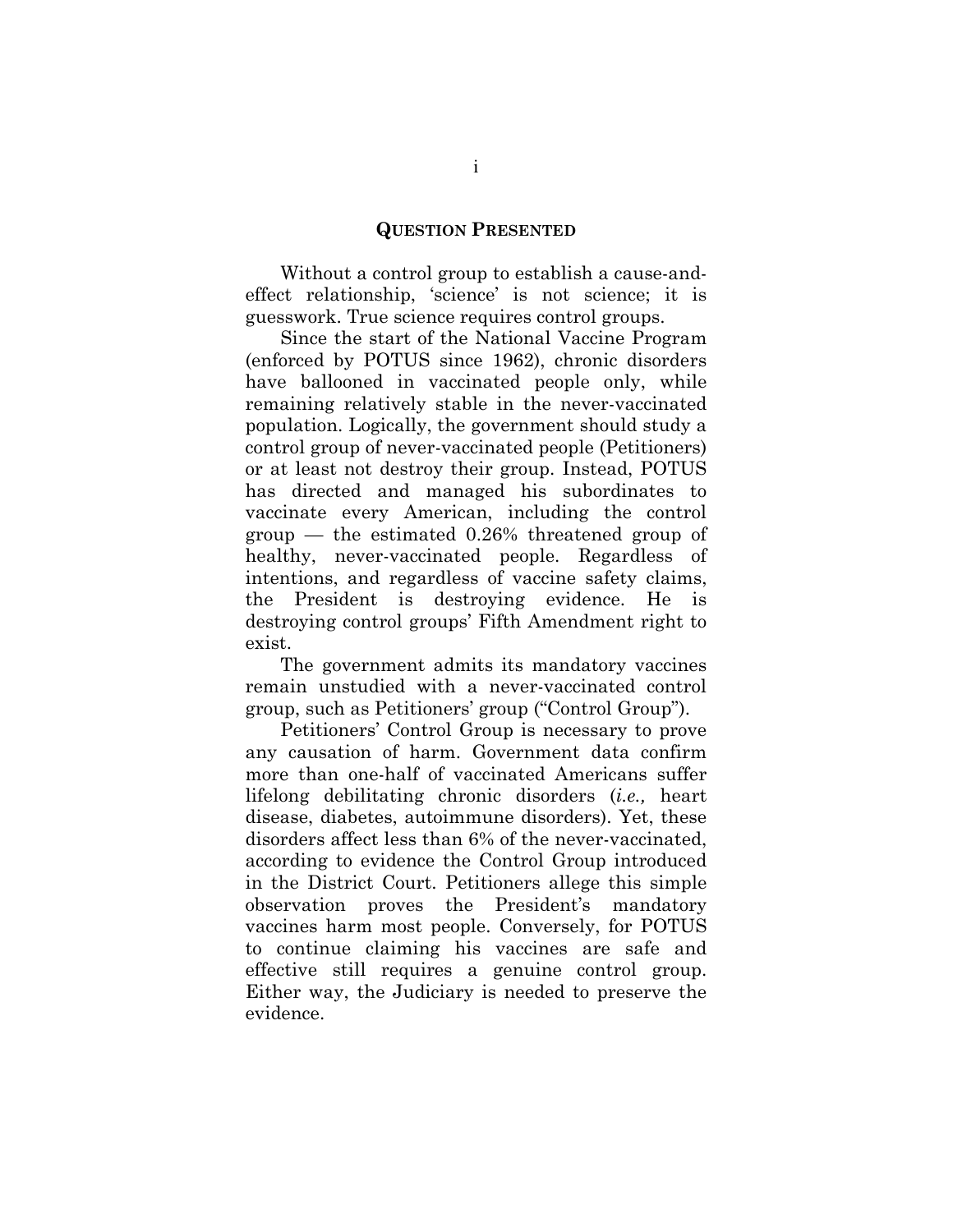Petitioners requested declaratory and injunctive relief to safeguard their constitutional rights and the scientific method. The lower courts dismissed this case, citing a lack of standing to sue the President, without actually addressing any of the Control Group's scientific findings or even recognizing the standing nexus itself: POTUS and his subordinate agencies vigorously develop, approve, purchase, promote, administer, and mandate vaccines harming health.

Therefore:

Do the threatened members of the Control Group have standing to sue the President for systematically destroying their evidence and violating the panoply of their constitutional rights?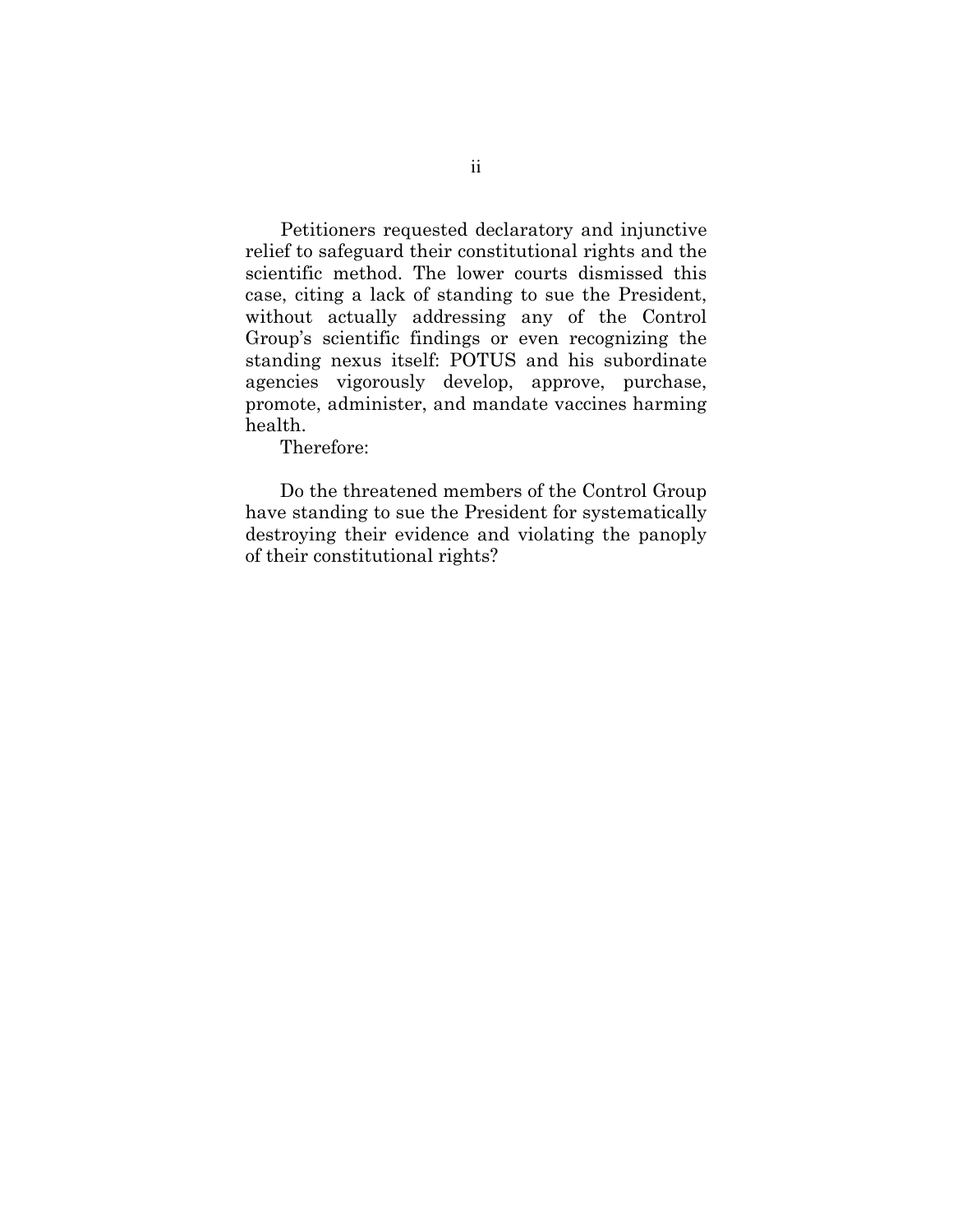#### **LIST OF PARTIES**

In addition to the parties listed in the case caption, Petitioners also include:

- Joy Elisse Garner, individually and as parent of J.S. and F.G.;
- Evan Glasco, individually and as parent of F.G.;
- Traci Music, individually and as parent of K.M. and J.S.;
- Michael Harris, individually and as parent of S.H.;

Nicole Harris, individually and as parent of S.H.

#### **RELATED CASES**

- *Garner v. Biden,* No. 2:20-cv-02470-WBS-JDP, 2021 U.S. Dist. LEXIS 33862 (E.D. Cal. Feb. 22, 2021)
- *Garner v. Biden,* No. 21-15587, 2022 U.S. App. LEXIS 5223 (9th Cir. Feb. 28, 2022)
- *Garner v. United States Dist. Court for the E. Dist. of Cal.* (*In re Garner*), No. 21-70925, 2021 U.S. App. LEXIS 14284, (9th Cir. May 13, 2021)

*In re Garner,* 142 S. Ct. 456 (2021).

#### **CORPORATE DISCLOSURE STATEMENT**

Petitioners have no corporate interests. Petitioners are not a publicly-held corporation or other publicly-held entity. No publicly-held corporation or entity owns any stock in Petitioners.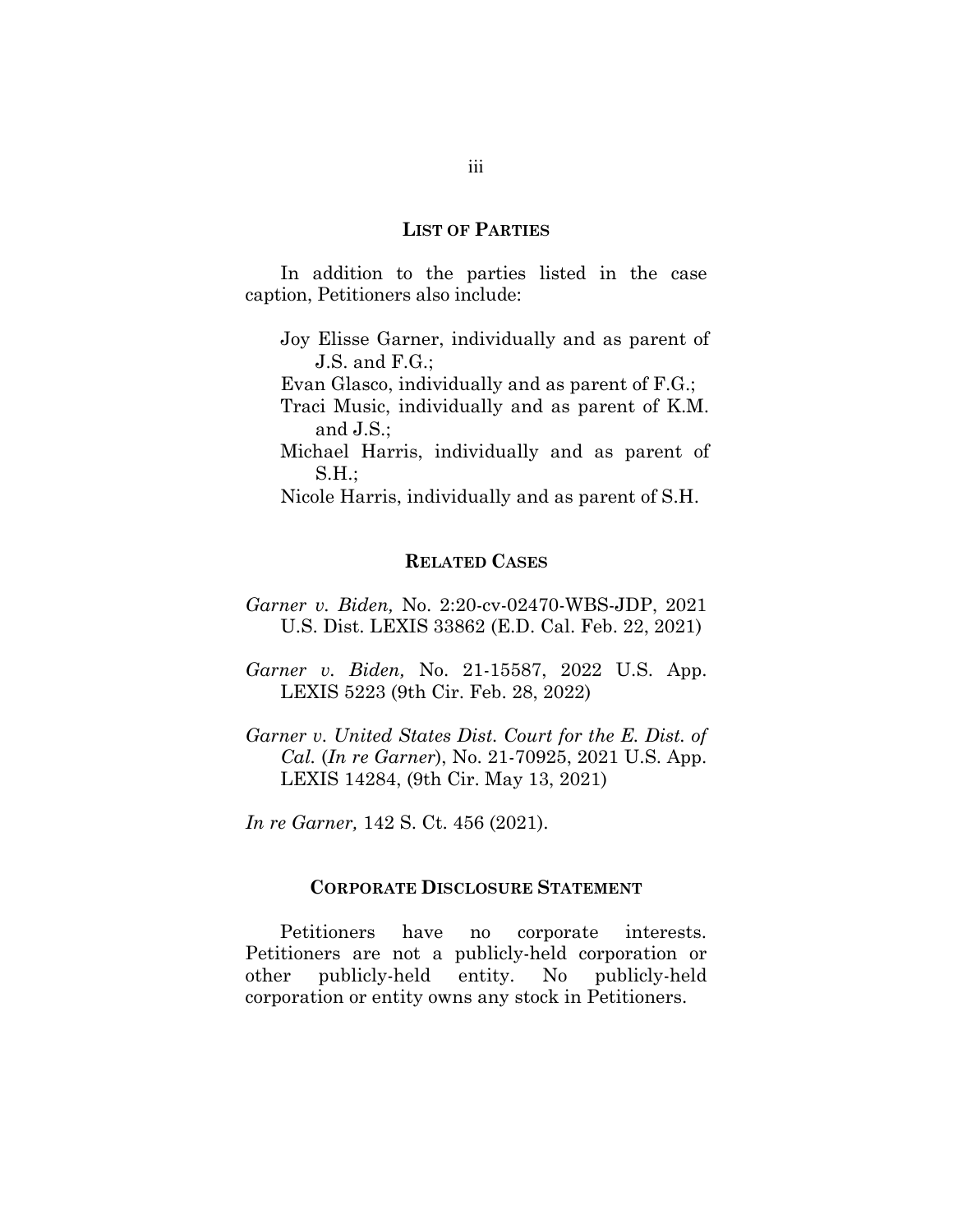# **TABLE OF CONTENTS**

# Page

|                | CORPORATE DISCLOSURE STATEMENT  iii                             |
|----------------|-----------------------------------------------------------------|
|                |                                                                 |
|                |                                                                 |
|                |                                                                 |
|                |                                                                 |
|                |                                                                 |
|                | CONSTITUTIONAL PROVISIONS INVOLVED 1                            |
|                |                                                                 |
| A.             | Expert-verified health survey of<br>never-vaccinated Americans3 |
| B <sub>1</sub> | White House notified of crisis and                              |
| C.             |                                                                 |

iv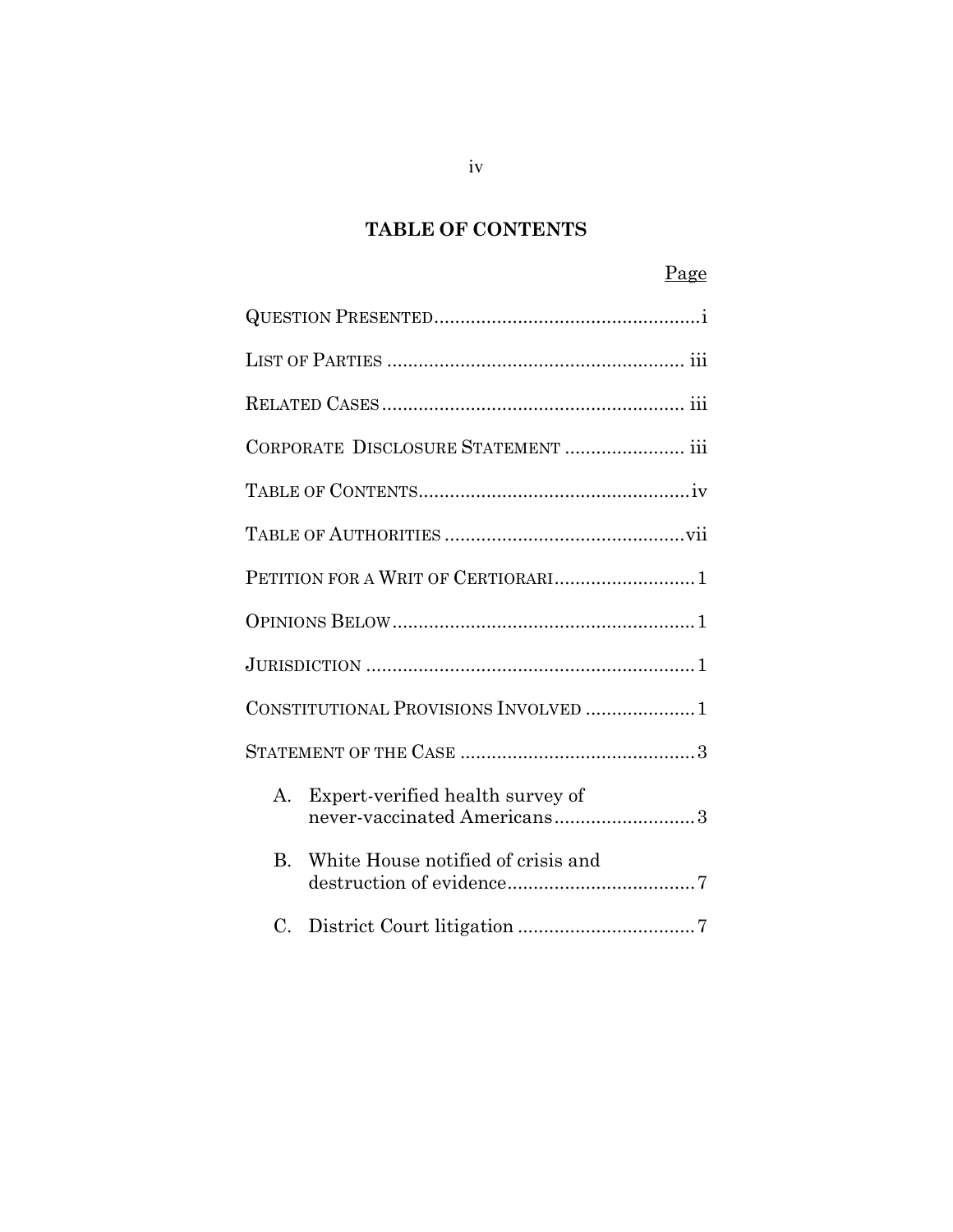# **TABLE OF CONTENTS**

# *(continued)*

|    | 1.<br>Motion to appear as              |
|----|----------------------------------------|
|    |                                        |
|    | Two Judges recuse themselves  15<br>2. |
|    | 3.                                     |
|    | REASONS FOR GRANTING THE WRIT 16       |
| А. | The Question Presented is vitally      |
|    | important, and mandatory               |
|    | vaccination is recurring  16           |
|    | 1.                                     |
|    | 2.<br>Vaccine mandates threaten        |
|    |                                        |
|    | Of fundamental social<br>3.            |
|    |                                        |
|    | Of fundamental legal<br>4.             |
|    |                                        |
|    | Lower court decision impedes<br>5.     |
|    | effectiveness of constitutional        |
|    |                                        |
|    | 6.                                     |
|    | 7.                                     |
| В. | This case presents an excellent        |
|    | vehicle to protect a control group's   |
|    |                                        |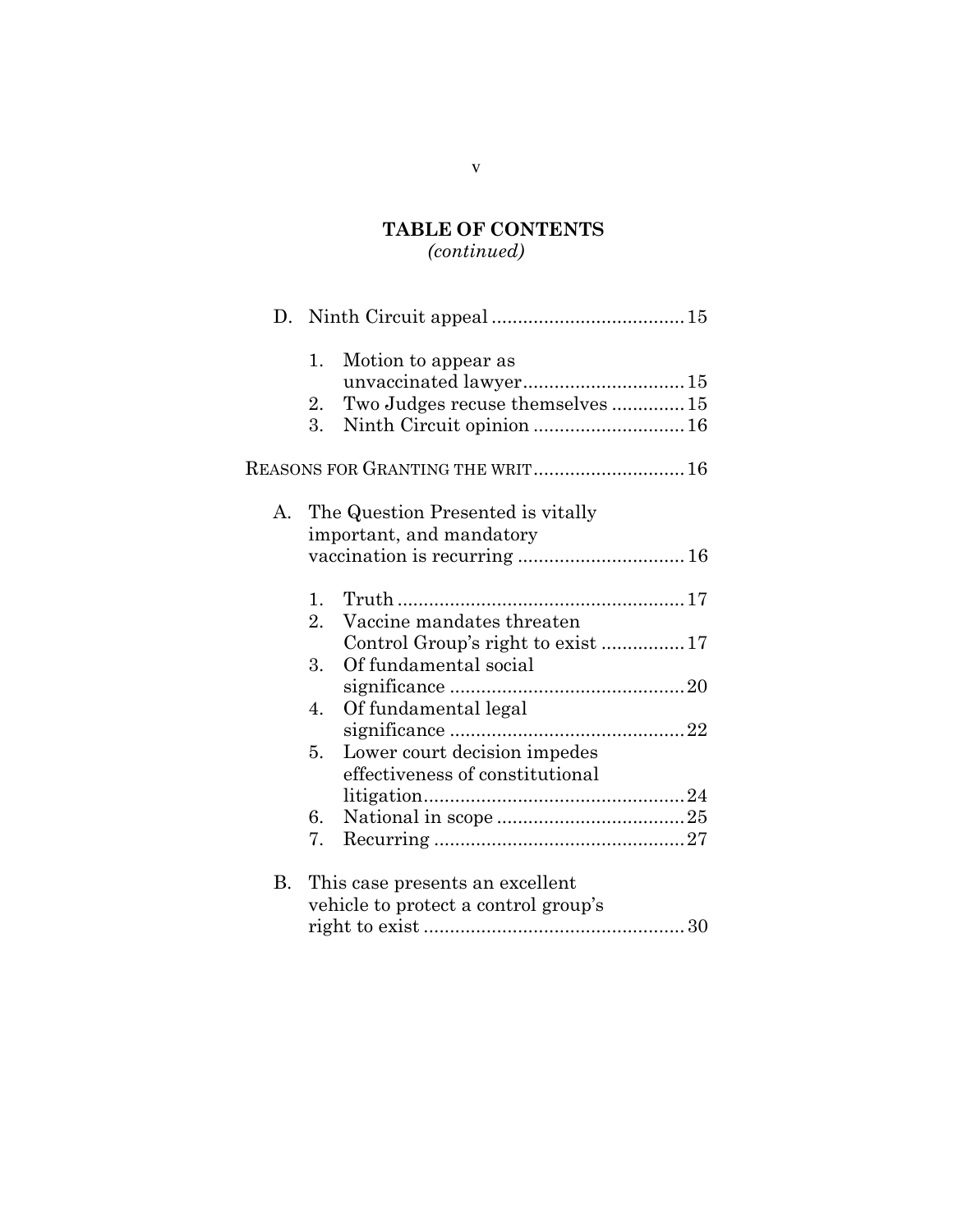### **TABLE OF CONTENTS**  *(continued)*

| C. The District Court erroneously        |
|------------------------------------------|
| rejected the Control Group's standing 33 |

|--|--|

#### **APPENDICES**

### *Appendix A*: Ninth Circuit Court of Appeals, Memorandum Opinion (February 28, 2022) ..... A1

#### *Appendix B*:

U.S. District Court for the Eastern District of California Memorandum and Order (February 23, 2021) ................................ B1

#### *Appendix C*:

*Garner, et al.* First Amended Verified Petition for Declaratory and Injunctive Relief (January 25, 2021) ................ C1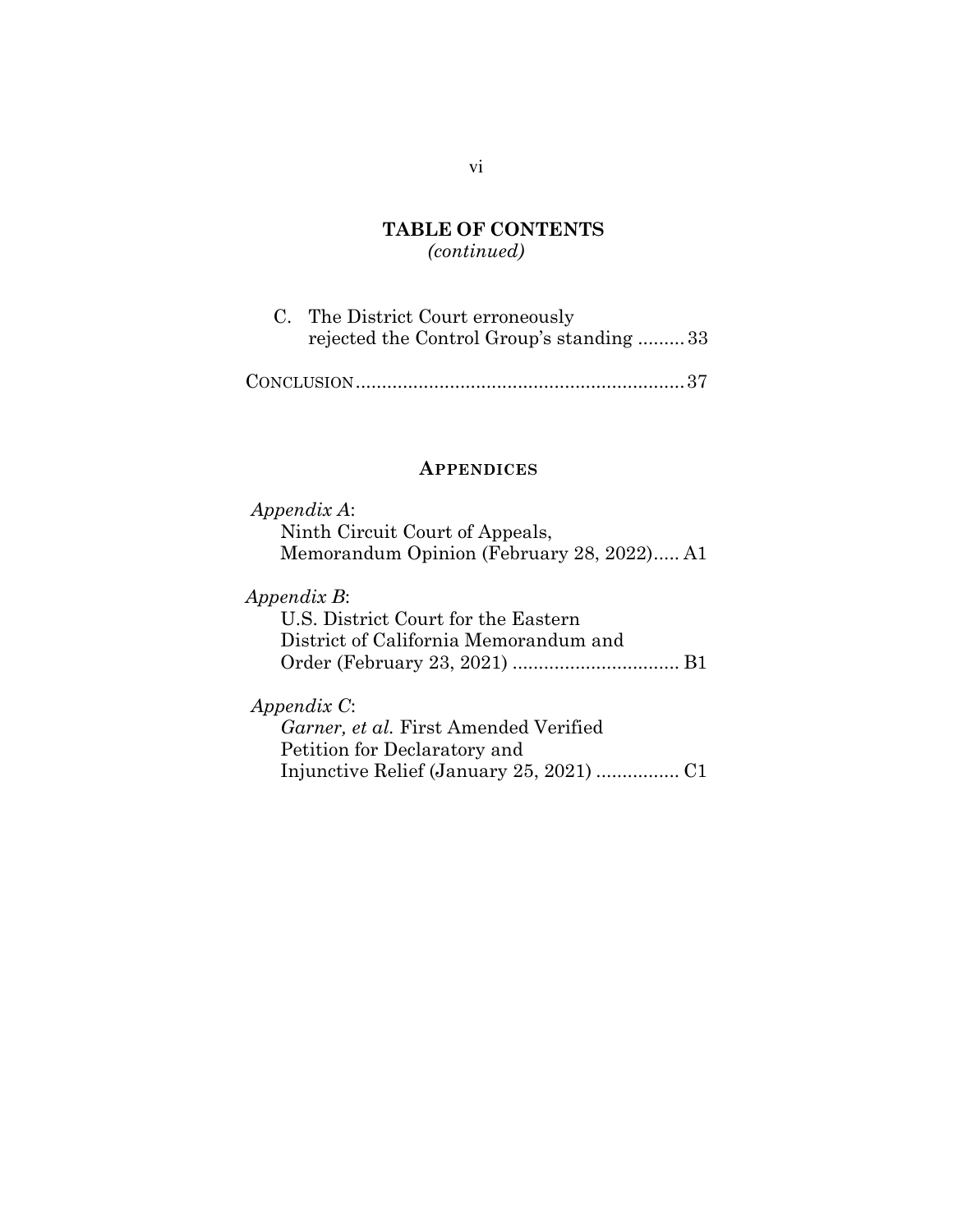# **TABLE OF AUTHORITIES**

# **FEDERAL CASES** Page

| Allen v. Wright, 468 U.S. 737 (1984)  20, 23–24                                                                                        |
|----------------------------------------------------------------------------------------------------------------------------------------|
| Brnovich v. Biden, No. CV-21-01568-PHX-MTL,<br>2022 U.S. Dist. LEXIS 15137                                                             |
| Brown v. Board of Education of Topeka,                                                                                                 |
| <i>Bruesewitz v. Wyeth LLC, 562 U.S. 223 (2011)25</i>                                                                                  |
| California v. Trump,<br>407 F. Supp. 3d 869 (N.D. Cal. 2019) 31                                                                        |
| City of Huntington v. Amerisource Bergen Drug<br>Corp., No. 3:17-01362, 2020 U.S. Dist.<br>LEXIS 142674 (S.D. W. Va. Aug. 10, 2020) 31 |
|                                                                                                                                        |
|                                                                                                                                        |
| Franklin v. Massachusetts, 505 U.S. 788 (1992) 33                                                                                      |
| Hawaii v. Trump,                                                                                                                       |
| Hazlehurst v. Sec'y of the HHS, No. 03-654V,<br>2009 U.S. Claims LEXIS 183                                                             |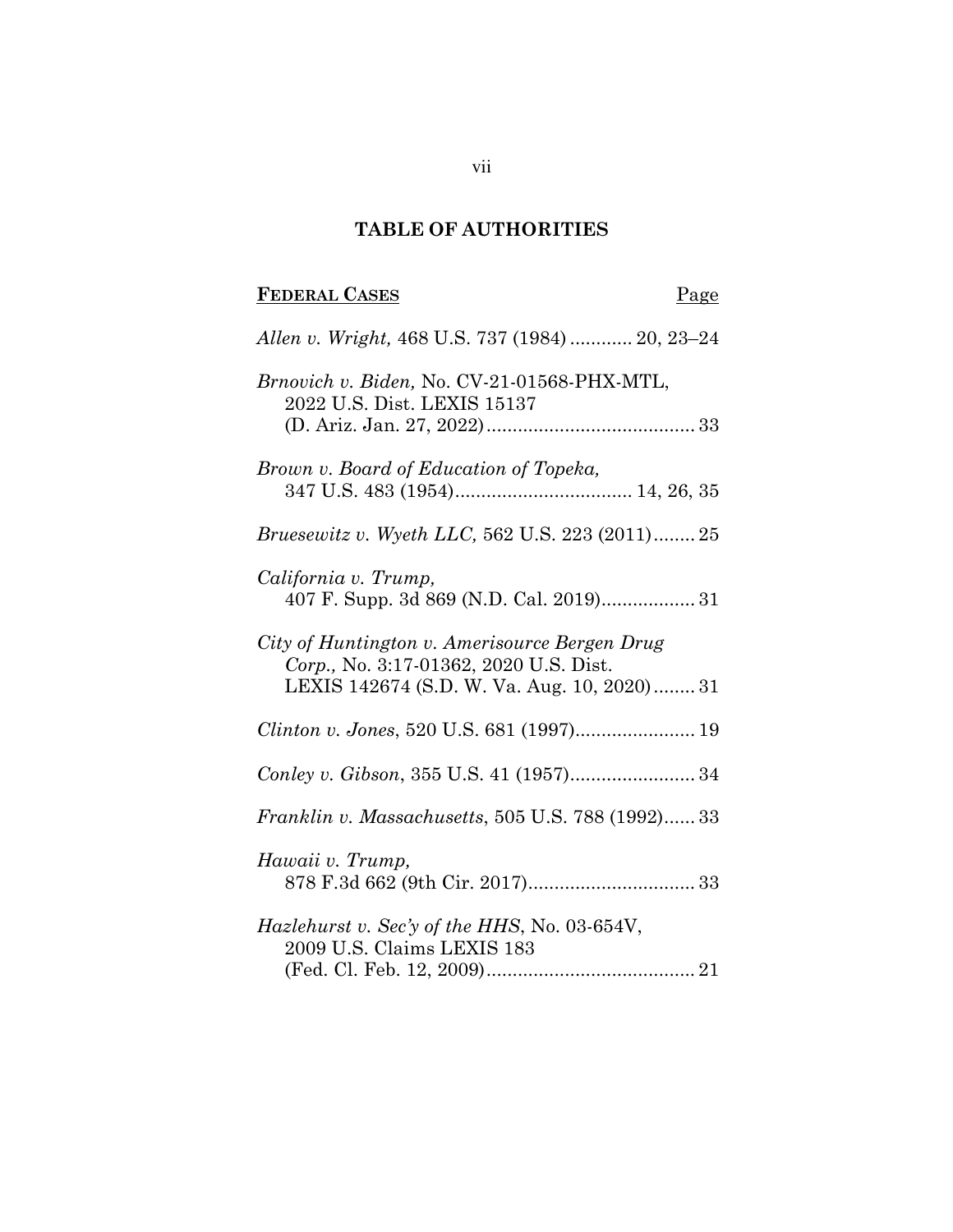# **TABLE OF AUTHORITIES**

*(continued)* 

| In re Bayer Phillips Colon Health Probiotics Sales<br>Practices Litig., Civil Action No. 11-03017,<br>2017 U.S. Dist. LEXIS 58651 |
|-----------------------------------------------------------------------------------------------------------------------------------|
| In re Fosamax Prods. Liab. Litig.,                                                                                                |
| Jacobson v. Massachusetts,                                                                                                        |
| Juliana v. United States,<br>947 F.3d 1159 (9th Cir. 2020) 14, 27-29                                                              |
| Lujan v. Defs. of Wildlife,                                                                                                       |
| McCulloch v. Maryland,                                                                                                            |
| Ne. Fla. Chapter of Associated Gen.<br>Contractors of Am. v. City of Jacksonville,                                                |
| Norwood v. Harrison, 413 U.S. 455 (1973) 19                                                                                       |
| Open Door Baptist Church v. Clark County,                                                                                         |
| Pac. Legal Found. v. Watt,<br>529 F. Supp. 982 (D. Mont. 1981) 32                                                                 |
| <i>Pierce v. Society of Sisters, 268 U.S. 510 (1925) 19</i>                                                                       |

# viii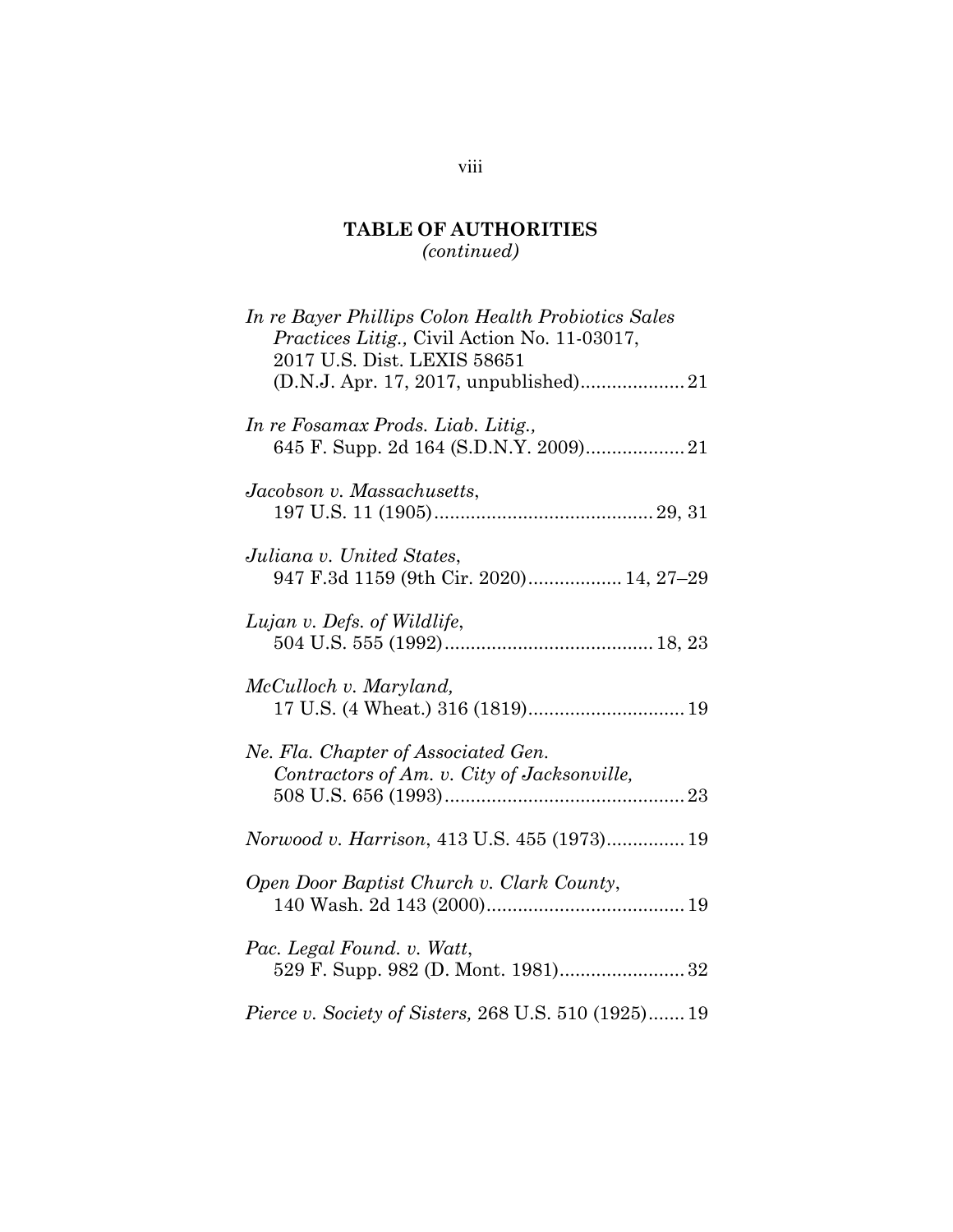# **TABLE OF AUTHORITIES**  *(continued)*

| Roman Catholic Diocese of Brooklyn v. Cuomo,<br>141 S. Ct. 63, 208 L. Ed. 2d 206 (2020) 30                                                   |
|----------------------------------------------------------------------------------------------------------------------------------------------|
| Santa Fe All. for Health & Safety v. City of<br><i>Santa Fe, No.</i> 18-1209 KG/JHR, 2020 U.S.<br>Dist. LEXIS 80196 (D.N.M. May 6, 2020)  28 |
| Simon v. Eastern Kentucky Welfare Rights                                                                                                     |
| Valley Forge Christian College v. Americans<br>United for Separation of Church and                                                           |
| Williams v. Edwards,                                                                                                                         |
| <b>STATE CASES</b><br>End Lead Poisoning v. Koch,<br>138 Misc.2d 188, 524 N.Y.S.2d 314 (1987)32                                              |
|                                                                                                                                              |
|                                                                                                                                              |

*Yarbray v. Southern Bell Tel. & Tel. Co.*  261 Ga. 703, 409 S.E.2d 835 (1991) .................... 18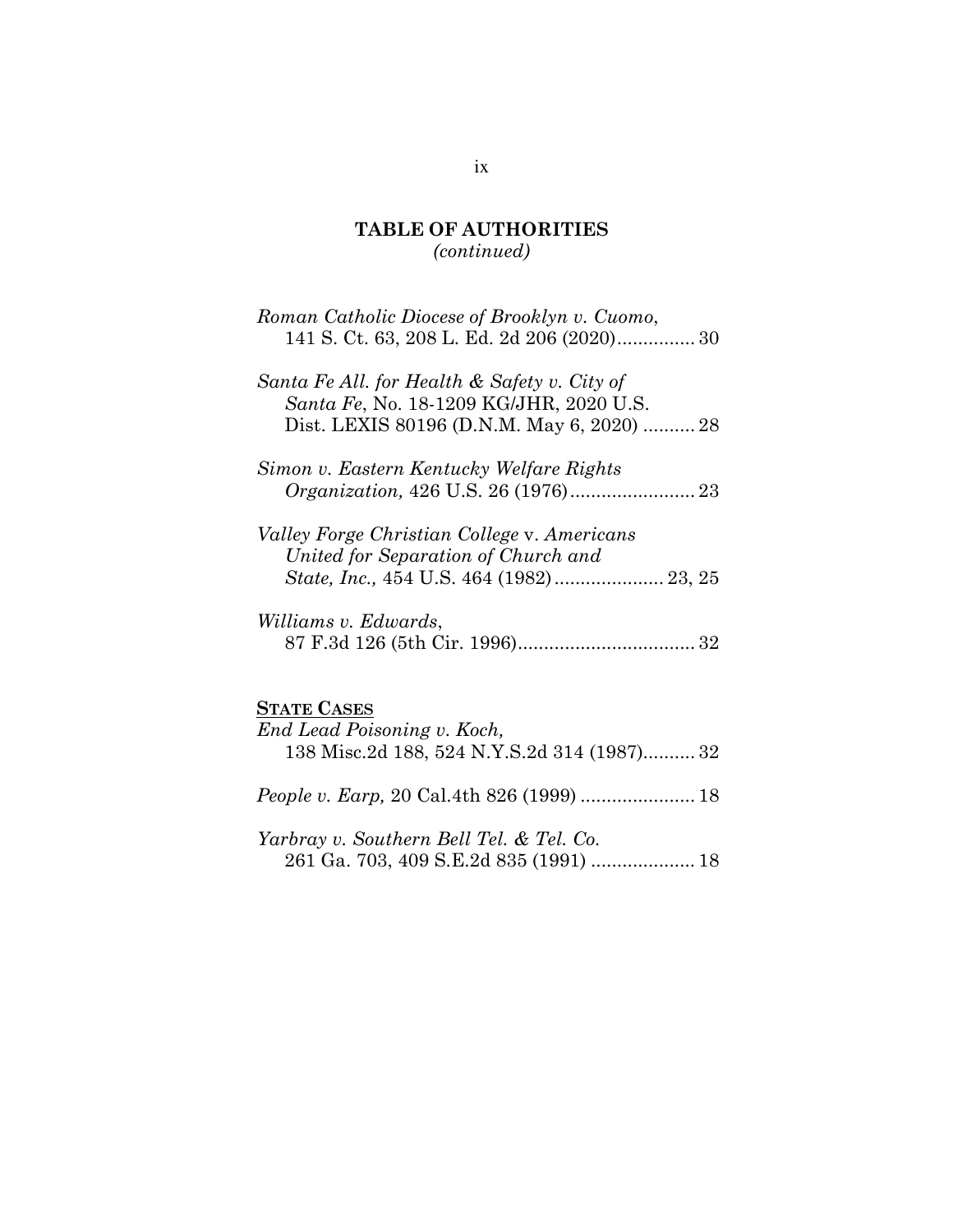# **TABLE OF AUTHORITIES**  *(continued)*

### **CONSTITUTIONAL PROVISIONS**

# **FEDERAL STATUTES**

# **FEDERAL RULES**

Fed. R. Civ. P. 57 Advisory Committee Notes ......... 35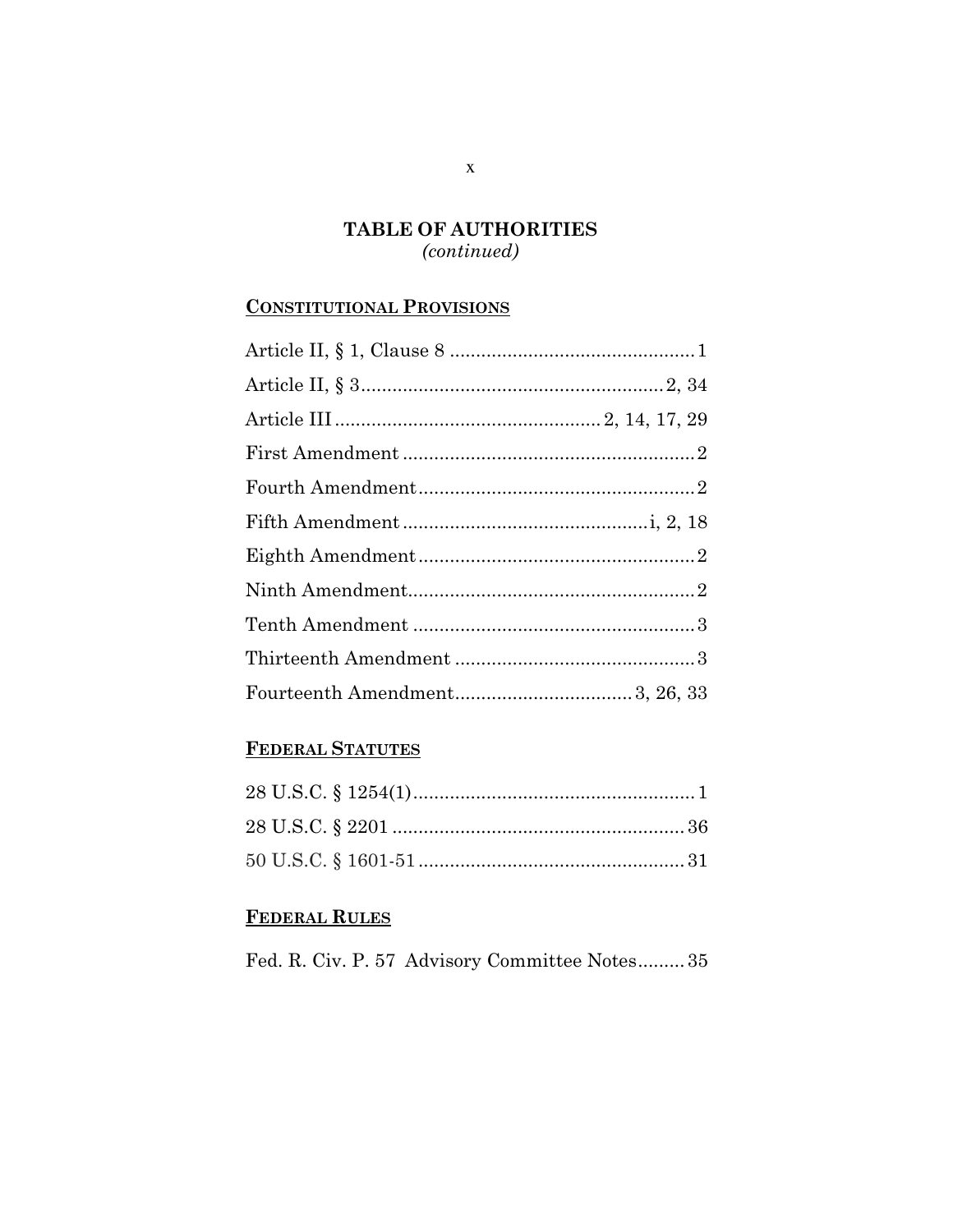# **TABLE OF AUTHORITIES**

*(continued)* 

# **OTHER AUTHORITIES**

| 15 Moore's Federal Practice -                                                                                                               |
|---------------------------------------------------------------------------------------------------------------------------------------------|
| Combatting the National Drug Demand and<br>Opioid Crisis, 82 Fed. Reg. 50305                                                                |
| Constitution of the United States of America:<br>Analysis and Interpretation, Article II,<br>§ 3 (Congressional Research Service, 2021)  34 |
| Declaration of Independence                                                                                                                 |
| Klein, Kenneth S. Truth and Legitimacy (In                                                                                                  |
| Kuhn, T., The Structure of Scientific                                                                                                       |
| Law of War Manual, Department of                                                                                                            |
| National Emergencies Act,                                                                                                                   |
| Proclamation No. 9844,<br>84 Fed. Reg. 4,949 (Feb. 15, 2019)  31                                                                            |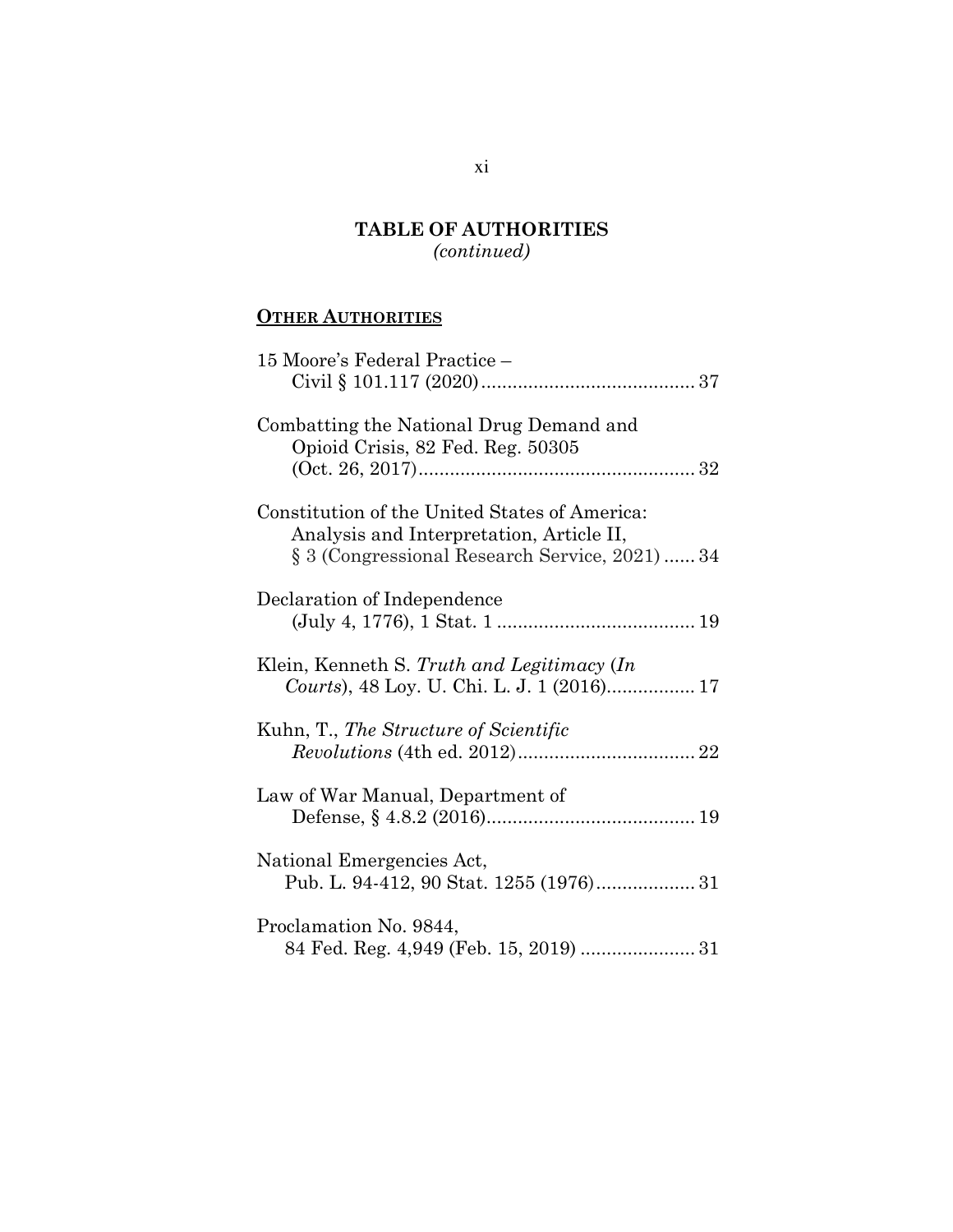# **TABLE OF AUTHORITIES**  *(continued)*

# **INTERNET SOURCES**

| Biden to the unvaccinated: Our patience is<br><i>wearing thin'</i> , CNNPOLITICS (Sept. $9, 2021$ )  17 |
|---------------------------------------------------------------------------------------------------------|
| Chief Justice Roberts, 2021 Year-End Report on<br><i>the Federal Judiciary</i> (December 31, 2021)15    |
| Mack, Hannah Mooney. New report highlights<br>more than 250 vaccines in development,                    |
| <i>Report: Medicines in Development for Infectious</i><br>Diseases 2020 Report, PHRMA                   |

## xii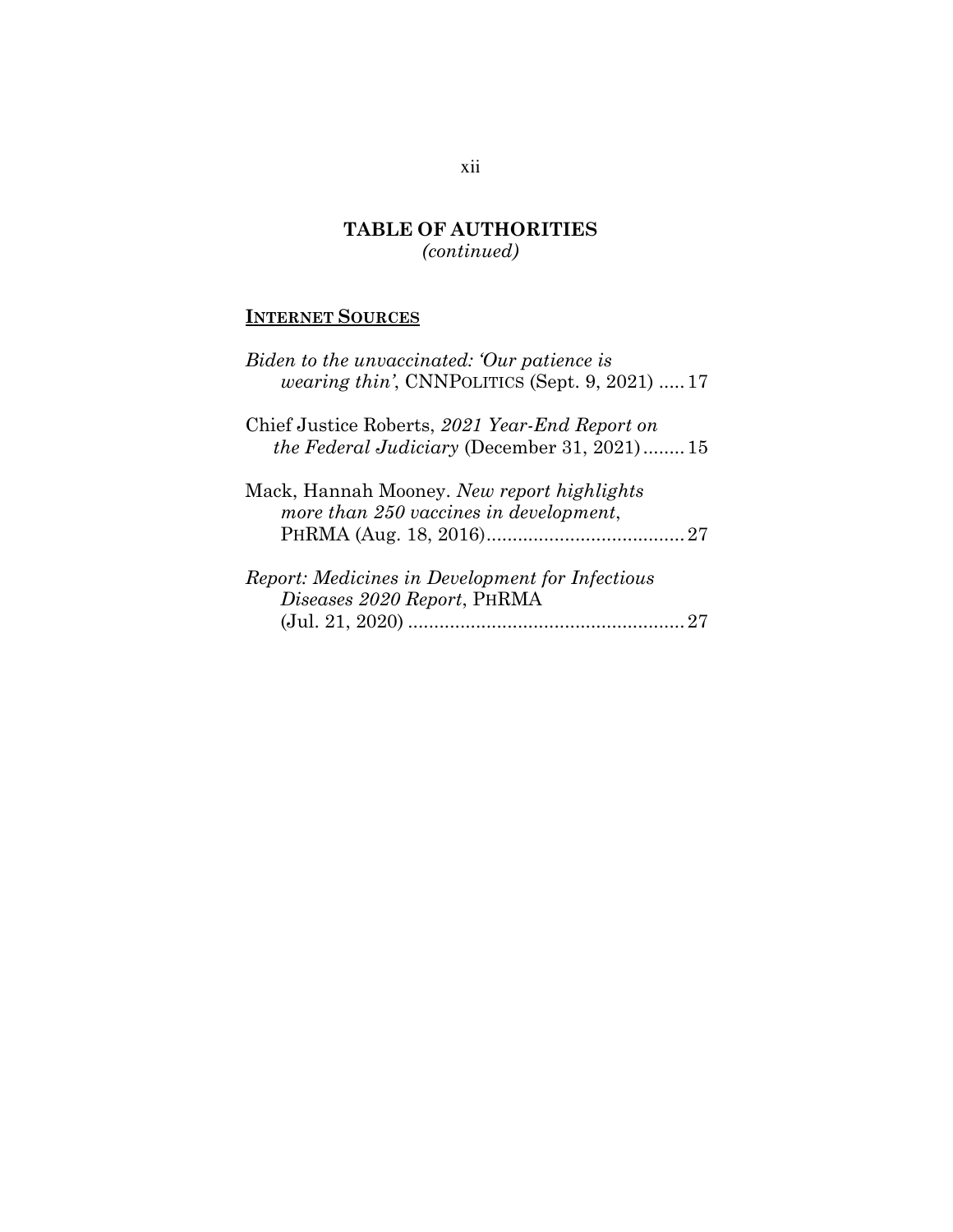#### **PETITION FOR A WRIT OF CERTIORARI**

 Petitioners Joy Garner and The Control Group, *et al*. respectfully petition this Court for a writ of certiorari to review the decision of the United States Court of Appeals for the Ninth Circuit in this case.

#### **OPINIONS BELOW**

 The opinion of the District Court for the Eastern District of California, dismissing this case with prejudice, is reported at *Garner v. Biden*, No. 2:20-cv-02470-WBS-JDP, 2021 U.S. Dist. LEXIS 33862 (E.D. Cal. Feb. 22, 2021) and reproduced at Appendix B. The decision of the United States Court of Appeals for the Ninth Circuit, upholding the dismissal, is reported at *Garner v. Biden*, No. 21-15587, 2022 U.S. App. LEXIS 5223 (9th Cir. Feb. 28, 2022) and reproduced at Appendix A.

#### **JURISDICTION**

 The Court of Appeals entered its decision upholding dismissal with prejudice on February 28, 2022. The jurisdiction of this Court is invoked under 28 U.S.C. § 1254(1).

#### **CONSTITUTIONAL PROVISIONS INVOLVED**

#### Article II, § 1, Cl 8

Before he enter on the Execution of His Office, he shall take the following Oath or Affirmation:—"I do solemnly swear (or affirm) that I will faithfully execute the Office of President of the United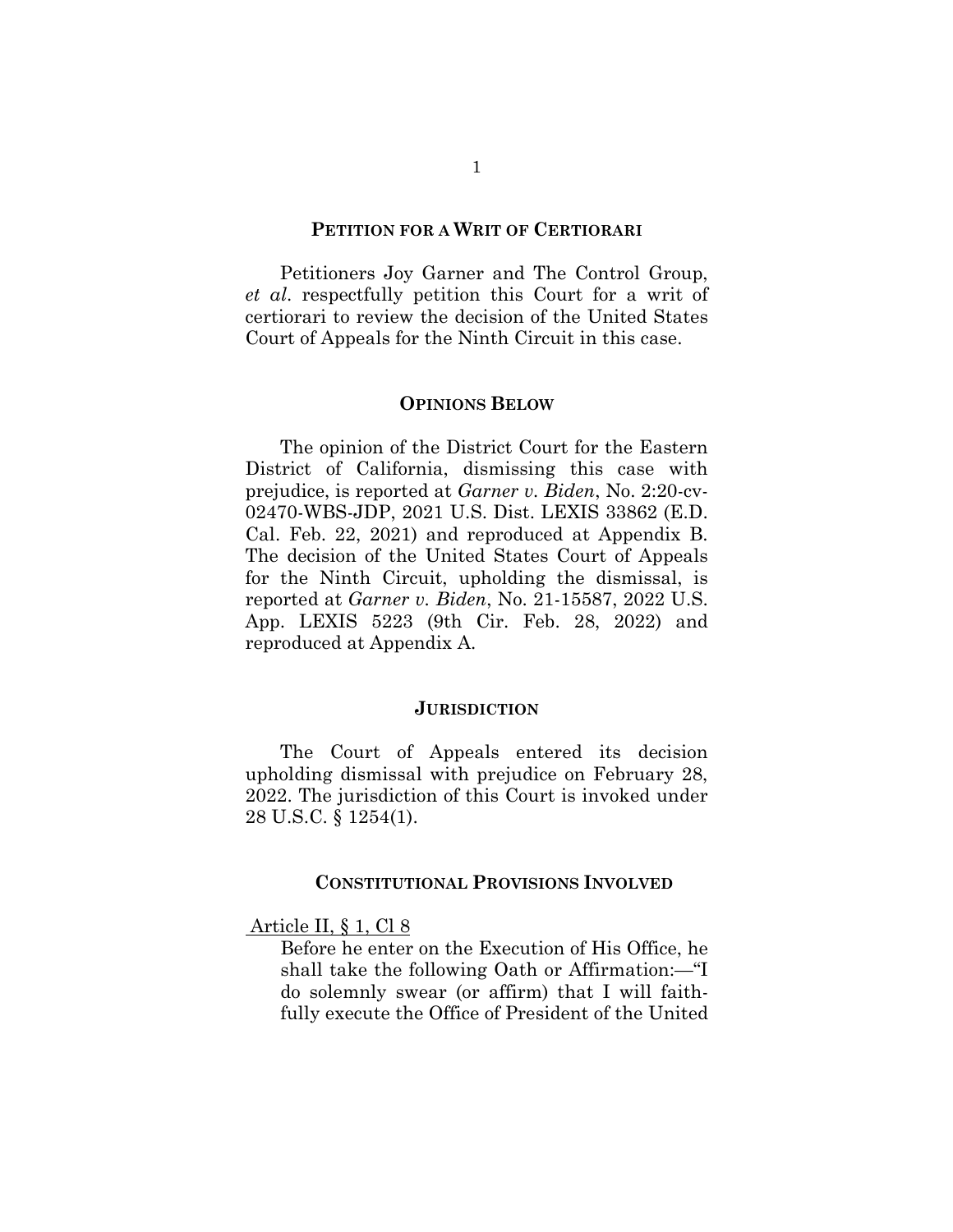States, and will to the best of my Ability, preserve, protect and defend the Constitution of the United States."

#### Article II, § 3

[H]e shall take Care that the Laws be faithfully executed...

#### First Amendment

Congress shall make no law respecting an establishment of religion, or prohibiting the free exercise thereof ...

#### Fourth Amendment

The right of the people to be secure in their persons, houses, papers, and effects, against unreasonable searches and seizures, shall not be violated, and no Warrants shall issue, but upon probable cause, supported by Oath or affirmation, and particularly describing the place to be searched, and the persons or things to be seized.

#### Fifth Amendment

No person shall ... be deprived of life, liberty, or property, without due process of law ...

#### Eighth Amendment

[C]ruel and unusual punishments [shall not be] inflicted.

#### Ninth Amendment

The enumeration in the Constitution, of certain rights, shall not be construed to deny or disparage others retained by the people.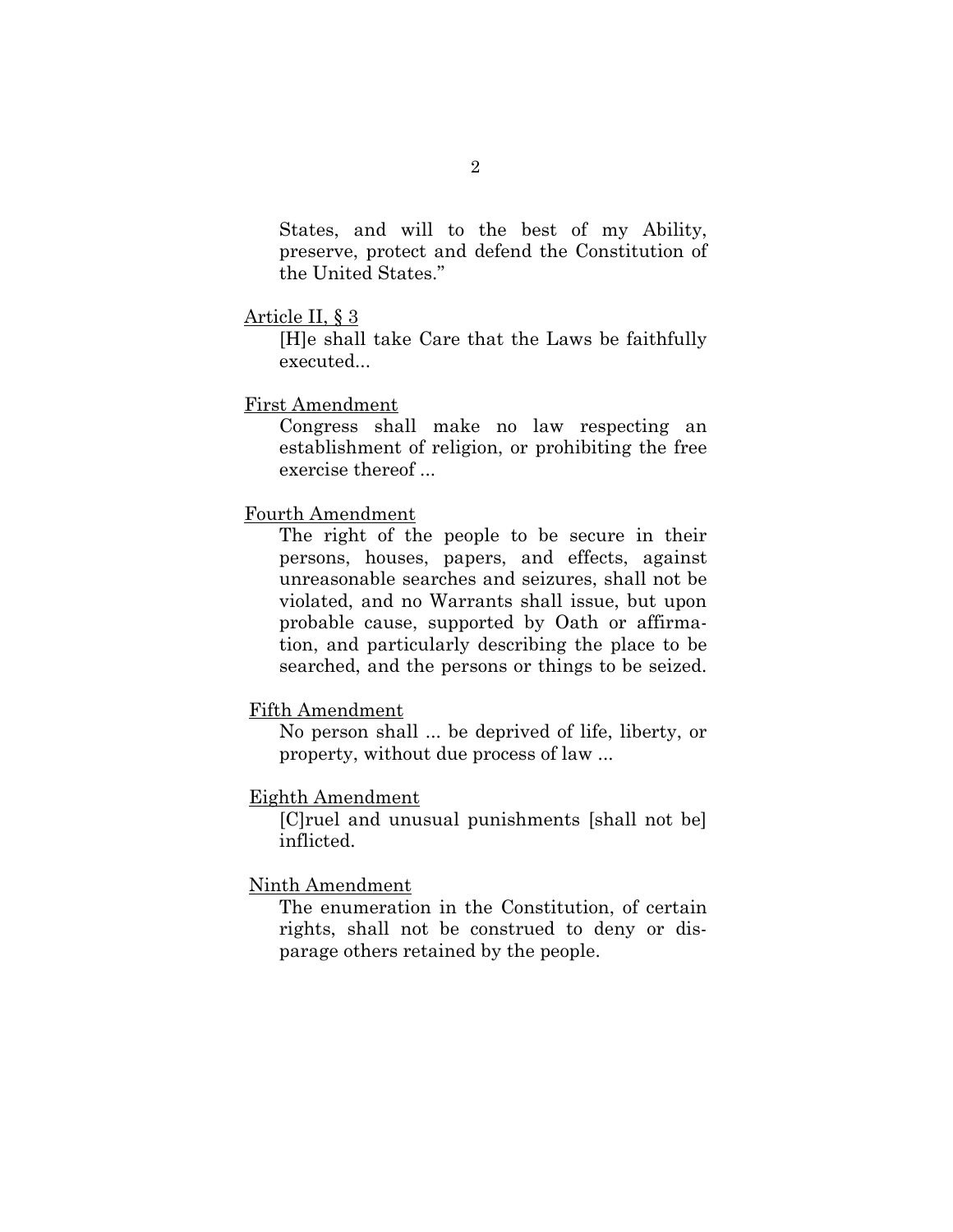Tenth Amendment

The powers not delegated to the United States by the Constitution, nor prohibited by it to the States, are reserved to the States respectively, or to the people.

#### Thirteenth Amendment

Neither slavery nor involuntary servitude, except as a punishment for crime whereof the party shall have been duly convicted, shall exist within the United States, or any place subject to their jurisdiction.

#### Fourteenth Amendment

No State shall … deprive any person of life, liberty, or property, without due process of law; nor deny to any person within its jurisdiction the equal protection of the laws.

#### **STATEMENT OF THE CASE**

#### **A. Expert-verified health survey of never-vaccinated Americans.**

In the year 2020, a patriotic grandmother, Petitioner Joy Garner ("Garner") accomplished something unprecedented  $-$  a nationwide health survey of the estimated 0.26% never-vaccinated American population, resulting in a robust sample (1,482 Americans) from across 48 states, with 99% confidence in an interval with less than 0.04% variance for accuracy. App. C25; D.Ct. Dkt. 31-2 (Survey Report). The survey was conducted for purposes of this litigation.

In the sworn testimony of Control Group expert Tina Kimmel, PhD (former employee of California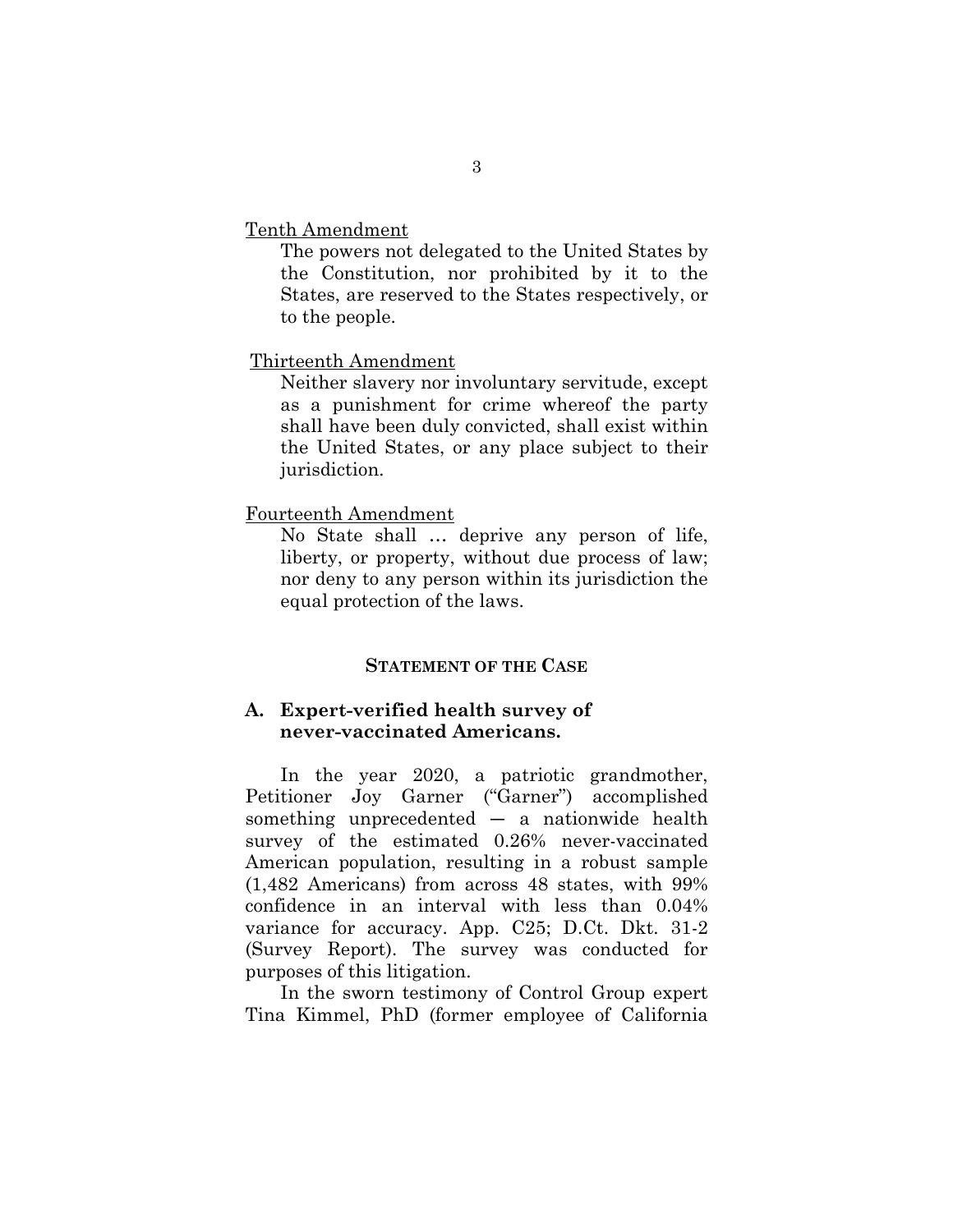Department of Public Health), Garner's statistical data are more robust than many CDC data points that set national policy:

Petitioners' calculation methods are standard in this field of public health research, and I consider their pilot survey results to be highly reliable. While Petitioners may have intended to only conduct a "pilot" survey, the actual results are above 99% statistically reliable. Petitioners' results exceed the reliability of countless CDC-funded studies with lower population sizes that are used to set public health policy.

*See* D.Ct. Dkt. 16-3 at 6 (Dr. Kimmel Declaration).

Garner's methods and results were approved by six qualified experts who provided sworn declarations (three physicians, two PhDs, and one statistician). Garner's results agreed with every other known study of completely unvaccinated people, as every known study shows vaccination harms individual health, because the nevervaccinated are exponentially healthier than the vaccinated. App. C11, C19-20; D.Ct. Dkt. 16-6 at 9-14 (Dr. West Declaration).

Specifically, Garner's survey calculated the never-vaccinated are 1,242% healthier overall (12.4 times healthier), with 28 expert-verified scientific graphs in confirmation. D.Ct. Dkt. 16-7 at 19-39.

Garner's doctoral level team found it is mathematically impossible that vaccines are innocent. For example, one of the Control Group's graphs displays the astronomical odds that vaccines are not implicated in America's 60% chronic illness rate: 1 in 245,083,100,778,672,000,000,000,000,000,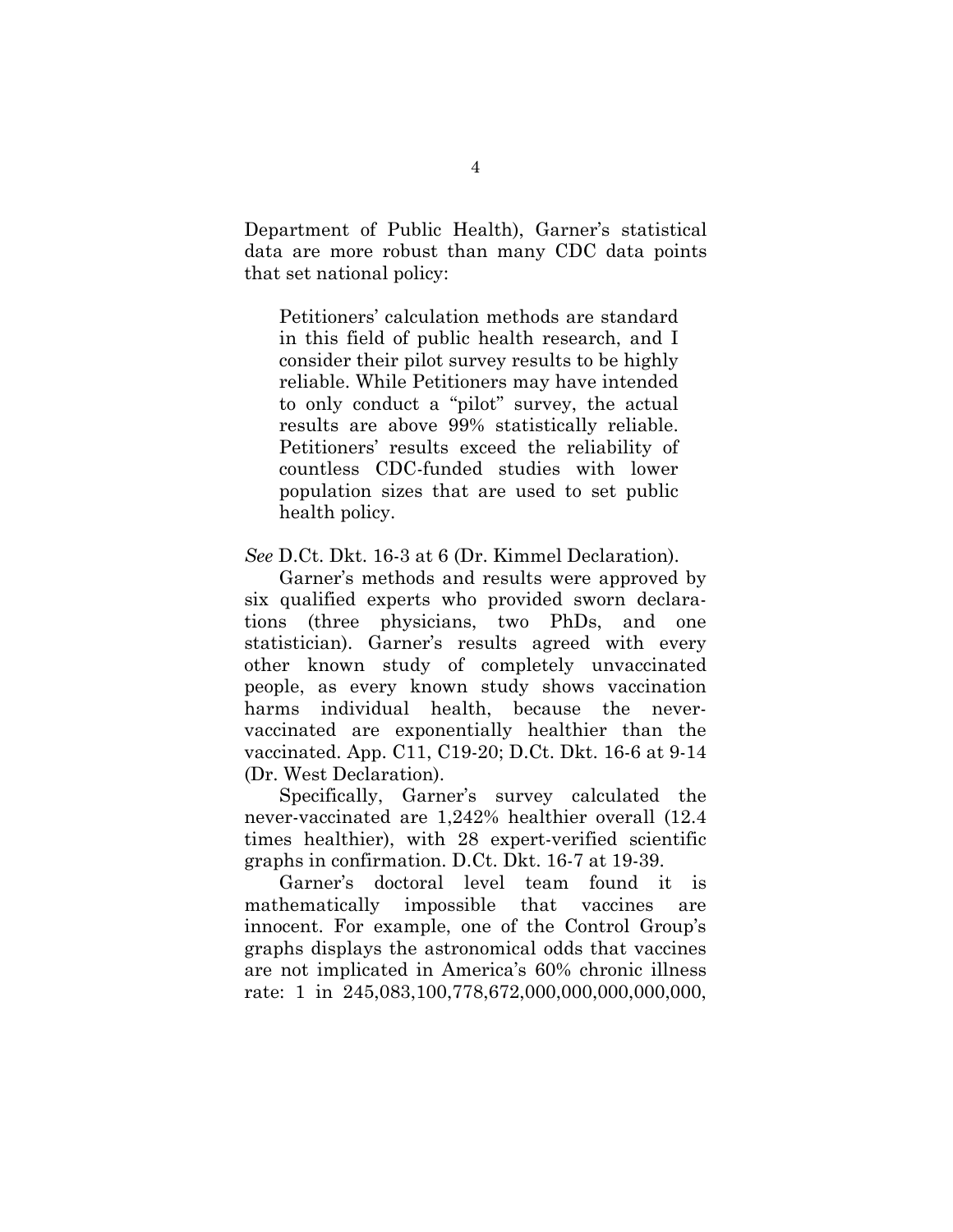000,000,000,000,000,000,000,000,000,000,000. App. C11.

Extraordinary scientific evidence like the above is cited abundantly in the pleadings. Another example: Garner found zero heart disease among the never-vaccinated. Yet, "[a]ccording to the American Heart Association, 48% of American adults suffer heart disease." App. C2. How is that possible?

Another example: Garner found zero diabetes among the 1,482 never-vaccinated Americans surveyed, even though the condition is present in 10% of vaccinated Americans. App. C3. Garner's experts found it mathematically impossible for these statistics to be random chance, *i.e.,* that it could somehow just be a fluke the never-vaccinated are exponentially healthier than the vaccinated in every single category.

Garner also confirmed that never-vaccinated people are a threatened group, given that approximately 99.74% of the American population has been exposed to vaccination at some level. App. C6.

Garner and her doctoral level scientific team also produced probably the most comprehensive compendium and analysis ever presented in a court of law of government data exposing the risk of vaccines:

- 442-page expert mathematics report using government data shows that for every vaccine on the CDC schedule, the risk of the vaccine is clearly higher than the risk of the disease. D.Ct. Dkt. 33-3.
- 4,414-page compendium of citations to exclusively mainstream sources, such as medical textbooks, high impact journals, and government publications, proving that (a) vaccines are the prime suspect in America's pandemic of immune-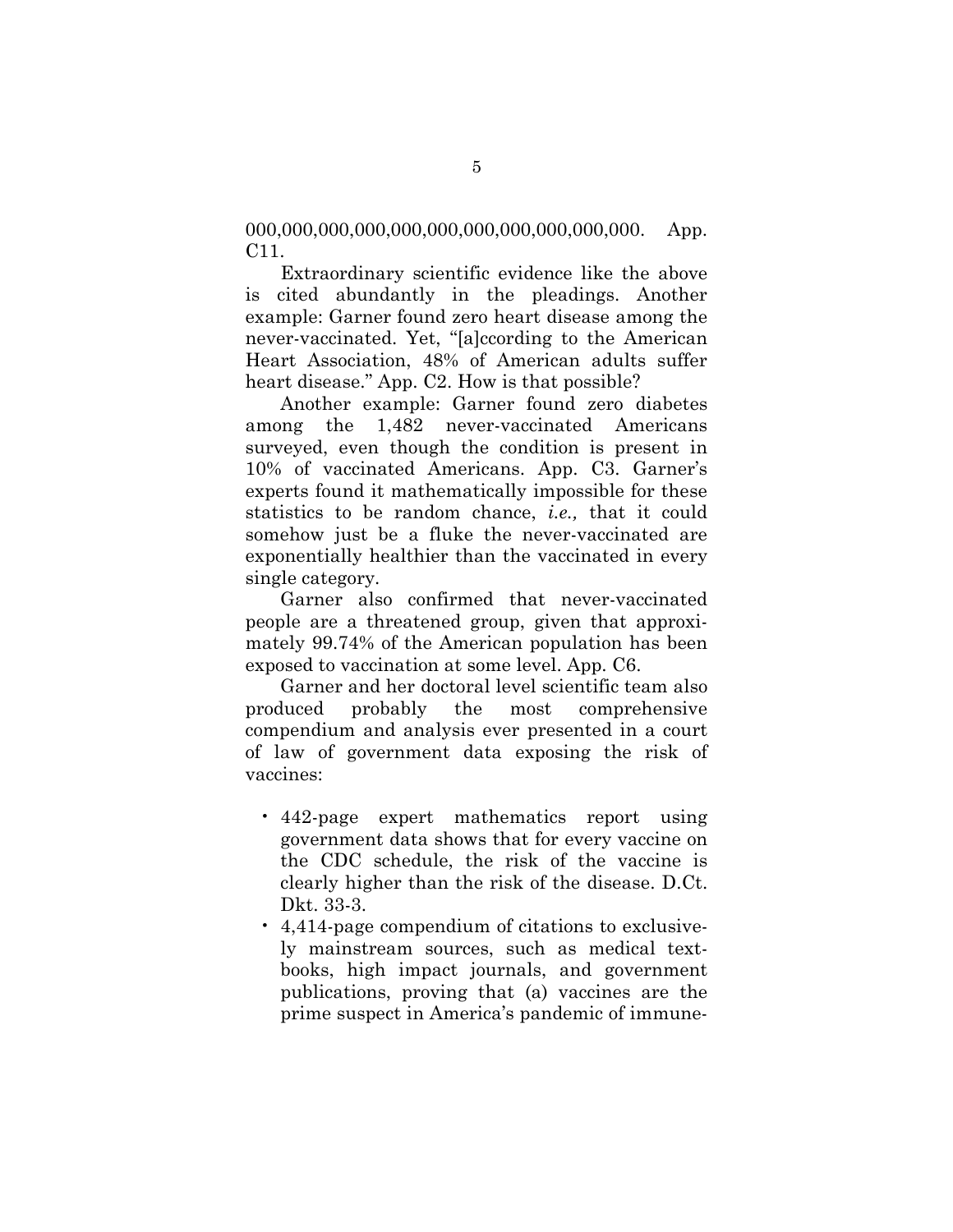mediated disorders, (b) vaccines are unavoidably dangerous, and (c) vaccines are sourced from foreign suppliers such as Communist China. D.Ct. Dkt. 4-2 through 4-4, and 5 through 14 ("PRJN1-3").<sup>1</sup>

- 60-page expert statistics report confirming (with two independent statistical methods) that Garner's survey data proved with above 99% confidence that vaccines are causing America's pandemic of chronic illness. D.Ct. Dkt. 31-1.
- 18 graphs compiled from government data evidencing that vaccines did not save America from disease historically. Rather, historical data confirm good engineering accomplished that goal through improved living conditions (i.e., decreased crowding in cities, improved plumbing, refrigerated food, advanced water filtration, solid waste disposal). D.Ct. Dkt. 15 at 36-47.
- 10 graphs of national data showing a .99-.90 ("very high correlation") between the rate of increase in the vaccine schedule and the rate of increase of immune-mediated illness in the general population. D.Ct. Dkt. 15 at 24-34.

Garner's expert team proved it is mathematically impossible that vaccines are *not* the cause of over 90% of the chronic health problems suffered by Americans today. Garner's team concluded the President's vaccine programs have caused, and continue to accelerate, this catastrophic public health crisis. App. C.

The rate of children with chronic illnesses doubles every 12 years, with no signs this trajectory has been altered, so Garner's experts concluded the

l.

<sup>1</sup> The 4,414 pages are compiled into three separate Petitioners' Request[s] for Judicial Notice, designated herein as PRJNs 1–3.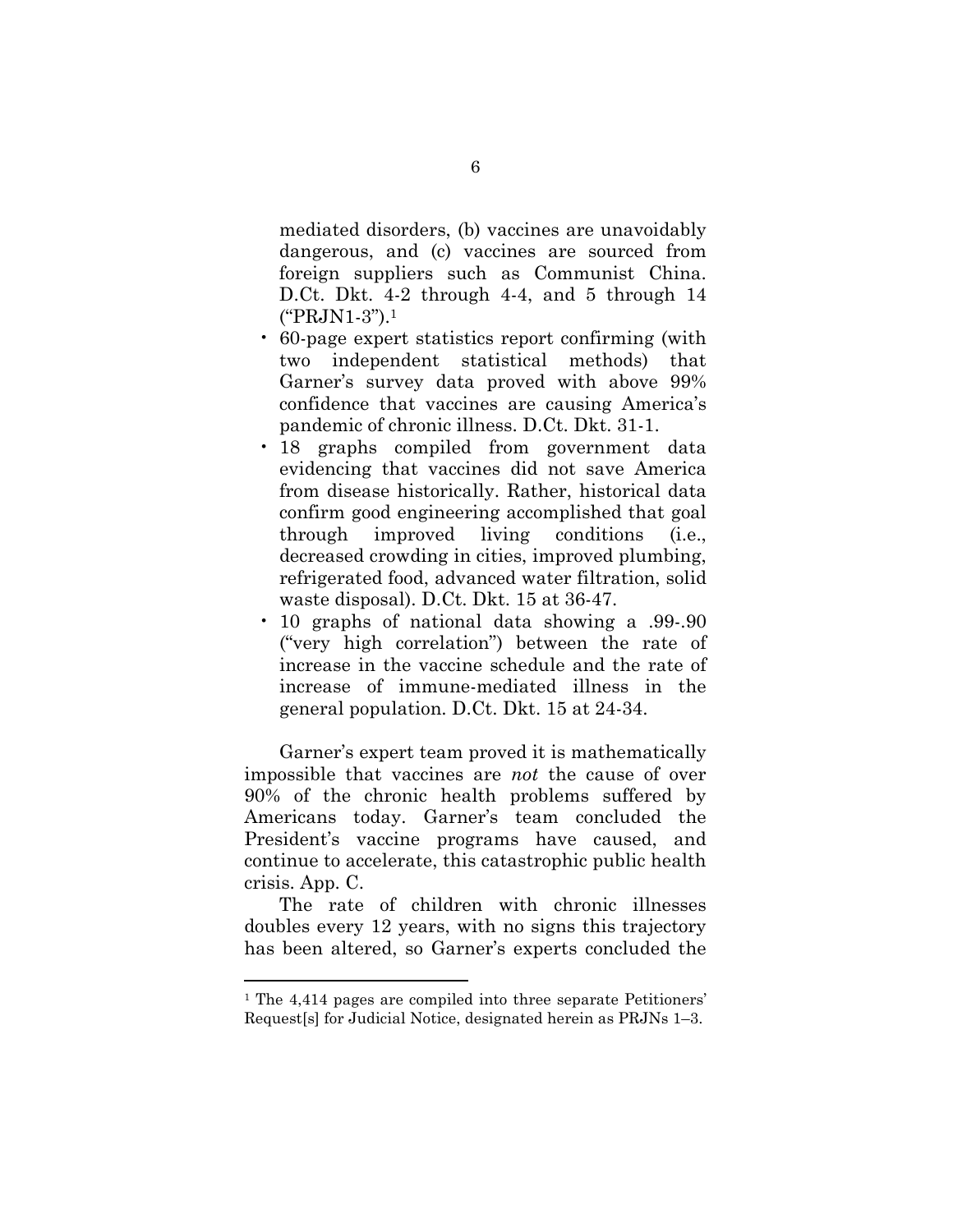destruction of our population's health is imminent without immediate corrective action via control group science. D.Ct. Dkt. 16-4 at 11-12 (Dr. Hulstedt Declaration).

### **B. White House notified of crisis and destruction of evidence.**

Petitioners (Garner and a representative group of her survey participants) duly served the White House and Department of Justice with approximately 5,000 pages of pre-litigation scientific materials in Autumn 2020. The Control Group requested the federal government confirm Garner's data and protect this extraordinarily healthy and threatened group of people. Petitioners received zero substantive response. After waiting patiently three months, the Control Group commenced this federal litigation in the Eastern District of California.

### **C. District Court litigation.**

Petitioners' First Amended Verified Petition sought declaratory relief (to declare a chronic illness emergency) and a preliminary injunction (to uphold informed refusal of vaccines without punishment or coercion, thereby safe-guarding the scientific method). App. C.

The Control Group's standing was plainly stated in the complaint:

• "Subordinate Executive Agencies are vigorously involved in vaccine licensing, recommendation, promotion, and product sales. ... The President is the Chief Executive of the Subordinate Executive Agencies that are vigorously involved in the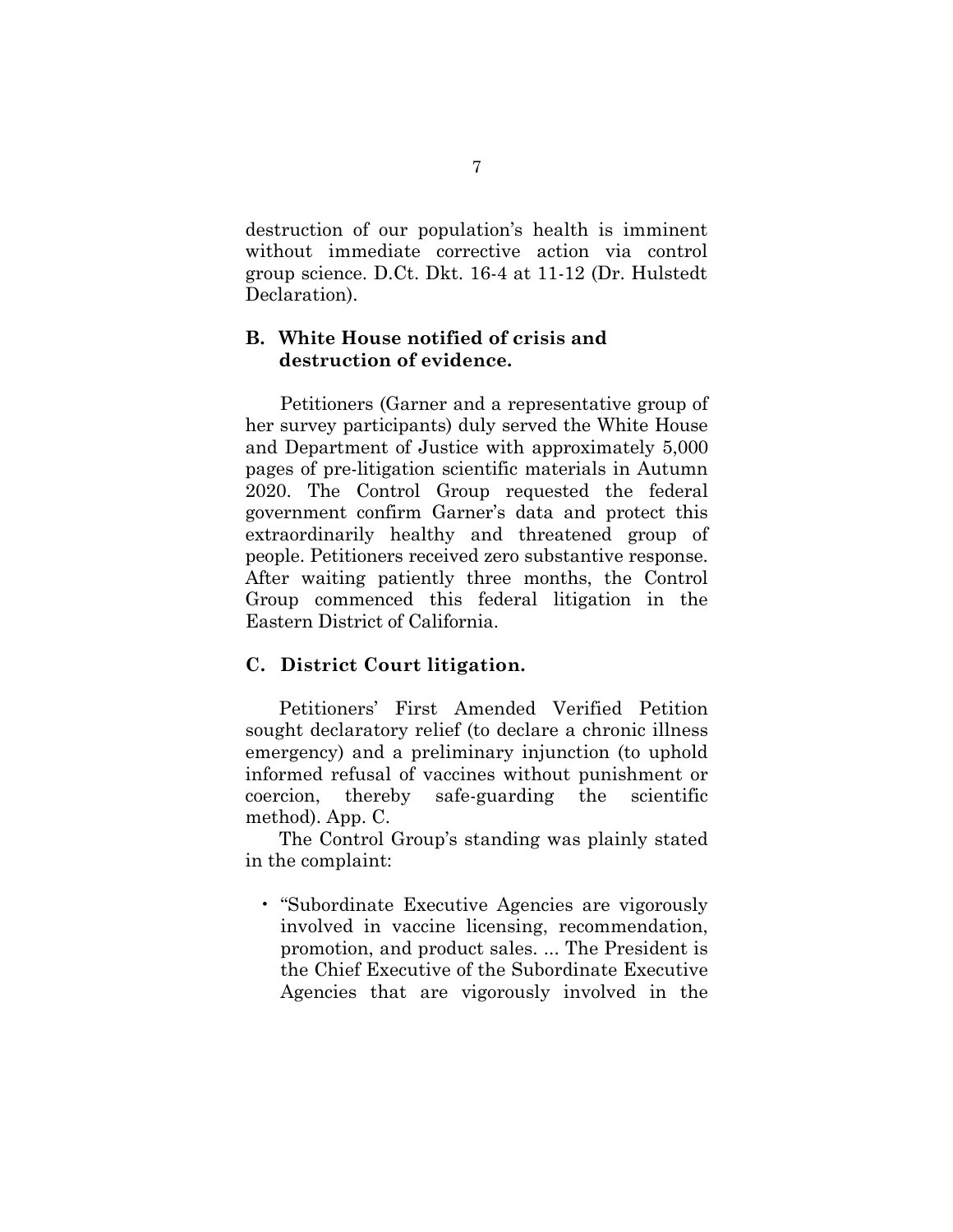Predicament.2 State and their local health agencies adapt and require federally approved public health policies [] to be mandated (hereinafter "Govt. Mandates"). Govt. Mandates are the final expression of federally approved public health policies which together contribute to the Pandemic." App. C43-44.

- "Only Respondent as President of the United States of America and Commander in Chief of the Armed Forces (and this Court in respect of him) has the authority to protect Petitioners from the myriad and ever-shifting initiatives to vaccinate every individual in America as much as possible, which initiatives have stoked hatred and vilification of unvaccinated Americans. See [PRNJ2]. By promoting and supporting mass vaccination programs, including but not limited to the annual influenza vaccine program and Covid-19 vaccination, Respondent has emboldened Subordinate Executive Agencies to exacerbate the Predicament." App. C50.
- "As further evidence of the concrete and particularized injuries-in-fact that are both actual and imminent in this case, Petitioners have experienced aspects of the Predicament in the emergence of Covid-19 from China. As communist-style dictates continue to be employed throughout portions of the world, the United States has not remained unaffected. Mandatory vaccination is already being publicly supported by certain authorities within and

 $\overline{a}$ 

<sup>2</sup> "Predicament" is the term assigned by Petitioners to the current milieu of unscientific assumptions, varying by jurisdiction, along with shifting legal coercion techniques, in which the President is challenged to take action to protect 'control groups' as a matter of national security. *See* App. C15-16 (¶19).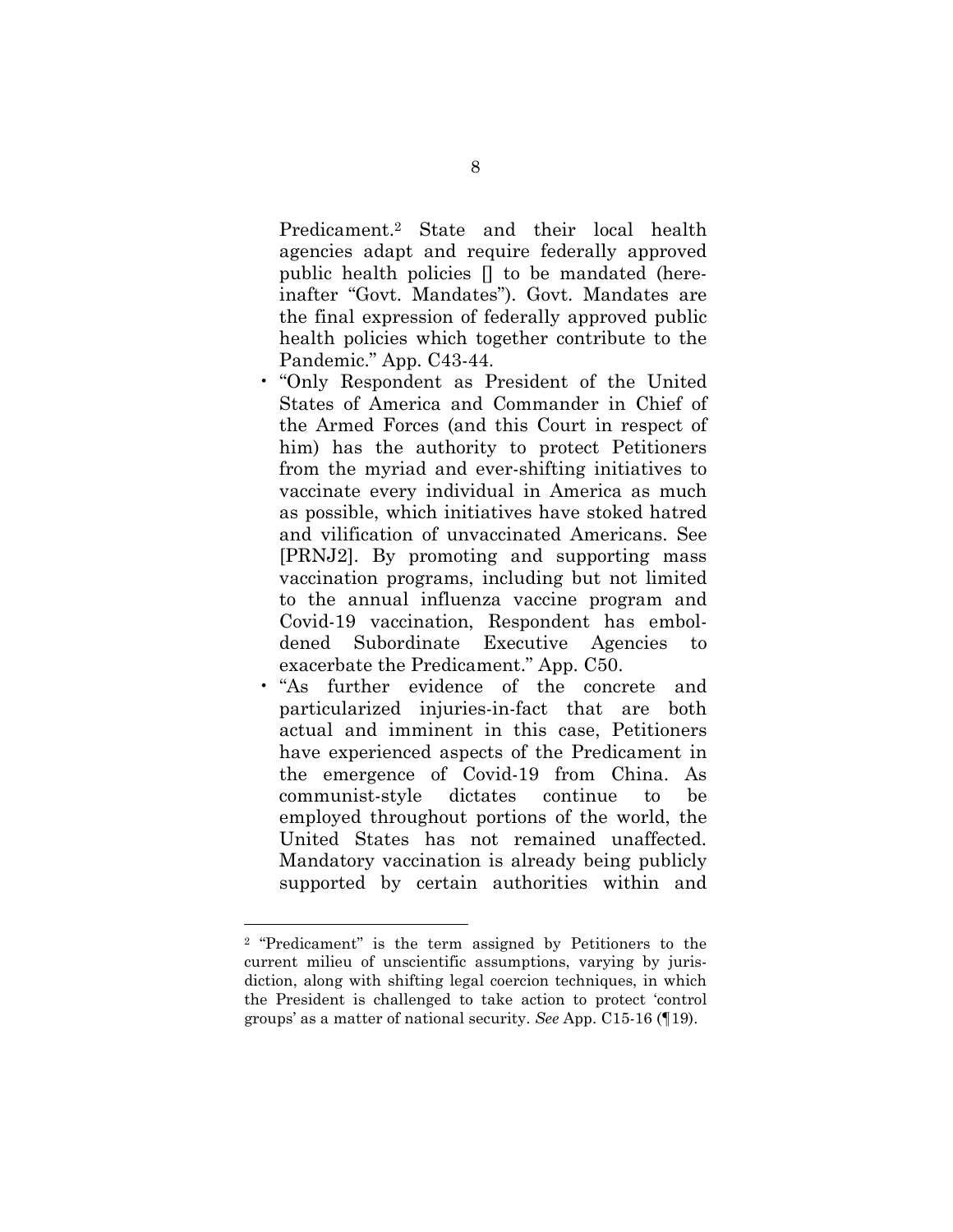without the United States of America even though a Covid-19 vaccine has not even progressed through minimal safety and efficacy testing. Petitioners state this allegation not to target any particular State or local rule within the greater Predicament, but rather to evidence the Predicament includes the actual and imminent nature of the national security threats of a mandatory Covid-19 vaccination in response to the Chinese virus. Respondent has not abated these threats, but rather Respondent has emboldened them by actively promoting Covid-19 vaccination without providing the Suspension of vaccine mandates or similar order to safeguard the Nation from the loss of critical scientific evidence." App. C52.

• "There has never been an infectious disease that has debilitated, injured, or threatened this Nation's actual survival to the extent these immune system disorders currently do. See [PRJN2]. If this trajectory is not altered in short order, there will be very few productive Americans left to pay the taxes required to support any branch of government. Pharma, and the governmental bodies that protect, cultivate, and expand its powers, have now outgrown the host. If these health injuries continue to devour the American people at the present rates, this Nation will collapse." App. C57.

In the pleadings (including the PRJNs), the Control Group proved the central role of POTUS in nationwide mandatory vaccination. Specifically, POTUS is currently:

a) Designing and producing federally vaccines that are mandated (App. C18-19, C44-45; D.Ct. Dkt.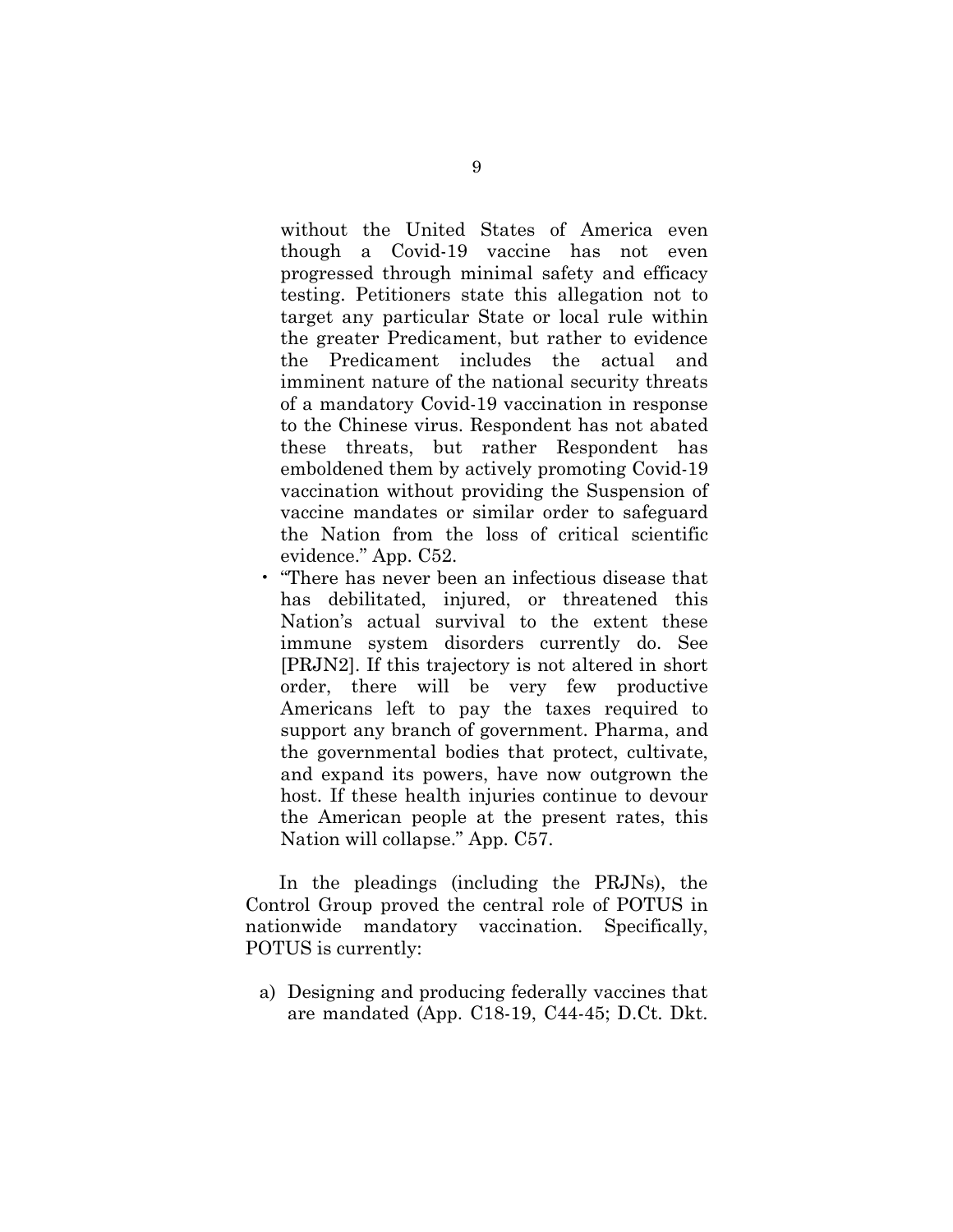4-3 (PRJN2), p. 14, line 12 through p. 50, line 2; p. 88, lines 3-11; p. 90, lines 23-27; p. 93, lines 19-27; p. 97, line 8 through p. 98, line 3);

- b) Classifying and approving federally vaccines that are mandated (App. C44-45, C62; D.Ct. Dkt. 4-3 (PRJN2), p. 98, line 4, through p. 99, line 6);
- c) Producing federally the required vaccine information statement on vaccines that are mandated (App. C43-44);
- d) Engaging federally in conflicts of interest regarding vaccines that are mandated (App. C12 (¶14), C53-54; D.Ct. Dkt. 4-3 (PRJN2), p. 68, line 17 through p. 70, line 22);
- e) Purchasing federally vaccines that are mandated (App. C43-44; D.Ct. Dkt. 4-3 (PRJN2), p. 70, lines 17-22);
- f) Importing federally from Communist China vaccines that are mandated (App. C25; D.Ct. Dkt. 4-4 (PRJN3), p. 10, lines 20-21; p. 17, lines 2-3; p. 23, lines 12-13; p. 28, lines 3-5; p. 29, lines 3-4; p. 45, lines 20-22);
- g) Promoting federally vaccines that are mandated, and promoting federally the policy of mandates (App. C19, C43-44, C48-49; D.Ct. Dkt. 4-3 (PRJN2), p. 70, lines 17-22; p. 72, line 21 through p. 73, line 7; p. 74, line  $14$  through p. 75, line 23);
- h) Distributing federally vaccines that are mandated, to target and exterminate a control group of unvaccinated Americans (App. C43-44; D.Ct. Dkt. 4-3 (PRJN2), p. 72, line 21 through p. 73, line 7; p. 75, line 24 through p. 76, line 5);
- i) Tracking federally vaccine injuries from mandated vaccines in order to make false and misleading safety claims to justify mandates (App. C6-7, C55, C65; D.Ct. Dkt. 4-2 (PRJN1)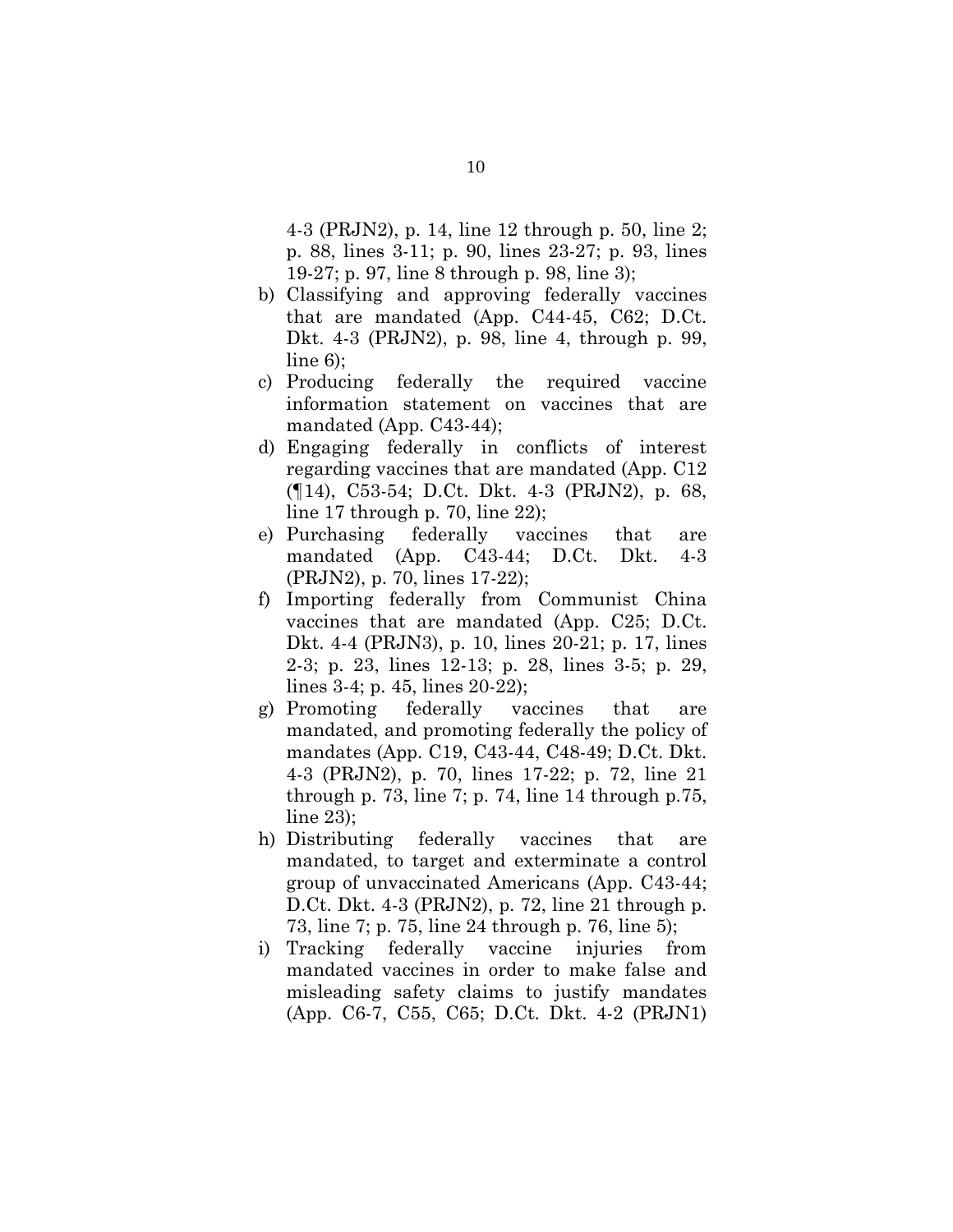(representing approximately 100 pages devoted to the nationwide crisis of immune-system injuries, proving the United States government funds and publishes studies of chronic illness to conceal vaccine injury as the number one cause of chronic illness); D.Ct. Dkt. 4-3 (PRJN2), p. 95, line 7 through p. 96, line 10; p. 99, line 16 through p. 100, line 2);

- j) Designing federally a vaccine injury tracking system intended to fail and then falsely reporting federally vaccine injuries from mandated vaccines (App. C8-9, C12-14, C56, C65; D.Ct. Dkt. 4-3 (PRJN2), p. 59, line 18 through p.  $63$ , line  $20$ ;
- k) Studying federally uptake of mandated vaccines (App. C6-7, C43-44; D.Ct. Dkt. 4-3 (PRJN2), p. 80, lines 7-19; p. 100, line 3 through p. 101, line 11);
- l) Failing federally to report to Congress on vaccine safety (App. C44 (¶52B); D.Ct. Dkt. 4-3 (PRJN2), p. 99, lines 7-15);
- m) Litigating federally vaccine injury cases from mandated vaccines (App. C22-24);
- n) Concealing federally that the primary cause of the national health crisis is mandated vaccines (App. C8);
- o) Setting regulations federally for interstate infectious disease control regarding mandated vaccines (App. C43-44);
- p) Funding federally health departments to enforce vaccine mandates across the Nation (App. C41 (¶49B), C43-44, C73, C86-87; D.Ct. Dkt. 4-3 (PRJN2), p. 82, lines 1-9);
- q) Enforcing vaccine mandates on Federal properties and for Federally funded activities (App. C41, C43-44; D.Ct. Dkt. 4-2 (PRJN1), p.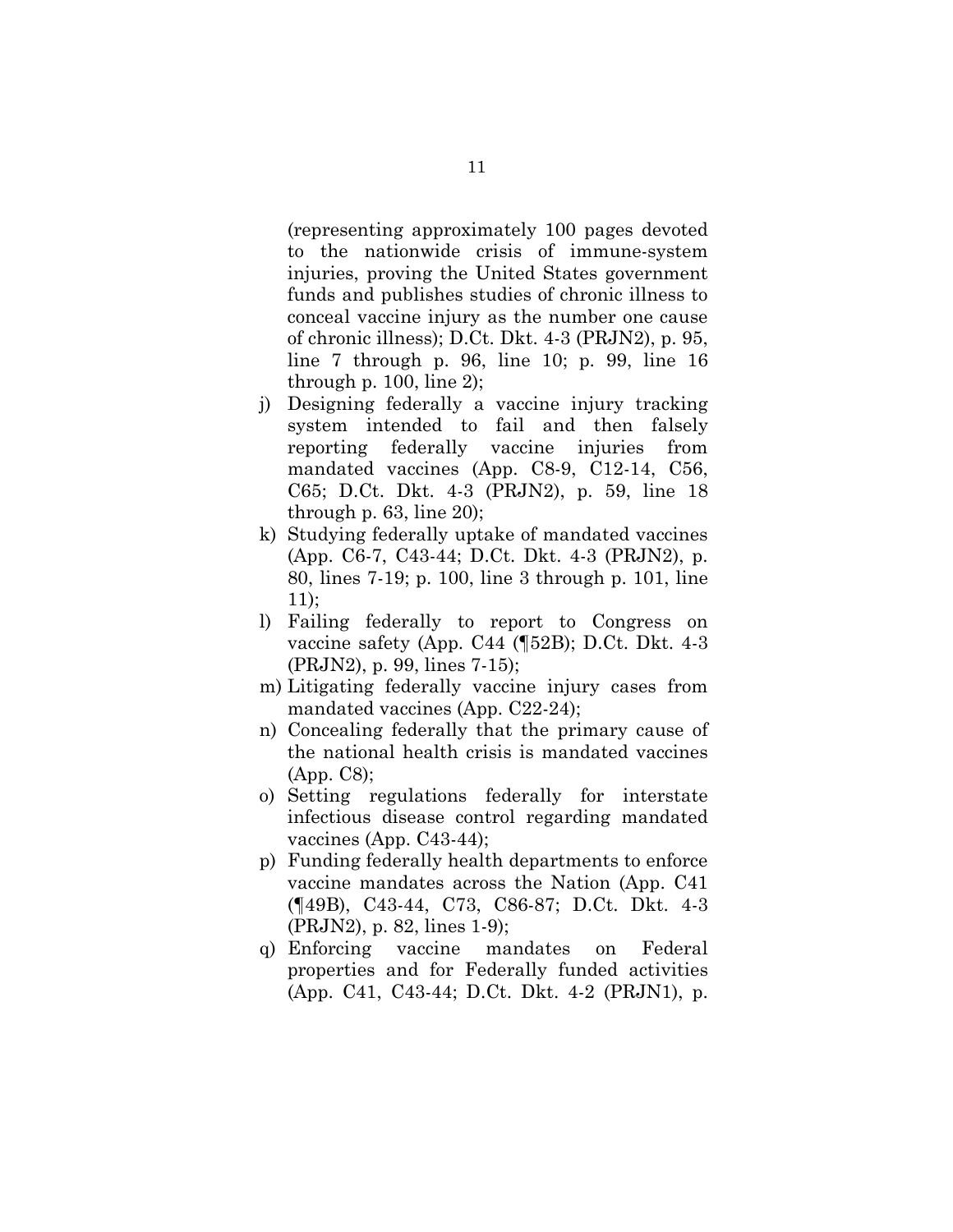11, lines 8-10; D.Ct. Dkt. 4-3 (PRJN2), p. 76, lines 8-18).

Meticulously vetted by qualified scientists, the Control Group filed this unique case naming POTUS Donald J. Trump, with the utmost respect, as Defendant. The allegations were more cooperative than accusatory, as this case is not about blaming the President, but rather cooperatively solving a scientific problem that requires the Constitution. For example, the Control Group alleged, "Respondent's oversight (in the contronymical sense of the word, hereafter 'Oversight') to protect Petitioners as unvaccinated Americans is the actual and proximate cause of Petitioners' present and imminent injuries as well as Petitioners' requested remedy as alleged herein." App. C51.

The Control Group concurrently filed and incorporated by reference their requests for judicial notice, establishing the national health crisis is caused by dangerous vaccines managed by POTUS and sourced primarily from Communist China. App. C8-9, C17, C24; D.Ct. Dkt. 4-2 through 4-4 and 5 through 14. The Control Group also cited expert declarations filed in support of their Motion for Preliminary Injunction. App. C19; D.Ct. Dkt. 16-17.

In the words of Control Group expert pediatrician LeTrinh Hoang, DO:

The public interest requires good science to survey the health of the unvaccinated to save this Nation's life ... I love this Nation and I want to see us thrive. I was born in Vietnam and fled from communism. I am a naturalized citizen, and a proud American.

D.Ct. Dkt. 17 (Dr. Hoang Declaration).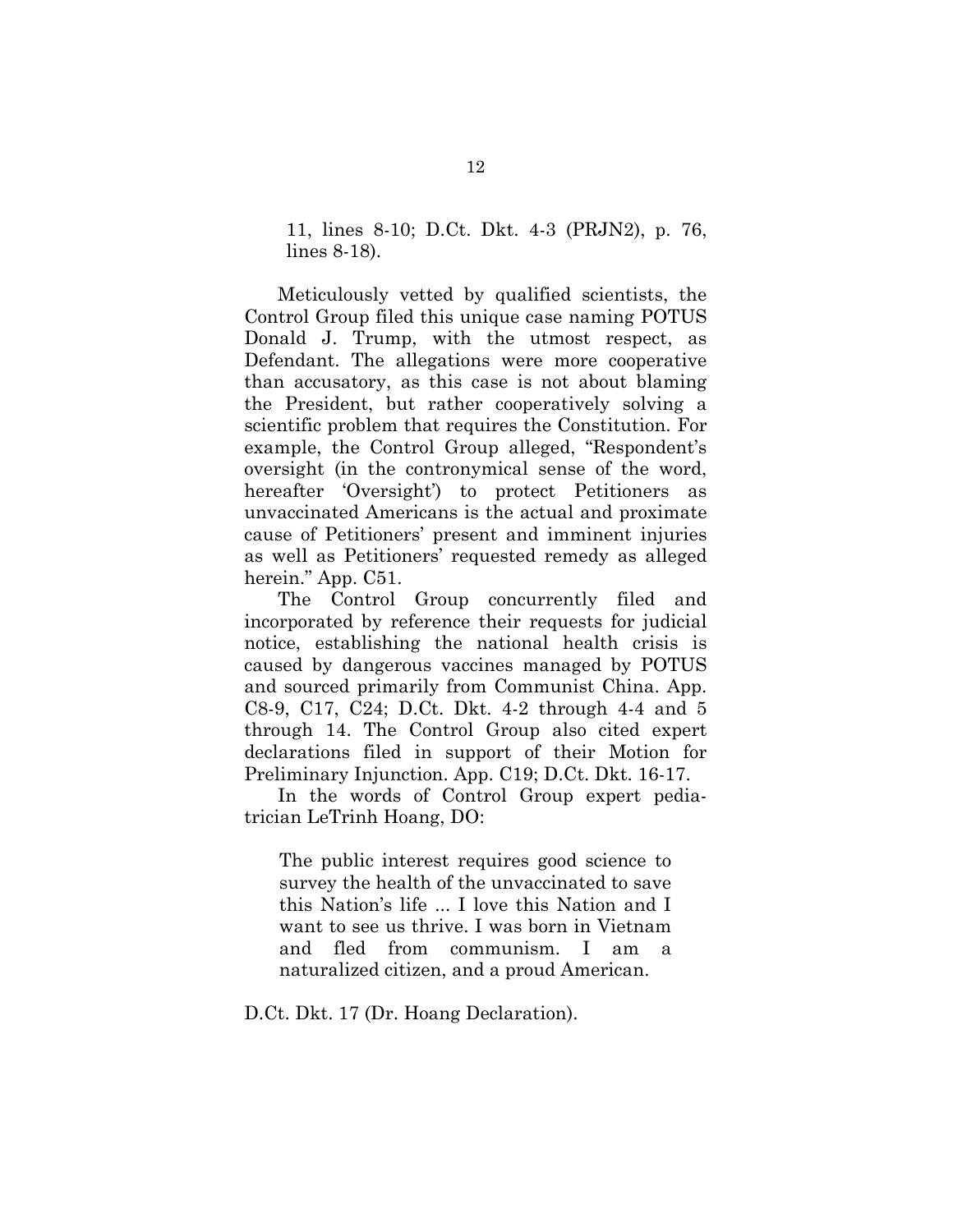On January 29, 2021, Respondent filed a request for continuance of the above referenced motions, claiming Respondent needed more time to file a motion to dismiss. D.Ct. Dkt. 24. The Control Group opposed the motion by highlighting the transparent reality that Respondent's counsel was hoping District Court Judge Shubb (who later recused himself after the Control Group highlighted he owned approximately \$500,000 in vaccine manufacturer stock), would take the easy road to 'lump all three motions together' and then simply dismiss the action outright (which is indeed what happened) rather than actually review and thoughtfully rule upon the requests for judicial notice. D.Ct. Dkt. 25 (Opposition to Continuance).

At the hearing on such motion, Judge Shubb set an accelerated briefing schedule (giving the Control Group only two business days) to file an opposition to the motion to dismiss, on a Federal Court holiday. D.Ct. Dkt. 27 (minutes for proceedings).

In his motion to dismiss, POTUS conceded: "A facial motion to dismiss, such as this one, assumes the truth of the well-pled facts in the complaint." D.Ct. Dkt. 28-1 at 10.

The District Court granted the motion to dismiss with prejudice, albeit stating it took all allegations as true for purposes of the motion. App. B4.

Although the complaint stated the President is "vigorously involved" in government mandates that only the President can remedy nationwide to save America (App. C43-44), the District Court misquoted the complaint out of context, claiming, "The first amended complaint contains no allegation that any department or agency of the federal government, much less the President, is responsible for any of their alleged injuries" and "plaintiffs even note that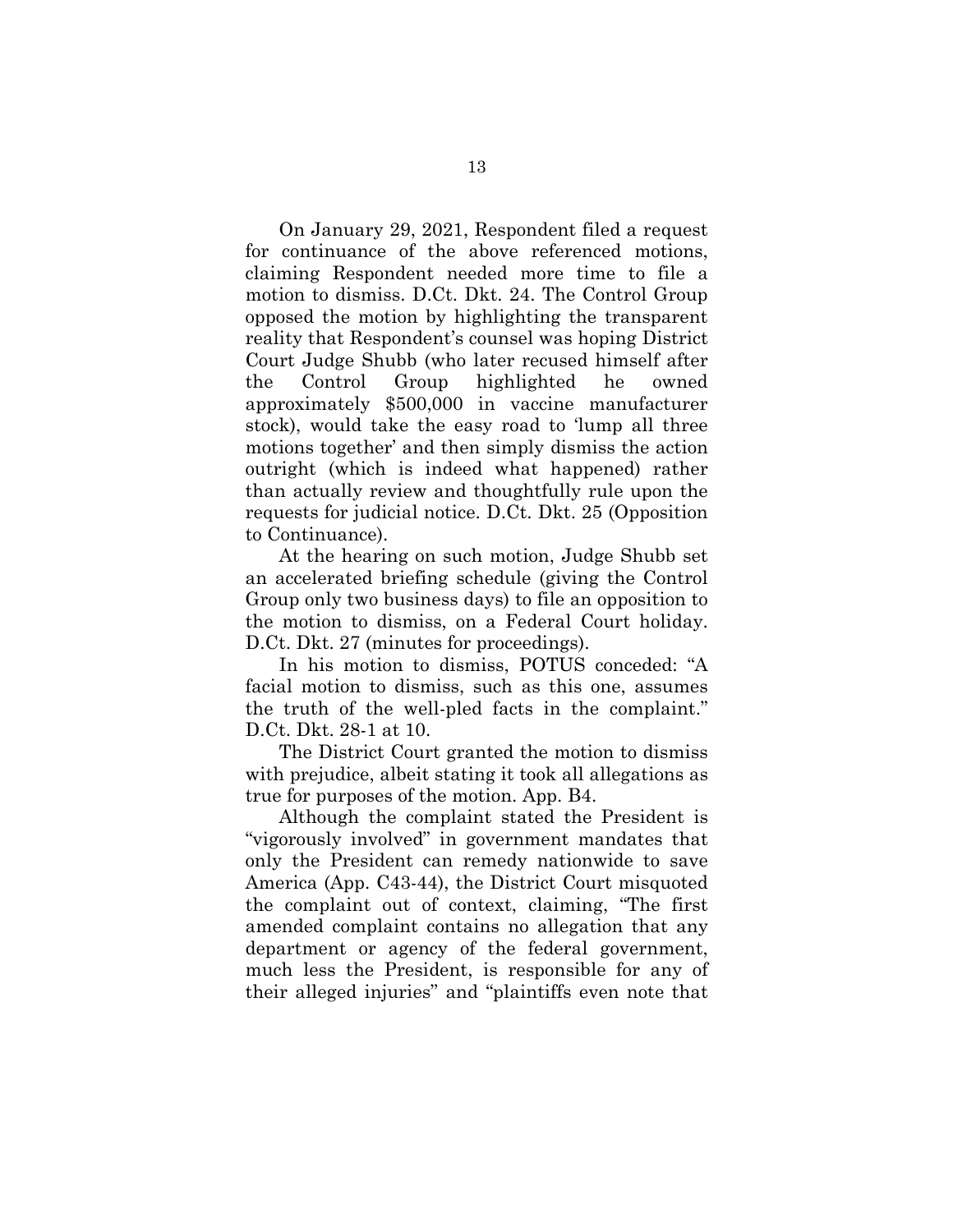there is no mandatory vaccine federal requirement." App. B5.

The District Court also mischaracterized the complaint by stating, "there are no allegations in the first amended complaint to support even an inference that the injuries plaintiffs complain of are traceable to any act or omission of the President" and "the court cannot envision how anything it could constitutionally order the President to do in this action would remediate any of plaintiffs' alleged injuries." App. B6-7.

This encapsulates the issue: the District Court admitted it "cannot envision" declaring the Control Group's basic rights and enjoining POTUS in the National Vaccine Program.<sup>3</sup>

The district court reasoned it was powerless under Article III to declare mandatory vaccination unlawful and cited the case *Juliana v. United States*, 947 F.3d 1159 (9th Cir. 2020) (where plaintiffs requested and were denied decades of unlimited and vague judicial supervision over "climate change").

However, the Control Group here requested only a single focused court order upholding their constitutional rights, in line with super precedent *Brown v. Board of Education of Topeka*, 347 U.S. 483, 495 (1954) (first declaring nationwide 'separate is not equal', then in the years afterwards fashioning injunctive relief).

Petitions for writ of mandamus to the Ninth Circuit and United States Supreme Court were summarily denied without comment. *Garner v. United States Dist. Court for the E. Dist. of Cal*. (In re Garner), No. 21-70925, 2021 U.S. App. LEXIS 14284

l.

<sup>3</sup> "National Vaccine Program" refers to the administration of the collection of federal laws, regulations, executive orders, etc. concerning vaccines and vaccination from 1962 to date.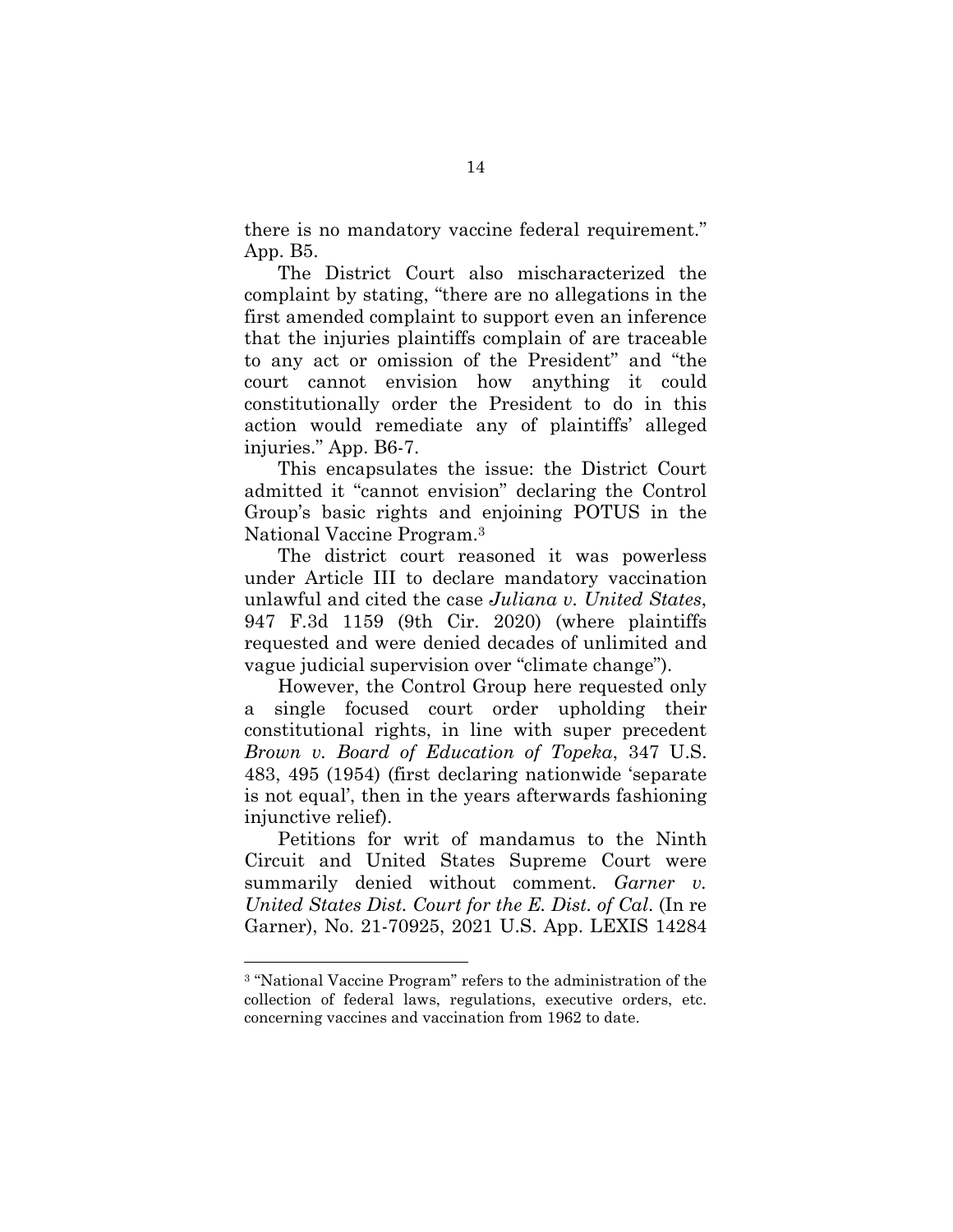(9th Cir. May 13, 2021); *In re Garner,* 142 S. Ct. 456 (2021).

The Control Group concurrently appealed the District Court's dismissal to the Ninth Circuit.

#### **D. Ninth Circuit appeal.**

#### **1. Motion to appear as unvaccinated lawyer.**

In the Autumn of 2021, the Ninth Circuit requested dates for counsel to provide oral argument in person. The Ninth Circuit requires Covid-19 vaccination before lawyers can enter the building, so undersigned counsel (an unvaccinated lawyer) made a motion to allow attendance in person rather than by video. 9th Cir. Dkt. 25. The Ninth Circuit promptly withdrew its request for oral argument and denied counsel's motion as moot. 9th Cir. Dkt. 32.

#### **2. Two Judges recuse themselves.**

Upon reading Chief Justice Roberts' year-end report referring to financial conflicts in the judiciary,4 Petitioners filed two motions to recuse affected judges owning vaccine manufacturer stock:

(1) Motion to Vacate Order and Judgment of Dismissal, and for Disqualification of Judge Shubb. D.Ct. Dkt. 48.

(2) Motion to Disqualify Circuit Judge Kim McLane Wardlaw. 9th Cir. Dkt. 35-1.

l.

<sup>4</sup> Chief Justice Roberts, *2021 Year-End Report on the Federal Judiciary* (December 31, 2021), https://www.supremecourt.gov/ publicinfo/year-end/2021year-endreport.pdf.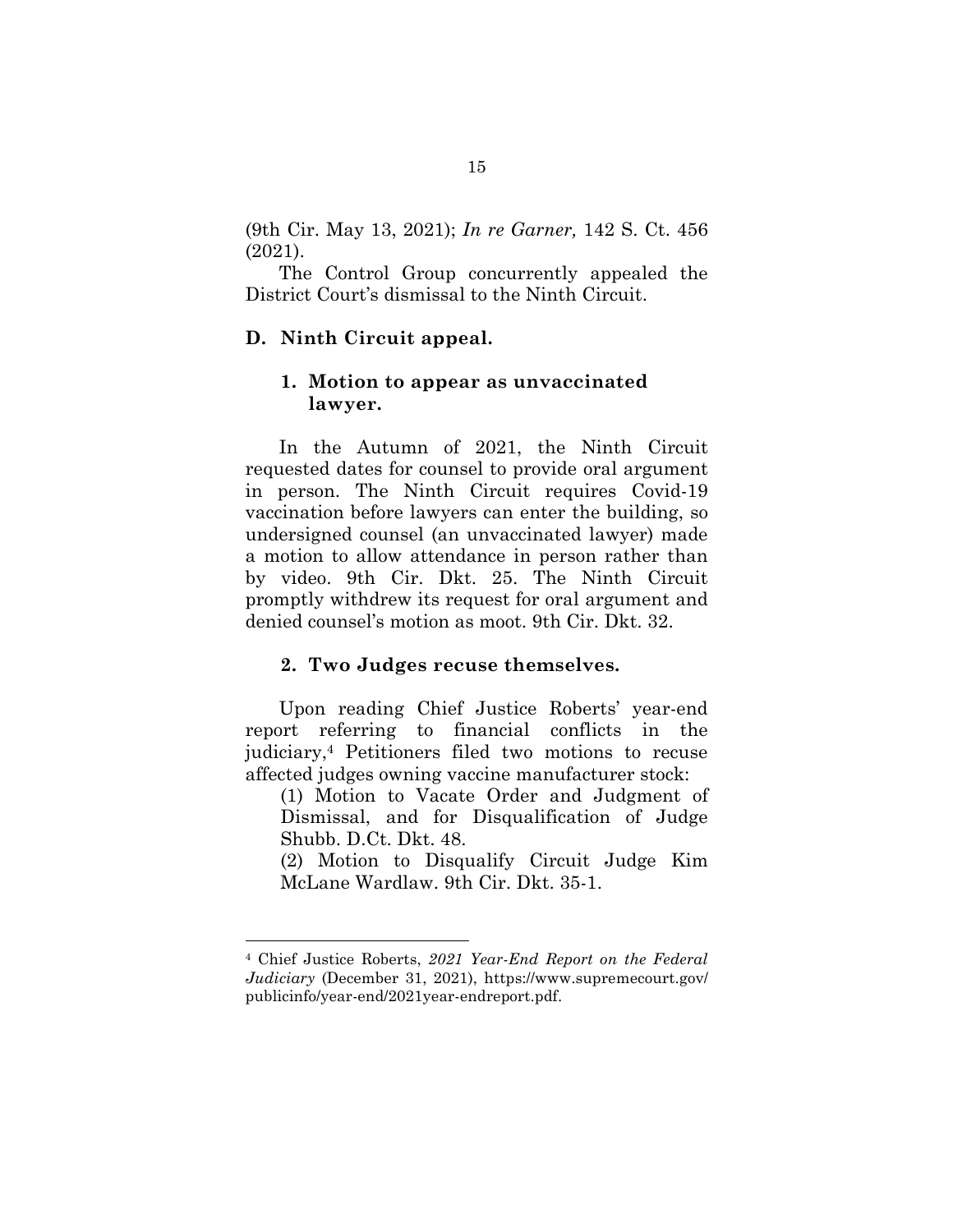Ninth Circuit Judge Wardlaw recused herself immediately. 9th Cir. Dkt. 36; *Garner v. Biden*, No. 21-15587, 2022 U.S. App. LEXIS 3255 (9th Cir. Feb. 4, 2022).

District Court Judge Shubb did the same and also vacated all his previous orders, "the undersigned judge [Shubb] hereby RECUSES himself from all proceedings in this case nunc pro tunc, and the Judgment and all orders entered by the undersigned judge in this action are hereby VACATED and SET ASIDE." D.Ct. Dkt. 50.

#### **3. Ninth Circuit opinion.**

Over Petitioners' objection, the Ninth Circuit rejected Judge Shubb's recusal in a footnote: "The [district] court's order had no effect, however, because it was issued after Appellants filed their notice of appeal in our court." App. A2.

Then, in a very short and unpublished opinion, the appellate court upheld the dismissal by restating the same conclusions (re standing) in the district court order. App. A.

#### **REASONS FOR GRANTING THE WRIT**

#### **A. The Question Presented is vitally important, and mandatory vaccination is recurring.**

 Meticulously cited with government data, Petitioners clearly alleged the President's vaccines are destroying the health and security of our nation. App. C. Science can help get our country back on track, but first, to do real science we need the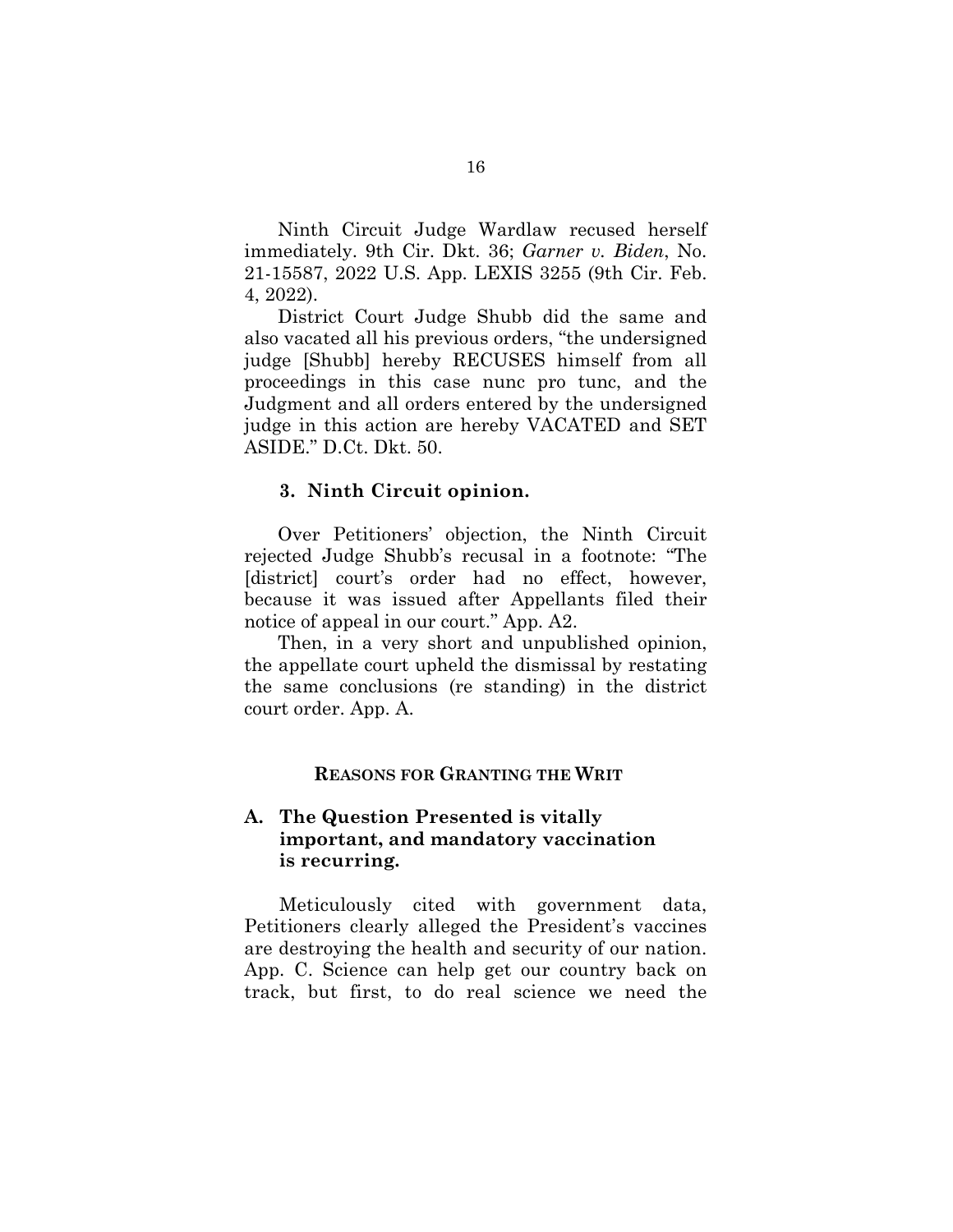Constitution to protect control groups' very right to exist. We need Article III.

### **1. Truth.**

l.

This case vindicates a great truth: science needs healthy natural people to exist in order to do control group studies. It should ever be the province of the Judiciary in cases and controversies to uphold that which is true, and strike down that which is false. *See* Kenneth S. Klein, *Truth and Legitimacy (In Courts)*, 48 Loy. U. Chi. L.J. 1 (2016).

Cited by this Court and other courts all over the world, the legal maxim *suppressio veri* is that 'suppression of truth is an offense.' It is indeed *suppressio veri* for the government to destroy control group evidence.

#### **2. Vaccine mandates threaten Control Group's right to exist.**

From their reasonable perspective, the Control Group participants are natural people created by God, but hunted by man.

Prior to launching his newest vaccine mandates targeting the Control Group and others similarly situated (*i.e.*, the partially vaccinated), POTUS stated publicly on September 9, 2021 regarding the unvaccinated, "our patience is wearing thin, and your refusal has cost all of us."<sup>5</sup>

<sup>5</sup> *Biden to the unvaccinated: 'Our patience is wearing thin'*, CNN POLITICS (Sept. 9, 2021), https://www.cnn.com/videos/politics/ 2021/09/09/biden-message-unvaccinated-americans-patience-sot -lead-vpx.cnn.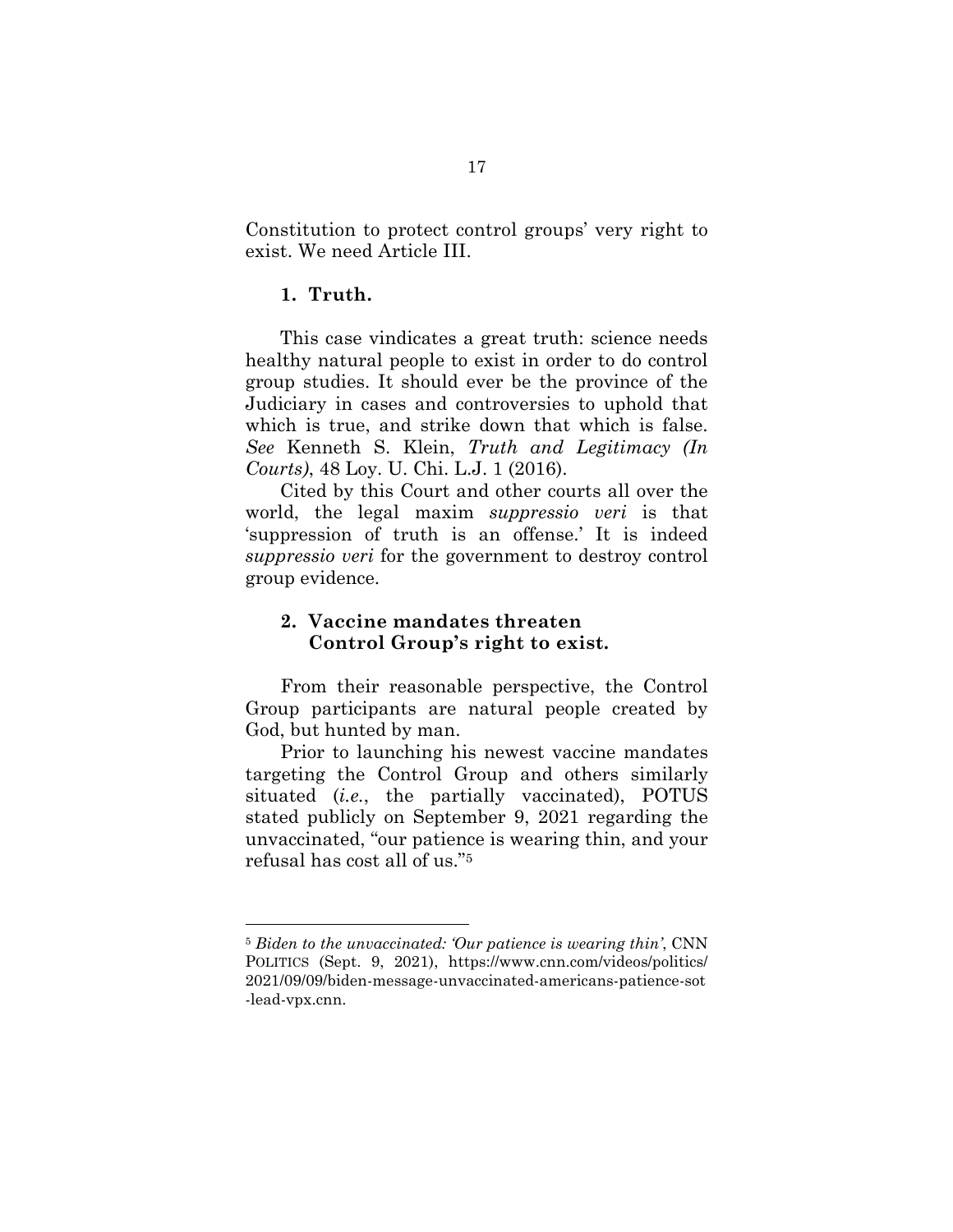As control groups of never-vaccinated Americans are being destroyed by the President's actions, science will be dead on arrival soon, unless SCOTUS issues a preservation of evidence order in this case. The availability of zero control groups jeopardizes our Nation in the increasingly scientific world of 2022, regardless of what is being studied. Clean air, clean water, natural humans — all of these are necessary for control group science, which is why control group science is meaningful beyond measure.

This case can provide vital precedential value for respecting control groups of natural humans on the verge of extinction. See *Lujan v. Defs. of Wildlife*, 504 U.S. 555, 566 (1992) (regarding standing, "It is clear that the person who observes or works with a particular animal threatened by a federal decision is facing perceptible harm, since the very subject of his interest will no longer exist.")

The right to exist is found in multiple areas of constitutional law. *See, e.g., Yarbray v. Southern Bell Tel. & Tel. Co.*, 261 Ga. 703, 409 S.E.2d 835, 836 (1991) ("The right of privacy is embraced within the absolute rights of personal security and personal liberty. Personal security includes the right to exist and the right to the enjoyment of life while existing. ... Personal liberty includes not only freedom from physical restraint, but also the right 'to be let alone.'")

The Fifth Amendment states the right to exist: "No person shall be ... deprived of life, liberty, or property, without due process of law."

Control Group participants are law-abiding natural citizens and have never forfeited their right to exist*. See, e.g., People v. Earp*, 20 Cal.4th 826, 895 (1999) ("once a defendant is convicted of a crime carrying the death penalty, he or she necessarily forfeits the right 'to exist'"); Department of Defense,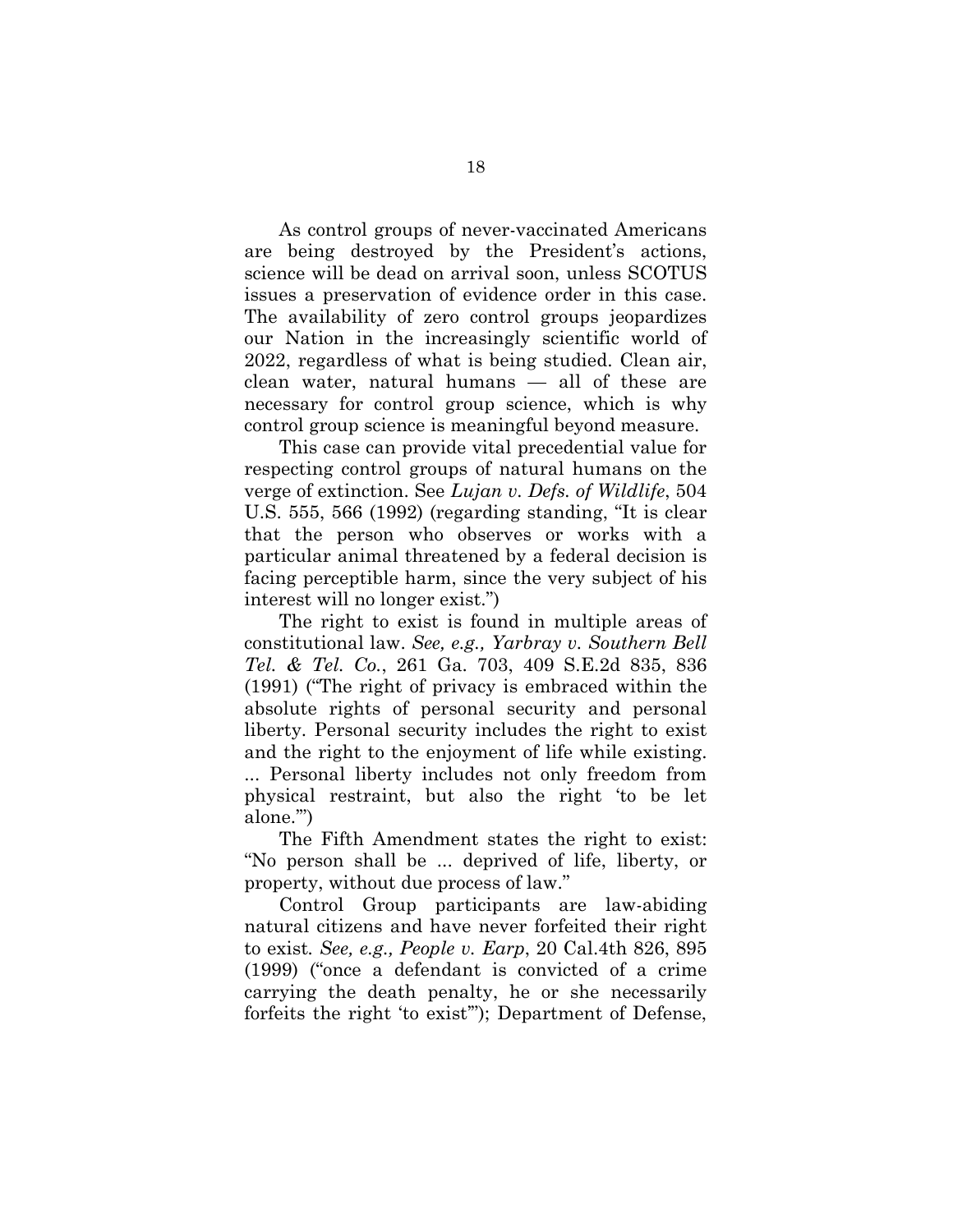Law of War Manual, § 4.8.2 (2016) ("Civilians may not be made the object of attack, unless they take direct part in hostilities.")

Whereas "corporations [] derive their right to exist from the State," *German All. Ins. Co. v. Lewis*, 233 U.S. 389, 404 (1914), individuals receive their right to exist from God. *See, e.g., Declaration of Independence* (July 4, 1776), 1 Stat. 1 ("We hold these truths to be self-evident, that all men are ... endowed by their Creator with certain unalienable Rights; that among these are Life, Liberty, and the pursuit of Happiness"); *Clinton v. Jones*, 520 U.S. 681, 687 n.6 (1997) (upholding a private citizen's standing to sue the President and quoting respectfully the District Court Judge, "even the sovereign is subject to God"); *Open Door Baptist Church v. Clark County*, 140 Wash. 2d 143, 186 (2000) (invalidating zoning ordinance because "Church officials must plead to secular authority for their very right to exist  $-$  an overreach by the State that we have previously held – in a more benign manifestation — to be oppressive."); *Norwood v. Harrison*, 413 U.S. 455, 462 (1973) ("In Pierce, the Court affirmed the right of private schools to exist")6; *McCulloch v. Maryland*, 17 U.S. (4 Wheat.) 316, 400 (1819) ("This is the highest attribute of sovereignty, the right to raise revenue; in fact, the right to exist; without which no other right can be held or enjoyed.").

SCOTUS' intervention is uniquely necessary here because this Court shepherds the tool that protects control groups of natural people: our Constitution. There is no better tool. Nor is there a safety net beyond the Constitution that will ensure control groups can exist.

l.

<sup>6</sup> Referring to *Pierce v. Society of Sisters*, 268 U.S. 510 (1925).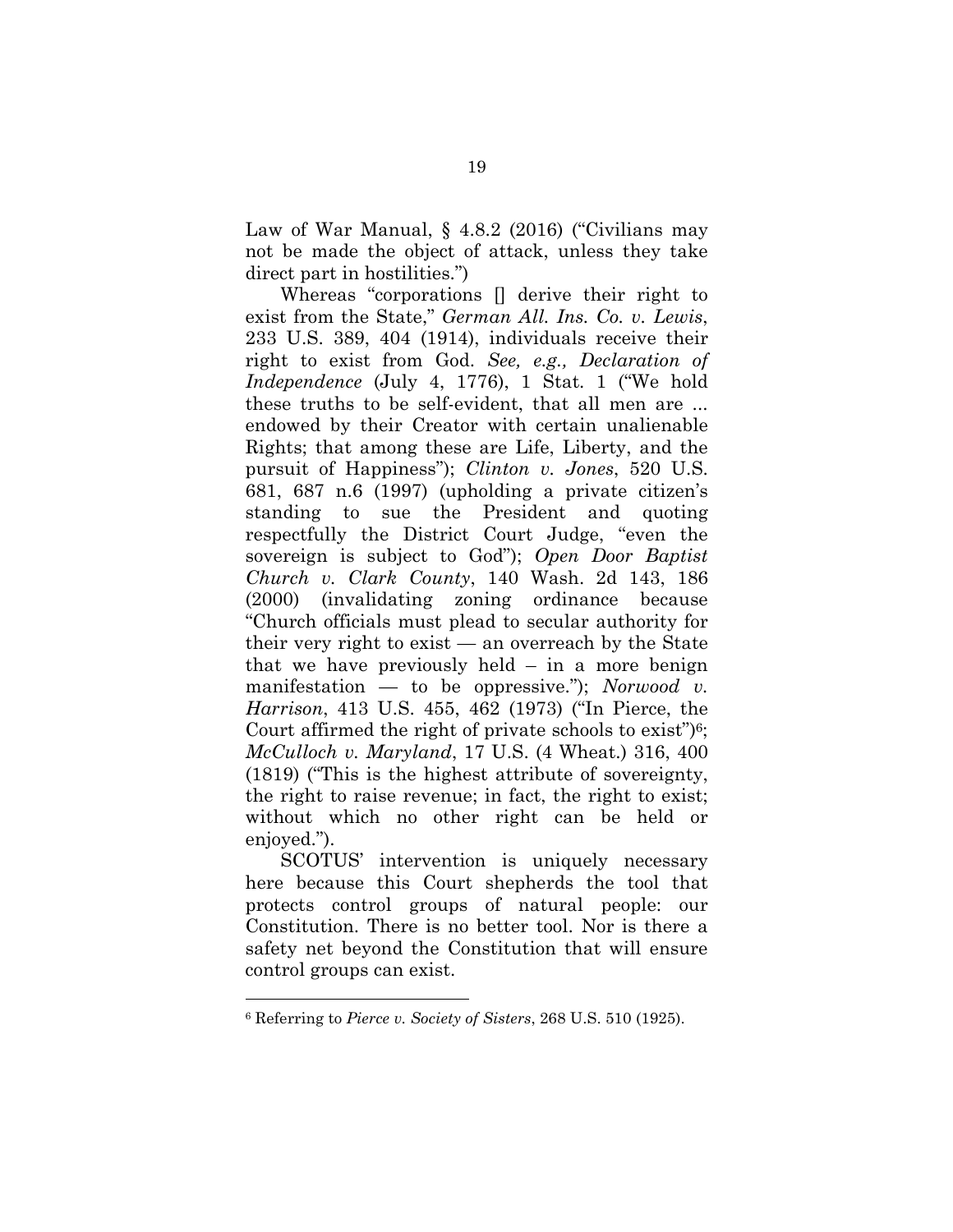Petitioners submit the instant control group litigation is an excellent choice for SCOTUS to invoke the "rarely" statement in *Allen v. Wright*, 468 U.S. 737 (1984):

The idea of separation of powers that underlies standing doctrine explains why our cases preclude … suits challenging, not specifically identifiable Government violations of law, but the particular programs agencies establish to carry out their legal obligations. Such suits, even when premised on allegations of several instances of violations of law, are *rarely* if ever appropriate for federal-court adjudication.

*Id*. at 759-60 [emphasis added].

If this Court fails to invoke this "rarely" statement, control groups can go extinct for political reasons, which is antithetical to the idea that certain absolute rights (*i.e.,* to exist) are beyond political compromises.

#### **3. Of fundamental social significance.**

For 60 years straight (National Vaccine Program), the Office of the President has vaccinated the whole herd, pushing vaccination without the benefit of genuine control groups. App. C.

And now the genuine control group in America is threatened at 0.26% of the population. App. C. So, do these 0.26% never-vaccinated Control Group participants have standing to respectfully sue POTUS, to protect their constitutional rights to exist as peacefully natural people? Yes, and the question is important.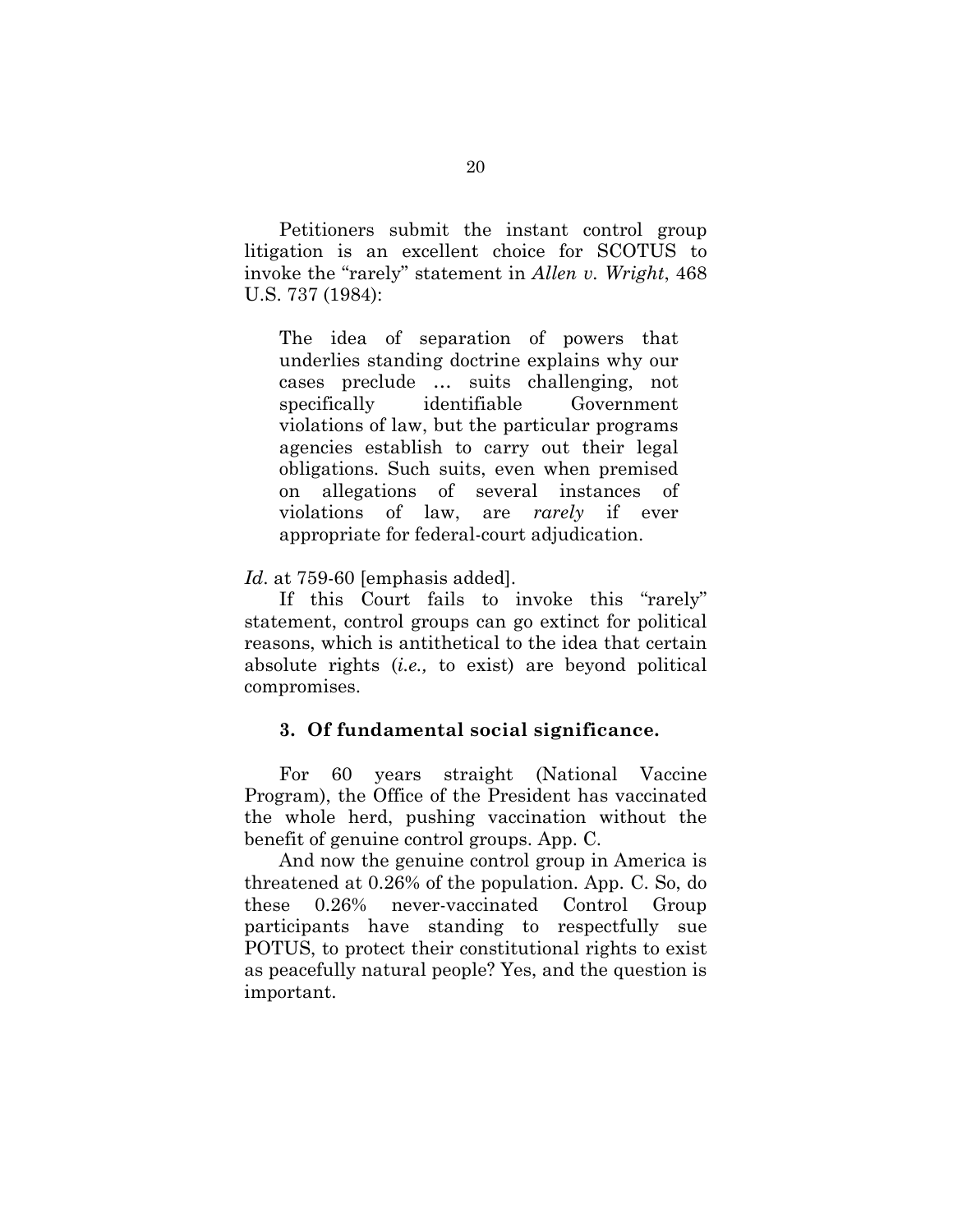The most accurate statement about a genuine control group is also the most succinct: "The control group receives nothing." *In re Bayer Phillips Colon Health Probiotics Sales Practices Litig*., Civil Action No. 11-03017, 2017 U.S. Dist. LEXIS 58651, at \*6 n.4 (D.N.J. Apr. 17, 2017, unpublished).

As catalogued in the Control Group's requests for judicial notice (D.Ct. Dkt. 4-3), POTUS has disregarded this basic concept, as every vaccine on his CDC schedule is approved using false 'control groups' — false because they deviously include partially vaccinated people only. The government admits (D.Ct. Dkt. 4-3 §§8, 13-15) that its mandatory vaccines remain unstudied with a fully unvaccinated control group, such as Petitioners' group.

Courts have recognized that the scientific method requires a control group in order to determine the baseline frequency of a disease. *See, e.g., In re Fosamax Prods. Liab. Litig*., 645 F. Supp. 2d 164, 185 (S.D.N.Y. 2009). Indeed, the lack of a genuine control group is a topic that comes up often in vaccine injury claims court. *See, e.g., Hazlehurst v. Sec'y of the HHS*, No. 03-654V, 2009 U.S. Claims LEXIS 183, at \*387 (Fed. Cl. Feb. 12, 2009) ("By design, the control group has to be similar to the experimental group but has to differ by the variable of interest.").

History has repeatedly shown vaccine science disregarding the scientific method in favor of corporate excuses for not performing genuine control group studies. See D.Ct. Dkt. 4-3 (PRJN2).

An established scientific paradigm changes when (a) independent science presents new compelling data in conflict with the existing paradigm, and (b) a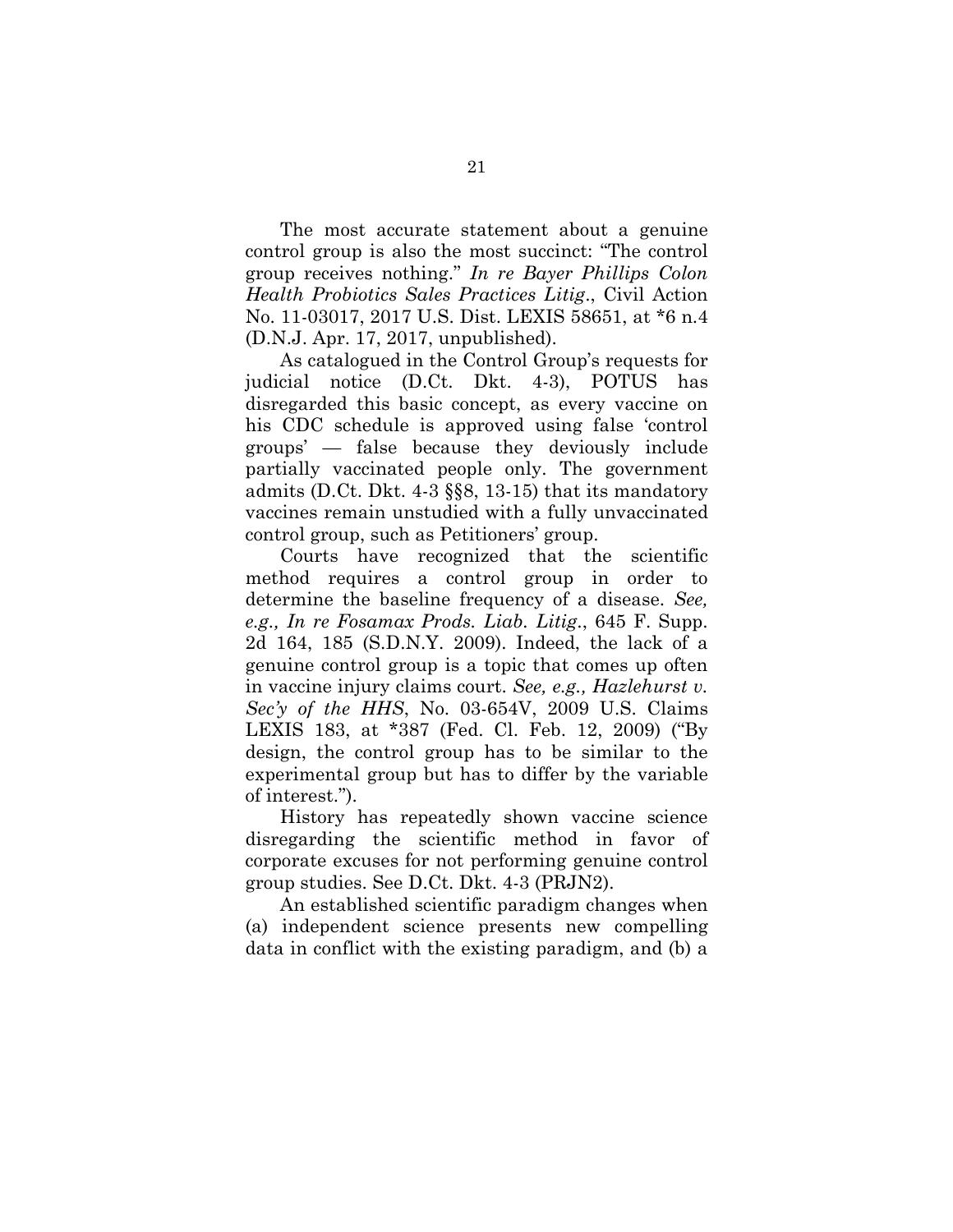reasonable alternative is offered to solve a real-world problem.7 Both are present here.

We are witnessing today a scientific revolution in the vaccine paradigm. The new data prove it is already happening. The respected field of integrative medicine (including Petitioners' experts) are offering the reasonable solution by achieving superior health outcomes among the never vaccinated, whose immune systems remain resilient. D.Ct. Dkt. 16-2 through 16-6, D.Ct. Dkt. 17.

#### **4. Of fundamental legal significance**

Undersigned counsel found precisely zero cases referencing the word contronym. Here, the Control Group structures this case upon both meanings of a contronym:

Respondent's oversight (in the contronymical sense of the word, hereafter 'Oversight') to protect Petitioners as unvaccinated Americans is the actual and proximate cause of Petitioners' present and imminent injuries as well as Petitioners' requested remedy as alleged herein.

l.

<sup>7</sup> *See, e.g.*, Kuhn, T., *The Structure of Scientific Revolutions* (4th ed. 2012), p. 122 ("Paradigms are not corrigible by normal science at all. Instead, as we have already seen, normal science ultimately leads only to the recognition of anomalies and to crises. And these are terminated, not by deliberation and interpretation, but by a relatively sudden and unstructured event like the gestalt switch. Scientists then often speak of the 'scales falling from the eyes' or the 'lightning flash' that 'inundates' a previously obscure puzzle, enabling its components to be seen in a new way that for the first time permits its solution.")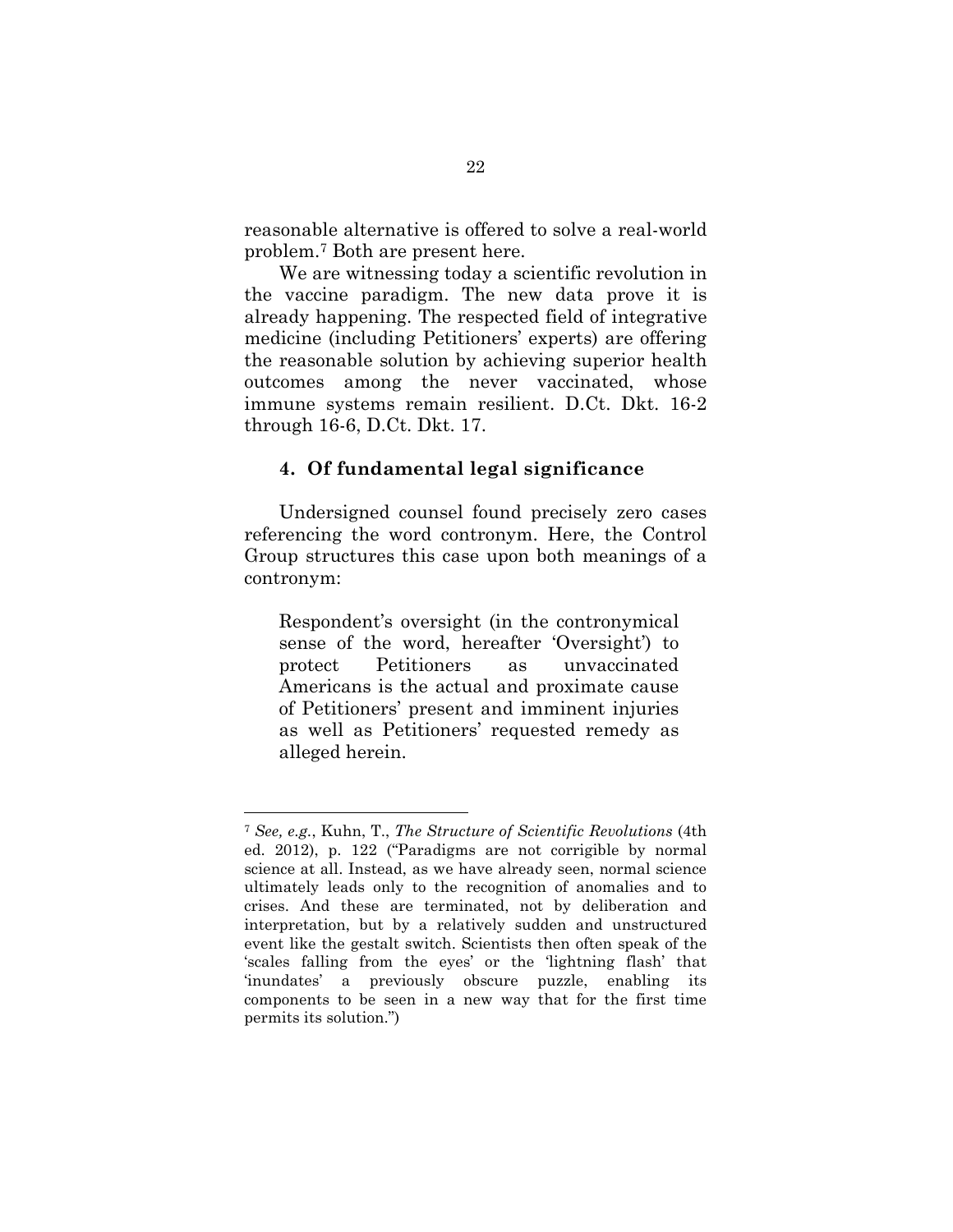App. C, 48a.

So this case is also well positioned on the unique question whether a contronym, as alleged herein, may suffice for the second and third elements for standing under *Ne. Fla. Chapter of Associated Gen. Contractors of Am. v. City of Jacksonville*, 508 U.S. 656 (1993):

It has been established by a long line of cases that a party seeking to invoke a federal court's jurisdiction must demonstrate three things: (1) "injury in fact," by which we mean an invasion of a legally protected interest that is "(a) concrete and particularized, and (b) actual or imminent, not conjectural or hypothetical," *Lujan, supra*, at 560 (citations, footnote, and internal quotation marks omitted); (2) a causal relationship between the injury and the challenged conduct, by which we mean that the injury "fairly can be traced to the challenged action of the defendant," and has not resulted "from the independent action of some third party not before the court," *Simon v. Eastern Kentucky Welfare Rights Organization*, 426 U.S. 26, 41- 42, 48 L. Ed. 2d 450, 96 S. Ct. 1917 (1976); and (3) a likelihood that the injury will be redressed by a favorable decision, by which we mean that the "prospect of obtaining relief from the injury as a result of a favorable ruling" is not "too speculative," *Allen v. Wright, supra*, at 752. These elements are the "irreducible minimum," *Valley Forge Christian College v. Americans United for Separation of Church and State, Inc.*, 454 U.S. 464, 472, 70 L. Ed. 2d 700, 102 S. Ct. 752 (1982), required by the Constitution.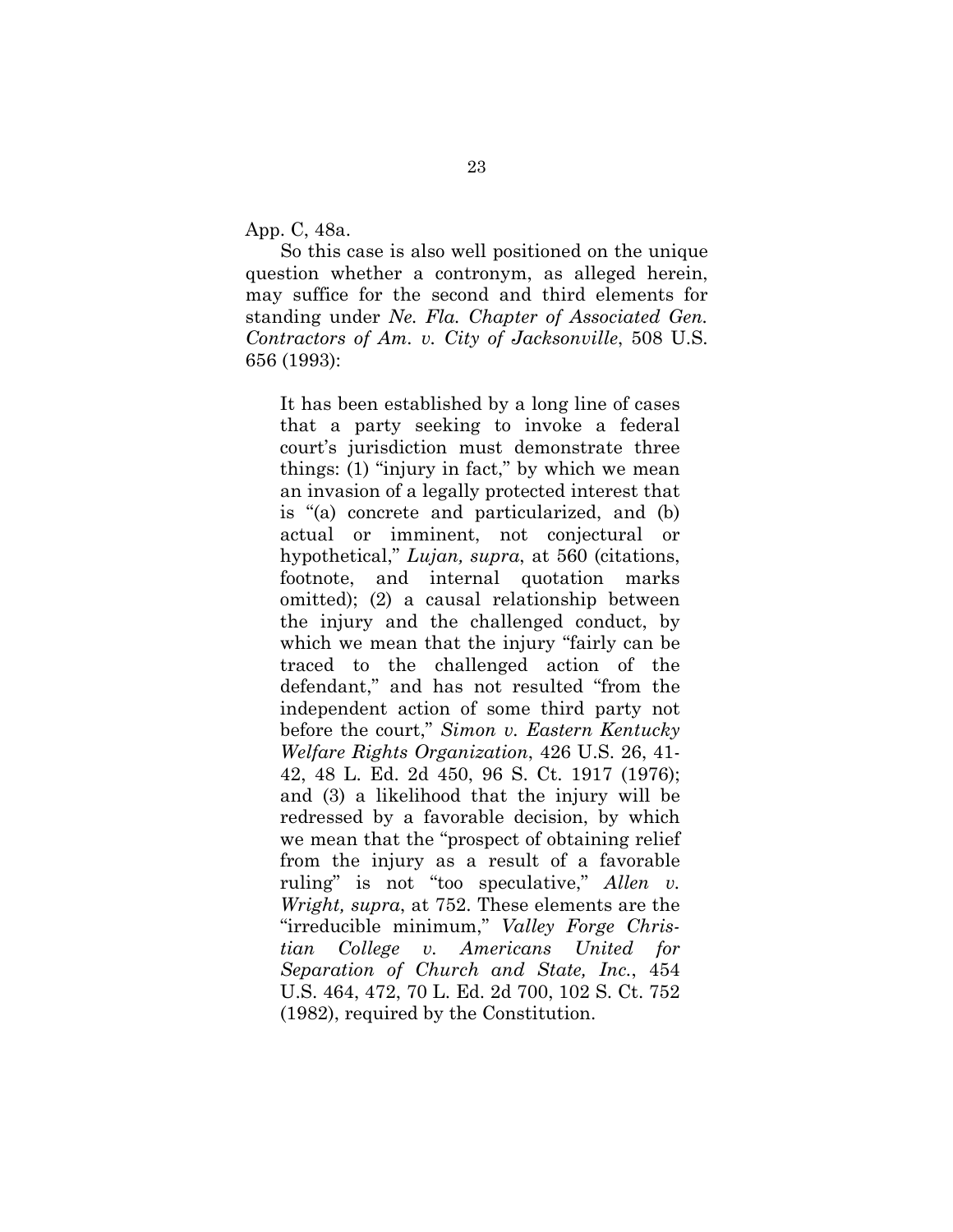*Id*. at 663-64.

This Control Group case is uniquely significant because (although causation is alleged) the focus was admittedly never blaming President Trump, but rather the focus is redressability: the President is uniquely situated to *redress* the Constitutional violations.

A strong showing of redressability should be allowed to bolster a lesser showing of causation, provided both are present, especially because the standard for causation is simply that the injury is "fairly traceable." *Allen*, 468 U.S. at 751.

Petitioners' never-vaccinated control group study comparison would not even exist but for POTUS' National Vaccine Program. The reason is obvious without a vaccinated group, there is nothing with which to compare an unvaccinated group.

To only point the finger is to miss the point. Petitioners will admit (short of a retraxit) they do not want to blame the President, or blame themselves, or blame anyone. The Control Group just wants to exist, and do so in a country that also exists.

Given the President's special role to enforce the Constitution and maintain the Republic, it is fitting that he be the named Defendant for this unique case regarding the right to exist.

## **5. Lower court decision impedes effectiveness of constitutional litigation.**

If scientifically vetted cases can be dismissed quickly on standing grounds, then constitutional litigation is unable to effect checks and balances on vaccines. Quick dismissals without discovery are particularly dangerous because the federal National Vaccine Injury Compensation Act already prevents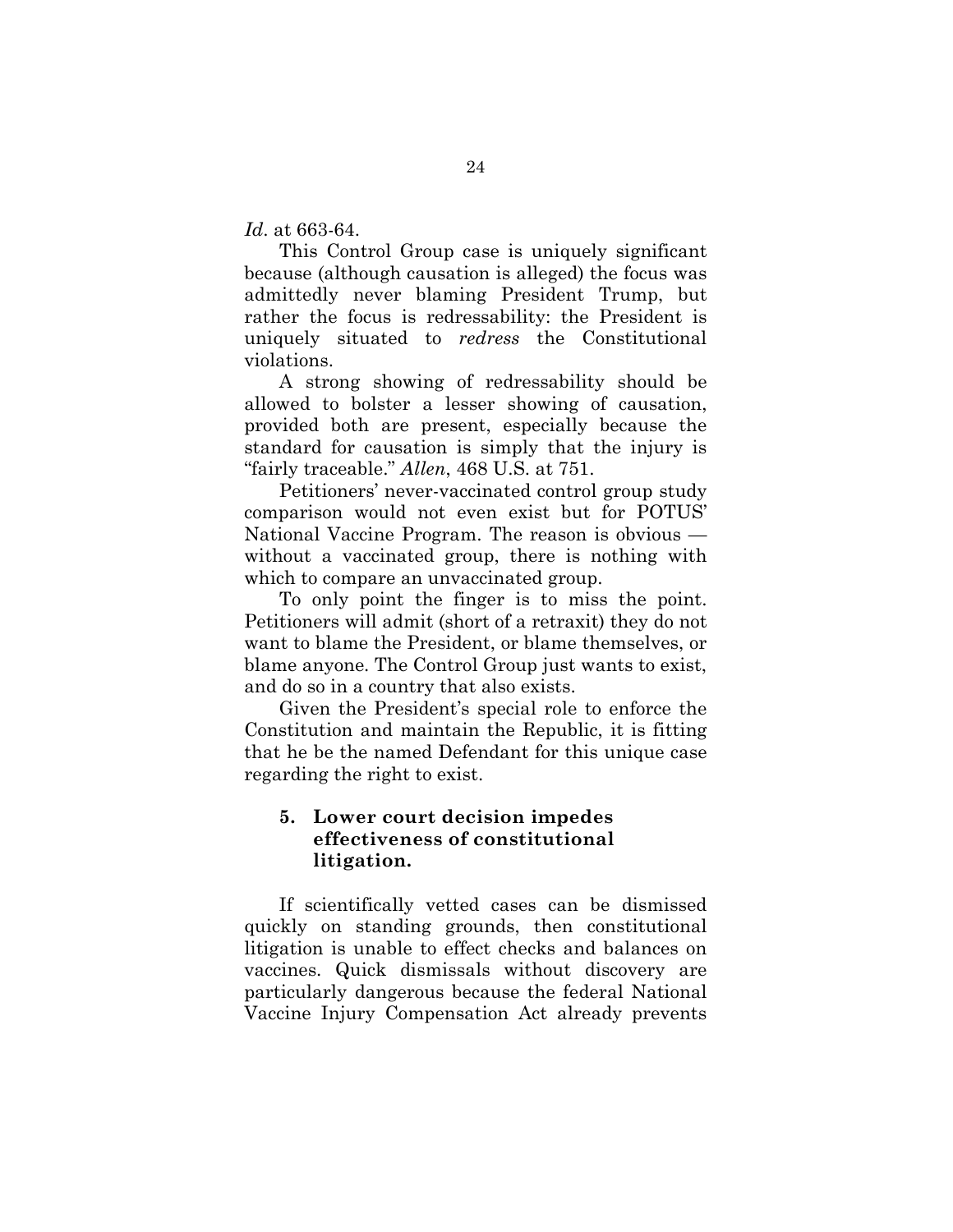litigants from suing vaccine manufacturers. *Bruesewitz v. Wyeth LLC*, 562 U.S. 223 (2011). So constitutional litigation is the only practical check and balance remaining in our legal system.

Indeed, given the pervasive conflicts of interest, it is no recourse that agencies like the CDC and FDA are tasked with regulating Big Pharma. D.Ct. Dkt. 4- 3 (known conflicts in requests for judicial notice).

#### **6. National in scope.**

A control group is a unique plaintiff because it spans multiple jurisdictions and is constantly moving. The instant control group is nationwide (spanning 48 states). There is not a single agency Petitioners can sue to protect the Control Group's right to exist. Of all the roads that lead to the Control Group's destruction, the source is POTUS with his National Vaccine Program.

Consider this Court's wisdom in *Valley Forge Christian College v. Americans United for Separation of Church & State*, 454 U.S. 464, 474 (1982):

Proper regard for the complex nature of our constitutional structure requires neither that the Judicial Branch shrink from a confrontation with the other two coequal branches of the Federal Government, nor that it hospitably accept for adjudication claims of constitutional violation by other branches of government where the claimant has not suffered cognizable injury.

In America today, unvaccinated persons are being segregated from vaccinated persons. In 12% of the States, only the fully vaccinated children can attend public and private school, as partially and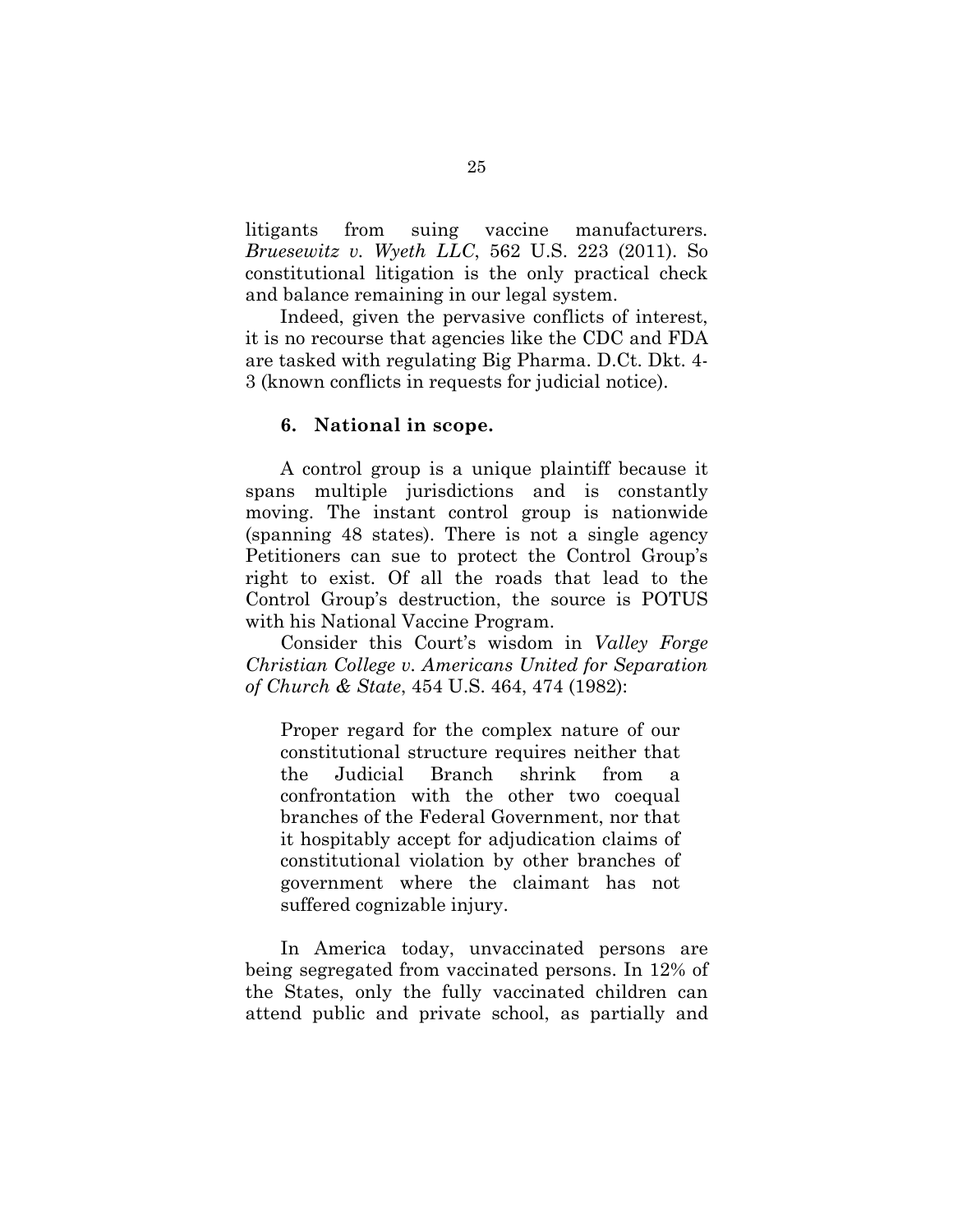unvaccinated children are forced to homeschool. D.Ct. Dkt. 4-3.

America should love and cherish its unvaccinated people instead of marginalizing and oppressing them. It is time to learn from the history of marginalizing an oppressed group for its natural physical state. It is time to desegregate, right now, to save this Nation. Not only is desegregation calculated to rescue America from another embarrassing 'separate-but-equal' precedent, it is designed to save America from destruction itself in an exponentially escalating chronic illness emergency.

With the support of President Eisenhower in the 1950s, federal courts helped achieve desegregation for children born black (born naturally black, just like the never-vaccinated are born naturally unvaccinated). Desegregation was achieved by President Eisenhower despite pseudo-scientific references of the day that attempted to claim blacks were biologically inferior and would put whites in danger if allowed to congregate together in schools. *See, e.g., Brown v. Bd., supra,* 347 U.S. at 495:

We conclude that in the field of public education the doctrine of "separate but equal" has no place. Separate educational facilities are inherently unequal. Therefore, we hold that the plaintiffs and others similarly situated for whom the actions have been brought are, by reason of the segregation complained of, deprived of the equal protection of the laws guaranteed by the Fourteenth Amendment.

The Court in *Brown v. Bd.* famously fashioned a comprehensive nationwide desegregation remedy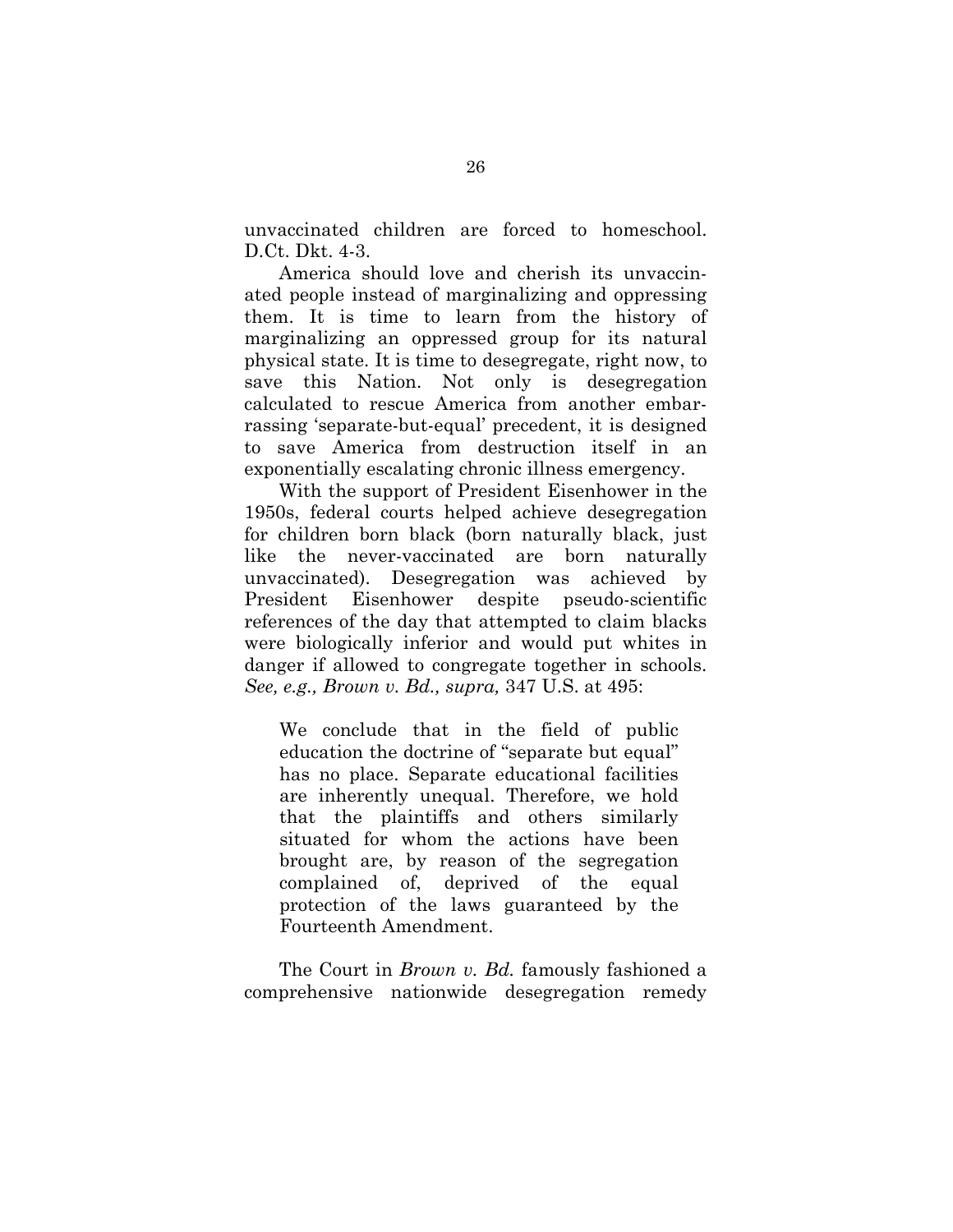enforced by ongoing judicial supervision at the district court level.

## **7. Recurring.**

l.

There comes a time for everyone to want to decline a vaccine — perhaps an annual flu shot, a Covid-19 booster, the recalled swine flu vaccine the day before the recall, or any of the 250-plus vaccines currently in R&D, according to the trade publication PhRMA.<sup>8</sup>

Once people see their red line, they become grateful that groups like the Control Group exist and tirelessly advocate for all Americans.

With regard to standing specifically, it is important for this Court to clarify how the Constitution protects the fundamental right of natural control groups to exist.

The principled dissent in *Juliana v. United States*, 947 F.3d at 1177, 1180 (constitutional case alleging "public health system collapse, and the extinction of increasing numbers of species") indicates this issue will continue to recur until distinctions are clarified:

[U]nlike the majority, I believe the government has more than just a nebulous "moral responsibility" to preserve the Nation. ...

<sup>8</sup> *Report: Medicines in Development for Infectious Diseases 2020 Report*, PHRMA (Jul. 21, 2020), https://phrma.org/resourcecenter/Topics/Report/Medicines-in-Development-for-Infectious-Diseases-2020-Report; Hannah Mooney Mack, *New report highlights more than 250 vaccines in development*, PHRMA (Aug. 18, 2016), https://catalyst.phrma.org/new-report-high lights-more-than-250-vaccines-in-development.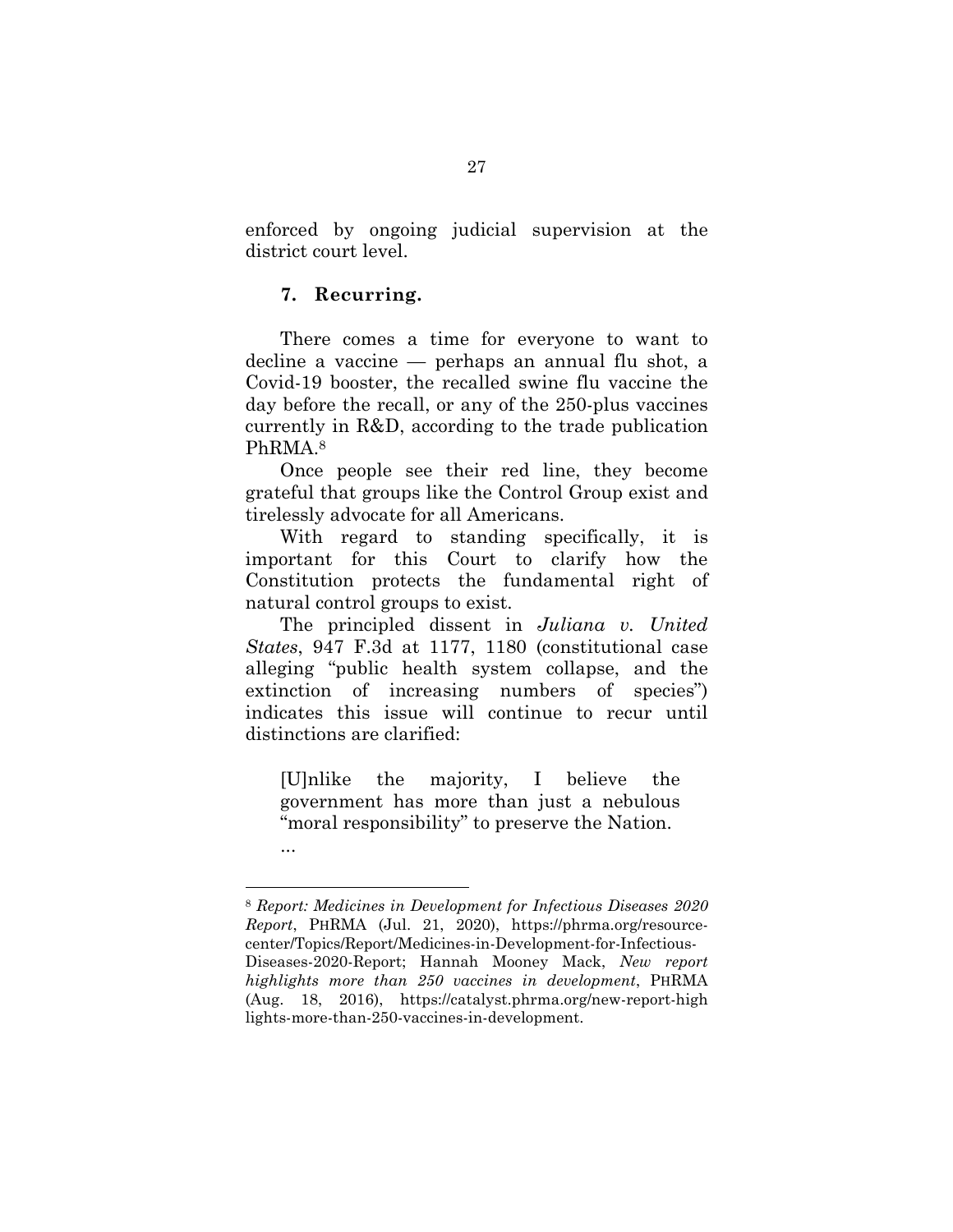Nor can the perpetuity principle be rejected simply because the Court has not yet had occasion to enforce it as a limitation on government conduct.

...

The mere fact that we have alternative means to enforce a principle, such as voting, does not diminish its constitutional stature. Americans can vindicate federalism, separation of powers, equal protection, and voting rights through the ballot box as well, but that does not mean these constitutional guarantees are not independently enforceable. By its very nature, the Constitution "withdraw[s] certain subjects from the vicissitudes of political controversy, to place them beyond the reach of majorities and officials and to establish them as legal principles to be applied by the courts."[] When fundamental rights are at stake, individuals "need not await legislative action." [Citations omitted.]

*Id*.; see also *Santa Fe All. for Health & Safety v. City of Santa Fe*, No. 18-1209 KG/JHR, 2020 U.S. Dist. LEXIS 80196, at \*17 (D.N.M. May 6, 2020):

Unlike the plaintiffs in *Juliana*, Plaintiffs here do not ask the Court to demand action by another branch of government or engage in policy making or supervision. Instead, Plaintiffs seek a ruling that laws that prevent local governments from considering the harmful effects of [radiofrequency emissions] are unconstitutional. Accordingly, Plaintiffs are correct that their claims are distinguishable from those in *Juliana*, where the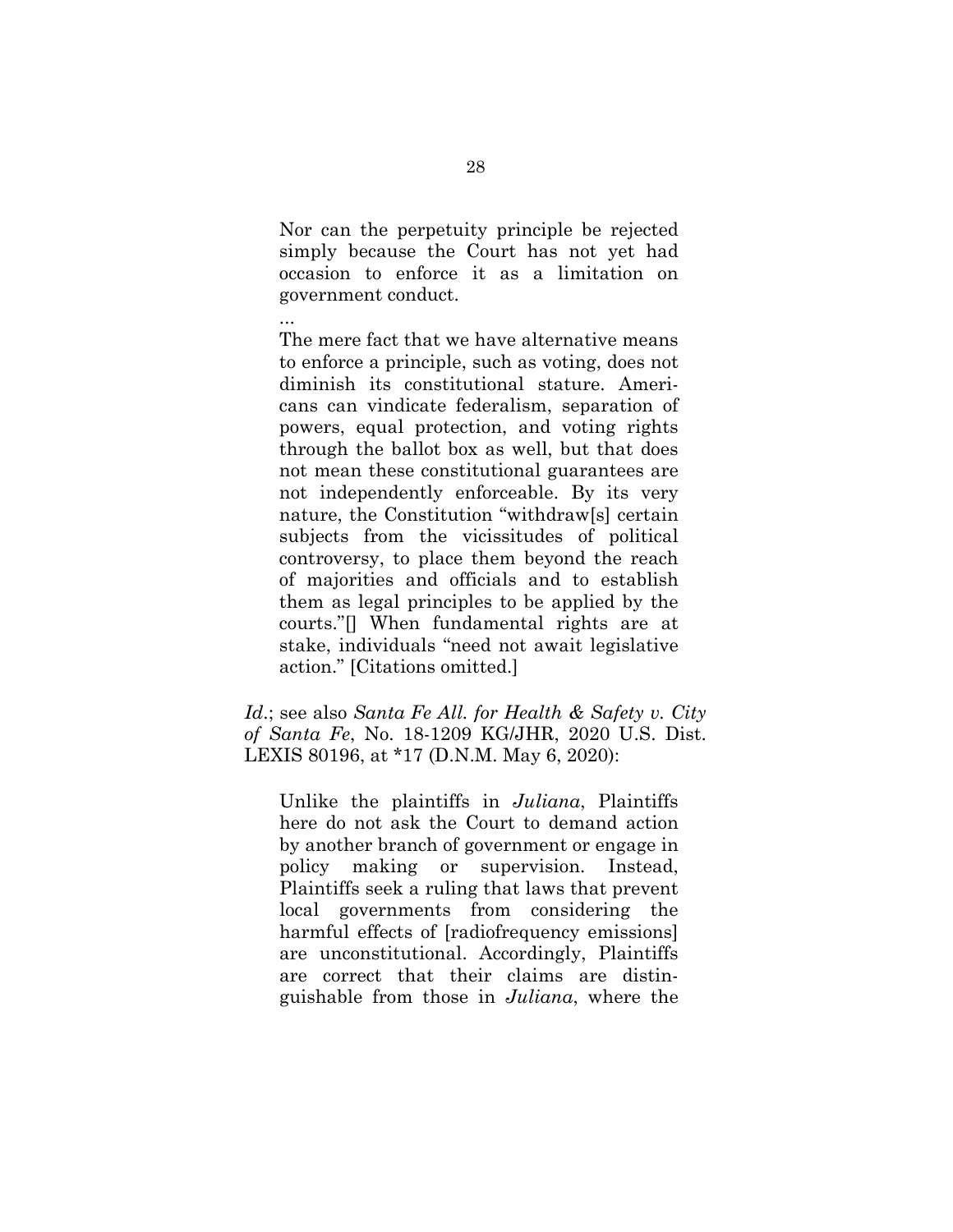court emphasized the plaintiffs did not assert the violation of a procedural right or an otherwise "discrete and particularized injury necessary for Article III standing." *Juliana v. United States*, 947 F.3d at 1174.

While invoking certain principles articulated by the *Juliana* dissent, Petitioners nevertheless distinguish this case from *Juliana* (cited by the District Court). The *Juliana* plaintiffs sued numerous defendants and identified myriad sources for "climate change"; the instant case is pled with a single culprit — Respondent's federally sourced vaccines. The *Juliana* plaintiffs asked for decades of unlimited and vague judicial supervision. By contrast, the Control Group here asks for limited, short-term, and specific relief — a single court order confirming, for example, the right to decline vaccination without penalty (*i.e.,* natural people can exist).

The Control Group remembers Justice Harlan's words in 1905:

There is, of course, a sphere within which the individual may assert the supremacy of his own will and rightfully dispute the authority of any human government, especially of any free government existing under a written constitution, to interfere with the exercise of that will.

#### *Jacobson v. Massachusetts*, 197 U.S. 11, 29 (1905).

An American's "supremacy of will" to remain peacefully natural should be non-discretionary and non-negotiable in the most fundamental sense. As for the rest of *Jacobson*, Petitioners seek the end of such case in the very place it was forged.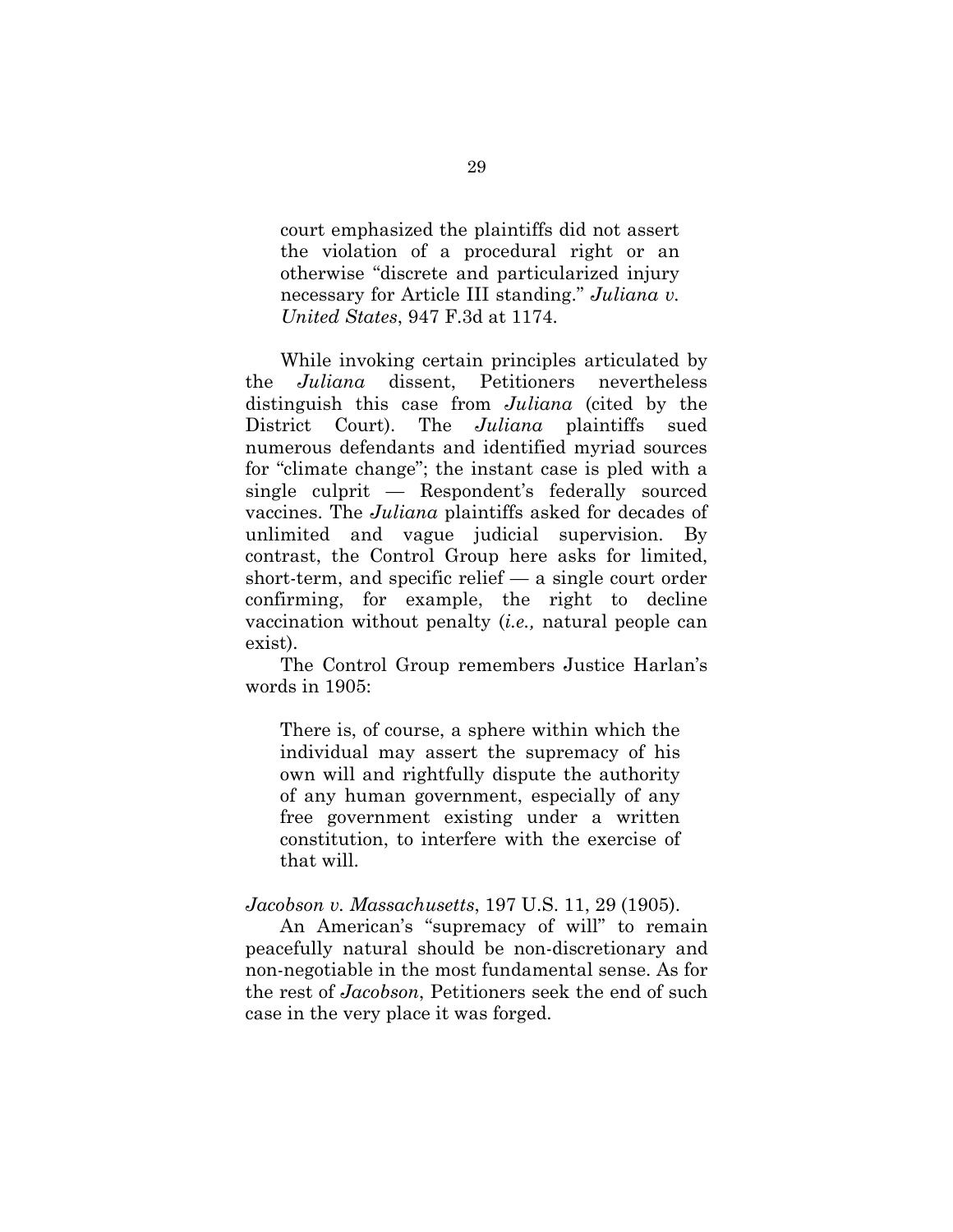## **B. This case presents an excellent vehicle to protect a control group's right to exist.**

This case is an excellent vehicle to resolve the question presented because:

- **Scientifically vetted**. The record is authoritatively cited. With her doctoral level scientific team, Garner produced probably the most comprehensive compendium and analysis ever (in a court case) of government data exposing the risk of vaccines.
- **Undisputed**. The record is complete and the facts are undisputed for purposes of the appeal.
- **Case Dispositive**. The district court decided the question presented, which was case dispositive.
- **Emblematic**. The facts here are emblematic of how this constitutional issue generally arises, where an unvaccinated person is denied access to normal life (*i.e.,* denied school, denied employment, denied access to government buildings).
- **Representative**. With 1,482 never-vaccinated participants, the Control Group represents the largest known fully unvaccinated cohort in the country. It is therefore statistically representative of our Nation's never-vaccinated people.

During emergencies, this Court is especially needed to defend the Constitution. *See e.g., Roman Catholic Diocese of Brooklyn v. Cuomo*, 141 S. Ct. 63 (2020) (granting injunction against Governor Cuomo's public health restrictions on religious services because the restrictions were not actually serving public health in a manner consistent with the Constitution. Justice Gorsuch concurred: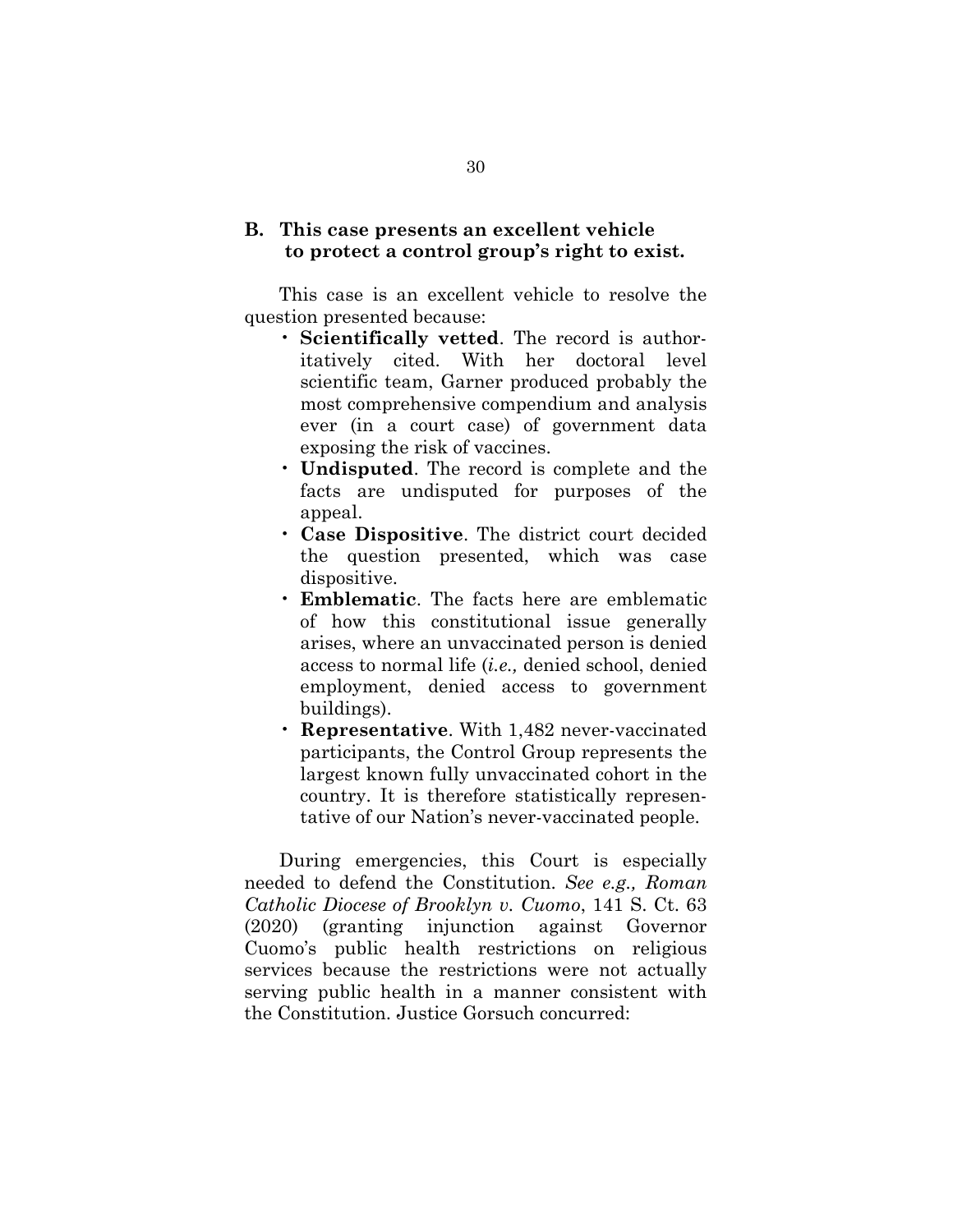Why have some mistaken this Court's modest decision in *Jacobson* for a towering authority that overshadows the Constitution during a pandemic? In the end, I can only surmise that much of the answer lies in a particular judicial impulse to stay out of the way in times of crisis. But if that impulse may be understandable or even admirable in other circumstances, we may not shelter in place when the Constitution is under attack. Things never go well when we do.

*Id*. at 71.

Petitioners clearly alleged our Nation is in deadly peril because chronic disease rates are greater than 50% and rising, which is an emergency pandemic by any standard. App. C.

It is the President's job to declare an emergency when an immediate threat exists, even if that immediate threat is decades old*. See, e.g., California v. Trump*, 407 F. Supp. 3d 869 (N.D. Cal. 2019):

[T]he President invoked his authority under the National Emergencies Act ("NEA"), Pub. L. 94-412, 90 Stat. 1255 (1976) (codified as amended at 50 U.S.C. §§ 1601-51), and declared that "a national emergency exists at the southern border of the United States." Proclamation No. 9844, 84 Fed. Reg. 4,949 (Feb. 15, 2019) ("Proclamation No. 9844").

*Id*. at 879; see also *City of Huntington v. AmerisourceBergen Drug Corp*., No. 3:17-01362, 2020 U.S. Dist. LEXIS 142674, at \*18 n.4 (S.D. W. Va. Aug. 10, 2020)("on October 26, 2017, President Trump directed the Secretary of Health and Human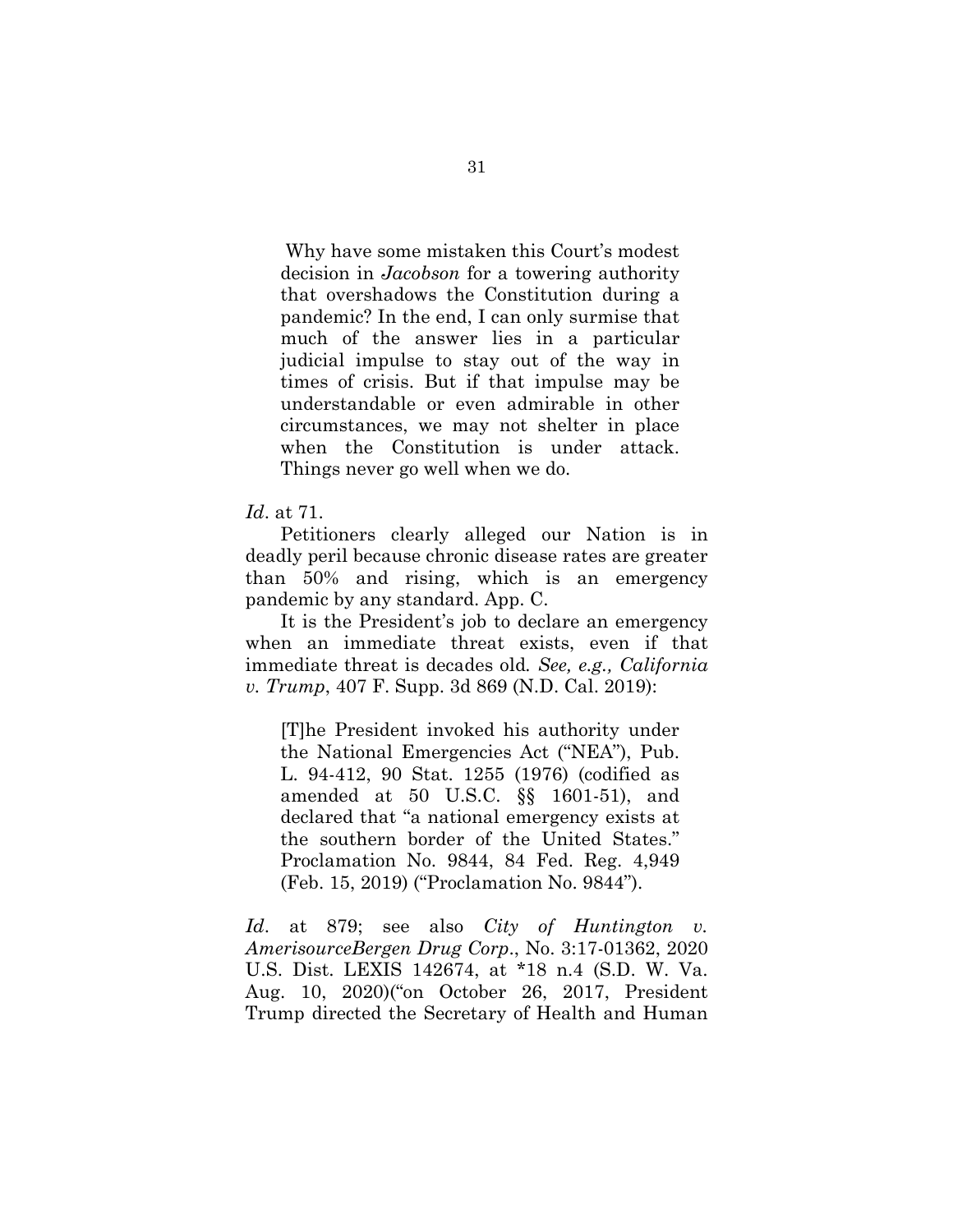Services to declare the opioid crisis a Public Health Emergency. *See* Combatting the National Drug Demand and Opioid Crisis, 82 Fed. Reg. 50305 (Oct. 26, 2017).")

Petitioners have cited federal case law showing that when an executive fails to act during an emergency, the courts are equipped to declare the emergency and engage in ongoing supervision of remedies.<sup>9</sup>

Although methods of enforcement may be discretionary, enforcement itself is subject to mandamus,10 and clear cases of emergency are particularly ripe for mandamus. *See, e.g., Williams v. Edwards*, 87 F.3d 126, 128 (5th Cir. 1996) ("By 1989, conditions in Louisiana prisons had so deteriorated that the district court declared a "state of emergency" and appointed an expert to assist in resolving these problems.")

In *Pac. Legal Found. v. Watt*, 529 F. Supp. 982 (D. Mont. 1981) the court upheld a statute empowering a House committee to declare an "emergency situation" with regard to public lands and to direct the Secretary of the Interior to withdraw the lands from mineral leasing activities. The court construed the statute narrowly, however, as leaving to the Secretary the decision on the scope

 $\overline{a}$ 

<sup>9</sup> *See, e.g.,* Petitioners' Motion for Preliminary Injunction, D.Ct. Dkt. 16-1.

<sup>10</sup> *See End Lead Poisoning v. Koch*, 138 Misc.2d 188, 524 N.Y.S.2d 314 (1987) (overruling motion to dismiss on the grounds that the lead-based paint problem persists so the government must take some action to abate lead-based paint; "Although the method of enforcement may be discretionary, enforcement is not.")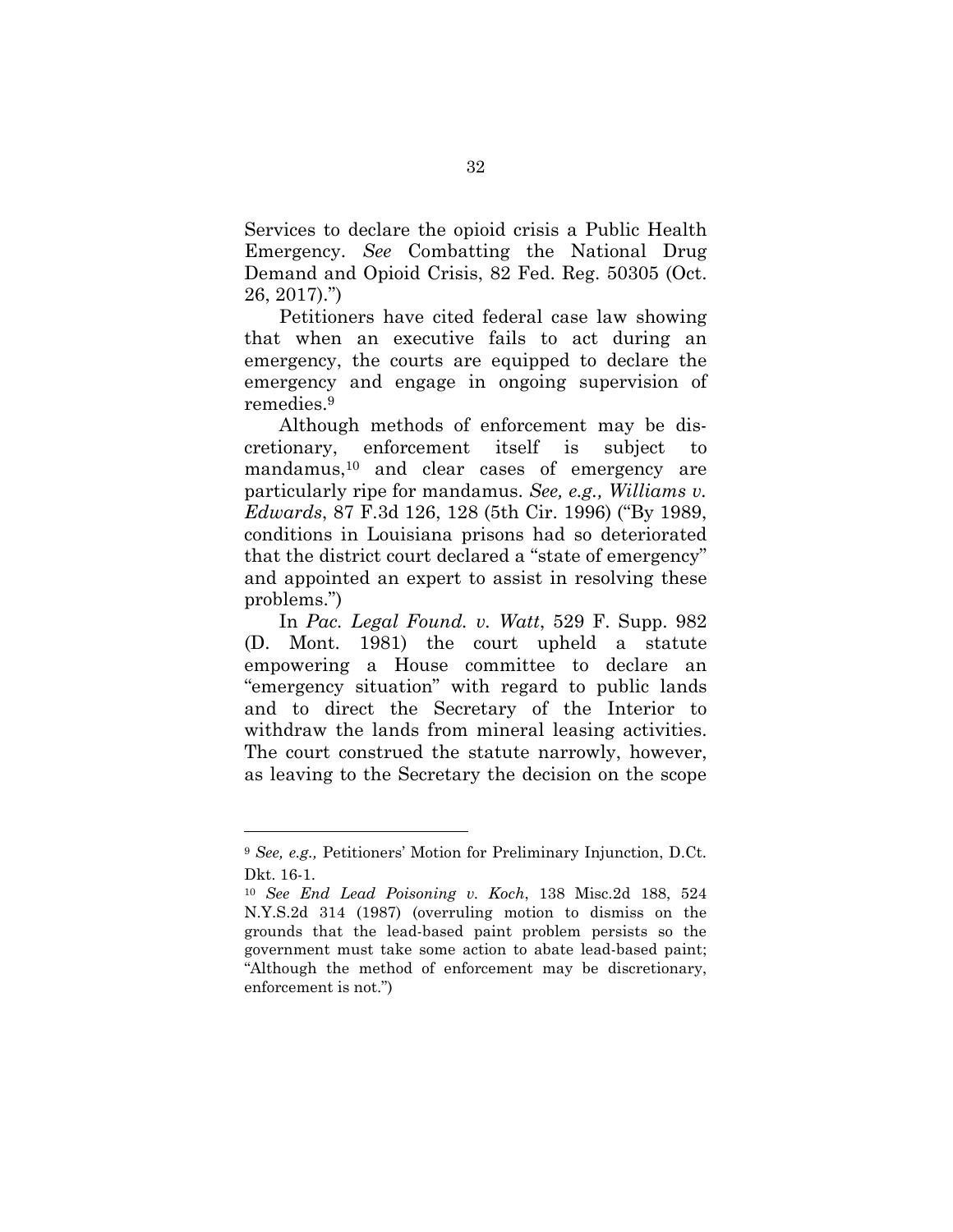and duration of the withdrawal, so as to avoid problems under the separation of powers doctrine.

Similarly, in *Brnovich v. Biden*, No. CV-21- 01568-PHX-MTL, 2022 U.S. Dist. LEXIS 15137, at \*49-51, 89 (D. Ariz. Jan. 27, 2022) the court upheld standing to sue the President for constitutional claims such as Fourteenth Amendment equal protection arising out of a Covid-19 vaccine mandate on federal contractors:

Moreover, judicial review of Plaintiffs' claims obtains because "review of the legality of Presidential action can ordinarily be obtained in a suit seeking to enjoin the officers who attempt to enforce the President's directive." *Franklin*[*v. Massachusetts*], 505 U.S. [788] at 828 [(1992)] (Scalia, J., concurring in part and concurring in the judgment). Here, Plaintiffs seek to enjoin not only the President, but also the officers and entities charged with carrying out his instructions. *See Hawaii* [*v. Trump*], 878 F.3d [662] at 680-81 [(9th Cir. 2017)]. The Contractor Mandate is not self-executing; it involves a substantial number of officials and entities within the executive apparatus that are unquestionably subject to this Court's equitable jurisdiction. Thus, that Plaintiffs' claims implicate presidential action and raise questions regarding presidential authority does not preclude judicial review.

## **C. The District Court erroneously rejected the Control Group's standing.**

The law recognizes that POTUS can be sued for actions of subordinates that POTUS knows, or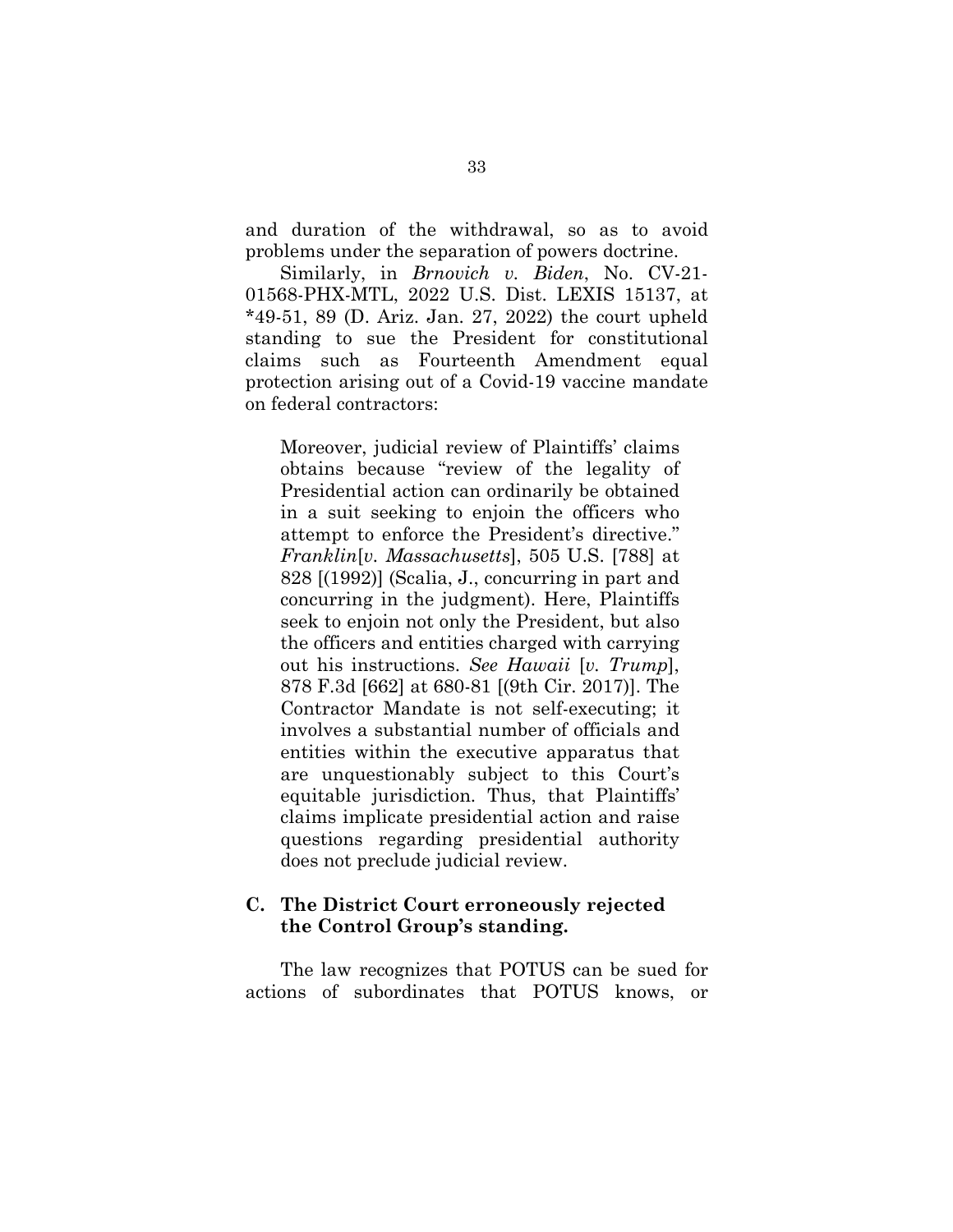reasonably should know, cause subordinates to violate rights.<sup>11</sup>

Dismissal is appropriate only where "it appears beyond doubt that the plaintiff can prove no set of facts in support of his claim which would entitle him to relief." *Conley v. Gibson*, 355 U.S. 41, 45–46 (1957).

The District Court ignored the most important allegations in the complaint establishing jurisdiction and the dire national security emergency. Although the District Court claimed it took all allegations as true and in the Control Group's favor, the transparent reality is that Judge Shubb ruled instead upon a perception of the case outside the pleadings. *See* Order, App. B4 and discussion, *supra*, at Statement of the Case, section C.

The Control Group clearly alleged the National Vaccine Program is the President's human medical experiment and the President is "vigorously involved" in government mandates that only the President can remedy nationwide to save America. *See, e.g.,* App. C14-15, C43-44. All of the States are entwined with, and do execute, the vaccine policies of POTUS. D.Ct. Dkt. 4-3 (PRJN2).

Only the President must answer for his wrongful actions causing the disastrous public health pled in the Verified Petition. It would be highly inappropriate, futile, and impossible to join countless subordinates and departments across unknown jurisdictions. The Control Group is not centrally located.

<sup>11</sup> *See, e.g.*, Congressional Research Service (2021) United States Constitution Annotated, Art. II, §3, *The President As Law Enforcer* ("The general rule, as stated by the Court, is that when any duty is cast by law upon the President, it may be exercised by him through the head of the appropriate department, whose acts, if performed within the law, thus become the President's acts." [citations omitted]).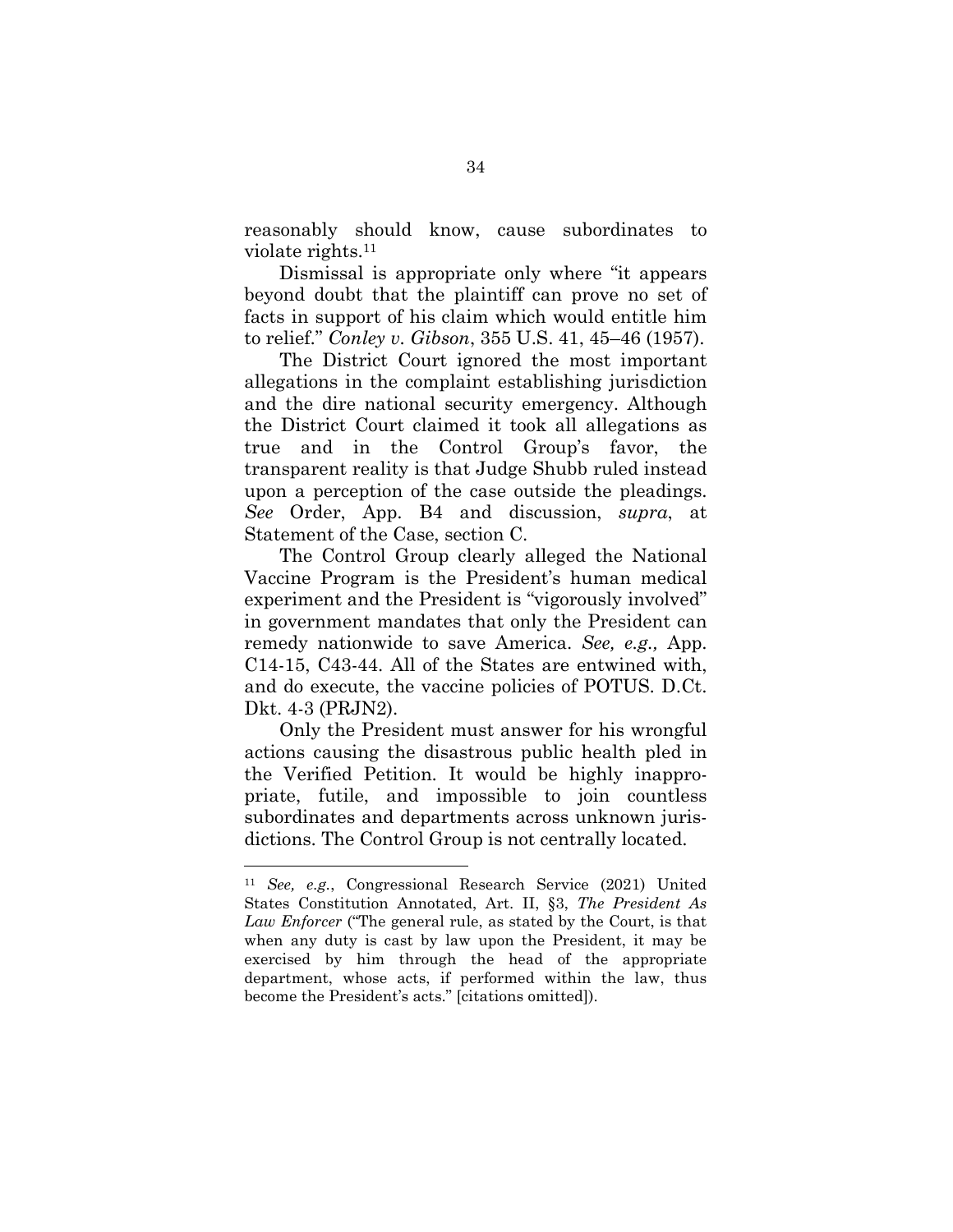The District Court was correct that the President is not the alleged "sole" cause of the Predicament. App. B5. Yet the District Court failed to appreciate that the President incentivized state and municipal agencies to implement and enforce his vaccine agenda *nationwide* in order to assure that all Americans are eventually injected with all of the President's "approved" vaccines. D.Ct. Dkt. 4-3 (PRJN2).

As with *Brown v. Bd.,* 347 U.S. at 495 (first declaring the right, then fashioning injunctive relief), declaratory relief is the first thing the District Court should have ruled upon, because well-fashioned declaratory relief can "create the remedy" and "terminate the controversy."12 Respectfully, the District Court's erroneous reasoning is that declaratory relief cannot issue without injunctive, because district courts are apparently powerless to stop States from mandating vaccination:

Even if the court granted the declaratory or injunctive relief sought by plaintiffs, it would not invalidate the provisions of California law — or similar provisions in other states' laws which allegedly require students to be vaccinated in order to attend school. (See First Am. Compl. at ¶¶ 40(h), 41(h).)

App. B8.

<sup>12</sup> 28 U.S.C. § 2201 ("Creation of Remedy") states, "any court of the United States, upon the filing of an appropriate pleading, may declare the rights and other legal relations of any interested party seeking such declaration, whether or not further relief is or could be sought." *See also* Fed. R. Civ. P. 57 Advisory Committee Notes ("A declaratory judgment is appropriate when it will 'terminate the controversy' giving rise to the proceeding.").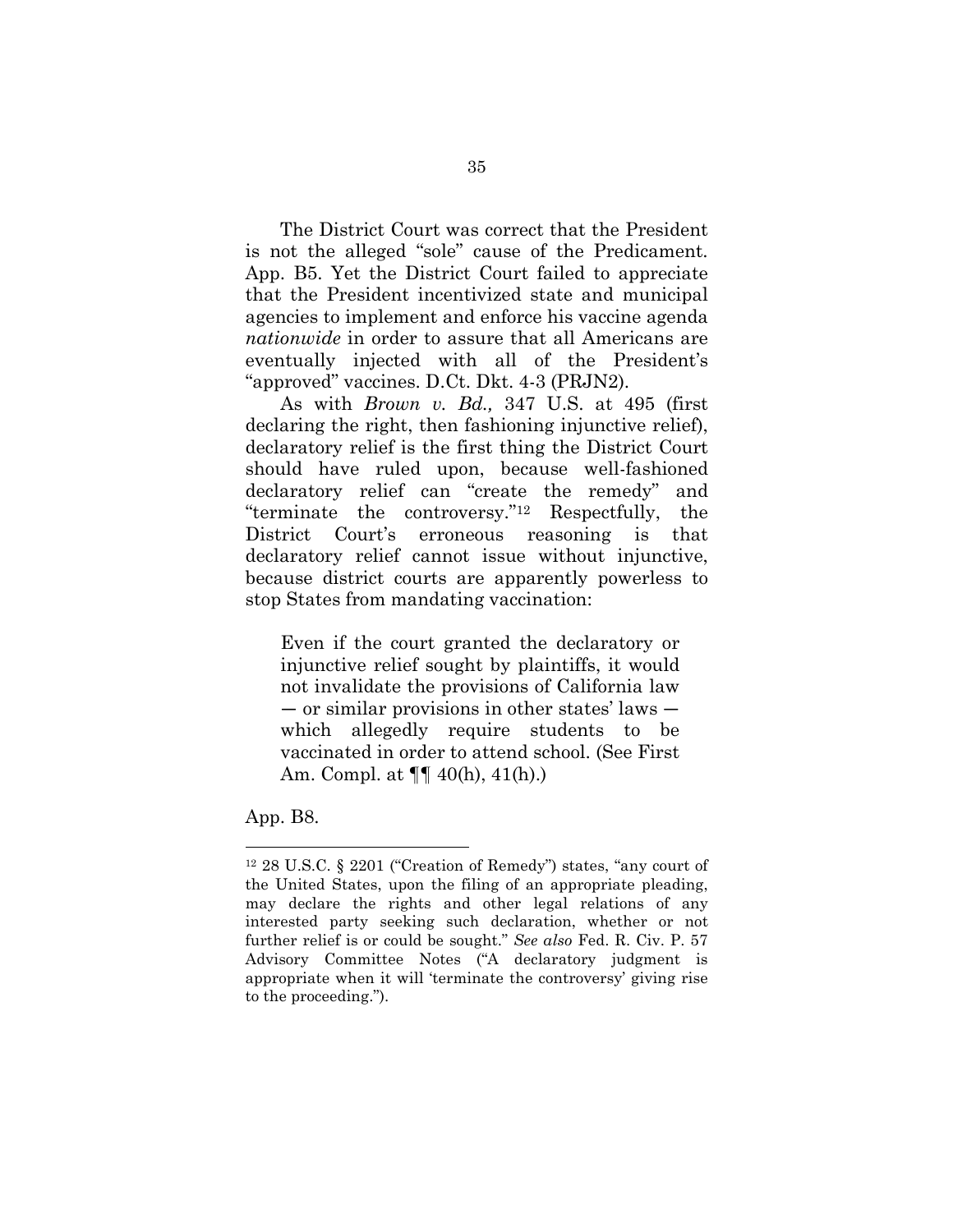In other words, the District Court found that, in advance of the creation of any remedy (via a declaration of rights) the Control Group must be denied any opportunity to create a remedy, on grounds that enforcement of a remedy (injunctive relief) is not available in advance of the creation of that remedy via declaratory relief. This is circular and backwards logic. To claim that one must already have their remedy in hand before seeking the "creation of a remedy" through declaratory relief is to claim that 28 U.S.C. § 2201 ("Creation of Remedy") does not exist at all.

Nor is it a political question whether POTUS should either (a) save America from statistically certain destruction by chronic illness, or (b) medically experiment upon Americans without their consent.

Nowhere in the Constitution is any branch of government granted the power to use biological alteration drugs to experiment upon Americans without their consent.

Here, Petitioners carefully pled around any political questions. App. C45, C69 (¶93):

Petitioners do not seek justiciability over any political questions … the imperative of recognizing the judicially noticeable facts and taking *some* appropriate action reasonably engineered to prevent the collapse of this Nation and prevent further harm to its people, is neither discretionary nor political. The tool of the Executive Order has been utilized historically to accomplish nationwide relief against countless State and local laws oppressing individuals across jurisdictions for example, when President Abraham Lincoln freed slaves by Executive Order, blacks were not a protected class. When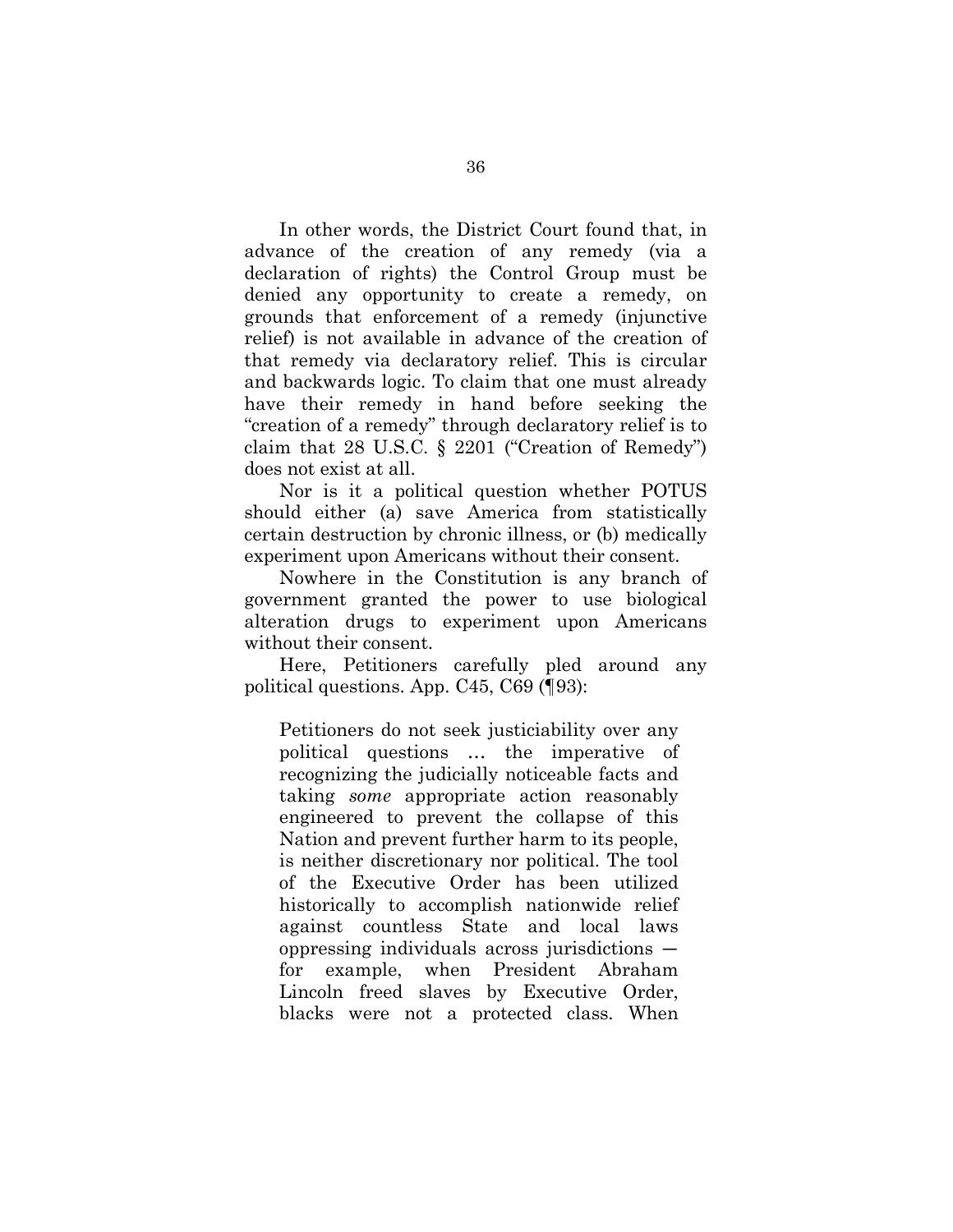President Dwight Eisenhower used the tool of the Executive Order to desegregate schools (with the cooperation of the Federal Courts), he upheld civil rights by preempting oppressive State and local laws across the country.

As confirmed in 15 Moore's Federal Practice – Civil § 101.117 (2020), "the courts have invoked the political question doctrine primarily in cases involving housekeeping matters," with examples provided such as regulation of political parties, the electoral process, and enforcement of treaties.

None of these situations apply here. Certiorari is appropriate.

#### **CONCLUSION**

At this critical time in our Nation's history, with its very survival in the balance, Petitioners respectfully request that this Court grant a writ of certiorari.

Respectfully submitted,

GREGORY J. GLASER *Counsel of Record for Petitioners*  4399 Buckboard Dr., #423 Copperopolis, CA 95228 Ph: (925) 642-6651 greg@gregglaser.com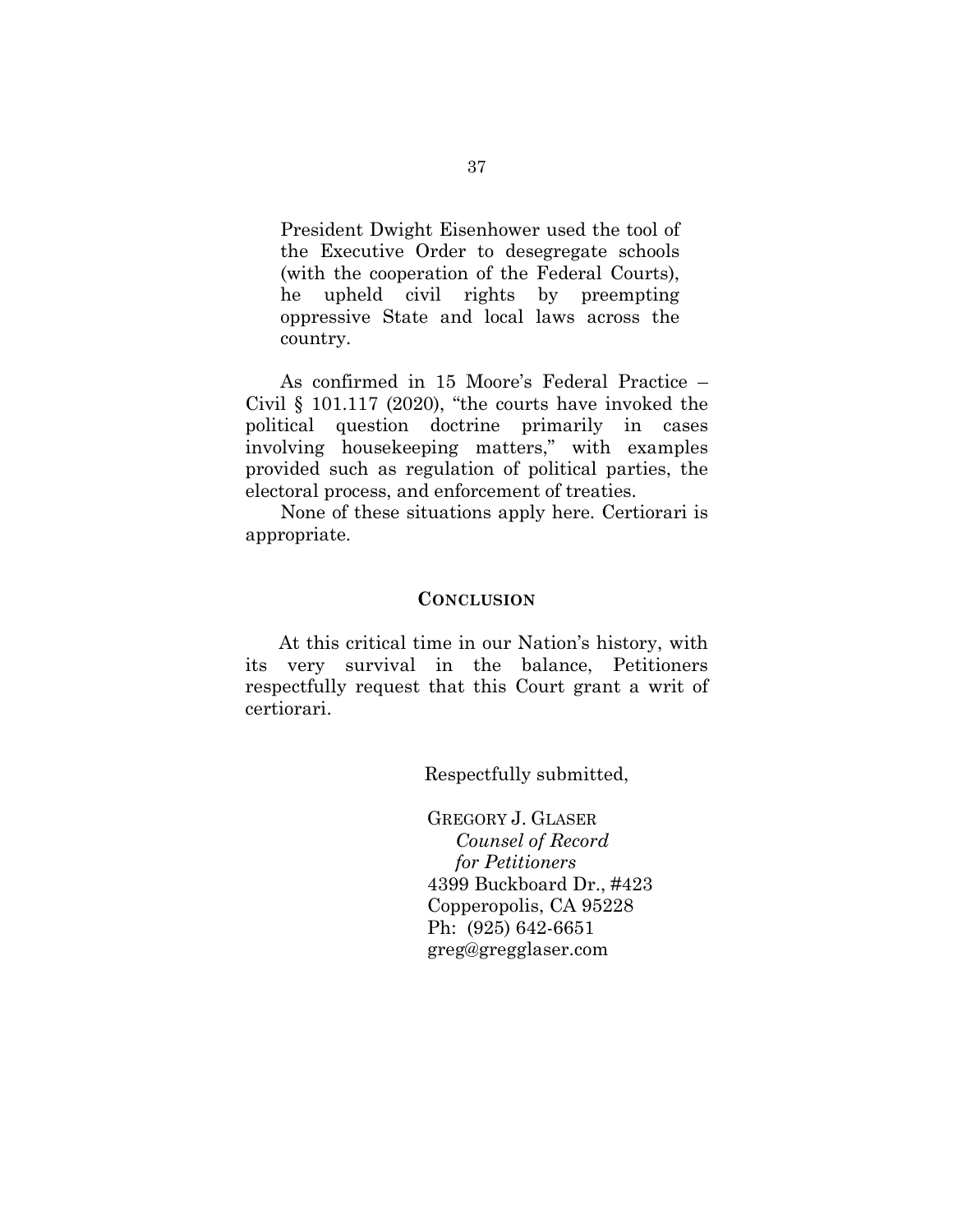RAY L. FLORES II 11622 El Camino Real Suite 100 San Diego, CA 92130 Ph: (858) 367-0397 rayfloreslaw@gmail.com

*Counsel for Petitioners*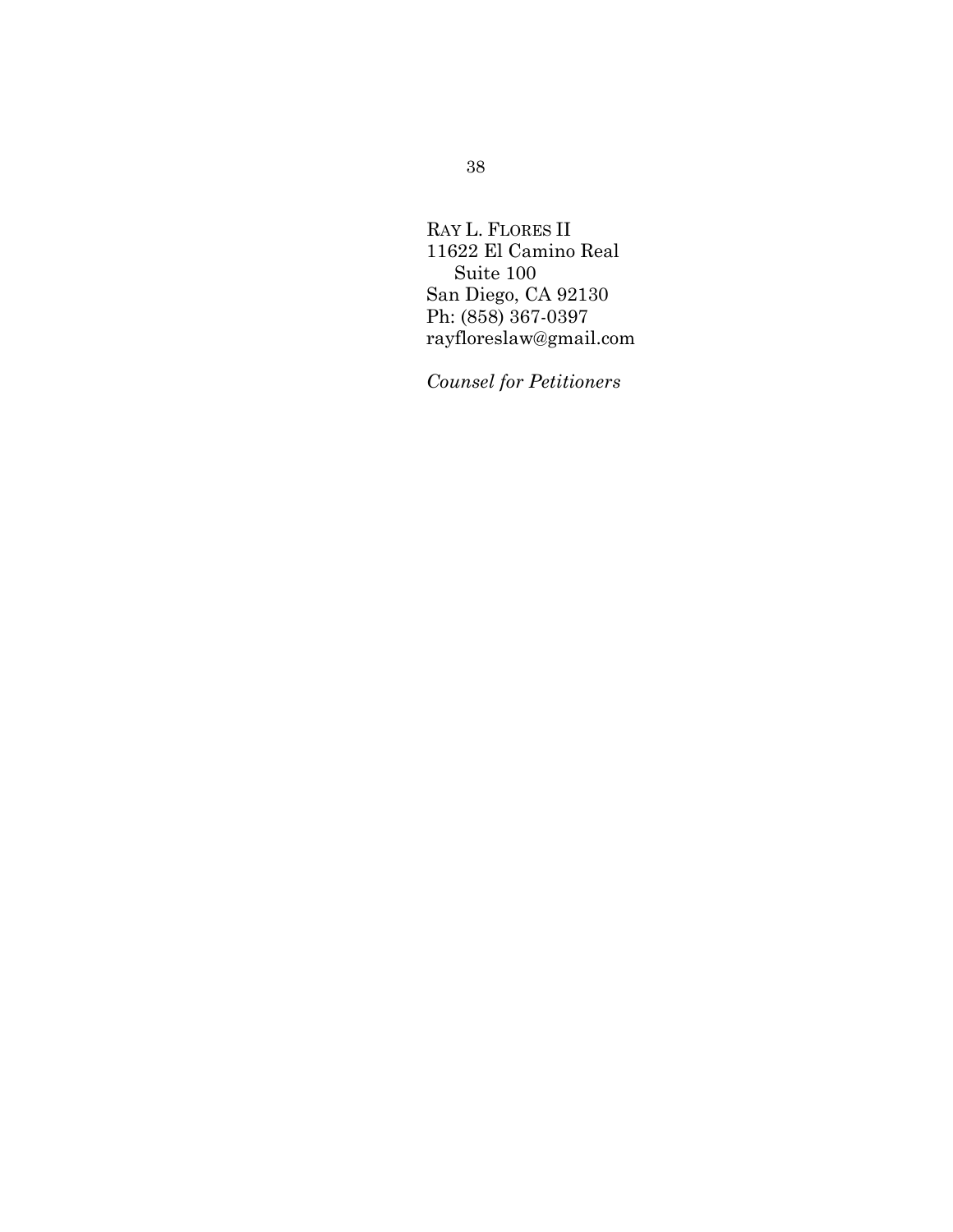#### **APPENDIX A**

FILED FEB 28 2022 Molly C. Dwyer, Clerk U.S. Court of appeals

# **NOT FOR PUBLICATION**  UNITED STATES COURT OF APPEALS FOR THE NINTH CIRCUIT

JOY GARNER, individually and on behalf of The Control Group; et al.,

Plaintiffs-Appellants,

v.

JOSEPH R. BIDEN, in his official capacity as President of the United States of America, Defendant-Appellee.

l.

No. 21-15587

D.C. No. 2:20-cv-02470- WBS-JDP

MEMORANDUM\*\*

Appeal from the United States District Court for the Eastern District of California William B. Shubb, District Judge, Presiding

> Submitted February 24, 2022\*\* San Francisco, California

<sup>\*</sup> This disposition is not appropriate for publication and is not precedent except as provided by Ninth Circuit Rule 36-3.

<sup>\*\*</sup> The panel unanimously concludes this case is suitable for decision without oral argument. *See* Fed. R. App. P. 34(a)(2).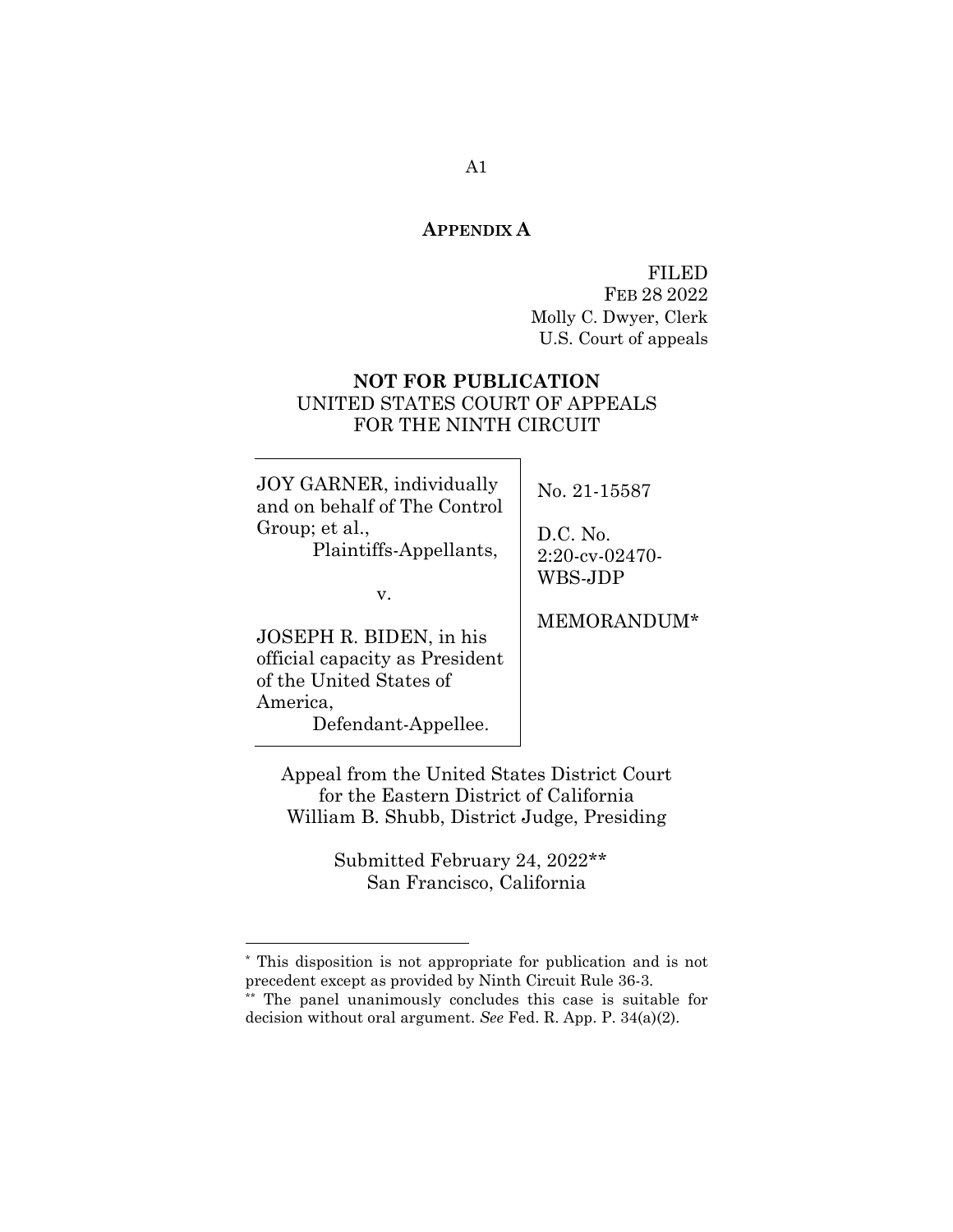#### Before: IKUTA, MILLER, and BADE, Circuit Judges.

 Joy Garner, individually and on behalf of The Control Group — a non-profit organization that surveyed unvaccinated individuals for the purposes of this litigation—and a group of parents, who sue individually and on behalf of their minor children (collectively, Appellants), appeal the district court's dismissal of their complaint against the President of the United States in his official capacity for lack of standing. We have jurisdiction pursuant to 28 U.S.C.  $\S 1291$ , and we affirm.<sup>1</sup>

Appellants' First Amended Complaint (FAC) does not plausibly allege a causal connection between Appellants' alleged injuries and any actions by the President. Because Appellants' alleged injuries, ranging from being discriminated against due to local vaccine mandates to "the mathematically proven imminent dissolution of America from within," are

<sup>1</sup> We note the district court's February 11, 2022 order (Dkt. No. 39), which purported to vacate the order on appeal. The court's order had no effect, however, because it was issued after Appellants filed their notice of appeal in our court. *See Matter of Visioneering Constr*., 661 F.2d 119, 124 n.6 (9th Cir. 1981) ("Once a notice of appeal is filed jurisdiction is vested in the Court of Appeals, and the trial court thereafter has no power to modify its judgment in the case or proceed further except by leave of the Court of Appeals."). Neither party requested leave for a limited remand to the district court to issue an indicative ruling. See Fed. R. Civ. P. 62.1; Fed. R. App. P. 12.1. Assuming without deciding that we may nonetheless remand in these circumstances, *Mendia v. Garcia*, 874 F.3d 1118, 1122 (9th Cir. 2017), we decline to do so here. Instead, we exercise our jurisdiction to determine de novo whether Appellants have standing. *Cf. United States v. Rodriguez*, 851 F.3d 931, 938–39 (9th Cir. 2017) (concluding that "a remand to the district court would be superfluous" when this court was required to conduct de novo review on appeal).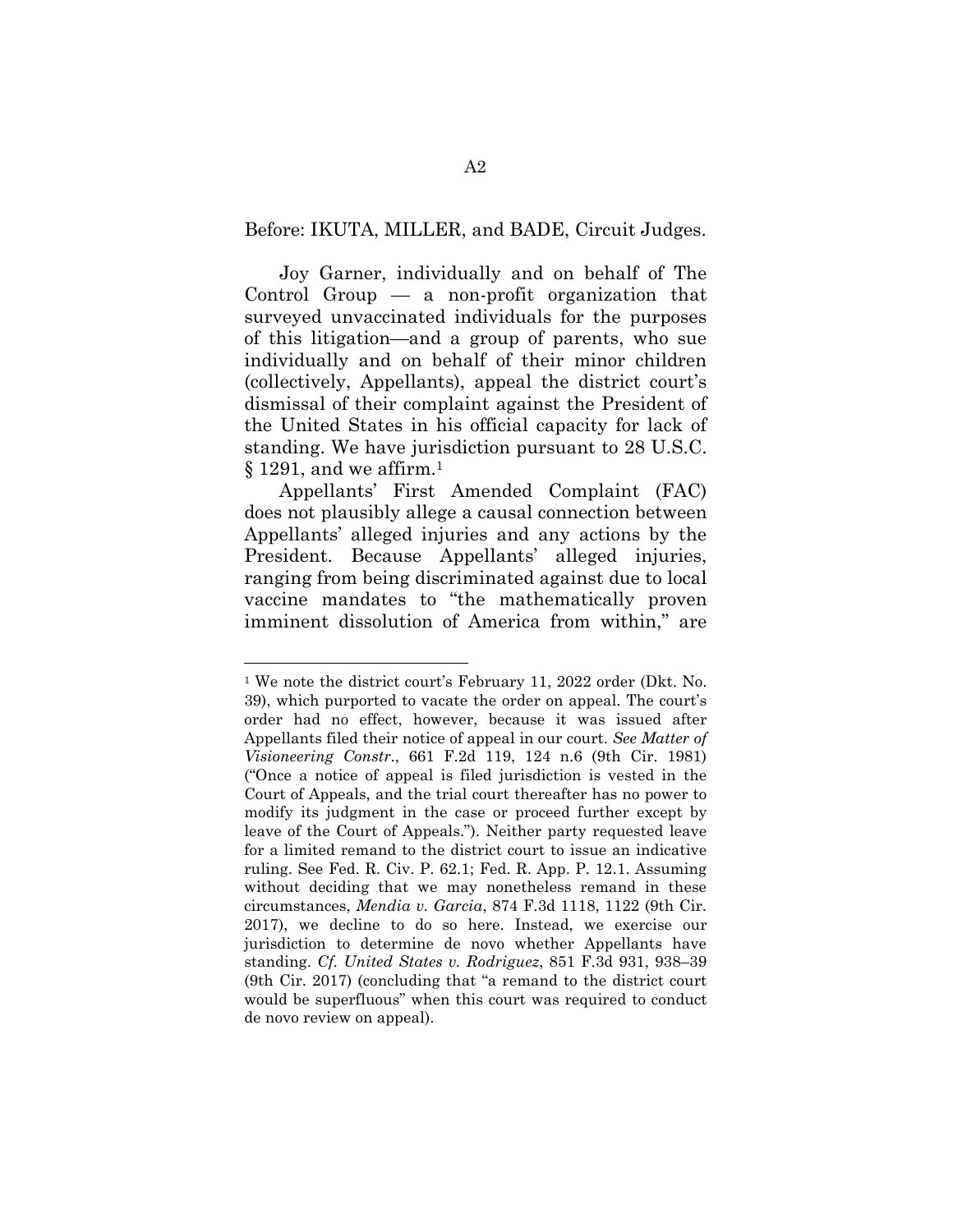not "fairly traceable to the challenged action[s] of the defendant," *Lujan v. Defenders of Wildlife*, 504 U.S. 555, 560 (1992) (cleaned up), Appellants lack standing. As Appellants note in their FAC, there is no federally mandated vaccine requirement; instead, the CDC recommends various vaccine schedules, and state and local governments adopt their own mandates based on those recommendations. Appellants' FAC does not allege any plausible connection between any of the President's actions and the injuries Appellants have allegedly suffered as a result of state and local vaccine requirements.

 Further, because Appellants seek declaratory and injunctive relief that we cannot grant against the President of the United States, such as ordering the President to conduct a national survey, *see Juliana v. United States*, 947 F.3d 1159, 1171 (9th Cir. 2020), Appellants' alleged injuries are not likely to be "redressed by a favorable decision." *Lujan*, 504 U.S. at 561 (internal quotation marks omitted).

 Finally, the district court did not abuse its discretion in denying leave to amend because permitting leave to amend would have been futile. *See Perez v. Mortg. Elec. Registration Sys., Inc.*, 959 F.3d 334, 340–41 (9th Cir. 2020).

## **AFFIRMED.**

.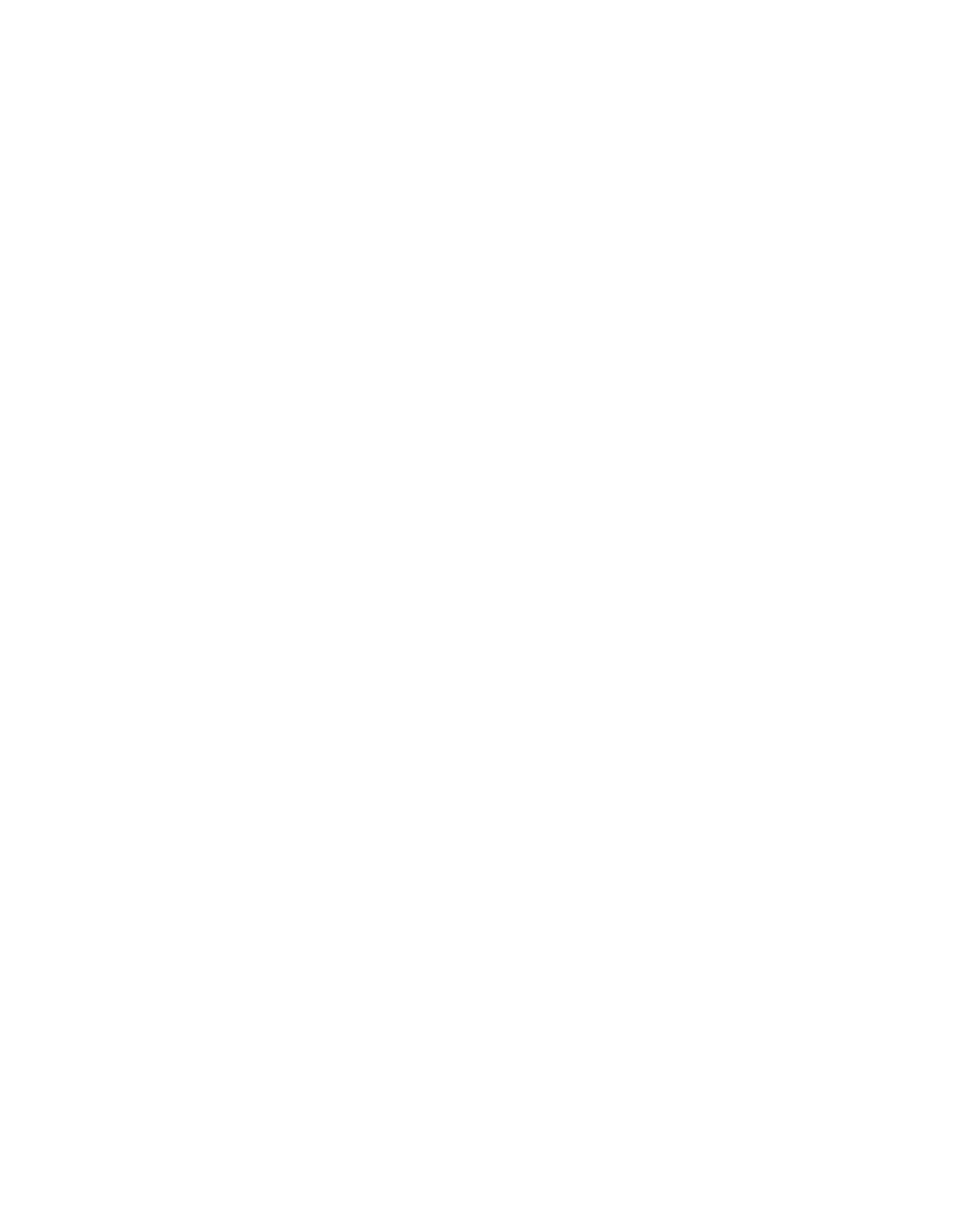#### **APPENDIX B**

# UNITED STATES DISTRICT COURT EASTERN DISTRICT OF CALIFORNIA ▬▬▬▬▬▬••●••▬▬▬▬▬▬

JOY GARNER, individually and on behalf of The Control Group; JOY ELISSE GARNER, individually and as parent of J.S. and F.G.; EVAN GLASCO, individually and as parent of F.G.; TRACI MUSIC, individually and as parent of K.M. and J.S.; MICHAEL HARRIS, individually and as parent of S.H.; NICOLE HARRIS, individually and as parent of S.H., Plaintiffs,

No. 2:20-cv-02470-WBS-JDP

v.

JOSEPH R. BIDEN, in his official capacity as PRESIDENT OF THE UNITED STATES OF AMERICA, Defendant.

MEMORANDUM AND ORDER RE: DEFENDANTS'S MOTION TO DISMISS, PLAINTIFFS' MOTION FOR PRELIMINARY INJUNCTION, AND PLAINTIFFS' REQUEST FOR JUDICIAL NOTICE

▬▬▬▬▬▬••●••▬▬▬▬▬▬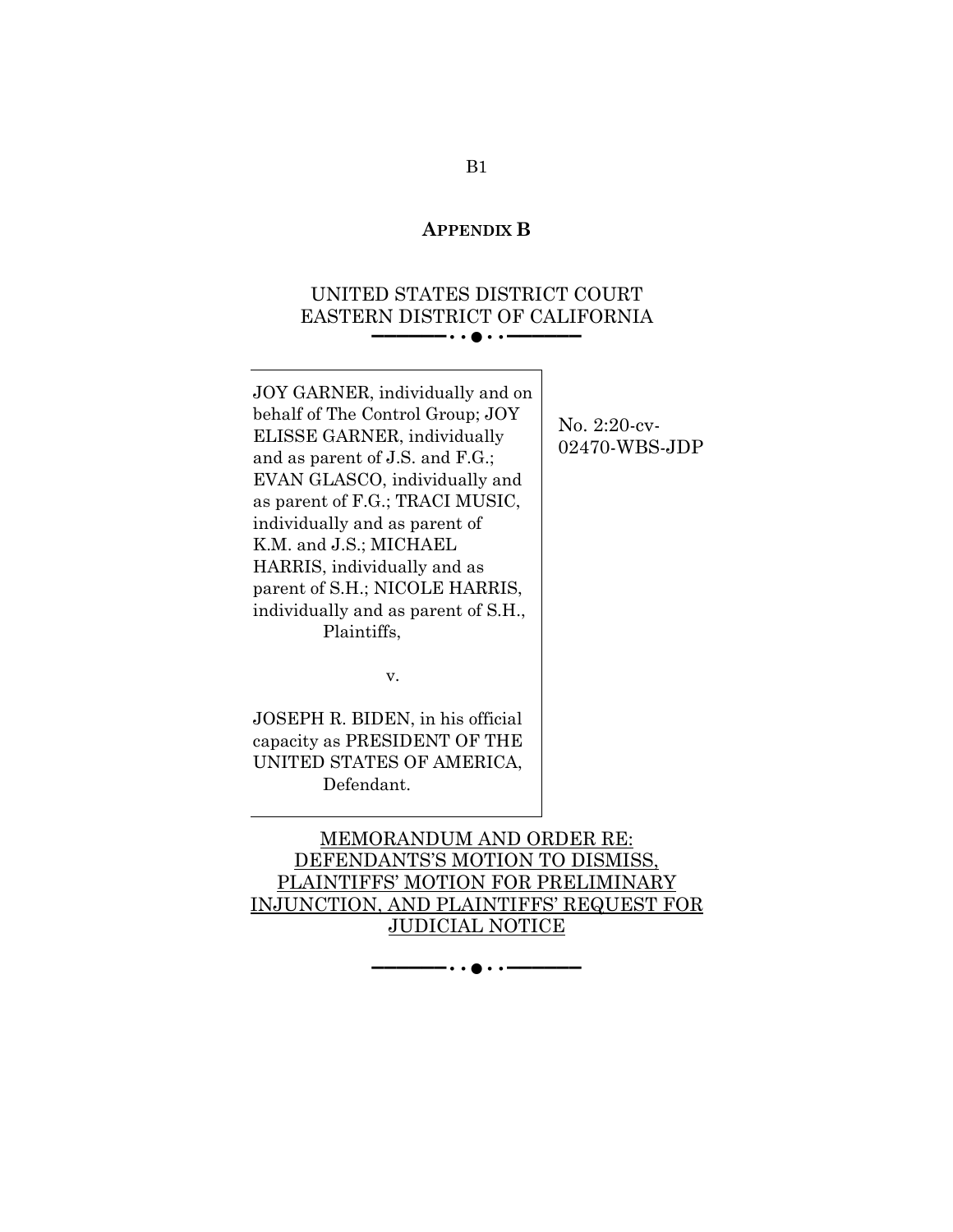Plaintiffs Joy Garner, individually and on behalf of The Control Group, Joy Elisse Garner, individually and as parent of J.S. and F.G., Evan Glasco, individually and as parent of F.G., Traci Music, individually and as parent of K.M. and J.S., and Michael and Nicole Harris, individually and as parent of S.H., ("plaintiffs") brought this action against Defendant President Joseph R. Biden ("the President") attempting to allege violations of the presidential oath of office, the First Amendment, various violations of the Due Process Clause of the Fifth Amendment, the Fourth Amendment, the Eighth Amendment, the Thirteenth Amendment, the Fourteenth Amendment, the Ninth Amendment, and the Tenth Amendment.

 Presently before the court are the President's Motion to Dismiss plaintiffs' first amended complaint ("Mot. To Dismiss") (Docket No. 28.), plaintiffs' Motion for Preliminary Injunction ("Mot. for Prelim. Inj.") (Docket No. 16), and plaintiffs' Motion for Judicial Notice ("Mot. for Judicial Notice") (Docket No. 4).

### I. Factual and Procedural Background

 Plaintiff Joy Garner founded and operates The Control Group, a non-profit organization that surveyed unvaccinated individuals for the purpose of this litigation. (*See* First Am. Compl. at ¶ 37.) (Docket No. 21). Garner lives in Roseville, California. (*See id.* at ¶ 36.) On July 4, 2020, the Control Group completed its tabulations of the results to date from its nationwide pilot survey of 1,482 completely unvaccinated Americans of all ages. (*See id.* at ¶ 37.)

 Plaintiffs Elisse Garner and Evan Glasco have two minor children, J.S. and F.G., who are unvaccinated. (*See id.* at ¶ 40.) They live in Grass Valley, California. (*See id.*) J.S. and F.G. are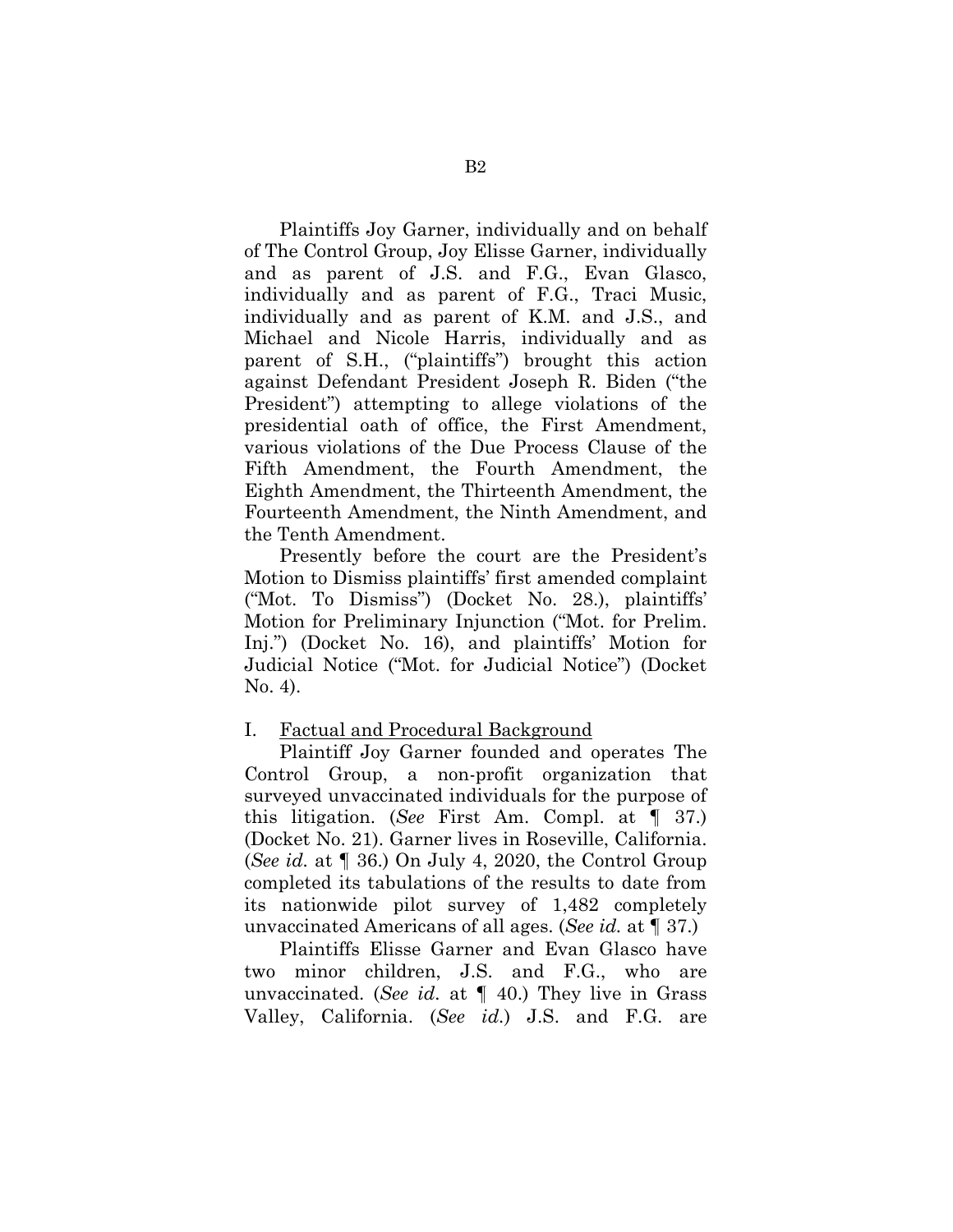allegedly unable to go to public or private school in California, although they would like to, because California Health and Safety Code § 120325 requires vaccinations for school children to attend school unless they have a medical excuse. (*See id.* at ¶ 40(h).) Garner and Glasco have religious objections to vaccines and believe that there are serious health risks associated with vaccines. (*See id.* at ¶ 40(g–i).) Garner and Glasco also state that they have been denied "access to certain professions for themselves, not only within the state of California, but in many of the most populated American States they might wish to move to in the future." (*See id.* at ¶ 40(i).)

 Plaintiffs Michael and Nicole Harris are the parents of S.H., an unvaccinated child. (*See id.* at ¶ 41.) They live in Carlsbad, California. (*See id*.) They have religious objections to vaccines. (*See id.* at ¶  $41(g)$ .) S.H. is allegedly unable to go to public or private school in California, although he would like to, because California Health and Safety Code § 120325 requires vaccinations for school children to attend school unless they have a medical excuse. (*See id.* at  $\P$  41(h).)

 Plaintiff Traci Music is the parent of K.M. and J.S., two unvaccinated children. (*See id.* at ¶ 42.) The Music family lives in Alabama but may be transferred to another state during the pendency of the proceeding because Music's husband is an officer in the military. (*See id*.) Music has a religious objection to vaccination. (*See id*. at ¶ 42(g).) Music also contends that her child S.S. suffered from multiple injuries as a result of vaccination, including legal blindness in her left eye and partial deafness. (*See id*. at ¶ 42.) Music allegedly felt extreme pressure to vaccinate S.S. by a physician in Arizona who threatened to contact Arizona Child Protective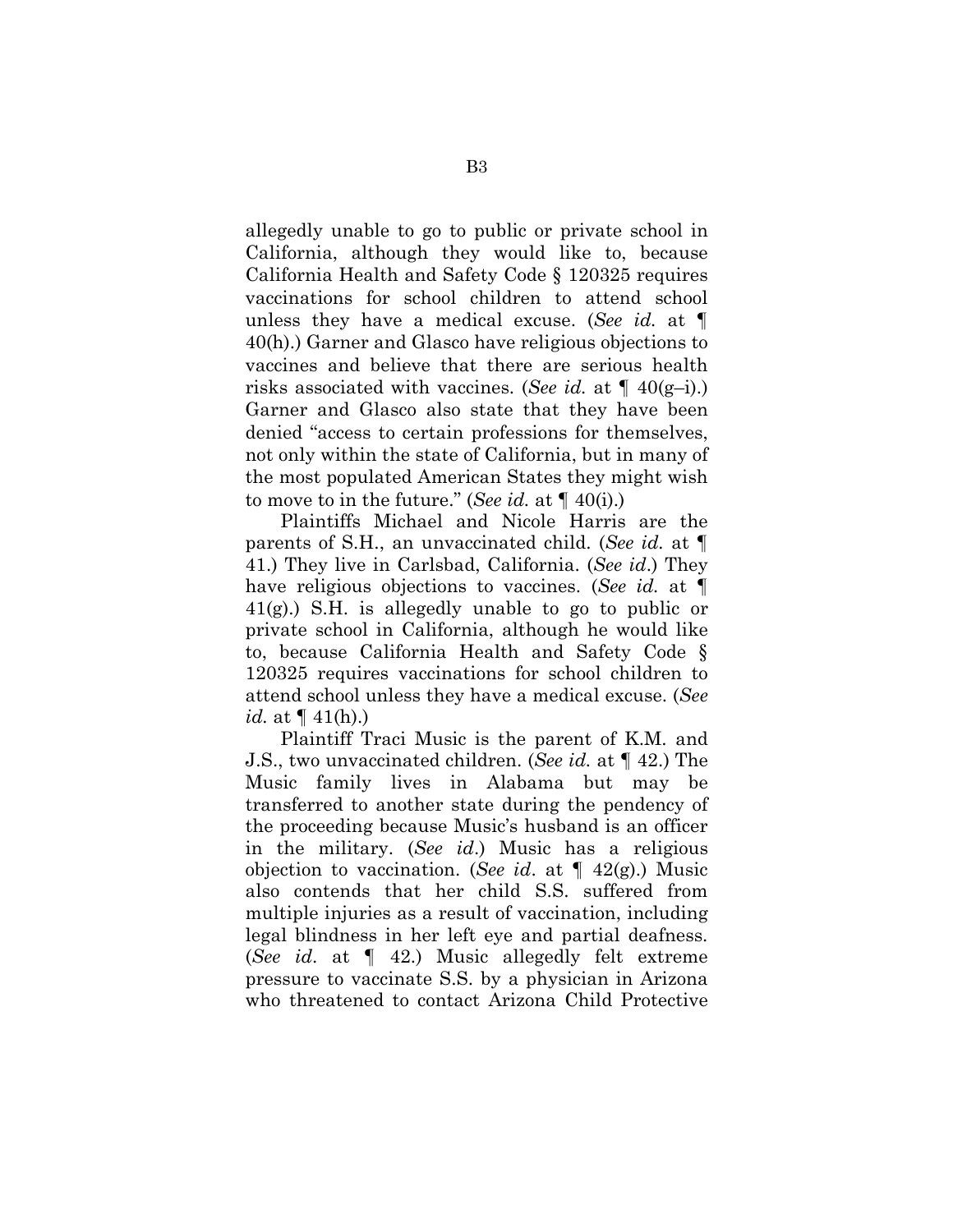Services if she did not vaccinate S.S. (*See id.* at ¶ 42(j).) While living in North Carolina, Music also claims to have been the subject of an anonymous and complaint to North Carolina Child Protective Services where the basis of the complaint was that Music was homeschooling her children and did not vaccinate them. (*See id.* at ¶ 42(k).) Given the Music family's active military status, the Music family "remains in a constant state of uncertainty" whether they will find themselves unexpectedly and unpredictably in a state that does not recognize a religious exemption to vaccination. (*See id.* at ¶ 42(h).)

 Plaintiffs seek a preliminary injunction to guarantee that an unvaccinated control group (i.e. a group of completely unvaccinated Americans who could be studied in comparison to vaccinated Americans) remain intact and free from discrimination and coercion with respect to their military service, education, livelihood, and religious freedom. (*See* Mot. for. Prelim. Inj. at 2.)

#### II. Discussion

 A motion to dismiss for lack of a case or controversy under Article III of the Constitution must be analyzed under Federal Rule of Civil Procedure 12(b)(1). *See Chandler v. State Farm Mut. Auto. Ins. Co.*, 598 F.3d 1115, 1121 (9th Cir. 2010); Fed. R. Civ. P. 12(b)(1). On such a motion the court must accept as true all material allegations in the complaint and must construe the complaint in the nonmovant's favor. *See Bernhardt v. County of Los Angeles*, 279 F.3d 862, 867 (9th Cir. 2002). The court may not speculate as to the plausibility of the plaintiff's allegations. *See id*.

 The Constitution limits federal courts' jurisdiction to cases and controversies, which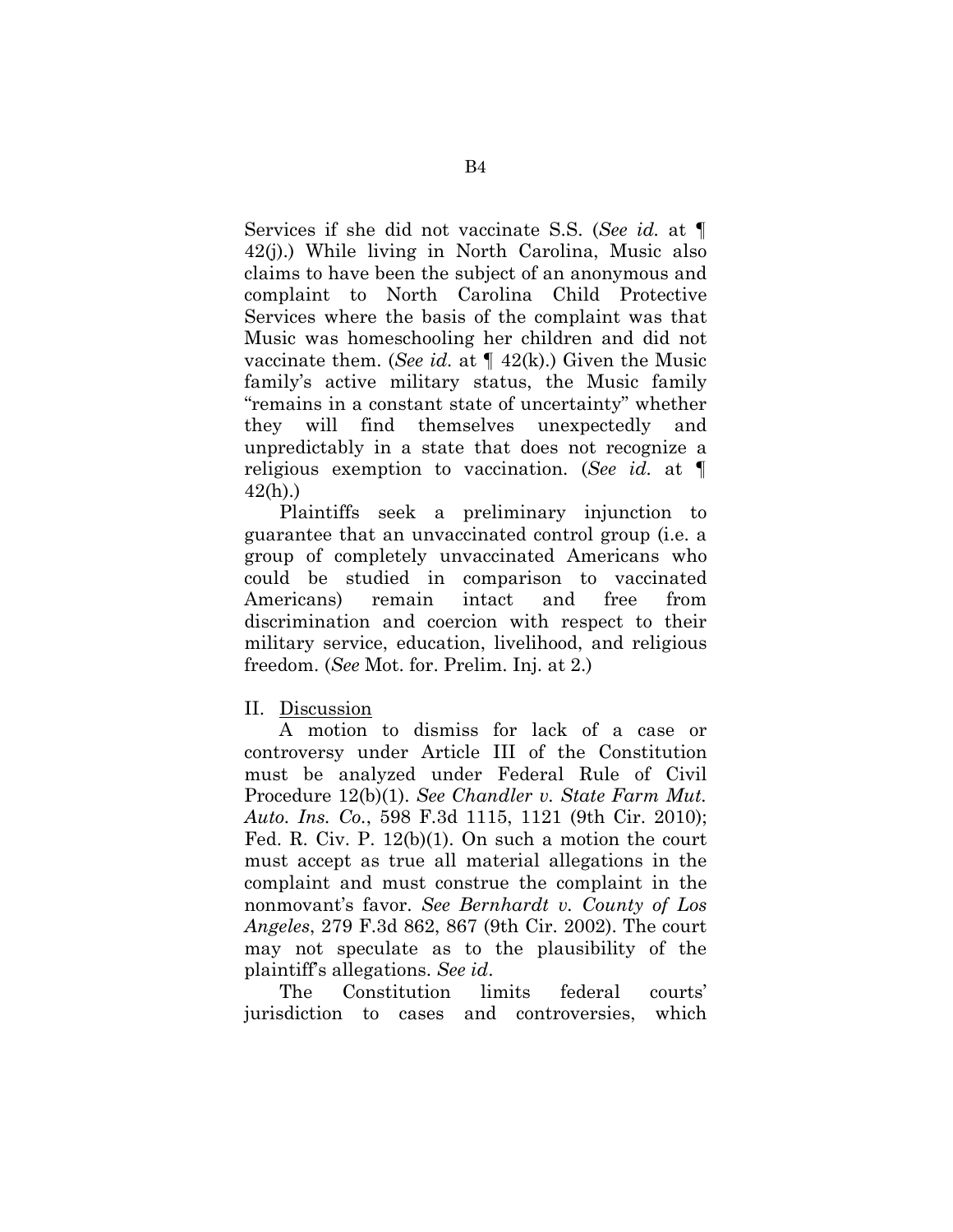includes the requirement that each plaintiff have standing with respect to each claim he or she asserts. *See Lujan v. Defenders of Wildlife*, 504 U.S. 555, 559– 60 (1992). To establish standing, a party must demonstrate three elements. *See id.* at 560. First, the plaintiff must have suffered an "injury in fact"  $-$  an invasion of a legally protected interest which is (a) concrete and particularized and (b) actual or imminent, not conjectural or hypothetical. *See id.* Second, there must be a causal connection between the injury and the conduct complained of; the injury has to be "fairly ... trace[able] to the challenged action of the defendant and not ... th[e] result [of] the independent action of some third party not before the court." *Id.* Third, it must be "likely" as opposed to merely "speculative" that the injury will be "redressed by a favorable decision." *Id.* at 561. The party invoking federal jurisdiction bears the burden of establishing these elements. *See id.*

 For the purposes of this discussion, the court assumes, but does not decide, that plaintiffs can demonstrate that they have suffered an injury in fact. However, plaintiffs acknowledge multiple times that the President "is not the sole cause of" their purported injuries. (*See* First Am. Compl. at ¶¶ 20, 117, 127, 144, 148, 157, 163.) That is an understatement. The first amended complaint contains no allegation that any department or agency of the federal government, much less the President, is responsible for any of their alleged injuries. To the contrary, plaintiffs even note that there is no mandatory vaccine federal requirement and that the Center for Disease Control ("CDC") recommended vaccine schedules are not mandated. (*See* First Am. Compl. at  $\P$  52(a).)

 Instead, plaintiffs allege throughout their first amended complaint that the actions complained of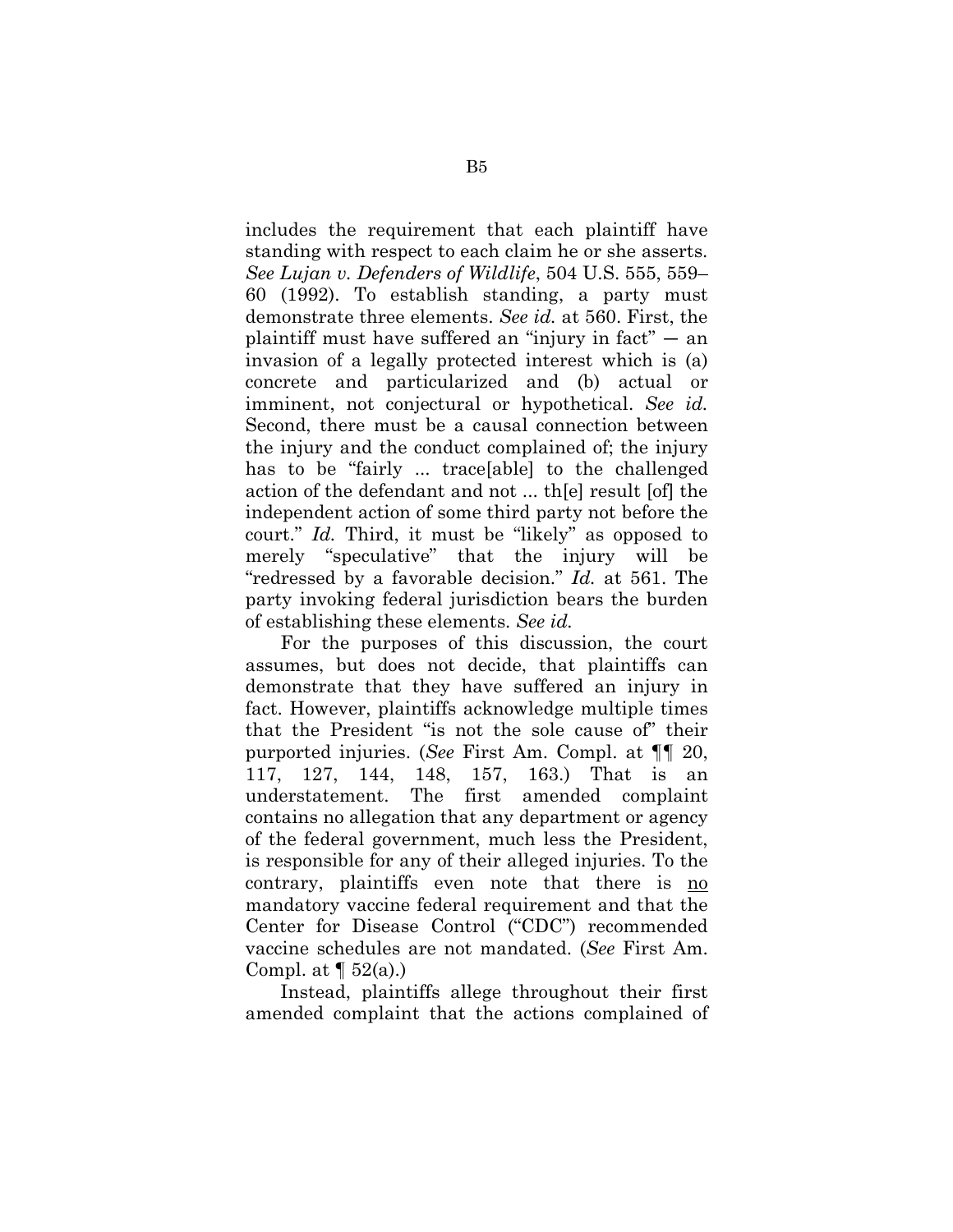are the result of independent actions by third parties not before the court. Several plaintiffs complain that their children are unable to attend school in California because they have religious objections to vaccination. (*See id.* at ¶¶ 40(h), 41(h).) However, as plaintiffs acknowledge, it is not a federal law that prohibits their children from attending school in California, but a law passed by the state of California. *See* Cal. Health & Welfare Code § 120325; (*See* First Am. Compl. at ¶¶ 40(h), 41(h).)

 Plaintiff Music alleges that she was visited or threatened with a visit by child protective services in North Carolina and Arizona, (*see id.* at ¶¶ 42(j–k)), but again there are no facts suggesting that any federal law or federal entity, much less the President, was in any way involved with those incidents. Plaintiffs likewise repeatedly state that many of the perceived threats and alleged discrimination to unvaccinated populations stem from local governments. (*See id.* at ¶¶ 52(a), 74, 143, 147, 155.)

 In sum, there are no allegations in the first amended complaint to support even an inference that the injuries plaintiffs complain of are traceable to any act or omission of the President but rather result from the conduct of independent third parties not before the court.<sup>1</sup>

<sup>1</sup> Plaintiffs claim that "only the President of the United States of America and Commander in Chief of the Armed Forces has the authority to protect Petitioners from the myriad and evershifting initiatives to vaccinate every individual in America as much as possible, which have stoked hatred and vilification of unvaccinated Americans." (*See* First. Am. Compl. at ¶¶ 60– 61.) They also contend that it is the President's duty to acknowledge that America has been segregated and to take some appropriate action to either desegregate or justify the continued infringement upon Petitioners' 5th Amendment and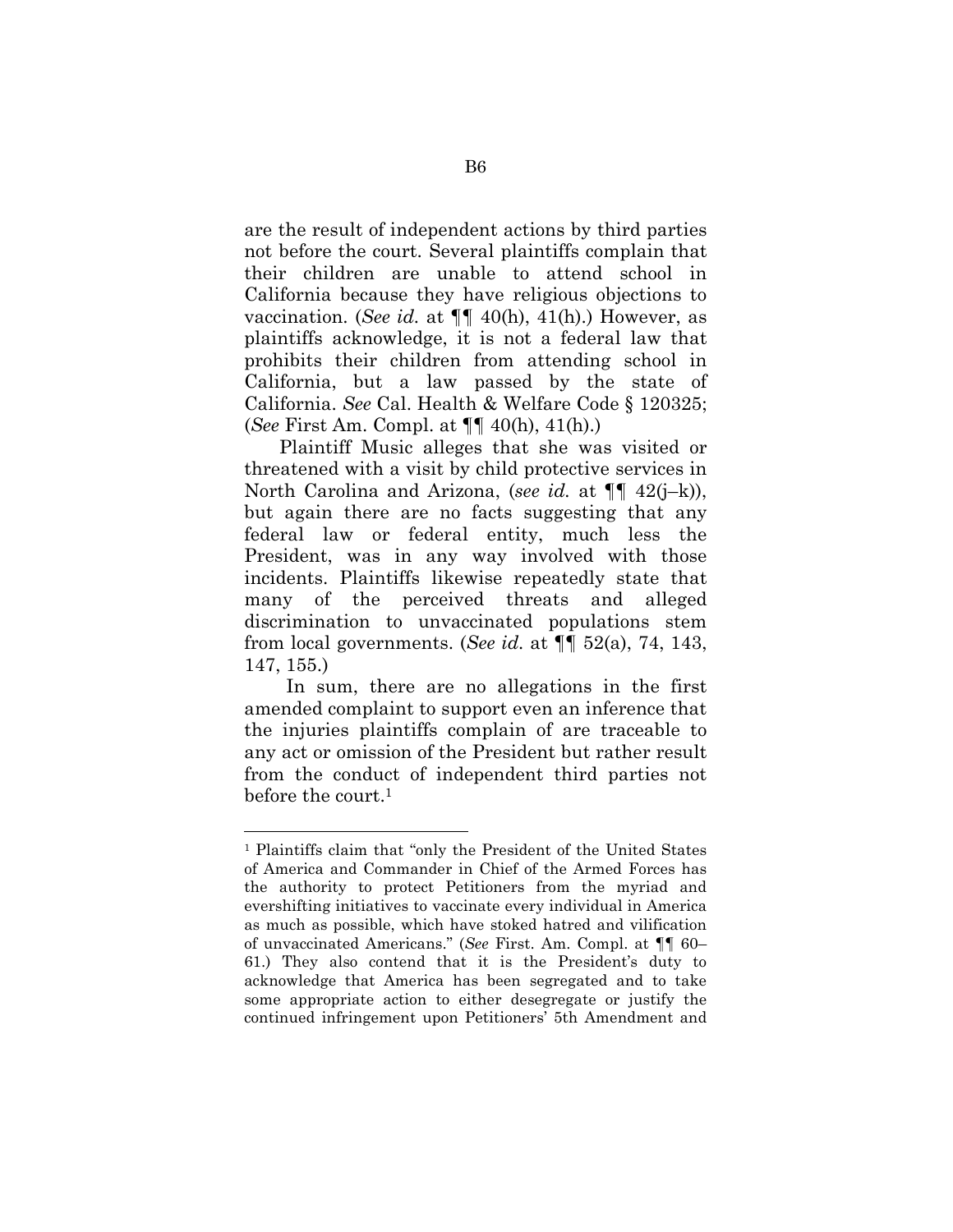Plaintiffs likewise fail to sufficiently allege that their claimed injuries will be redressed by a favorable decision in this action. "To establish redressability, the plaintiffs must show that the relief they seek is both (1) substantially likely to redress their injuries; and (2) within the district court's power to award." *Juliana v. United States*, 947 F.3d 1159, 1170 (9th Cir. 2020). Here, the court cannot envision how anything it could constitutionally order the President to do in this action would remediate any of plaintiffs' alleged injuries.

 The relief plaintiffs seek in this action is to have the court order the President to take unspecified actions to prevent purported discrimination against vaccine objectors, perform a national survey of unvaccinated Americans, and then establish a national informed consent system whereby "vaccines shall not be administered unless the patient has reviewed the actual numerical increased risks of disease, disability, and death associated with exposure to vaccines" in the short and long term. (*See id.* at ¶ 172.) It requires a stretch of the imagination

l.

other rights. (See id. at ¶ 107.) Plaintiffs further contend that the "President, by omission of oversight, has not prevented the vilification, infliction of threats, and coercion of mandatory vaccination upon [plaintiffs] which has placed [them] in a position of actual, particularized danger, threatening national security." (See id. at  $\P$  120–21.) They also state that the President "has actively supported subordinate executive agencies and myriad others contributing to the 'predicament' (by which they mean chronic illnesses allegedly caused by vaccines) in spite of their known and obvious dangers." (Id.) Such generalized and politically charged assertions demonstrate a lack of appreciation of the respective roles of the President and the courts under our Constitutional system, and this court need not dignify them with any further discussion or response.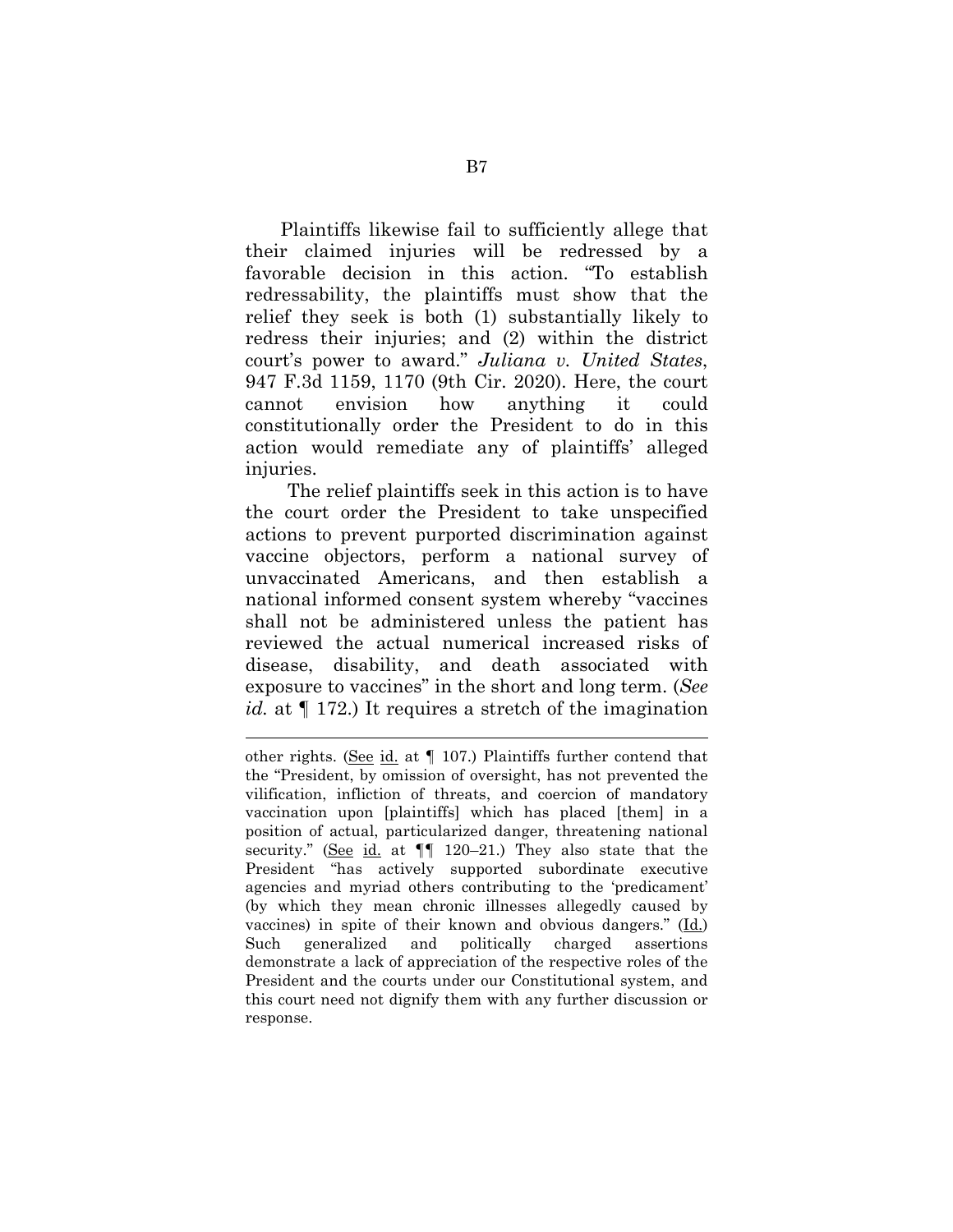to see how such an order would compensate plaintiffs for their past injuries or prevent any future injuries resulting from their refusal to be vaccinated or their being compelled to be vaccinated. Even if the court granted the declaratory or injunctive relief sought by plaintiffs, it would not invalidate the provisions of California law  $-$  or similar provisions in other states' laws — which allegedly require students to be vaccinated in order to attend school. (*See* First Am. Compl. At ¶¶ 40(h), 41(h).)

 For the foregoing reasons, plaintiffs have failed to sufficiently allege standing to pursue their claims against the President in this action. "Although there is a general rule that parties are allowed to amend their pleadings, it does not extend to cases in which any amendment would be an exercise in futility, or where the amended complaint would also be subject to dismissal." *See Steckman v. Hart Brewing, Inc.*, 143 F.3d 1293, 1298 (9th Cir. 1998)(internal citations omitted). Here, in order to overcome the lack of standing, plaintiffs would have to seek entirely different relief against an entirely different defendant or defendants. That, in essence, would have to be an entirely different action. The court will accordingly not grant plaintiffs leave to further amend their complaint in this case.

 IT IS THEREFORE ORDERED that the United States' motion to dismiss, (Docket No. 28), be, and the same hereby is, GRANTED and the case is DISMISSED WITH PREJUDICE. Because the court lacks jurisdiction to hear plaintiffs' claims, the court DENIES plaintiffs' Request for Judicial Notice (Docket No.4) and Motion for Preliminary Injunction (Docket No. 16).<sup>2</sup>

<sup>2</sup> The court notes plaintiffs' objection to "this Court's rush briefing schedule that afforded petitioners' five calendar days to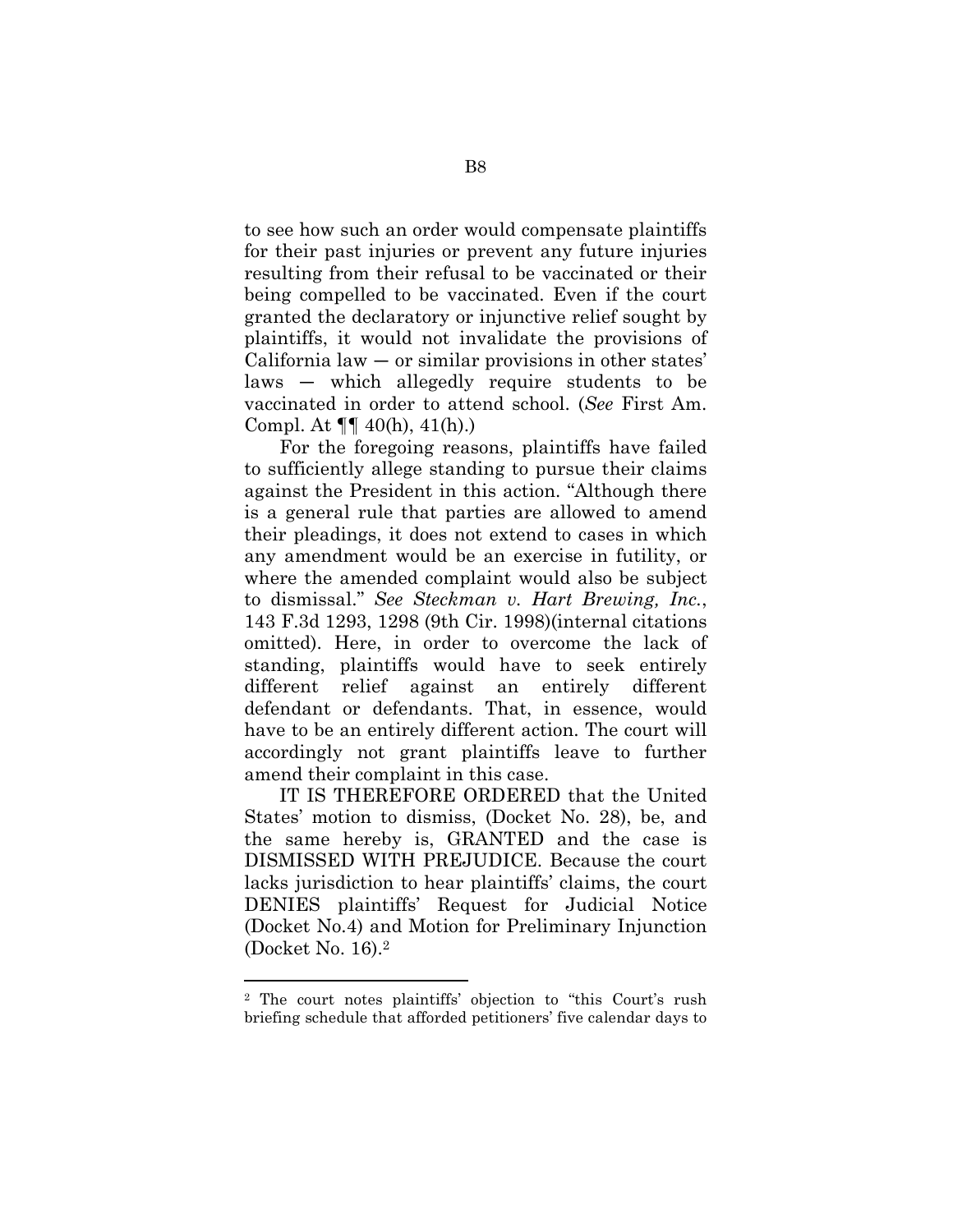The Clerk of Court is instructed to enter judgment accordingly.

Dated: February 22, 2021

l.

/s/ William B. Shubb WILLIAM B. SHUBB UNITED STATES DISTRICT JUDGE

file an opposition brief to respondent's motion to dismiss." (See Opp'n to Mot. To Dismiss at 18) (Docket No. 31).) However, at the status conference held on February 1, 2021, the court informed all parties that it would be helpful to hear defendant's motion to dismiss at the same time as plaintiffs' motion for preliminary injunction and request for judicial notice. (See Docket No. 27.) The reason that an accelerated briefing schedule was necessary was because plaintiffs refused to stipulate to a one month continuance and insisted that the court keep the scheduled hearing date of February 22, 2021 for plaintiff's request for a preliminary injunction. The court further notes that at the February status conference, all parties agreed to an accelerated briefing schedule.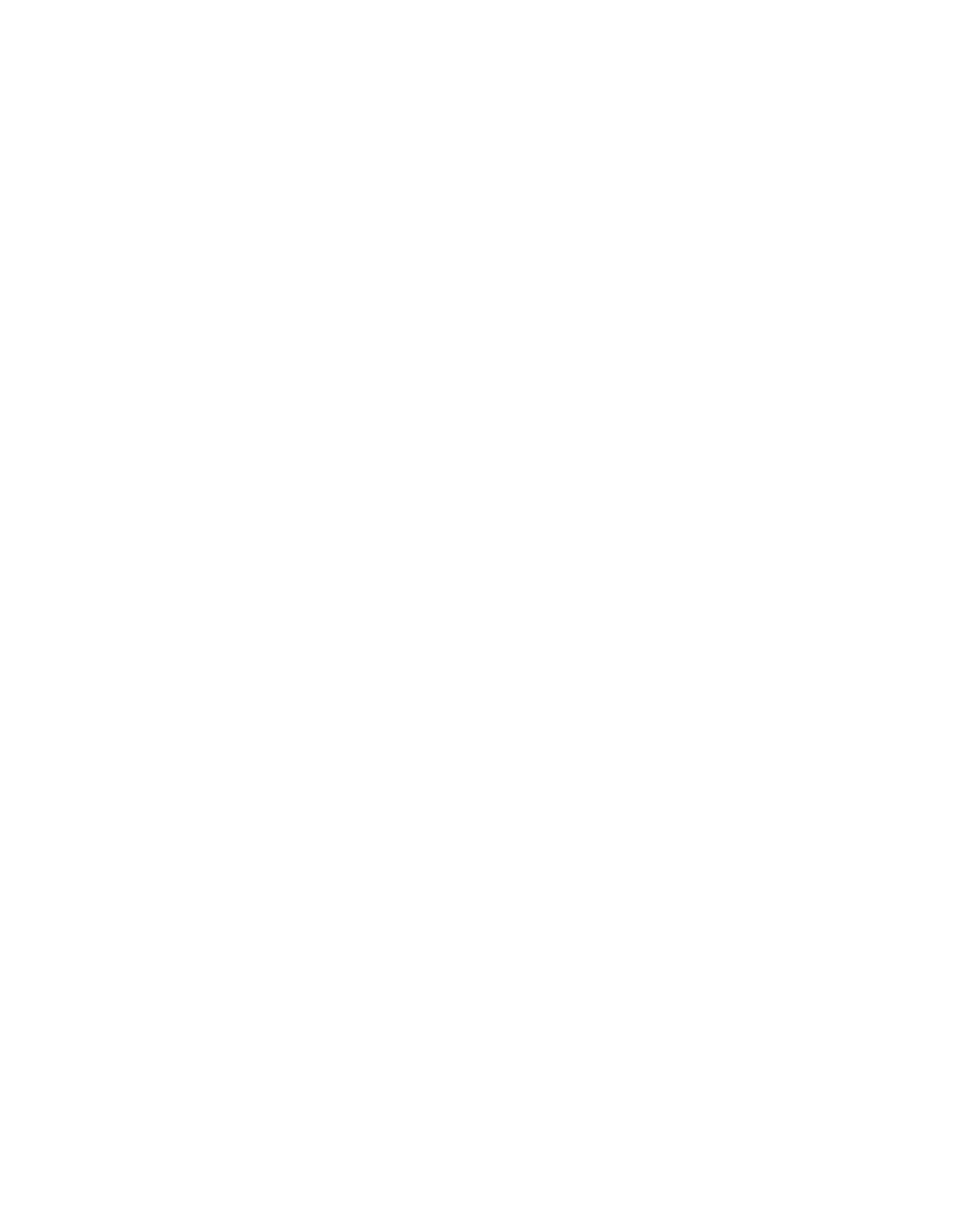#### **APPENDIX C**

Gregory J. Glaser (SBN 226706) 4399 Buckboard Drive, Box 423 Copperopolis, CA 95228 Ph. (925) 642-6651 Fx. (209) 729-4557 greg@gregglaser.com

Ray L. Flores II (SBN 233643) 11622 El Camino Real Suite 100 San Diego, CA 92130 Ph. (858) 367-0397 Fx. (888) 336-4037 rayfloreslaw@gmail.com

*Attorneys for Petitioners* 

## **UNITED STATES DISTRICT COURT OF CALIFORNIA EASTERN DISTRICT – SACRAMENTO**

Joy Garner, individually and on behalf of The Control Group; Joy Elisse Garner, individually and as parent of J.S. and F.G.; Evan Glasco, individually and as parent of F.G.; Traci Music, individually and as parent of K.M. and J.S., Michael Harris, individually and as parent of S.H., Nicole Harris, individually and as parent of S.H., Petitioners,

v.

PRESIDENT OF THE UNITED STATES OF AMERICA in his official capacity, Respondent.

### **Case No.: 2:20-CV-02470-WBS-JDP**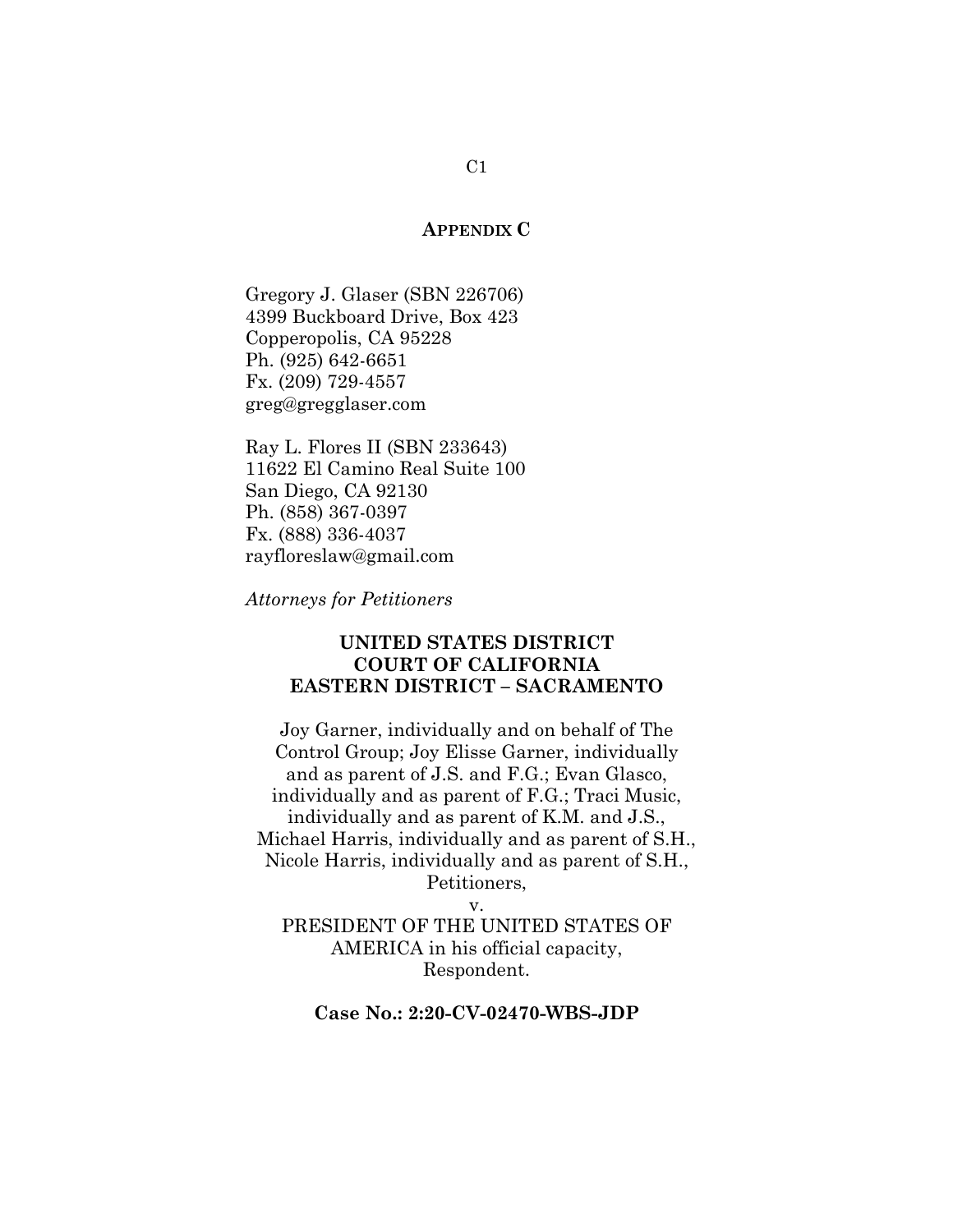# FIRST AMENDED VERIFIED PETITION FOR DECLARATORY AND INJUNCTIVE RELIEF

## **VERIFIED PETITION FOR DECLARATORY AND INJUNCTIVE RELIEF**

# **I. INTRODUCTION: Outline of the Problem & the Factual Allegations**

**1.** As a matter of national security, this Constitutional case is respectfully brought by scientifically-focused patriotic Americans, including United States military family members.

**2.** The American population is currently in the process of being *decimated* by chronic illness, due to injured and dysfunctional immune systems. See Petitioners' Request for Judicial Notice Appendices One and Two, such as:

# **Most American Adults Are Wounded and Dying**

- **A.** According to the Centers of Disease Control and Prevention (CDC): "Six in 10 adults in the US have a chronic disease. Four in 10 have two or more." Citation: National Center for Chronic Disease Prevention and Health Promotion, Centers for Disease Control and Prevention, *Chronic Diseases in America*. https://www.cdc.gov/chronicdisease/resources/ infographic/chronic-diseases.htm.
- **B.** According to the American Heart Association, 48% of American adults suffer heart disease. Citation: AHA News (2019). Cardiovascular diseases affect nearly half of American adults, statistics show.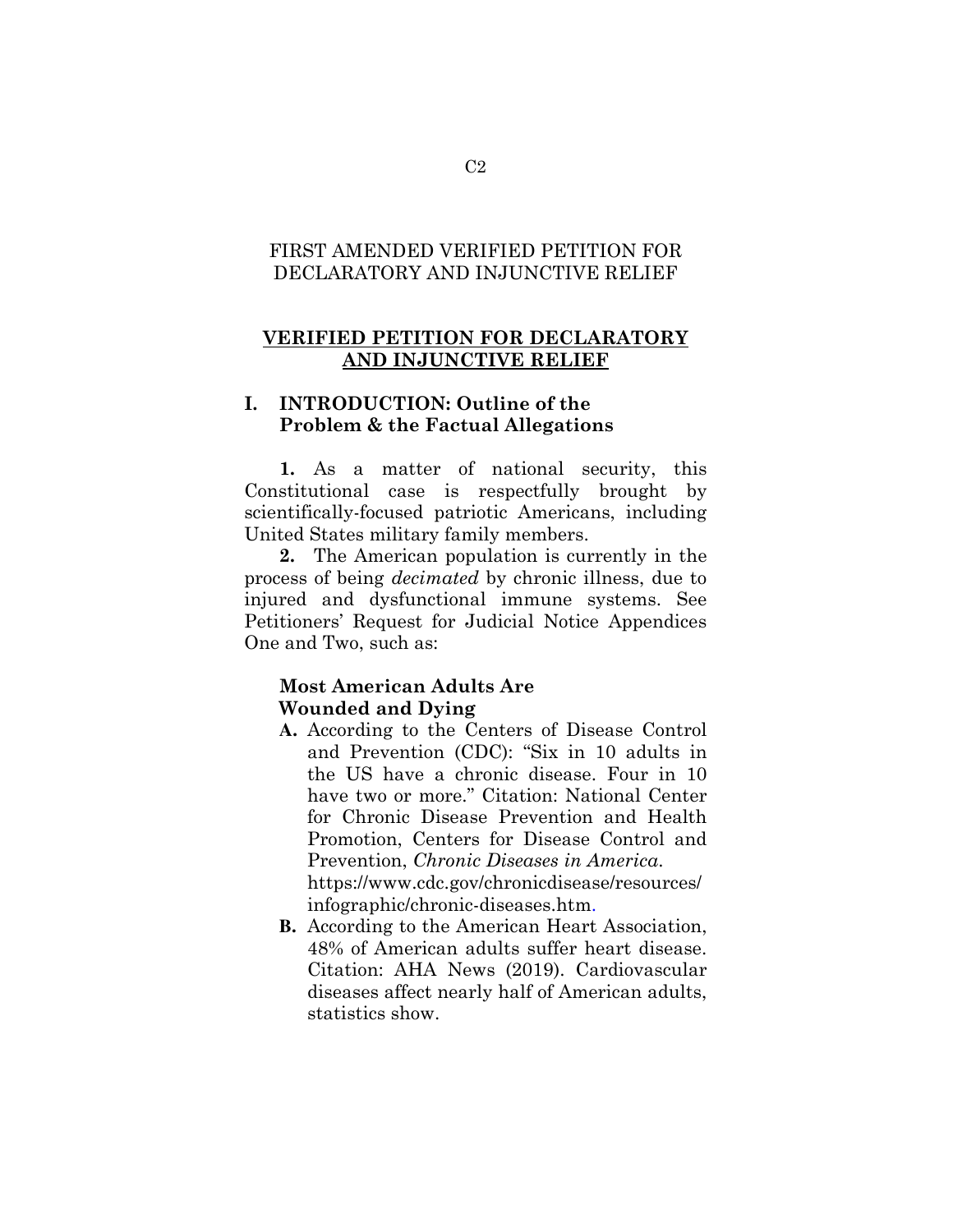https://www.heart.org/en/news/2019/01/31/car diovascular-diseases-affect-nearly-half-ofamerican-adults-statistics-show.

i. Note that heart disease is related to a dysfunctional/injured immune system: "Atherosclerosis (AT) was once considered to be a degenerative disease that was an inevitable consequence of aging. However, researchers in the last three decades have shown that AT is *not* degenerative or inevitable. It is an *autoimmune*-inflammatory disease associated with infectious and inflammatory factors, characterized by lipoproteins metabolism alteration that leads to immune system activation with the consequent proliferation of smooth-muscle cells, narrowing arteries and atheroma formation." (Emphasis added.) See Amaya-Amaya J, Sarmiento-Monroy JC, Rojas-Villarraga A. Cardiovascular involvement in autoimmune diseases. In: Anaya JM, Shoenfeld Y, Rojas-Villarraga A, et al., editors. Autoimmunity: From Bench to Bedside [Internet]. Bogota (Colombia): El Rosario University Press; 2013 Jul 18. Chapter 38. Available from:

https://www.ncbi.nlm.nih.gov/books/NBK45 9468/

**C.** According to the CDC, "34.2 million people have diabetes. That's about 1 in every 10 people. 1 in 5 don't know they have diabetes. 88 million adults – more than 1 in 3 – have prediabetes. More than 8 in 10 adults don't know they have prediabetes." Citation: CDC (2020). A Snapshot: Diabetes In The United States.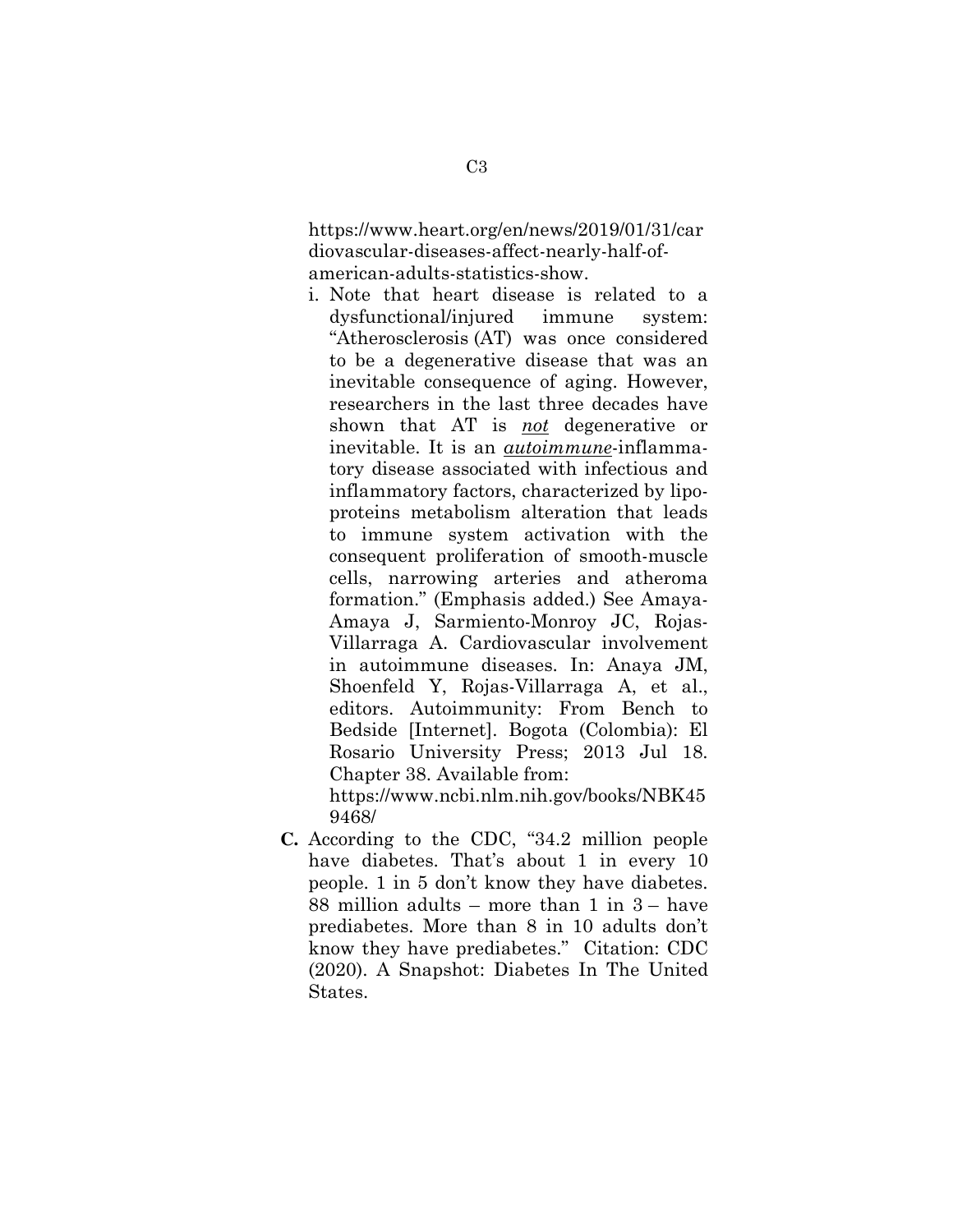https://www.cdc.gov/diabetes/library/socialme dia/infographics/diabetes.html.

# **Approximately One Half of America's Children Are Wounded and Dying**

- **D.** A 2011 Health Affairs assessment estimated that 43 percent (32 million) of American children currently suffer from at least one of twenty chronic health conditions, which increases to more than half (54.1 percent) when overweight, obesity or being at risk for developmental delays are included. Nearly one-fifth (14.2 million) of children have conditions resulting in a special health care need, and these numbers has increased/ worsened steadily since 2011. Citation: Bethell *et al*. (2011). A national and state profile of leading health problems and health care quality for US children: key insurance disparities and across-state variations. *Academic Pediatrics* 11(3 Suppl):S22-S33. https://doi.org/10.1016/j.acap.2010.08.011.
	- i. Vaccines are also known to alter the metabolic system that regulates diet and therefore even common conditions like obesity are immune-mediated. See e.g., Perez de Heredia, F (2012). Obesity, inflammation and the immune system. Proc Nutr Soc. 2012 May;71(2):332-8. https://pubmed.ncbi.nlm.nih.gov/22429824/
- **E.** A 2018 *Pediatrics* study reported that onefifth of American children and adolescents regularly use prescription medication and 12% of boys aged six to 12 years are prescribed more than one drug. Citation: Dima *et al*. (2018). Prescription Medication Use Among Children and Adolescents in the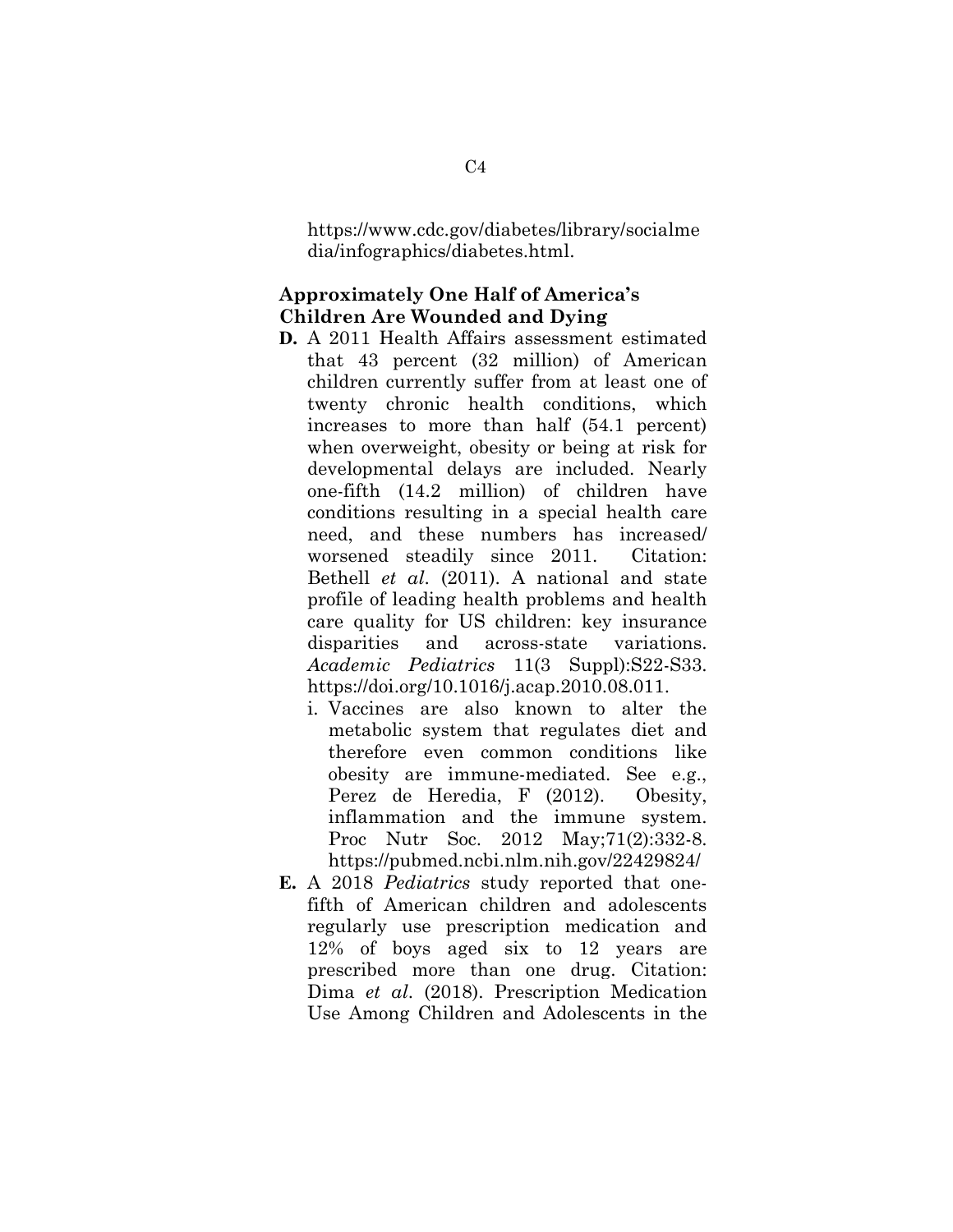United States. *Pediatrics* 142(3):e20181042. https://doi.org/10.1542/peds.2018-1042.

#### **America Is Being Decimated**

**F.** Autoimmune diseases, of which there are at least 80 distinct conditions, occur as a result of the immune system attacking the body's own tissues and organs. Some of the more common autoimmune conditions include type 1 diabetes, rheumatoid arthritis, systemic lupus erythematosus and inflammatory bowel disease. Taken together, these conditions, once so rare they were virtually unheard of, have increased from year to year for mostly unknown reasons and are now, "as a group afflict 5%–9% of the U.S. population," according to a report in International Journal of Molecular Sciences. Citation: Parks et al. (2014). Expert panel workshop consensus statement on the role of the environment in the development of autoimmune disease. International Journal of Molecular Sciences 15(8):14269-14297.

https://doi.org/10.3390/ijms150814269

**G.** According to the CDC, chronic disease and mental illness account for most American deaths, consume 90% of the Nation's \$3.5 trillion in annual health care expenditures and are projected to account for more than \$42 trillion in spending by 2030. Citations: National Center for Chronic Disease Prevention and Health Promotion, Centers for Disease Control and Prevention, *Health and Economic Costs of Chronic Diseases.*  https://www.cdc.gov/chronicdisease/about/cost s/index.htm#ref1; Allegrante *et al*. (2019). Interventions to Support Behavioral Self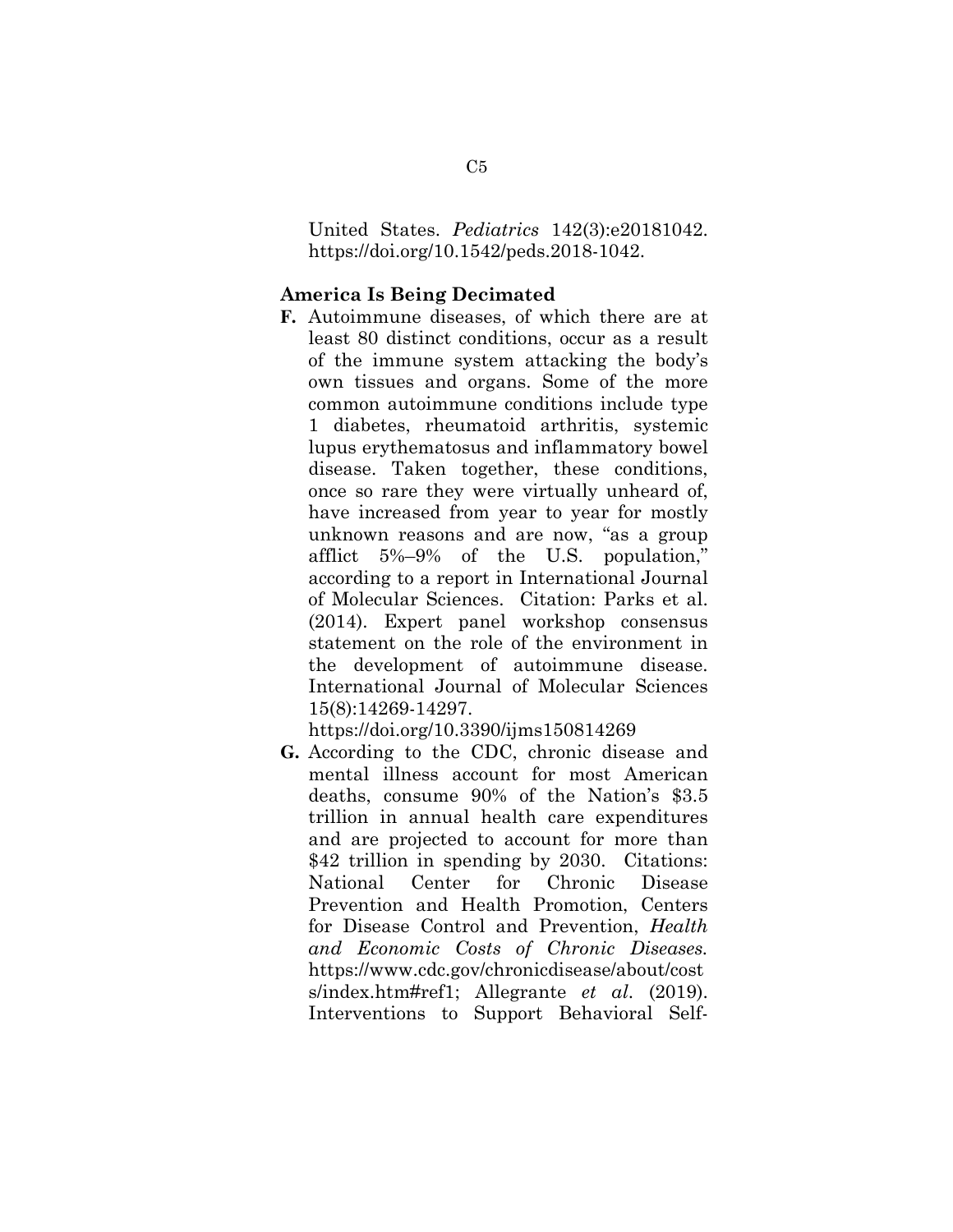Management of Chronic Diseases. *Annual Review of Public Health* 40:127-146. https:// doi.org/10.1146/annurev-publhealth-040218- 044008

**H.** The majority of Americans aged 17 to 24 are no longer fit for military service. "Approximately 71% of the 34 million 17-to-24-year-olds in the U.S. would not qualify for military service because of reasons related to health, physical appearance and educational background, according to the Pentagon." Feeny, N. (2014). Pentagon: 7 in 10 Youths Would Fail to Qualify for Military Service. *Time Magazine.* https://time.com/ 2938158/youth-fail-to-qualify-militaryservice/

**3.** The vast majority of health problems suffered by Americans today are the consequence of, and/or are directly related to, a *dysfunctional immune system,* i.e., those that are now formallyclassified as autoimmune disorders, and are known to be immune-mediated, including heart disease, diabetes, thyroid disorders, asthma, arthritis, cancer, kidney failures, etc. See Petitioners' Request for Judicial Notice Appendix One, which is organized to feature the hard evidence that America's pandemic is one of immune-mediated disorders (dysfunctional and injured immune systems).

**4.** Approximately 99.74% or more of the American population has been exposed to immunesystem-altering vaccination.1 The mechanisms of

<sup>1</sup>See Petitioner Joy Garner's Declaration ("Garner Declaration") In Support of Motion for Preliminary Injunction, especially Exhibit C, "*Statistical Evaluation of Health Outcomes in the Unvaccinated*" Full Report, Chapter 4, which contains calculations calibrated from the CDC's most recent studies.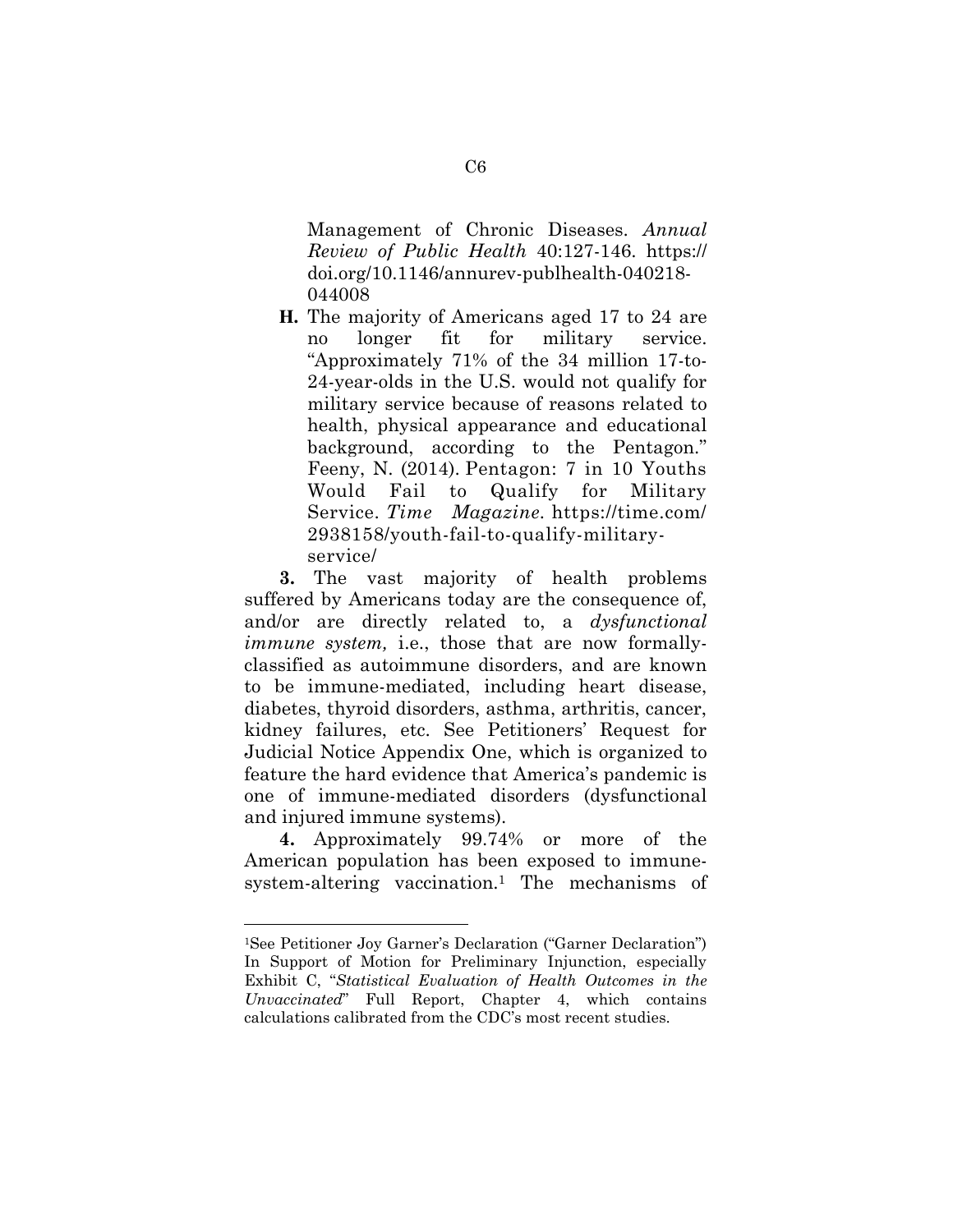immune system altering vaccine adjuvants remain poorly understood, i.e., "elusive".2 See Petitioners' Request for Judicial Notice Appendix Two.

**5.** The health of this over 99% vaccine-exposed population, the vaccinated 'herd', is well-documented in our judicially noticeable National disease statistics, which represent the health of this population, at any level of vaccine exposure. See Petitioners' Request for Judicial Notice Appendix One.

**6.** Our Nation has never faced an *infectious* disease threat anywhere near as devastating or threatening as our Nation's current pandemic of *immune-mediated* illnesses, disabilities, and related deaths. See Petitioners' Request for Judicial Notice, Appendix Two, especially section 43 entitled "20th Century Disease Mortality Reductions Caused By Improved Living Conditions Prior to Vaccines".

**7.** The most obvious culprit in our Nation's current *non*-infectious pandemic of immunemediated chronic diseases, disabilities, and related deaths, is *exposure to immune-system altering vaccines*. See Petitioners' Request for Judicial Notice, Appendices One and Two, and the Supporting Declarations of Petitioners' Experts.

**8.** No branch of government, nor any government agency, has examined this particular problem, and if anything, all branches of government go to great pains to conceal both the severity of the prob-

<sup>2</sup>"However, how these mineral agents influence the immune response to vaccination remains elusive. Many hypotheses exist as to the mode of action of these adjuvants, such as depot formation, antigen (Ag) targeting, and the induction of inflammation." Ghimire, TR (2015). The mechanisms of action of vaccines containing aluminum adjuvants: an *in vitro* vs *in vivo* paradigm. *Springerplus*. 2015; 4: 181. https://www.ncbi. nlm.nih.gov/pmc/articles/PMC4406982/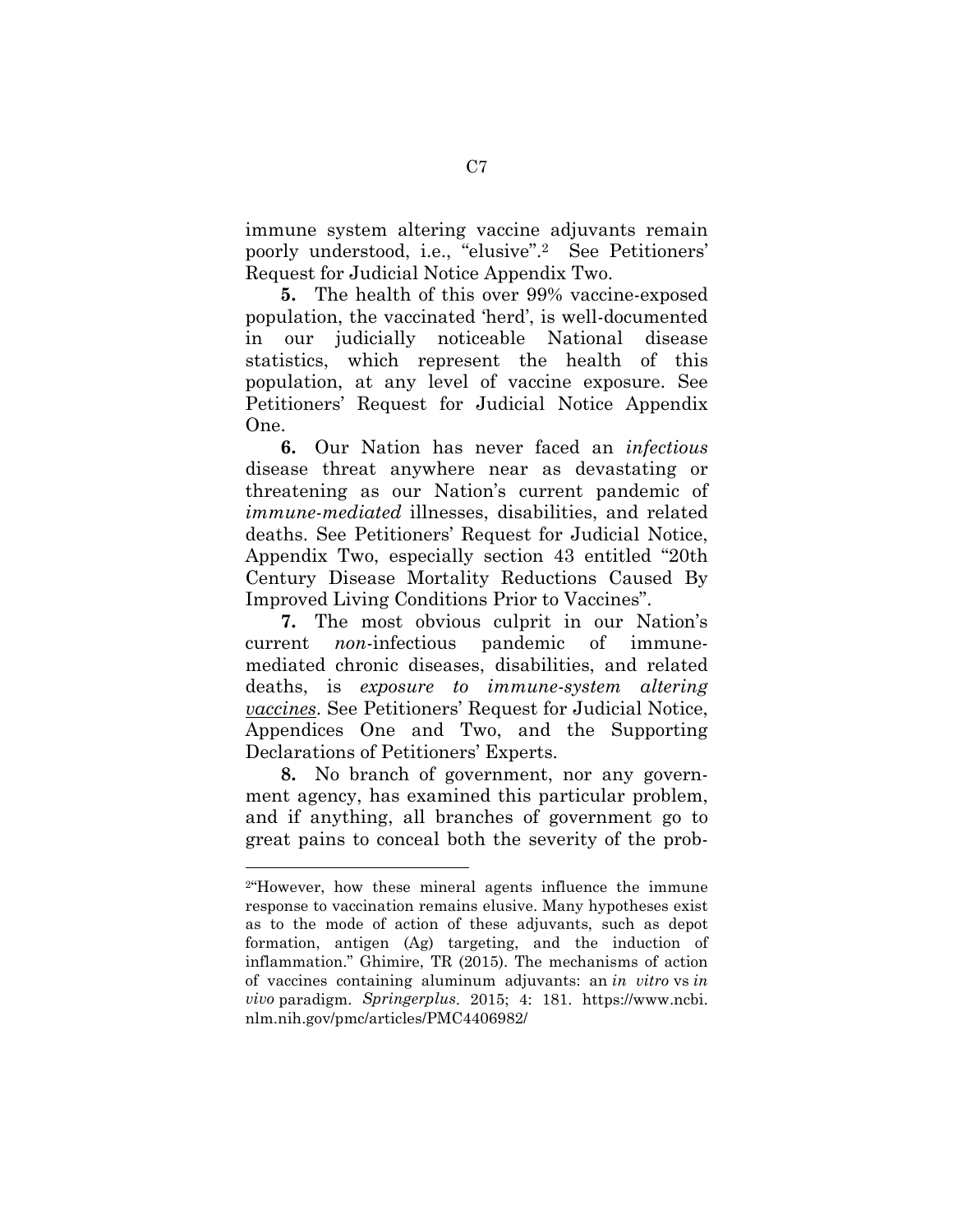lem and its most obvious primary cause. See Petitioners' Request for Judicial Notice, Appendix Two.

**9.** The government's Vaccine Adverse Event Reporting System ("VAERS") numbers have been cited falsely as "proof" that vaccines are relatively safe. The VAERS numbers are over 99% incorrect, and the long-term risks of vaccination are not tracked *at all*. <sup>3</sup> Immune disorders are progressive, taking weeks, months, or even years, before the victim might become aware their life will never be the same, that what is left of it will be spent in agony, and/or that it will likely end prematurely.

**10.** In setting vaccine-related public health policies, the over 99% *incorrect* VAERS numbers are relied upon as 'evidence' that vaccine risks are low, or 'rare', which to this day, remains the primary support for the false slogan vaccines are "worth the risks". The *only* scientifically relevant evidence that could support any conclusions about the numerical frequency of health injuries suffered as a result of vaccination, is a statistical comparison of health

<sup>&</sup>lt;sup>3</sup>See Petitioners' Request for Judicial Notice, Appendix Two, Exhibit 293, "Adverse events from drugs and vaccines are common, but underreported….fewer than 1% of vaccine adverse events are reported…. New surveillance methods for drug and vaccine adverse effects are needed." Lazarus, R., et al. (2007). Grant Final Report: Electronic Support for Public Health– Vaccine Adverse Event Reporting System (ESP:VAERS). *The Agency for Healthcare Research and Quality (AHRQ) U.S. Department of Health and Human Services.* https://healthit. ahrq.gov/sites/default/files/docs/publication/r18hs017045 lazarus-final-report-2011.pdf

NOTE: This study, exposing the 99% failure rate of the VAERS, was intentionally concealed from public view under the Obama administration, and nothing changed over at the FDA or the VAERS under Obama's administration as a result of these findings.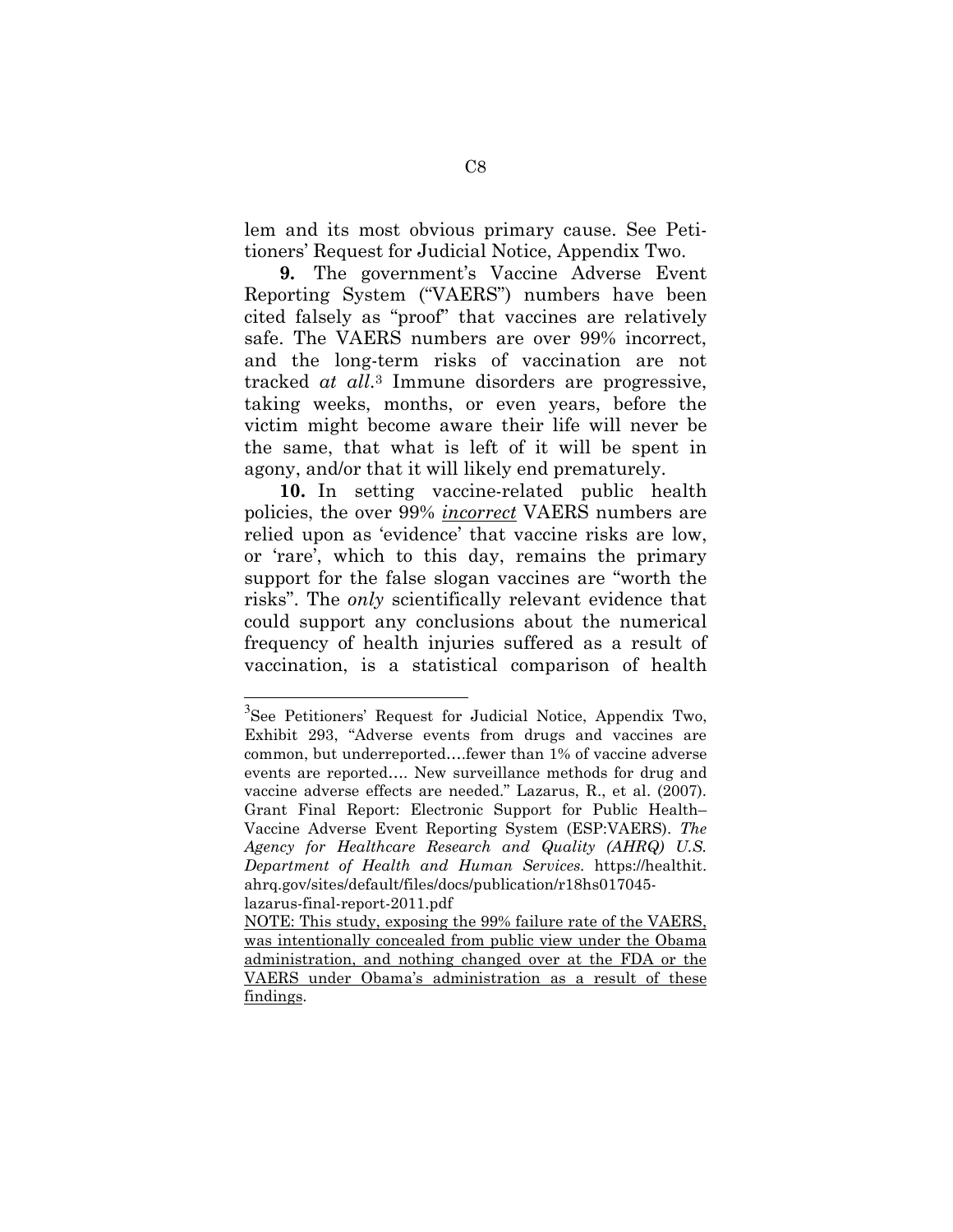*outcomes* between those who are exposed to vaccines, *against the true controls*. This is the most fundamental requirement of the scientific method in this instance, and it is the one method most vehemently *rejected* in "vaccine safety science" today. See Petitioners' Request for Judicial Notice, Appendix Two.

**11.** In addition to VAERS, to dishonestly support their false claims of "safety", public health authorities cite vaguely to "safety studies" and preand post-marketing clinical trials of vaccines, but such short-term "safety studies" and pre- and postmarketing clinical trials fail in every single instance to compare a statistically significant group of vaccinated individuals to completely unvaccinated individuals. For example, the American Academy of Pediatrics (AAP) and related groups attempted to misinform the President of the United States of America regarding vaccine risk in 2017. See, AAP News (2017)*. Vaccines save lives': 350 groups sign letter to President Trump.* https://www.aappublications.org /news/2017/02/08/VaccineLetter020817. In response to such AAP disinformation, a thorough independent review was published by Dr. James Lyons-Weiler exposing the inadequacy of every single citation in the AAP's 28-page letter to Respondent. See, Lyons-Weiler, J. (2018). *Systematic Review of Historical Epidemiologic Studies Influencing Public Health Policies on Vaccination*. IPAK. http://ipaknowledge. org/resources/LYONSWEILERSYSTREVIEW.pdf;

See also, Lyons-Weiler, J. (2018). *Supplementary Material.* IPAK. http://ipaknowledge.org/resources /SUPPLEMENT%20Power%20Calculations.pdf.

Moreover, corroborating evidence for Petitioners' Control Group Survey data (described herein) can be found in the recently published 'vaccinated versus unvaccinated' study by James Lyons-Weiler, PhD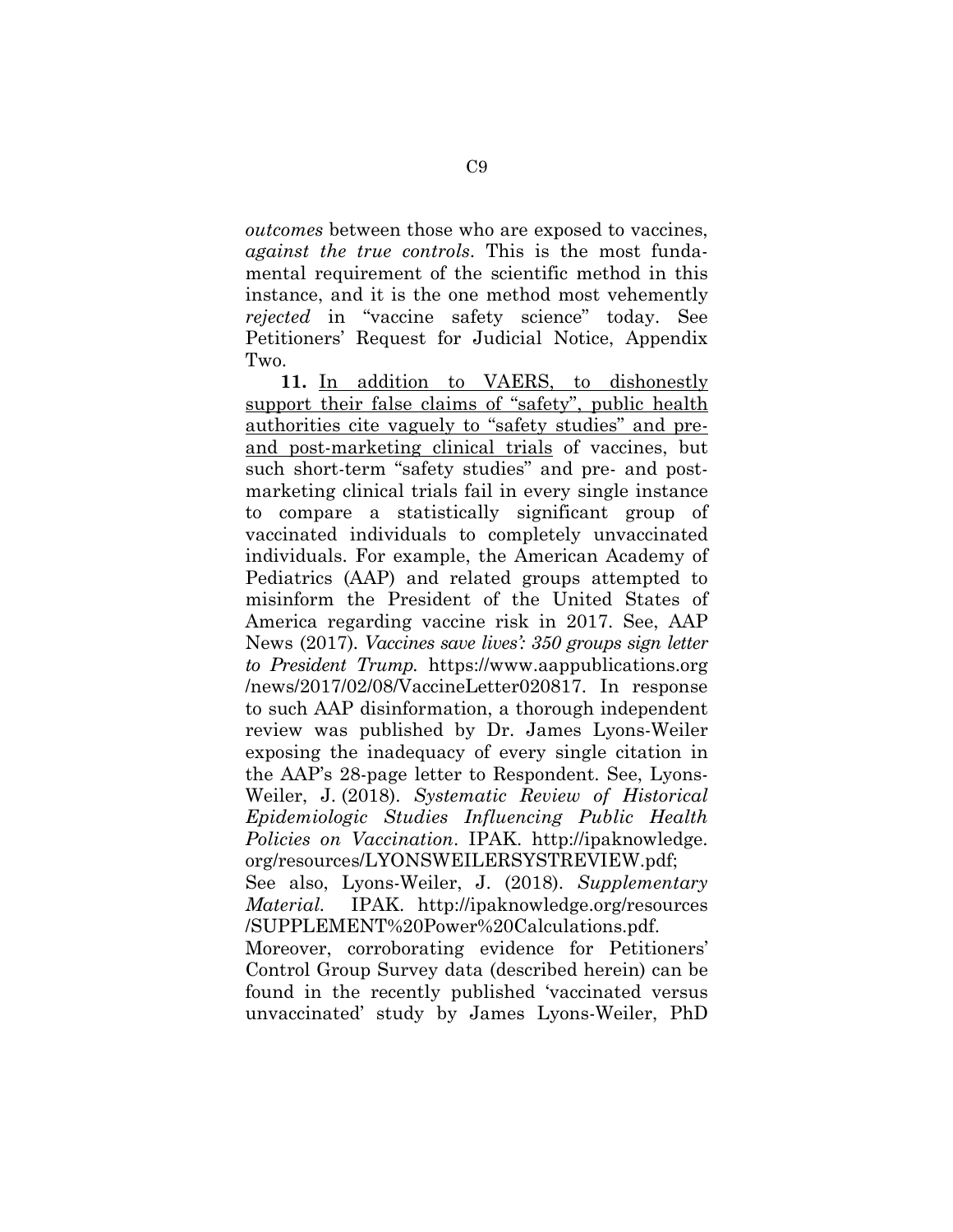and Paul Thomas, MD: Lyons-Weiler, J. and Thomas, P. (2020) Relative Incidence of Office Visits and Cumulative Rates of Billed Diagnoses Along the Axis of Vaccination. *Int. J. Environ. Res. Public Health* 2020, *17*(22), 8674; https://doi.org/10.3390/ ijerph17228674.

**12.** The Petitioners' evidence demonstrates that severe and debilitating vaccine health injuries are *very* common. And they far outweigh even the most outlandishly exaggerated hypothetical projections of harm the 'experts' have claimed Americans would suffer *without* vaccines.4 The American population of entirely unexposed *true* scientific 'controls', i.e., the unvaccinated population (calculated at approximately 830,000 remaining in the USA at this time) are largely *unaffected* by most of the chronic health conditions suffered by Americans today. Consequently, the unvaccinated population has exponentially higher overall chances of *survival* than those who've been exposed to vaccination, regardless of the varying levels of exposure/s in the over 99% vaccine-exposed population. *See*: Garner Declaration,

<sup>4</sup> See Petitioners' Request for Judicial Notice, Appendix Two. Indeed, evidence shows that during the first wave of polio in the USA in 1916 (long before a polio vaccine was available) there was only a 0.0386% chance of contracting polio in the USA, and only a 0.0086% risk of death from polio in the USA. In the next polio wave of 1952, three years *before* a vaccine was generally available in the USA, there was only a 0.035% risk of contracting polio in the USA, and only a 0.0019% risk of dying from it in the USA. The polio case rate had already begun to *plummet* dramatically *before* the vaccines came into use. See Tucker, J (2020). No Lockdowns: The Terrifying Polio Pandemic of 1949-52. *American Institute for Economic Research.* 

https://www.aier.org/article/no-lockdowns-the-terrifying-poliopandemic-of-1949-52/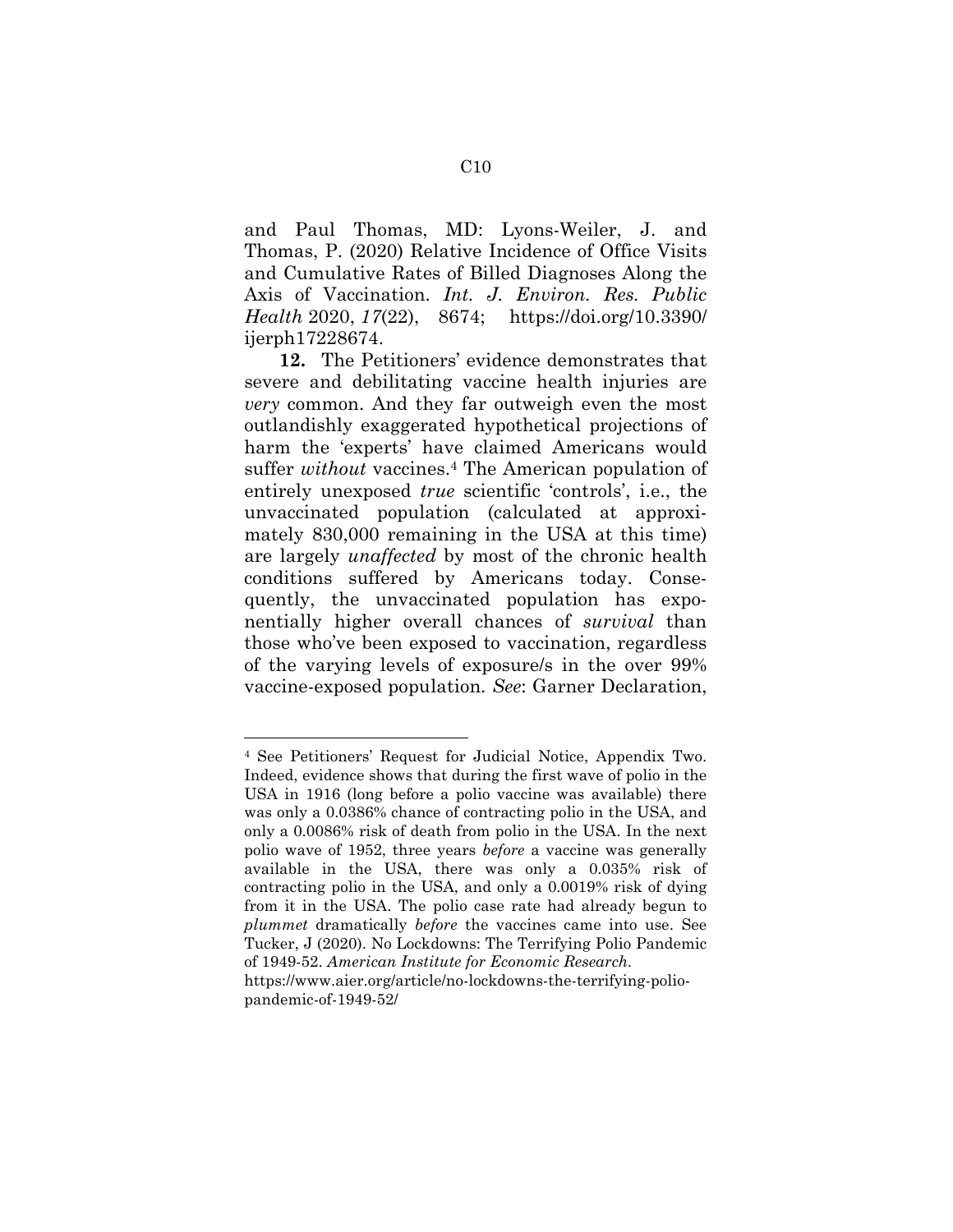Exhibit A, Comparison Graphs, as well as Exhs. B & C, the supporting reports.

**13.** The Control Group dataset provides *profound* proof that vaccine exposure is in fact the primary cause of this Nation's current public health crisis.5 Petitioners' evidence *exponentially* exceeds the standards of proof relied upon by the FDA in drug approvals. This evidence also far exceeds *any* known statistical standard of proof relied upon in any scientific field in the world today, even far surpassing those relied upon by CERN, the world's largest physics lab, which uses the world's highest statistical standards for proving the existence of *hypothetical* particles. For example, Petitioners' evidence demonstrates the p-value (probability or odds) that the excess health conditions seen in the vaccinated population under the age of 18 are *not* due to vaccine exposure is 1 in 84,721,527, 559,728,800,000,000,000,000,000,000,000,000,000,00 0,000,000,000,000,000,000,000,000,000,000,000,000. And certainly the Petitioners' statistical evidence, provided herein, far exceeds the standards relied upon to obtain murder convictions in forensic criminal prosecutions within our Federal courts.6 In the instance of the Control Group dataset, the statistical evidence relies upon *already observed* health outcomes, i.e., historical data, which is of far superior evidentiary value than any hypothetical

<sup>5</sup> See Garner Declaration, *Exhibit B*, Summary Report, page 8, items numbered 6 thru 9.

<sup>6</sup> See: Executive Office of The President's Council of Advisors on Science and Technology (2016). REPORT TO THE PRESIDENT Forensic Science in Criminal Courts: Ensuring Scientific Validity of Feature-Comparison Methods. https://obamawhite house.archives.gov/sites/default/files/microsites/ostp/PCAST/pca st forensic science report final.pdf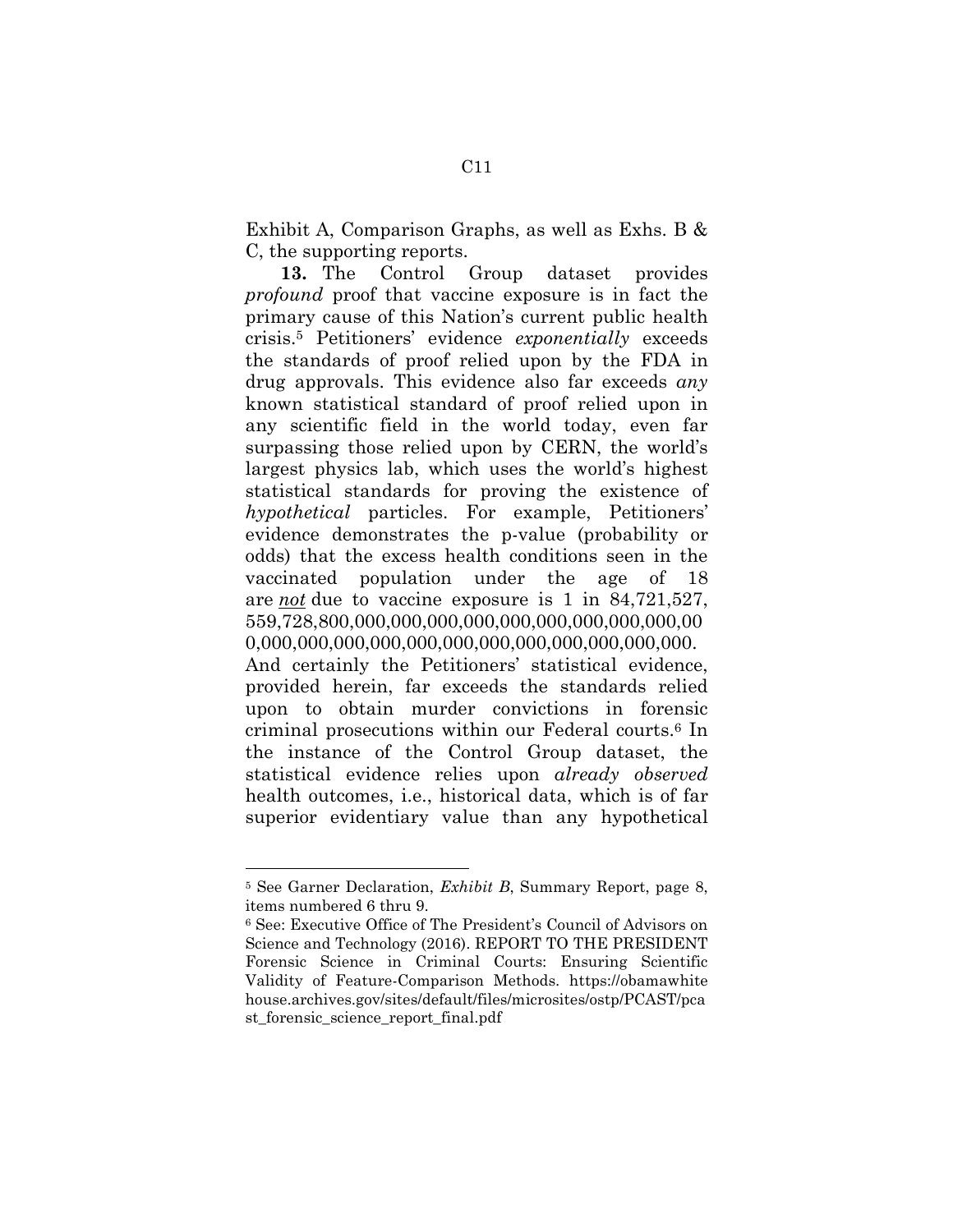projection models, let alone numerically unsubstantiated slogans.

**14.** It is understood that chronic health conditions, i.e., 'comorbidities' particularly multiple conditions, reduce survival rates, and *also* increase vulnerability to, and risk of death from, infectious diseases.<sup>7</sup>

**15.** The current state of vaccine-related public health policy is *not* based in science. Science requires the basic elements, such as *true* controls, and *actual numbers*. Scientifically valid numbers cannot be provided from an accounting system that is incorrect over 99% of the time. Flipping a coin would produce a more reliable accounting of vaccine risks than the VAERS. The so-called "vaccine science" the public is instructed to blindly trust, is now largely made up of a plethora of outrageously false and subjective slogans which project the false impression vaccines are "safe", and this false claim is premised solely upon the equally false claim the *frequency* of vaccine injuries are low, resulting in the "relatively safe" or "worth the risks" assumptions about vaccination. However, such purportedly 'expert' slogan-opinions do not qualify as *science*. And they are of precisely *zero* scientific value in determining a risk/benefit ratio, which requires a set of *numbers* for an *equation*. This is something no agency of government

<sup>7</sup> See CDC (2020). Weekly Updates by Select Demographic and Geographic Characteristics. *NCHS.* https://www.cdc.gov/ nchs/nvss/vsrr/covid\_weekly/index.htm#Comorbidities (94% of claimed 'covid-19' deaths were in those with an average of 2.6 comorbidities each, some of which were actually *fresh bullet wounds*. And yet, the CDC has refused to properly adjust their numbers to reflect the truth here. The fact the CDC owns vaccine patents and profits from their sales is directly related to their failure to accurately report the true causes of death). See also Petitioners' Request for Judicial Notice, Appendix Two.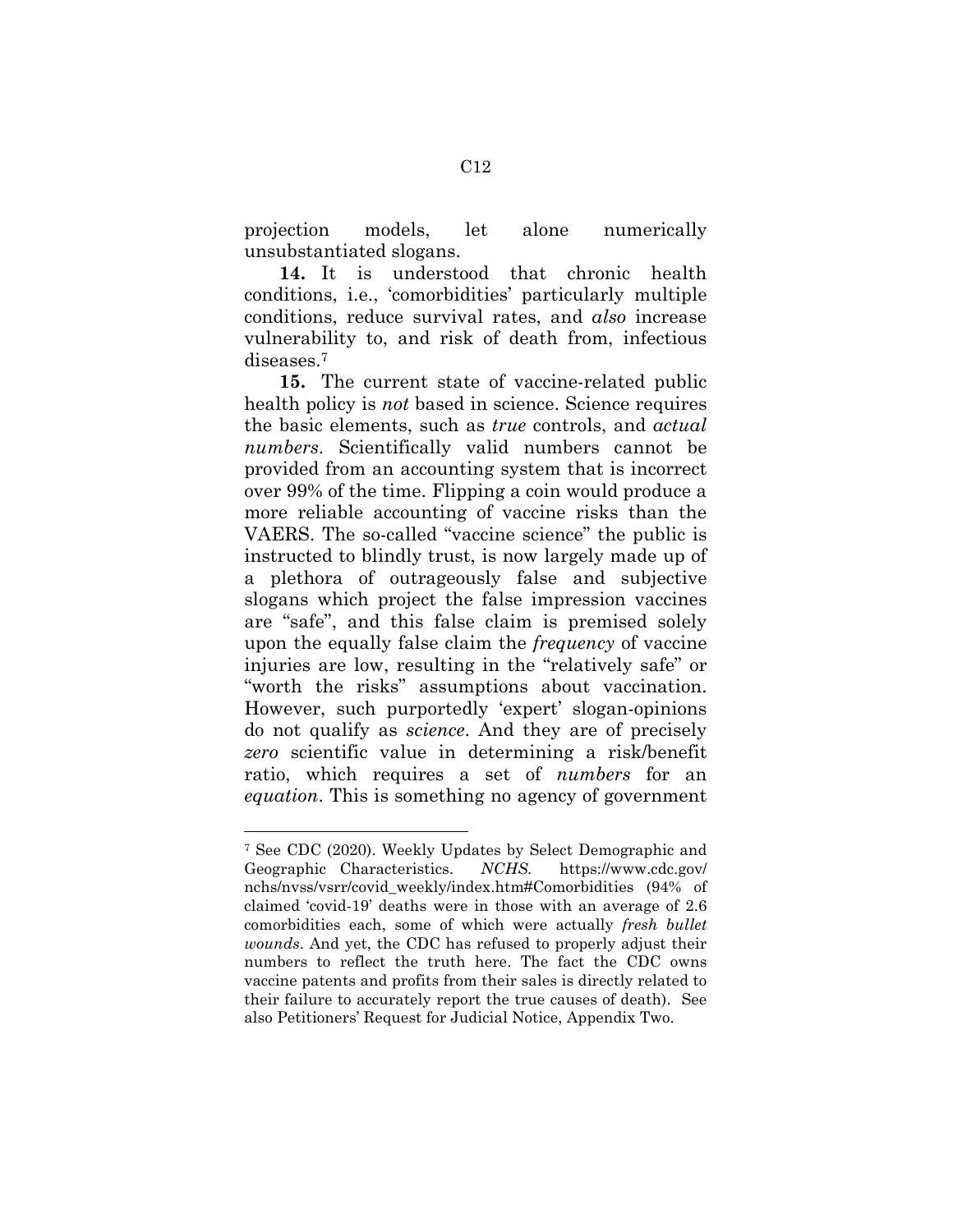has ever provided to the public with regard to the risks of vaccination. Without knowing the *price* to be paid, there is no method by which to determine if vaccination is "worth it", either for any one individual, or for the collective "herd", i.e., public health.<sup>8</sup> Vaccines are, and always have been,

<sup>8</sup> *See e.g.,* Wendy E. Parmet, Public Health and Constitutional Law: Recognizing the Relationship, 10 J. Health Care L. & Pol'y 13 (2007). Available at: http://digitalcommons.law.Umaryland. edu/jhclp/vol10/iss1/3 ("Epidemiology, however, also plays an important role in constitutional law, especially in many doctrines and cases, some of which were discussed above, in which the state's purported attempt to protect public health is relevant to the determination of the constitutionality of state action. Indeed, in such cases epidemiology and its sister sciences, such as biostatistics, are absolutely critical to understanding both what courts are doing and the constitutionality of particular state actions. ... Consider, for example, the Court's analysis of Massachusetts's attempt to regulate cigar and smokeless tobacco advertising in Lorillard Tobacco Co. v. Reilly. Under the prevailing First Amendment commercial speech doctrine, the constitutionality of the state's regulations depended upon the state being able to show, first, that it was advancing a substantial state interest, second, that the regulations directly advanced such an interest, and third, that the regulations were no more extensive or burdensome than was necessary. As previously discussed, the Court has consistently accepted that public health is a valid and even important state function. But how could the Court know that the regulation of tobacco marketing to minors was in fact related to protecting public health? Moreover, how could the Court know whether the regulations protected public health, either directly or at all, and in a manner no more extensive than is necessary to achieve the state goal? *To answer each of these questions, the Court had to review and assess epidemiological evidence*." [emphasis added] No governmental agency has ever provided epidemiological evidence to support vaccine safety claims. The only evidence relevant to answering this particular question is a *numerical accounting* of the health outcomes between exposed and unexposed. Nothing short of this can answer the question: Are vaccines producing more good than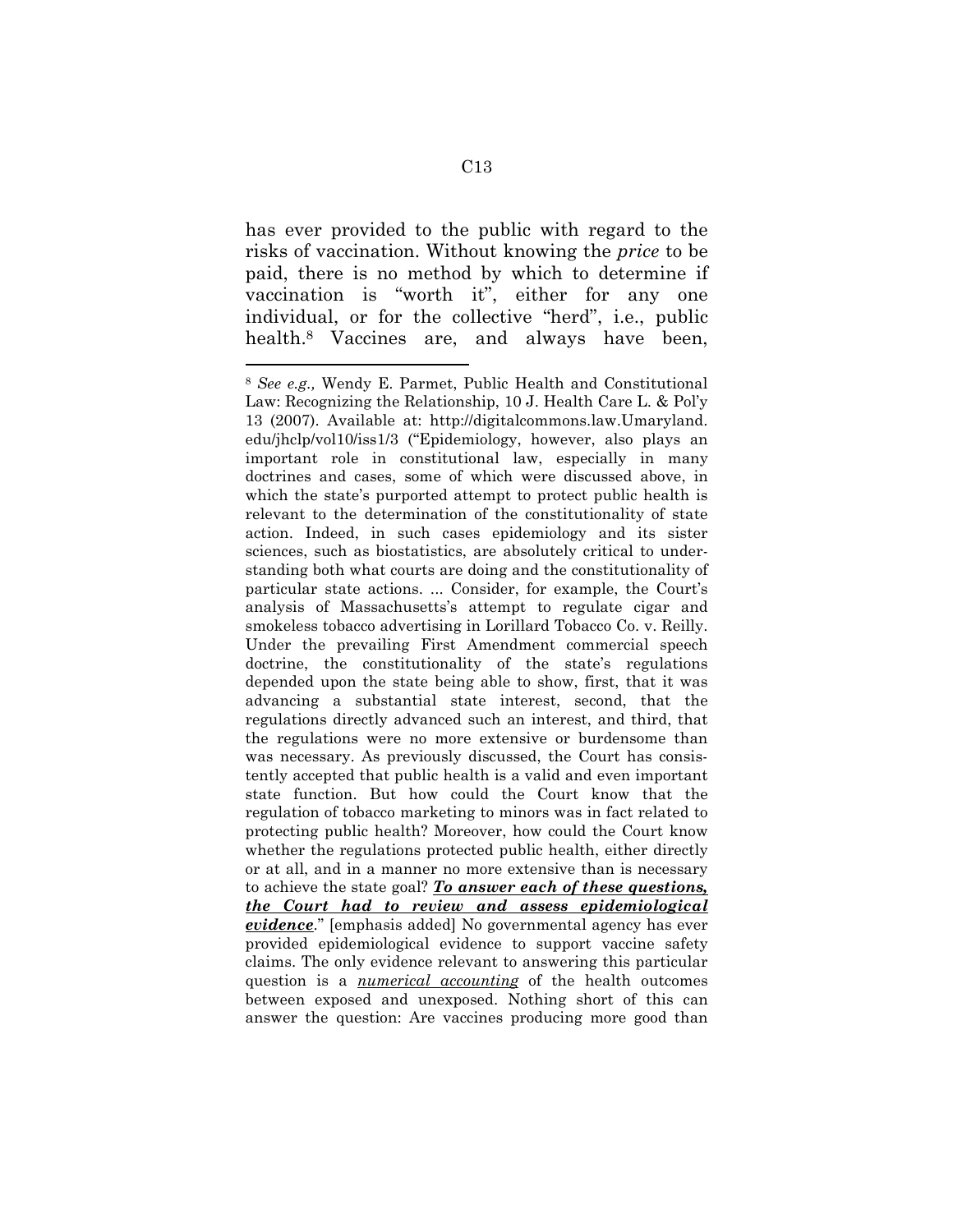experimental. See Petitioners' Request for Judicial Notice, Appendix Two.

**16.** Unlike the evidence presented herein, the government has *never counted the victims of vaccination*, and therefore has nothing with which to support any claim vaccines are doing less harm than good. Therefore, no branch of government can show a compelling or competing interest to that of the Petitioners here. The decimation of the American population is *not* a public good. Pharma profits must now take a back seat to the public good, as the survival of our Nation now hangs in the balance. Actual science must now, finally, take center stage and become the basis upon which public health policy depends. Public health policy can no longer be based upon unsubstantiated slogans, no matter how many PhDs are attached to them. Strict scrutiny must apply to any government claims of public good through vaccination. For if it is not applied, our Nation has no chance of survival based on current health trajectories.

**17.** Petitioners request this Court *immediately*  free the American people from any form of discrimination for refusing to participate in this mass, ongoing, human medical experiment. This is particularly true when the potential value of this experiment to the 'advancement of medical knowledge' is presently *zero*, given the fact the government has been wearing a blindfold to the

 $\overline{a}$ 

harm to public health? A million experts claiming safety without numbers cannot stand before one expert with numbers. History has shown us the power of deference to authority via bloodletting as the misguided standard of care, tobacco science falsely claiming to be good for health, Vioxx science as bought and paid for by Pharma, and many recalled vaccines. Deference to authority without num-bers is unscientific. Control group science is scientific.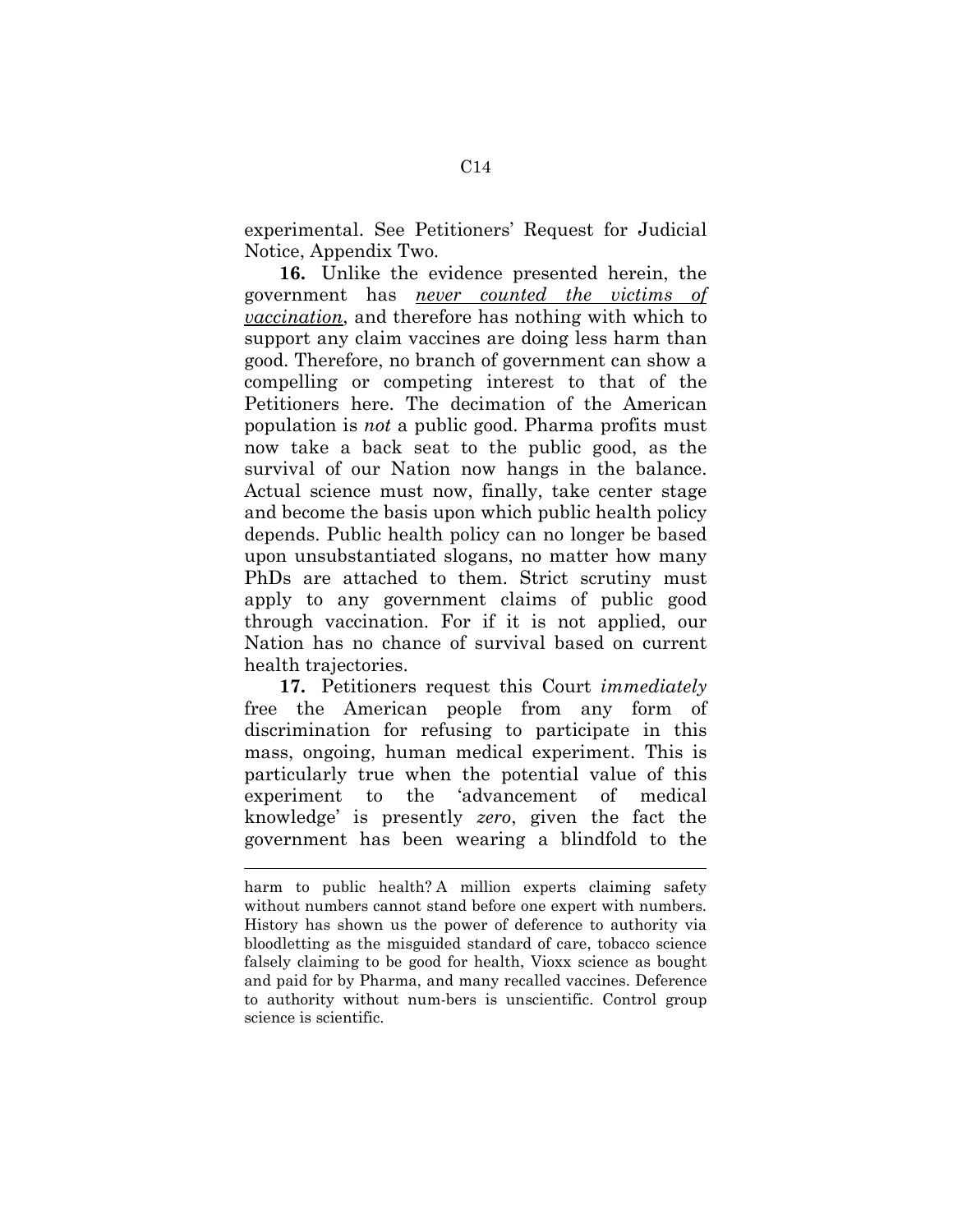number of its wounded and fallen, refusing to count even 1% of the *immediately visible* wounded and fallen. We would never allow our wounded and fallen on the battlefield such dishonor, but in the war on infectious disease the American Citizen is not counted for purple hearts in the name of the President. No branch of the government has ever *once* calculated the actual *price* being paid for this claimed vaccine 'protection'. Apparently, when the cost is measured in human suffering and deaths, the government finds there is no *reason* to ever tally it up. Vaccines, the public is told, are simply "worth it". And this mere *slogan* is the supposed "science" which the public is asked to forever trust without question.

**18.** Confirmed by Petitioners' Requests for Judicial Notice, there exists today a national pandemic of immune-related chronic diseases, disabilities, and disorders in the United States of America ("National Health Pandemic"). The relief requested herein is calculated to have an immediate and direct impact on national security. Protecting the United States of America is the President's duty, and only he (or the Court acting in respect of him) as President and Commander in Chief of the Armed Forces is able to provide the relief requested herein which is specific to national security.

**19.** The conflicting and ever-shifting policies among myriad lower government bodies have frustrated to futility scientific attempts to confirm and remedy the causes of the National Health Pandemic. Further confirmation of the causes of the National Health Pandemic requires that the President take immediate action to protect and survey 'control groups' necessary to the scientific method as a matter of national security. Doing so while facing a strong headwind of unscientific assumptions about control groups that vary in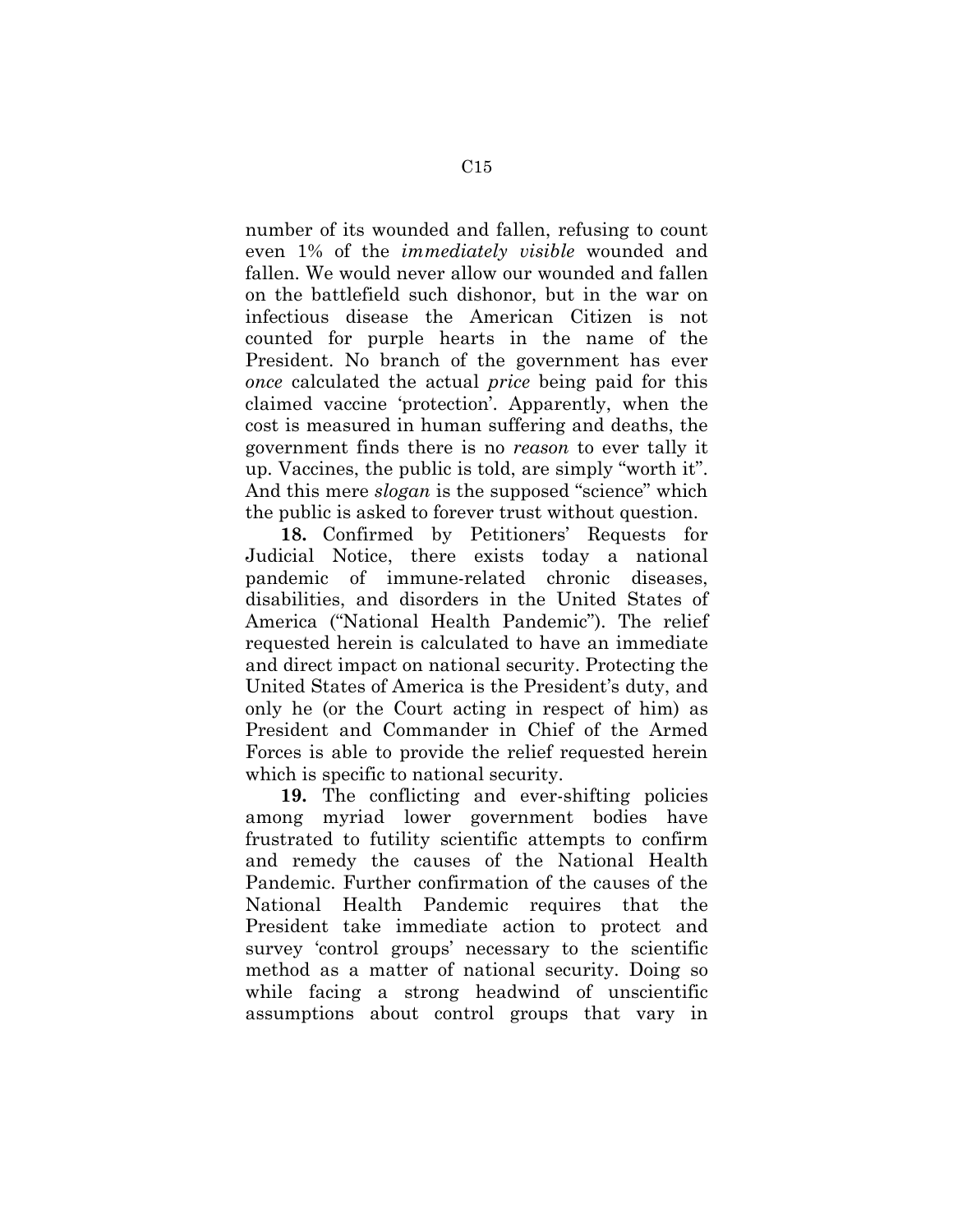different jurisdictions, within a quagmire of everchanging legal coercion techniques based on those assumptions, is the challenge (hereinafter "Predicament").

**20.** The President of the United States of America is not the sole cause of the Predicament, but as President and Commander in Chief of the Armed Forces he (or the Court acting in respect of him) is the only one able to provide the national security remedy to solve it.

**21.** Like so many controversies in this country, this Predicament began with good intentions of protecting our country's health. Now, in light of America's National Health Pandemic, the President must take action in order to fulfill his duty to preserve, protect, and defend, the Constitution for the United States of America. An Executive Order, Presidential Proclamation, Presidential Directive, Presidential Determination, Presidential Memorandum or other action of his reasonable choosing (hereinafter "Order") can if properly written fulfill the President's duty to safeguard the health, safety and security of our nation.

# **II. NATIONAL SECURITY EMERGENCY: Four Judicially Noticeable Facts Prove The Unavoidably Unsafe Vaccine Predicament for Control Groups and the Nation**

**22.** This verified petition for declaratory and injunctive relief is justified by the impending involuntary dissolution of the United States due to catastrophic national rates of immune-related chronic diseases, disabilities, and disorders. Without immediate alteration of America's self-evident trajectory, our National structure will ultimately collapse under the weight of disabilities, loss of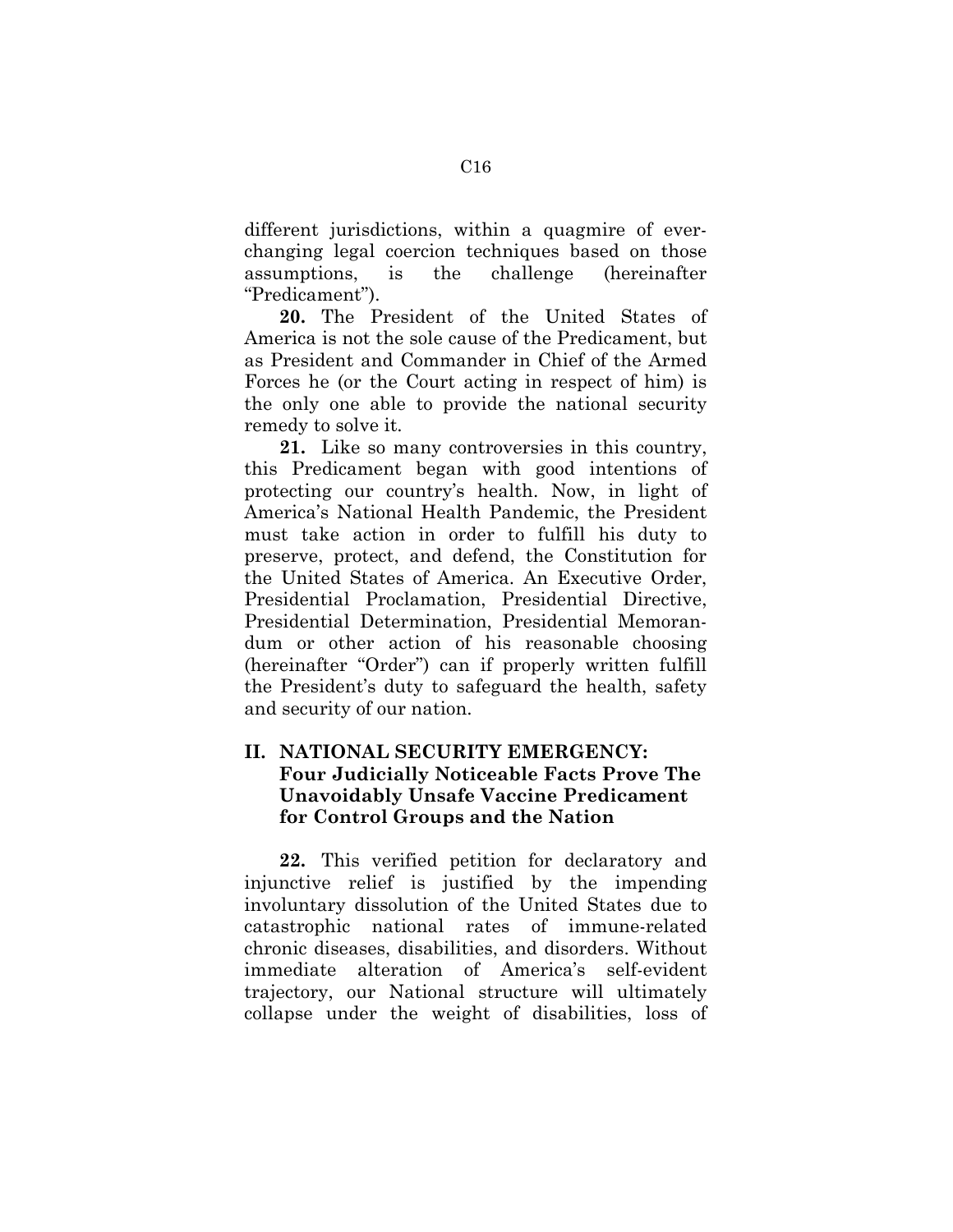workforce, healthcare costs, plummeting fertility, and the like. Faced with this National Health Pandemic never before seen in the Nation's history, Petitioners respectfully petition the Court for an exercise of the Court's fundamental power under Article III of the Constitution for the United States of America, to act as an intermediary between the President of the United States of America and the people of the United States of America as follows:

- **A.** Declaring a national health emergency
- **B.** Authorizing a national health survey of a control group of unvaccinated individuals
- **C.** Upholding Constitutional protections for individuals exercising the right of informed consent in medical decision making

**23.** Vaccines are unavoidably unsafe. See, Code of Federal Regulations, Restatement of Torts, (Second) 402A (k) ("Unavoidably Unsafe"). The United States Supreme Court has opined on this classification in *Bruesewitz v. Wyeth LLC*, 562 U.S. 223, 234, 251 (2011). An unavoidably unsafe product is defined by a hodge-podge of criteria and a few examples, such as the Pasteur rabies vaccine and experimental pharmaceuticals. ... the injury or death resulted from side effects that were unavoidable even though the vaccine was properly prepared and was accompanied by proper directions and warnings"). The correct synonym for "unsafe" is *dangerous*. But the law itself is unable to answer the question: 'How dangerous numerically?' In this case, Petitioners respectfully request actual verified numbers from Respondent.

**24.** Four judicially noticeable facts define this case, which are the subject of Petitioners' Requests for Judicial Notice relying *exclusively* on published scientific consensus documents comprised of top medical journals and dictionaries, the official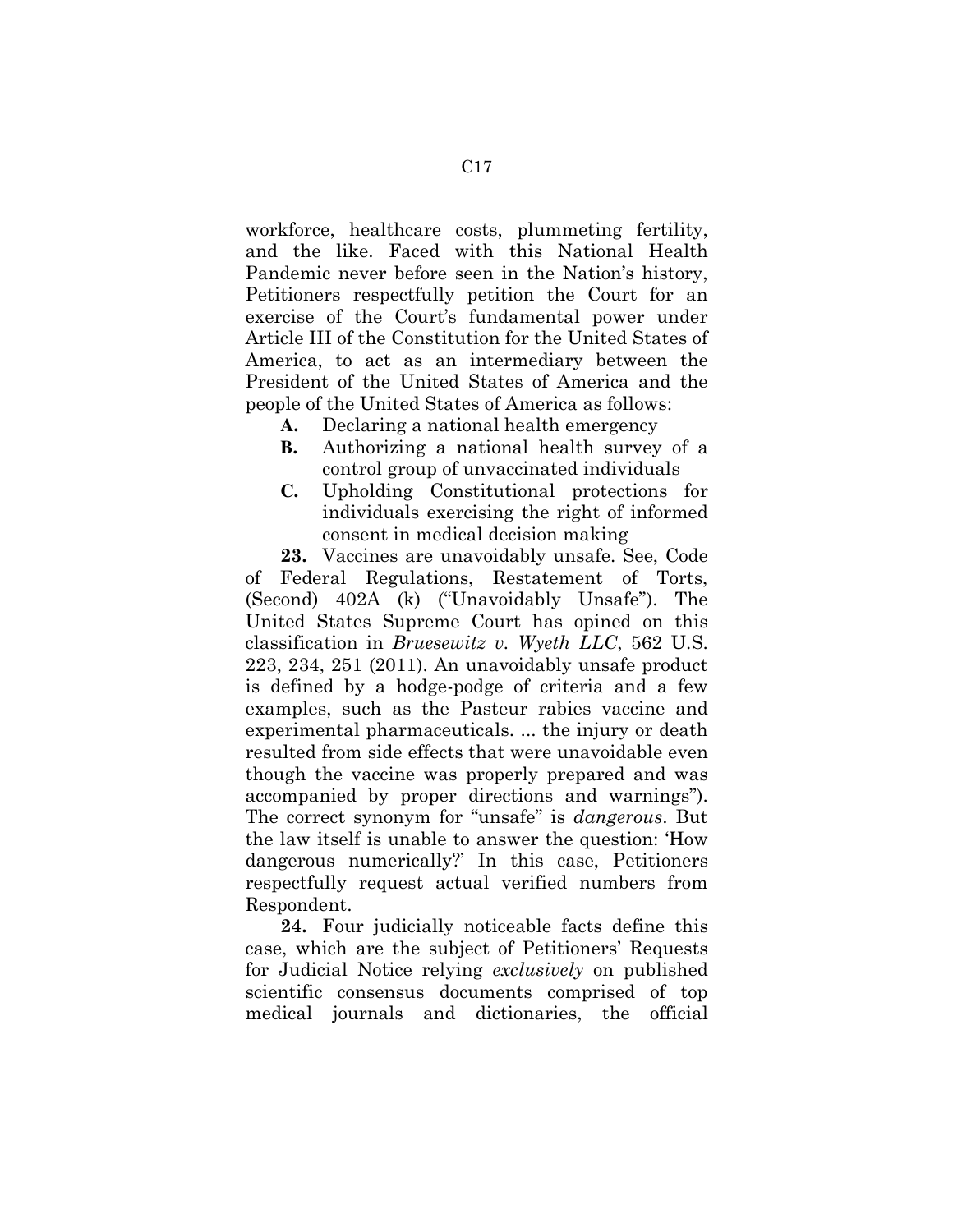authoritative records of American public health agencies, and the public records (e.g., census data, national health data) relied upon by those public health agencies in setting public health policy:

- **A. National Health Pandemic**: The United States of America is suffering a pandemic of chronic diseases, disabilities, and disorders that are the result of injured and dysfunctional immune systems. Petitioners hereby refer to their Request for Judicial Notice Appendix One ("PRJN1").
- **B. Immunity Altered:** Vaccines are designed to cause, and do cause, permanent alterations to the immune system. Petitioners hereby refer to their Request for Judicial Notice Appendices One and Two.
- **C. Numerically Undefined:** The United States government has never publicly evaluated vaccines numerically for longterm or cumulative health risks, in comparison to a large group of fully unvaccinated individuals. Petitioners hereby refer to their Request for Judicial Notice Appendix Two ("PRJN2").
- **D. Ongoing Injuries & Endangered Population.** Approximately 99% or more of the American population has received one or more vaccinations. Less than 1% of Americans remain entirely unexposed. Petitioners hereby refer to PRJN2.

**25.** These four judicially noticeable facts lead objective scientists and physicians to conclude that further scientific survey is necessary to further confirm the extent to which vaccines, which are designed to alter the immune system, are responsible for our Nation's current pandemic of immune system related illnesses.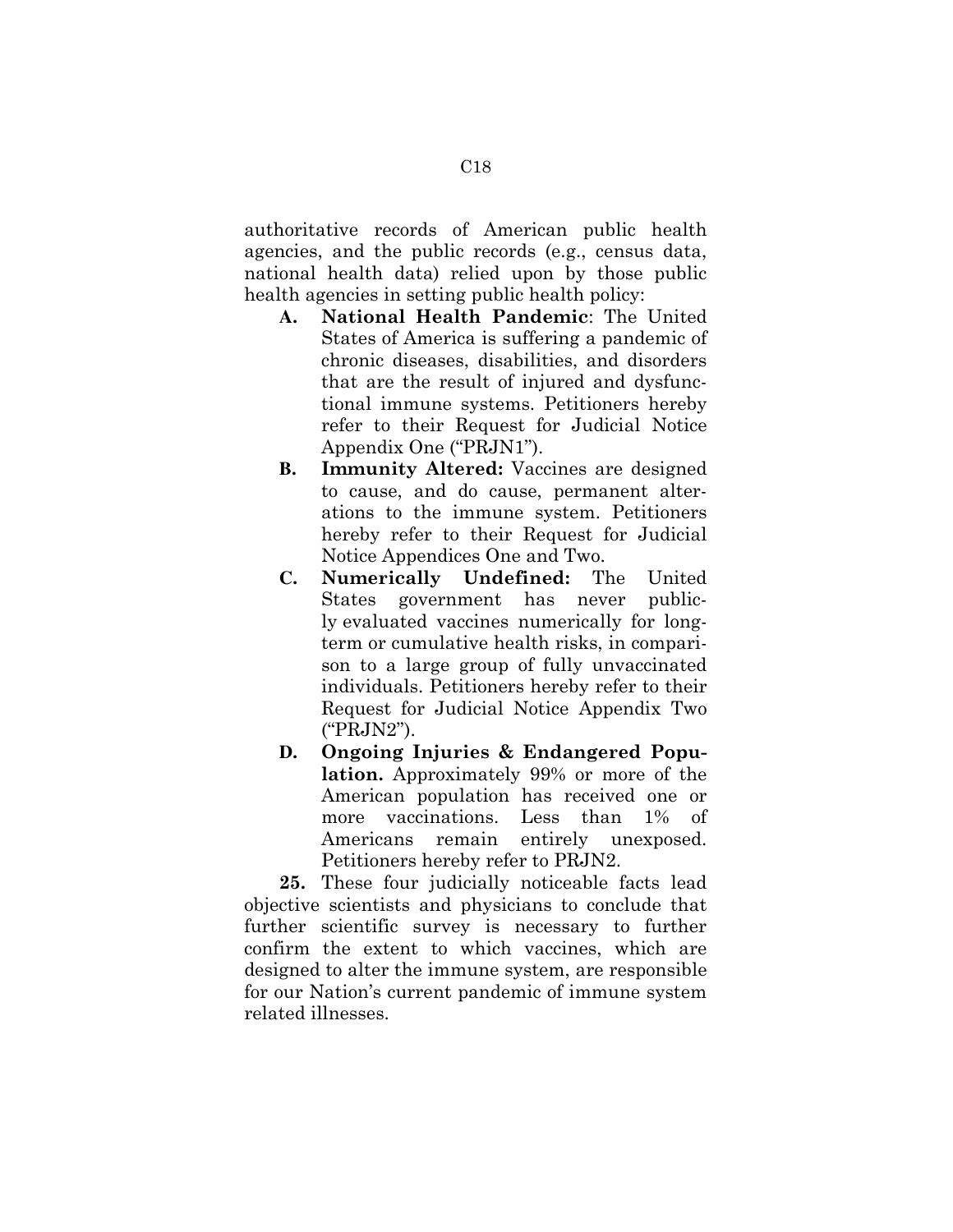**26.** For the entire duration of American history, no scientist or institution had ever before published large-scale mathematical data comparing the overall health of the vaccinated compared to the unvaccinated. See PRJN2. But Petitioners' nationwide (48 states) dataset and study prepared for this litigation (The Control Group) reliably provides the requisite numerical evidence, and is fully corroborated by small to medium scale studies which *consistently* reveal the unvaccinated are exponentially healthier than the vaccinated. See Expert Declarations In Support of Petitioners' Motion for Preliminary Injunction.

**27.** The scientific method is necessary to further evaluate the impact vaccines are having on the overall health of Americans. For the entire duration of American history, no institution has ever published conclusive mathematical data proving the long-term cumulative health effects of vaccines recommend by the United States government. See PRJN2. Consequently, it is mathematically impossible for any public health official in America to specify reliable risk/benefit ratios in deciding whether or not this class of pharmaceutical product is, in the aggregate, helping or damaging public health. In other words, how can vaccine mandates be narrowly tailored to achieve a compelling government interest if the public health officials cannot even demonstrate whether their mandated cure is worse than the disease?

**28.** The scientific method requires true controls in product safety inquiry. The **scientific method** is one wherein inquiry regards itself as fallible and purposely tests itself and criticizes, corrects, and improves itself. See PRJN2.

**29.** With methodology independently validated by a survey expert, Petitioners' Nationwide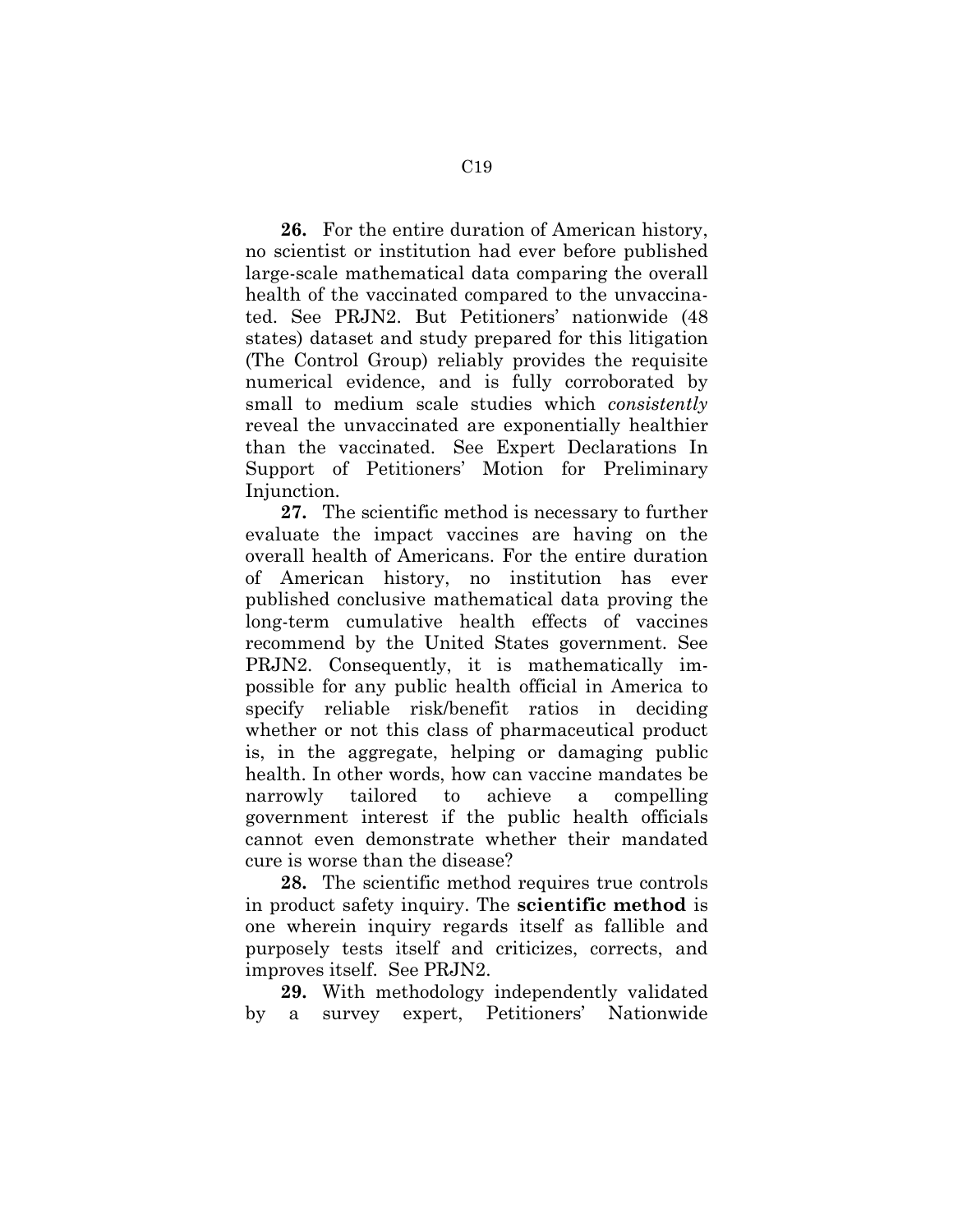2019/2020 consumer product pilot survey produced an exceptional sample-rate across 95% of American states for this small population of interest, i.e., entirely unvaccinated, recording the medical diagnoses of 1,482 unvaccinated Americans, which through accepted standard statistical models, is evidenced as an extremely accurate representation of the health of all entirely unvaccinated Americans living in the USA during the survey period. The results tabulated are far more than statistically reliable and significant and they evidence that the fully unvaccinated (as a population cohort in America) are exponentially healthier than national published health statistics for the 99.74% vaccineexposed American population. Therefore Petitioners respectfully submit that it is scientifically justified to verify, qualify, or disprove Petitioners' extraordinary initial pilot survey results by conducting an even larger scale definitive national survey.

**30.** In further support of Petitioners' *prima facie* showing that vaccination is far more than just a likely suspect in the National Health Pandemic, Petitioners will refer to their Requests for Judicial Notice of authoritative scientific study evidence of unvaccinated populations consistent with Petitioners' initial pilot survey results, such as the Mogensen study by Dr. Peter Aaby that emphasizes the need for further and authoritative survey and study:

This Mogensen Study in 2017 followed over 1,000 children, comparing an unvaccinated control group to a second group that received polio and DTP vaccines. With a 95% confidence interval, the study results showed mortality was five times higher for vaccinated children than for unvaccinated children. See PRJN1. *Dr. Peter Aaby et al.*, "All currently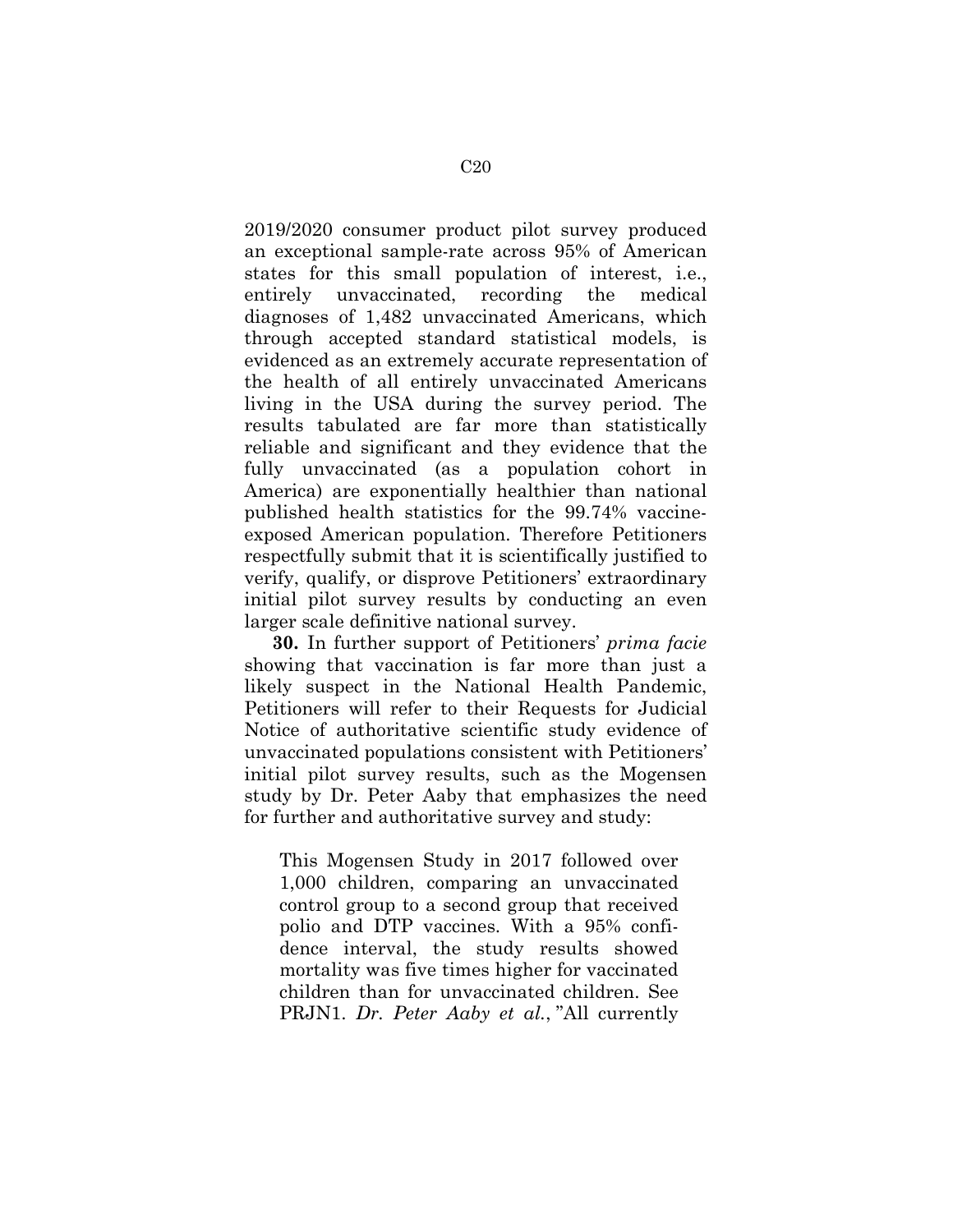available evidence suggests that DTP vaccine may kill more children from other causes than it saves from diphtheria, tetanus or pertussis." Mogensen, S.W., et al., The Introduction of Diphtheria-Tetanus-Pertussis and Oral Polio Vaccine Among Young Infants in an Urban African Community: A Natural Experiment, EBioMedicine (2017), http://dx. doi.org/10.1016/j.ebiom.2017.01.041

**31.** As control group members, Petitioners have reviewed scientific papers such as the Mogensen study, which has contributed in various measures to their known and admitted potential 'bias' that naturally acquired immunity to infectious disease is biologically superior to vaccine-induced antibody production whereby antibodies provide pharmacological evidence of immunity. Therefore to reduce the impact of such potential bias in this case, Petitioners have structured this Petition and request for relief around the four judicially noticeable facts above in para. 24, which are based entirely upon published scientific consensus documents that are 100% independent of Petitioners' potential bias, as the documents were prepared wholly independently of Petitioners and are sources relied upon and cited by federal public health authorities, including the United States Centers for Disease Control (CDC). Additionally, the Petitioners' evidence showing the health of the entirely unvaccinated controls and the like, are matters of fact to be determined by a jury.

**III. Imminent National Security Threat: Unavoidably Unsafe Vaccination With Liability Upon The Federal Government Creates A National Security Issue of Bankruptcy**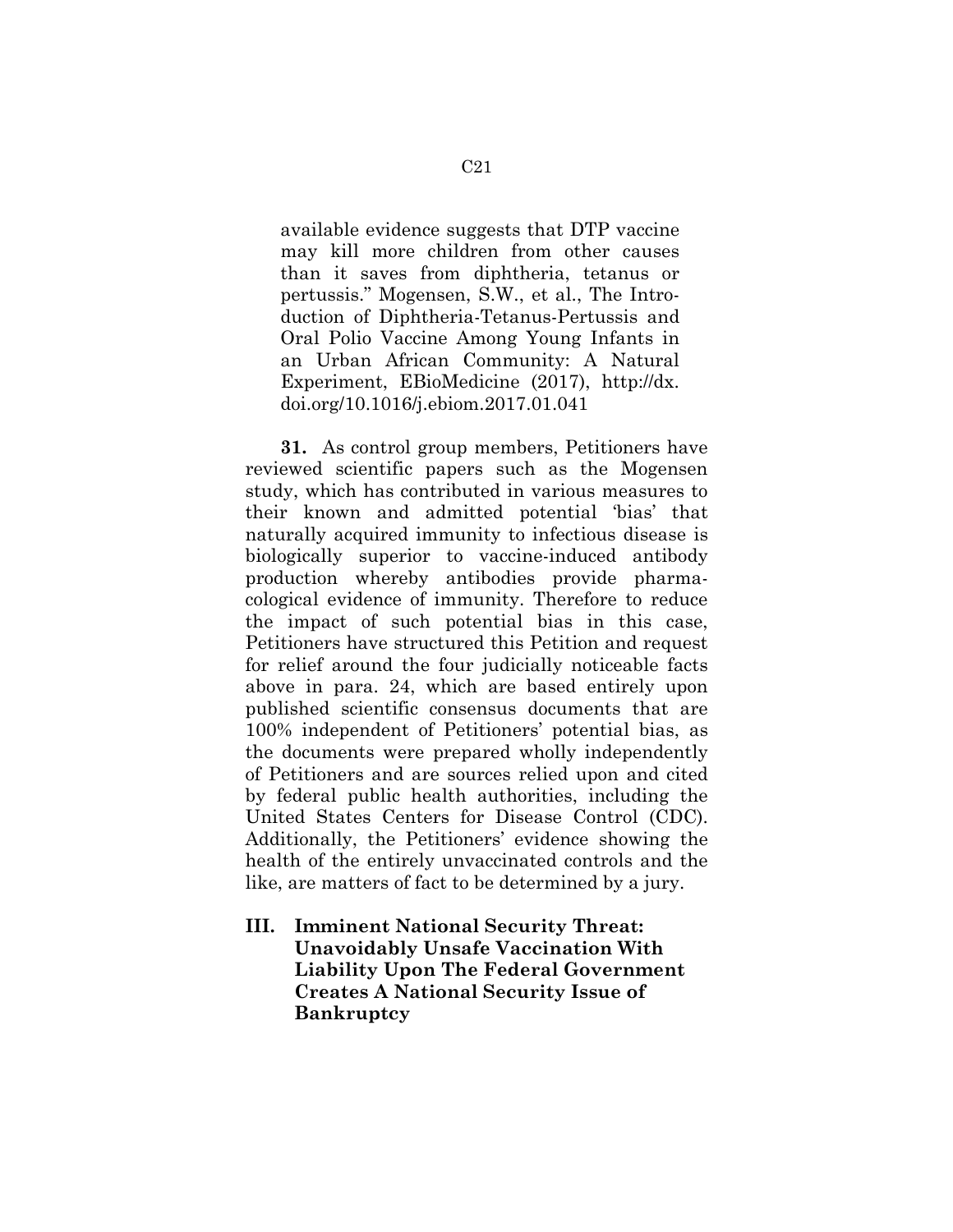**32.** Without a suspension of the National Childhood Vaccine Injury Act of 1986 (NCVIA), which shifted civil liability for injuries caused by vaccines from pharmaceutical companies to the Federal government who recommends vaccines, the Federal government is at serious risk of bankruptcy. See e.g., 42 USCS § 300aa-22 ("No vaccine manufacturer shall be liable in a civil action for damages arising from a vaccine-related injury or death associated with the administration of a vaccine after the effective date of this part [effective Oct. 1, 1988] if the injury or death resulted from side effects that were unavoidable even though the vaccine was properly prepared and was accompanied by proper directions and warnings."); 42 USCS § 300aa *et seq.,* codifying the scheme for the Federal government to be responsible for paying compensation to vaccine injury victims. States also have various laws providing legal immunity to pharmaceutical companies causing vaccine injury, but States have retained their sovereign immunity and are therefore not carrying the same risk as the Federal government. In the words of the late Justice Antonin Scalia in the opinion of *Bruesewitz v. Wyeth*:

"Design defects, in contrast, do not merit a single mention in the NCVIA or the FDA's regulations. Indeed, the FDA has never even spelled out in regulations the criteria it uses to decide whether a vaccine is safe and effective for its intended use. And the decision is surely not an easy one. Drug manufacturers often could trade a little less efficacy for a little more safety, but the safest design is not always the best one. Striking the right balance between safety and efficacy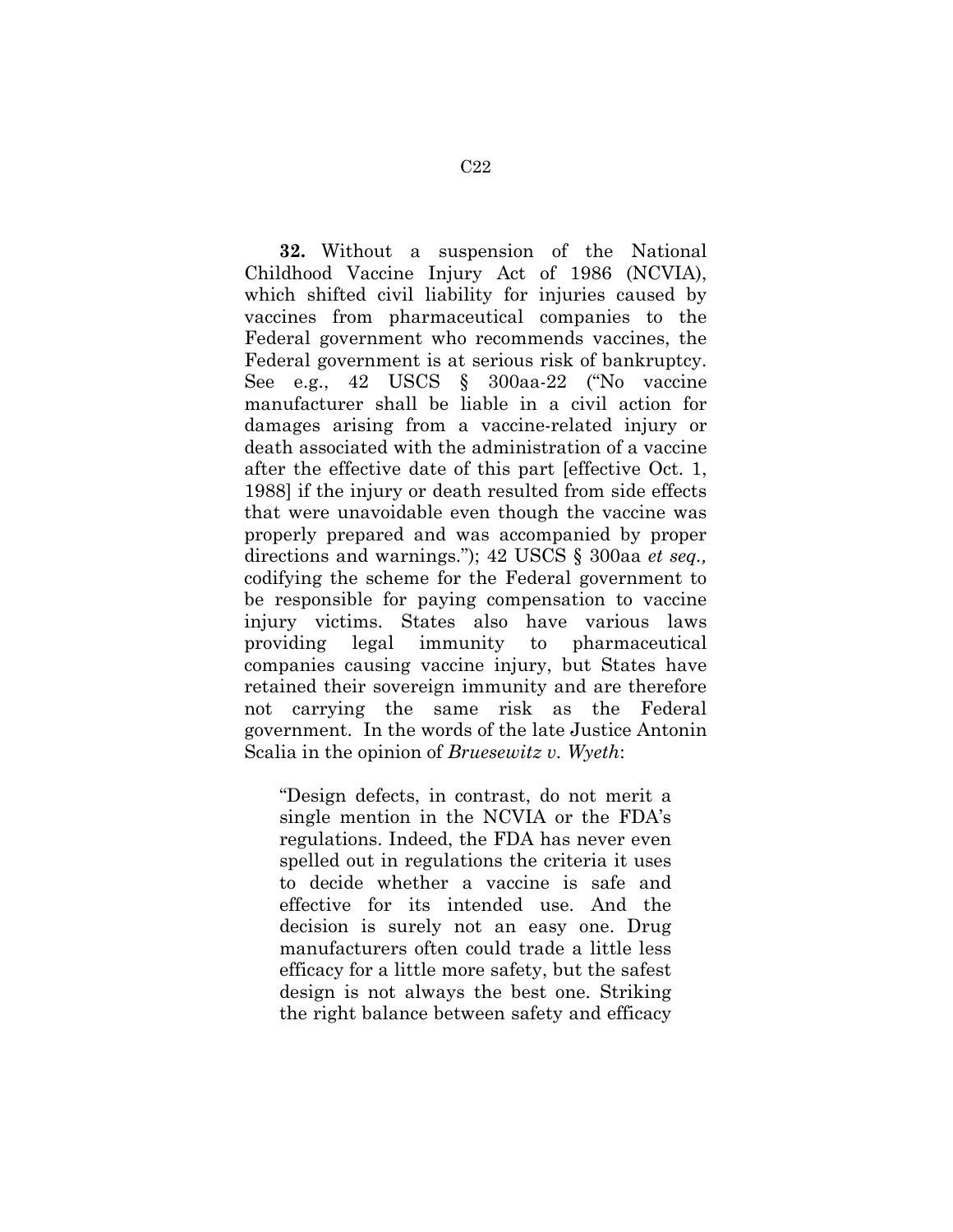is especially difficult with respect to vaccines, which affect public as well as individual health. Yet the Act, which in every other respect micromanages manufacturers, is silent on how to evaluate competing designs. Are manufacturers liable only for failing to employ an alternative design that the FDA has approved for distribution (an approval it takes years to obtain)? Or does it suffice that a vaccine design has been approved in other countries? Or could there be liability for failure to use a design that exists only in a lab? Neither the Act nor the FDA regulations provide an answer, leaving the universe of alternative designs to be limited only by an expert's imagination."

*Bruesewitz v. Wyeth LLC*, 562 U.S. 223, 237- 38 (2011)

**33.** Given the extensive harm which the Petitioners' evidence shows is caused by mass vaccination programs in the USA, and if the Petitioners' requested nationwide survey only further confirms this evidence, the potential liability to the federal government under the NCVIA may rise into tens of trillions of dollars, further emphasizing the national security nature of the Predicament and this case. It is a political question and therefore not the subject of this action whether a national security solution may include the restoration of sovereign immunity to protect the continuity of the United States government. It is also a political question and therefore not the subject of this action whether the President may exercise his reasonable discretion under Article 2, Section 3 to recommend appropriate measures to Congress in relation to the NCVIA, such as an ex post facto law withdrawing civil liability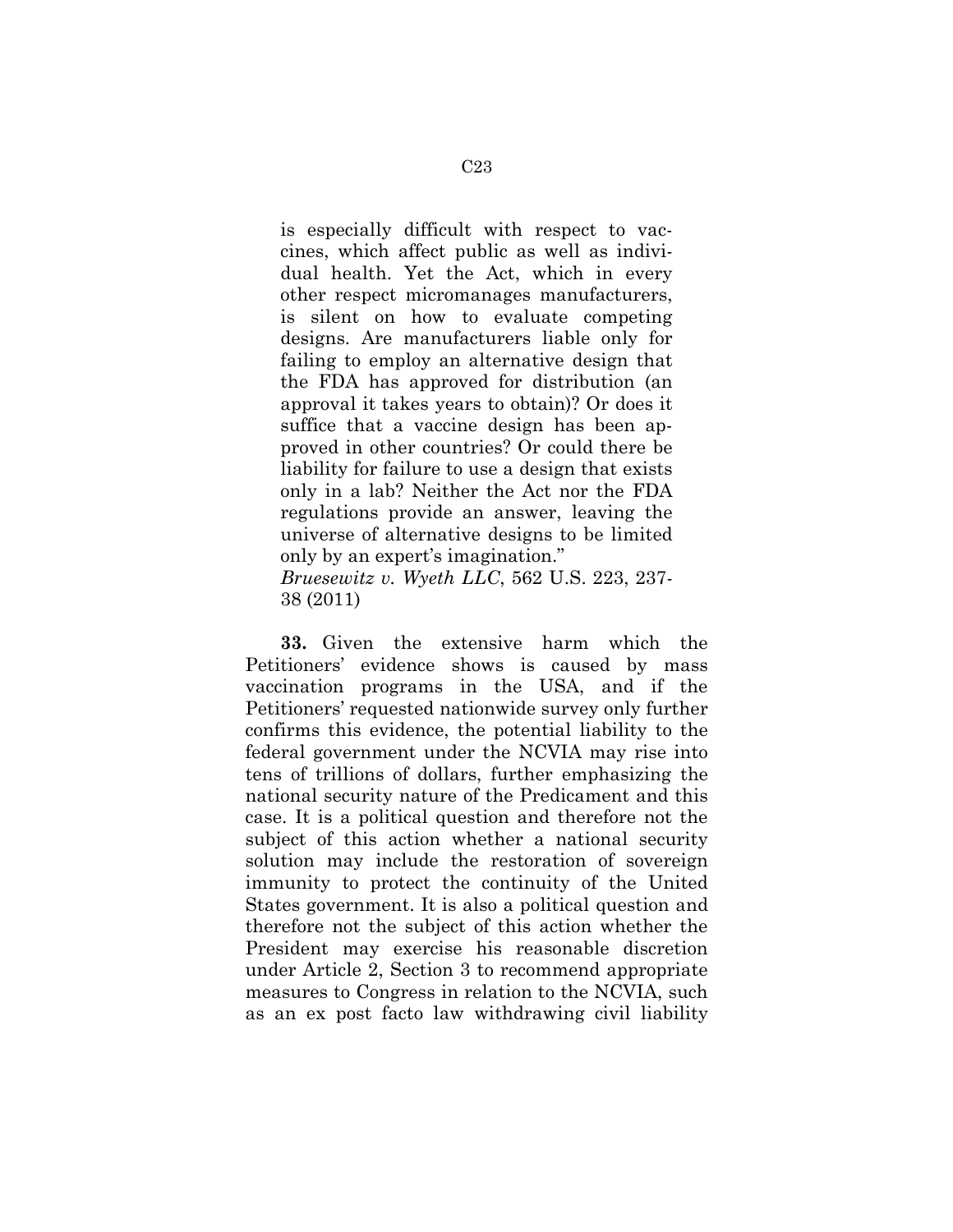immunity for vaccine manufacturers in order to remove obstacles to compensation for vaccine injury victims, including statutory limitations tolling for victims who have not yet reached the age of 18 years. This portion of the predicament can be described as a storm about to hit our shores. If the American people are freed to assert their rights *as against the actual culprit*, this storm can be guided to the proper shores.

**34.** The suspension of laws which are currently *protecting* those who conduct medical experimentation without informed consent are obviously within the powers of the executive branch during a National Emergency. It is within the President's reasonable discretion to suspend the enforcement of laws which imminently threaten to decimate the American population, and which imminently threaten to take the entire Nation down as a consequence.

**35.** Vaccine supply chains are fundamentally global in character, and are especially dependent upon Communist China, also presenting complex webs of national security concerns. Petitioners refer to their Request for Judicial Notice Appendix Three ("PRJN3").

### **IV. PARTIES**

### *Petitioners*

**36.** Petitioner Joy Garner ("Joy Garner") is a scientifically-minded patriotic American from a United States of America military family. She is a technology inventor and patent-holder. Joy Garner is domiciled in Roseville, California, which is located in Placer County, CA.

**37.** Joy Garner founded and operates The Control Group ("TCG"), a not-for-profit organization that surveys unvaccinated individuals for the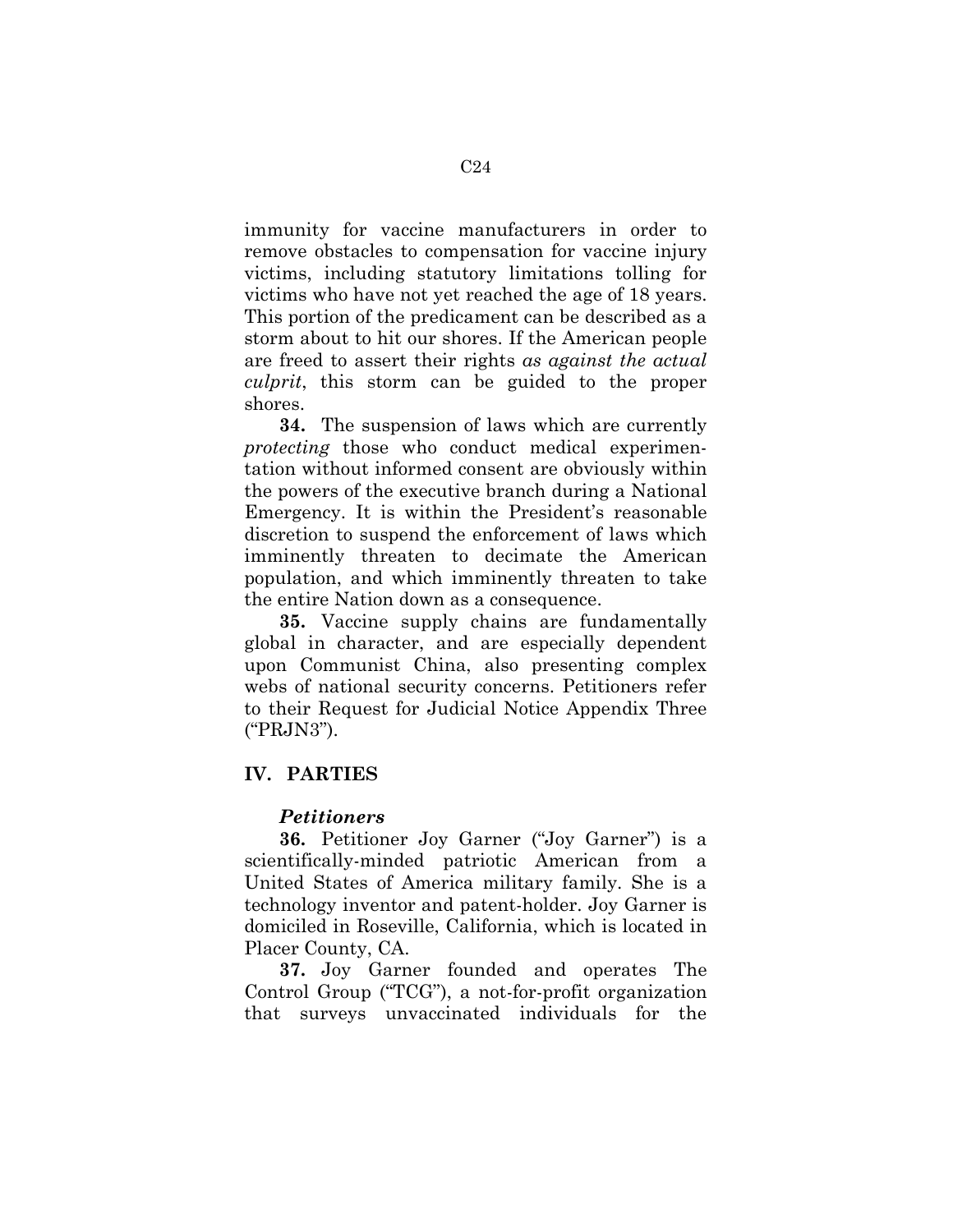purpose of this litigation to numerically quantify their already professionally-diagnosed medical and other conditions. On American Independence Day, July 4, 2020, TCG completed its tabulation of the results to date from its nationwide pilot survey of 1,482 completely unvaccinated Americans ("TCG American Survey") across 48 American states, of all ages, which survey results were independently validated by a survey expert. Due to the small size of the population of interest, the sample rate for this study already far exceeds those of typical nationwide health surveys conducted, and relied upon, by our government health agencies.

**38.** This dataset produced a 99% confidence in an interval with less than 0.04% variance for accuracy. The cohort comparisons between the health outcomes in the 99% vaccine-exposed American population and these unvaccinated controls exposed that there is higher than a 1 in 84 Sexvigintillion (82 decimals) odds *against* the innocence of vaccines as the cause for the excess health injuries observed in the vaccine-exposed population. Further, the survey expert compared TCG American Survey results to the national health data that is the subject of Petitioners' Requests for Judicial Notice. The survey expert found vaccine exposure to be the most likely culprit in the National Health Pandemic. The survey expert has recommended further study in the form a nationwide health survey of unvaccinated Americans for further confirmation and to *properly* inform public health policy in America, as it relates to vaccination.

**39.** Petitioner Joy Garner presents reliable evidence herein showing that the risks of vaccination far exceed any claimed benefits as it relates to both public health concerns, and within the context of what any individual would consider a reasonable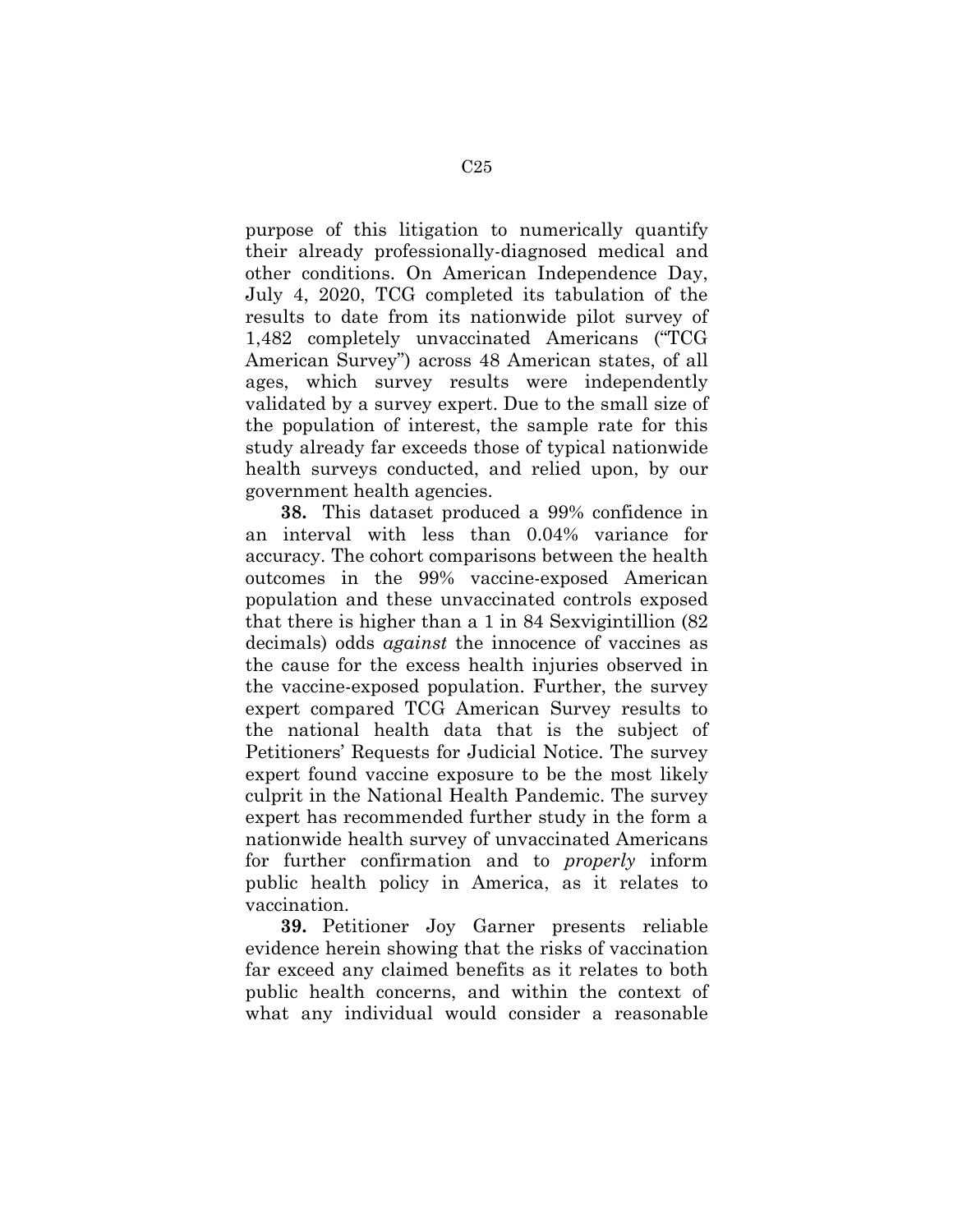risk/benefit evaluation. Petitioner Joy Garner pleads for relief, in that she, her family, and her fellow Americans should now be freed from all forms of discrimination within the USA as a consequence of their choice *not* to submit to a 60% risk of immunemediated chronic illnesses, and/or debilitating and deadly conditions into adulthood, due to vaccine exposure.

**40.** Petitioner Joy Elisse Garner ("Elisse Garner") and Petitioner Evan Glasco ("Evan Glasco") are scientifically-minded patriotic Americans from United States of America military families. Elisse Garner and Evan Glasco are domiciled in Grass Valley, California, which is located in Nevada County. Elisse Garner is the mother of her minor children J.S. and F.G. (collectively "Elisse's children"), who are participants in the TCG American Survey. Evan Glasco is the father of F.G. Joy Garner is the grandmother of Elisse's children. Joy Garner routinely assists with caring for Elisse's children while Elisse Garner and Evan Glasco work and attend appointments. Joy Garner is also the backup legal guardian designated for Elisse's children if needed.

- **A. Healthy.** J.S. and F.G. are completely and extraordinarily healthy. Both children are supported by their primary care physician (a licensed California medical doctor) who not only supports the family's health choices, but champions those choices for the well-being of the children. J.S. and F.G. consistently meet good fitness marks for height, weight, and strength. Everyone in the Glasco family is very hygienic.
- **B. Uncorrupted.** J.S. was born in a hospital and received a Vitamin K shot but no vaccinations. J.S. had adverse reactions to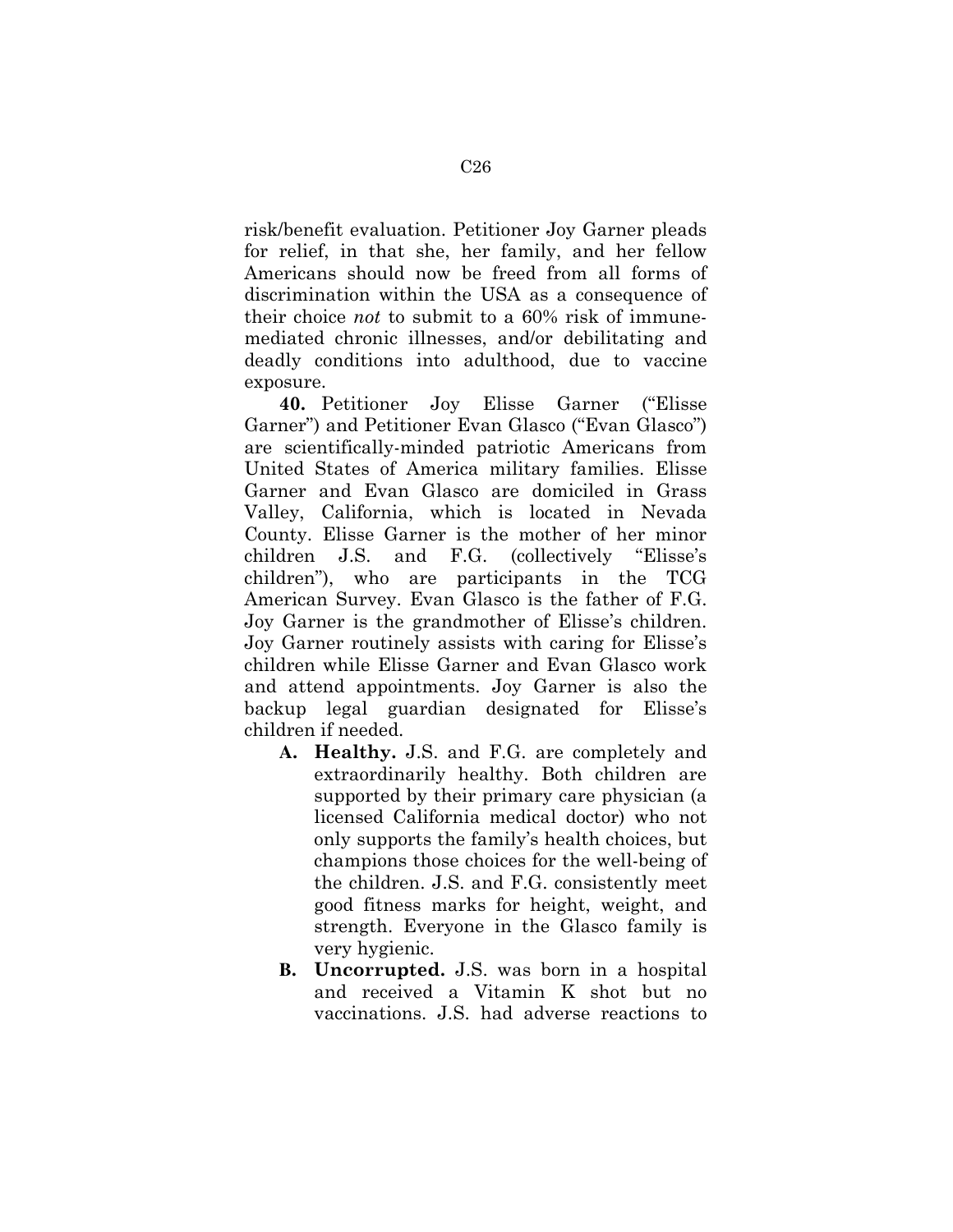the Vitamin K shot, but has since recovered via natural healing. F.G. is a toddler who was born via natural birthing methods and received no medical interventions (i.e., no Vitamin K shot or vaccinations). Both children have never had any pharmaceutical drugs or biologics of any kind whatsoever (save for J.S.'s one Vitamin K shot referenced above). Rather, the Glasco family choose natural remedies rather than pharmaceutical drugs.

- **C. All American Athlete.** J.S. is an exceptional athlete, especially in dance and gymnastics where she has won multiple awards.
- **D. Intelligent.** J.S. is an accomplished student and has been selected to help tutor other students due to her academic excellence. Note that many of J.S.'s accomplishments were obtained before California eliminated non-medical vaccine exemptions. F.G.'s strong mental acumen is already prominent even at his young age.
- **E. Personality.** J.S. is ethical and honest. She is very confident, sociable, and articulate. She is clever and has a great sense of humor. She has a good reputation among parents and children in the community for these character qualities.
- **F. Community.** The Glasco Family lives in a neighborhood with a community park. J.S. and F.G. enjoy regularly play with the neighborhood children.
- **G. Christian.** The Glasco family is Christian and Jewish. They pray to God together regularly. Elisse attended private Baptist school, and her faith in Jesus Christ is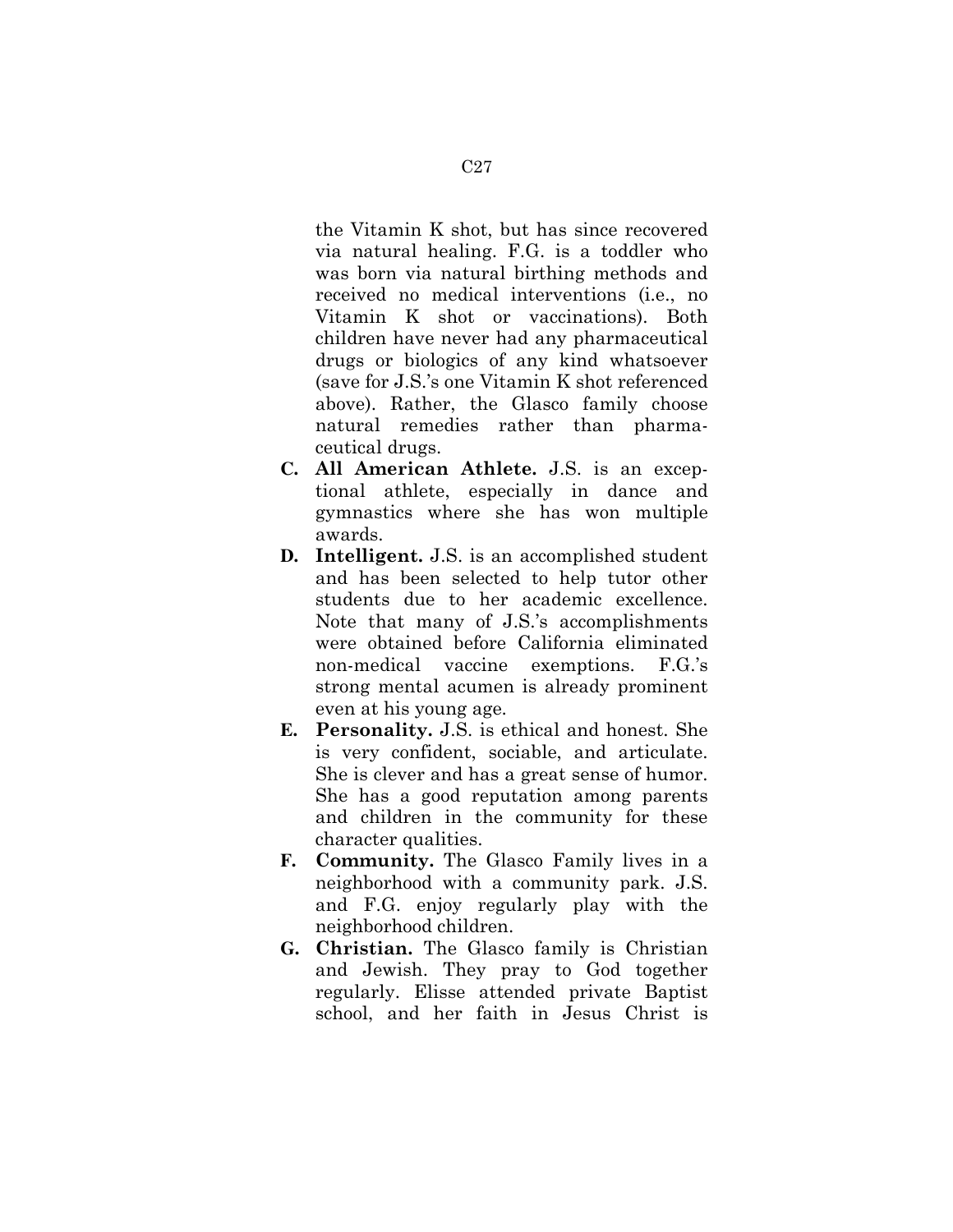absolutely central and essential to her spiritual and moral foundation. Elisse and Evan are religiously opposed to vaccines manufactured using aborted fetal cells.

**H. Rights.** Evan Glasco and Elisse Garner wish to exercise their panoply of Constitutional rights including fundamental Freedom of Religion and Due Process, especially to parent and raise their own child free from religious discrimination by the State. However, California's Health and Safety Code, Section 120325, et seq. (a mandatory vaccination law for schoolchildren) denies this right by prohibiting J.S. and F.G. from attending any public or private school in the State of California unless they first receive a myriad of pharmaceutical injections that would (1) eradicate the Glasco Family's religious beliefs that, for example, vaccines should not be manufactured utilizing cell lines from aborted human babies, and (2) categorically exclude J.S. and F.G. from participation in scientific control group survey/study of unvaccinated children. Children with religious opposition to vaccination are segregated in California schools, because they are required to be homeschooled. The Glasco family is strong and determined, but segregation has caused the Glasco family to experience sorrow that J.S. has been separated from her friends at school. J.S. would very much like the opportunity to attend school. The Glasco Family intends for J.S. and F.G. to continue to homeschool for the duration of this proceeding, thereby empowering the Executive to desegregate.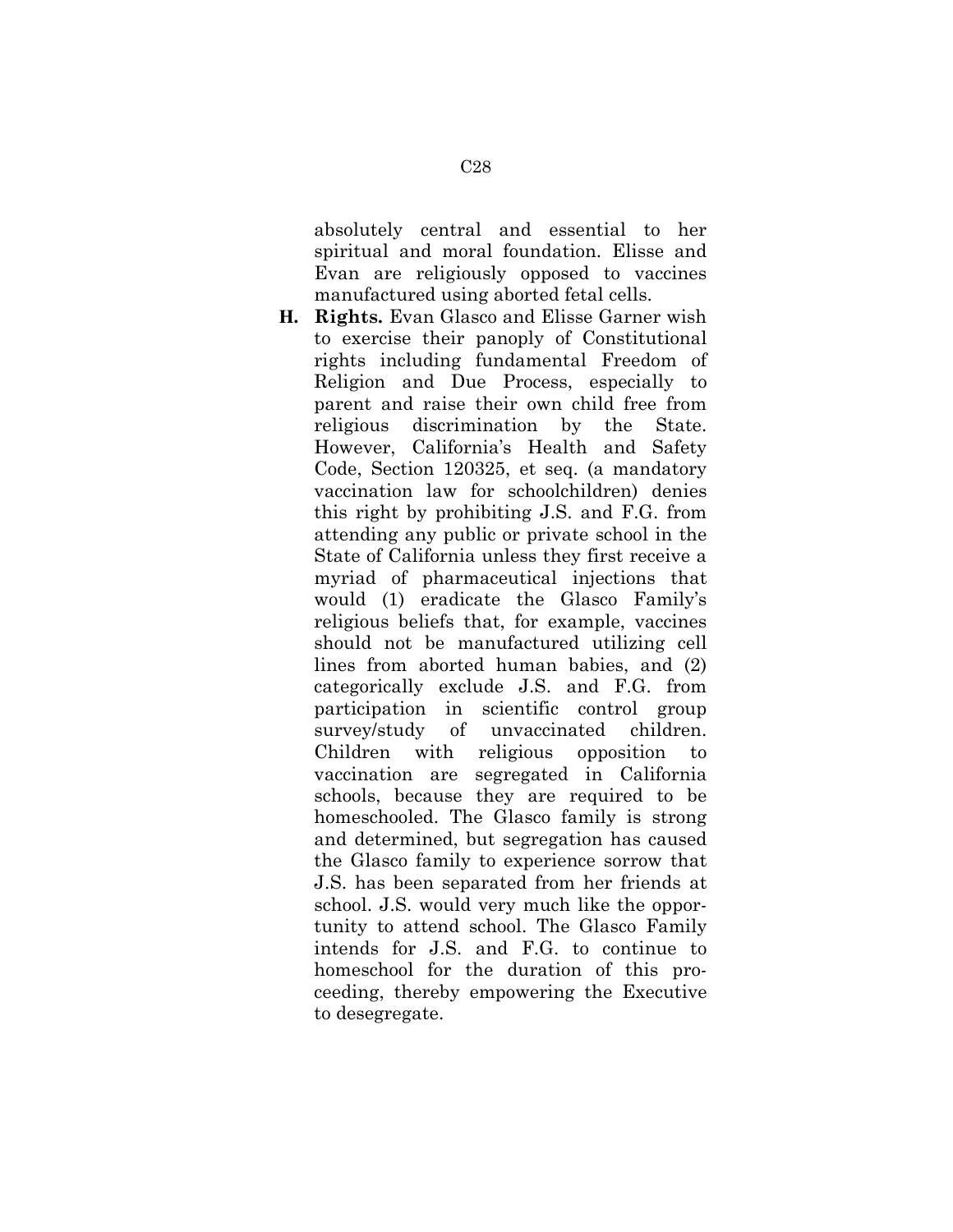**I. 13th Amendment:** Elisse Garner and Evan Glasco are aware that the results of the Control Group study evidence massively increased risks for serious and deadly health conditions associated with vaccination. Because Elisse personally witnessed the TCG survey and study process, and also helped her mother Joy Garner in conducting the study, she is *keenly* aware that it does reflect the genuine truth of the matter, i.e., that vaccine exposure *dramatically* increases her own family's risks of health problems and injuries. Elisse is aware that, into adulthood, these risks include a 60% risk of chronic disease, including a 48% chance of heart disease, a 10% risk of diabetes, and many others, as well as the risks of severe physical and mental debilitation, and even the risk of death shortly after injection. To the extent that vaccines have not *otherwise* been studied for their long-term and cumulative effects, Elisse Garner and Evan Glasco fully understand that vaccines are in fact experimental at this time in the USA. Because their children are currently healthy and not in need of any "therapeutic" medical interventions, they know that the "therapeutic privilege" and/or other codified consent waivers applied to medical experimentation without informed consent (where vaccine approvals are given in the USA) cannot lawfully be applied *to them, or their children*. This couple specifically refuses to consent to their children, or themselves, serving as experimental medical subjects. Solely because they refuse to

submit themselves or their children to serve

C29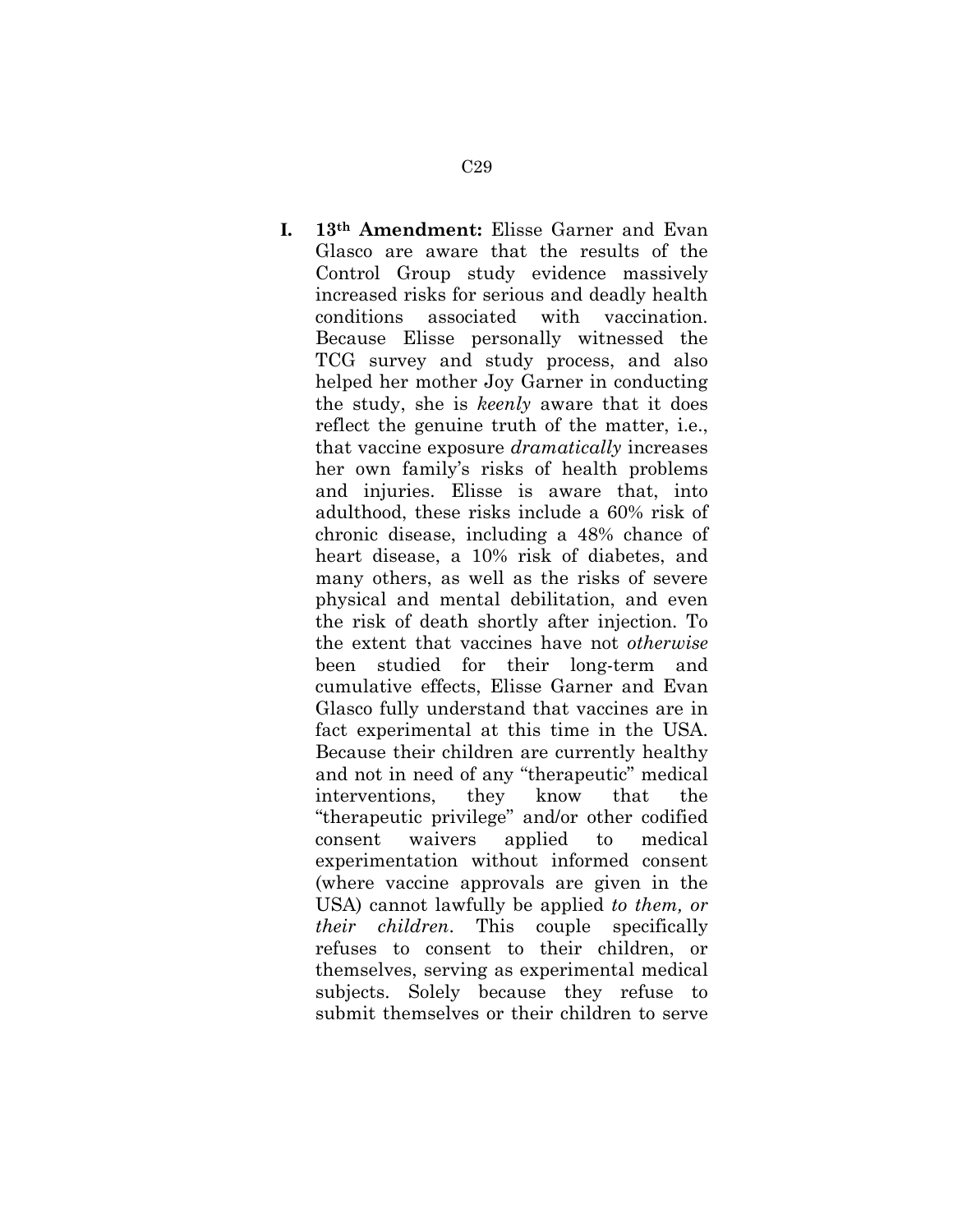as subjects in medical experiments that carry *obscenely* high risks of health injury, they suffer discrimination, denying their children access to both public and private education, as well as the denial of access to certain professions for themselves, not only within the state of California, but in many of the most populated American states they might wish to move to in the future. Further, because this particular experiment (coerced mass vaccination) is conducted without the government having conducting an accurate accounting of its victims, i.e., no meaningful examination of the results, the petitioners assert there is no advancement of medical knowledge possible with which to justify its continuation, let alone any coercive demands that they or their children participate in it.

**41.** Petitioner Michael Harris ("Michael Harris") and Petitioner Nicole Harris ("Nicole Harris") are scientifically-minded patriotic Americans. Michael Harris is a United States Air Force veteran pilot with an electrical engineering degree. Michael Harris and Nicole Harris are the parents of S.H., a minor child and participant in the TCG American Survey. The Harris family is domiciled in Carlsbad, California, which is located in San Diego County. The Harris family are Christians, and their son S.H. has the following qualities that make him a top student and an excellent candidate to participate in scientific surveys and studies of unvaccinated individuals:

**A. Healthy.** S.H. is completely and extraordinarily healthy. He is supported by his primary care physician (a licensed California medical doctor) who not only supports the family's health choices for S.H., but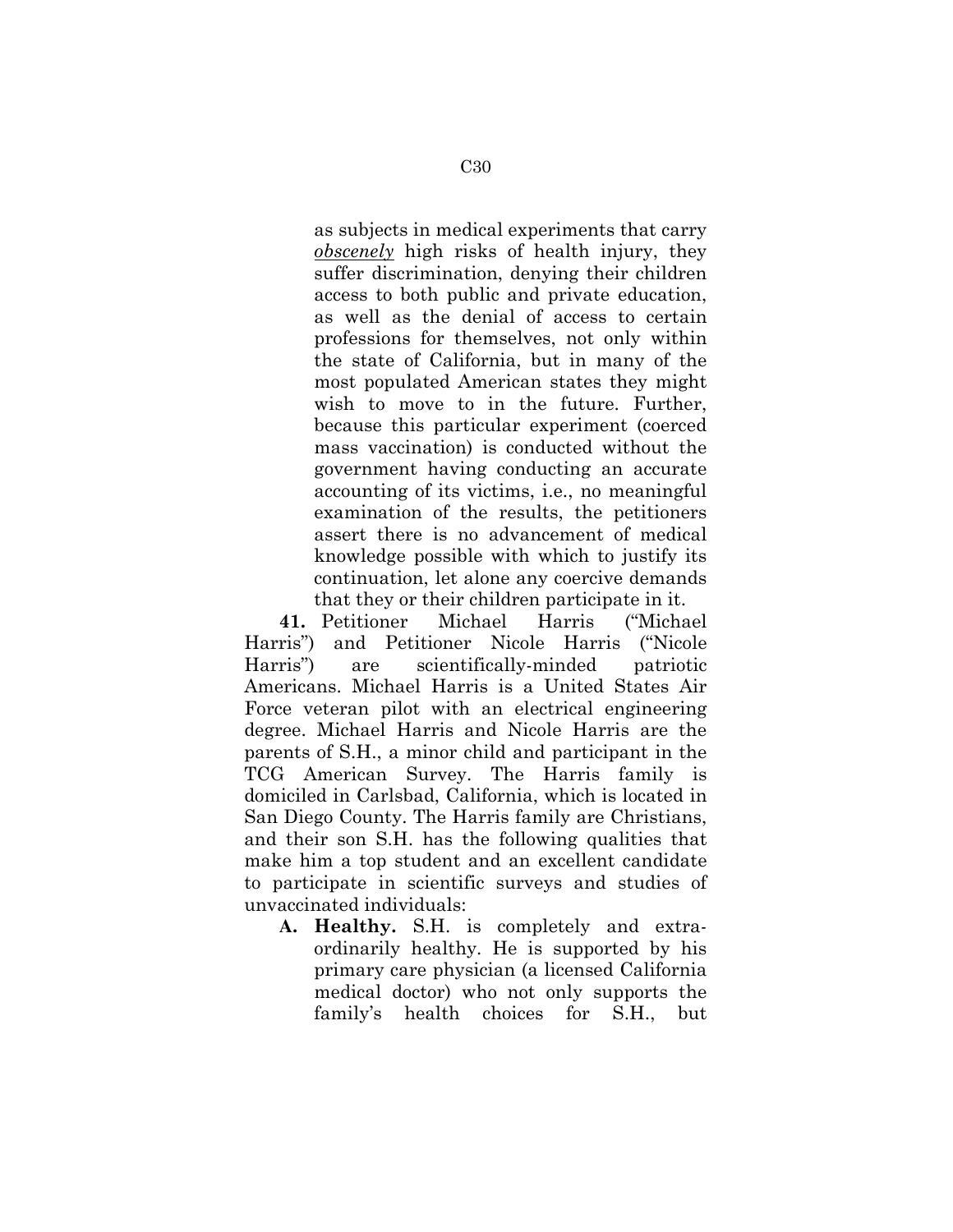champions those choices for his well-being. S.H. consistently meets good fitness marks for height, weight, and strength. Everyone in the Harris family is very hygienic (i.e., organic soaps and detergents, special water filter for washing).

- **B. Uncorrupted.** S.H. was born via natural birthing methods (water birth) and received no medical interventions (i.e., no Vitamin K shot). S.H. has never had any pharmaceutical drugs or biologics of any kind whatsoever. Rather, the types of natural remedies one would find from time-to-time in the Harris family home are organic Vitamin C and elderberry purchased at the local health food market. S.H. is completely unvaccinated.
- **C. All American Athlete.** S.H. is an exceptional athlete, especially in baseball where he has twice earned the award for Most Valuable Player on his travelling team where he is a pitcher. S.H. is a team player as his coaches report that he helps raise the attitudes of his other teammates to do their best as well.
- **D. Intelligent.** S.H. is an honors student (e.g., S.H. was classified by testers as gifted in 2nd grade, he passed the 400 club in math in 3rd grade before any other student, he has received multiple Dean's list principal awards, he routinely receives top scores on advanced tests; as a fourth grader he is already reading at approximately the 7th grade level; he is especially engaged and vibrant in building and engineering tasks). Note that many of these accomplishments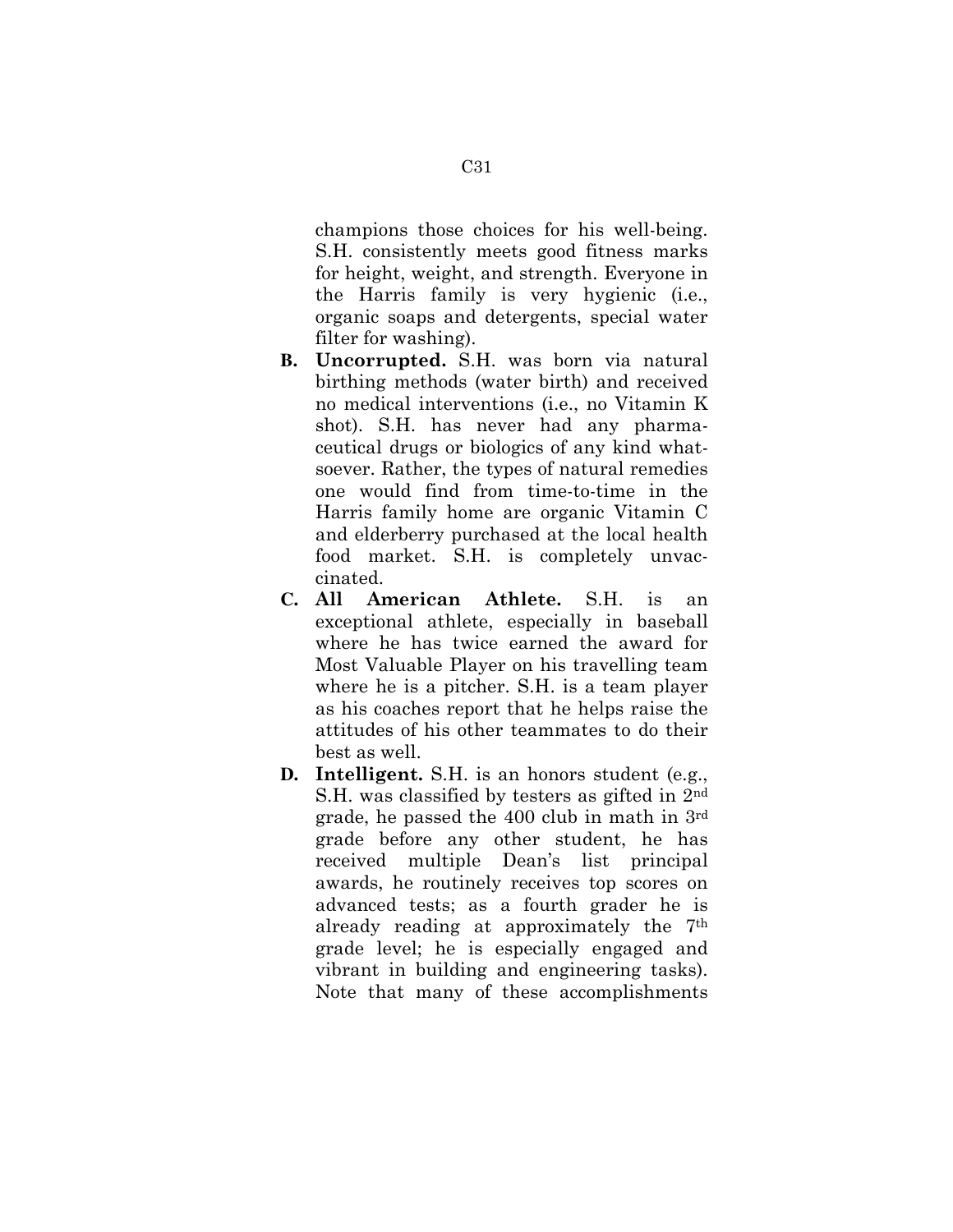were obtained before California eliminated non-medical vaccine exemptions.

- **E. Personality.** S.H. is friendly, kind, personable, and honest. He has a good reputation among parents and children in the community for these character qualities.
- **F. Community.** The Harris Family lives in a neighborhood with an elementary and middle school  $(\sim 1$  mile away) where there is a neighborhood park (green common area). S.H. regularly plays with the neighborhood children, where it is common for games and scrimmages to be played at the neighborhood school and park. S.H. also enjoys after school programs at local schools and churches, such as art, [Awana] bible study, and bible vacation school.
- **G. Christian.** The Harris family is Christian. They pray to God together before dinner, to give thanks for God's blessings. They routinely attend Christian community functions and maintain Christian friendships. Michael's dad was a deacon in the Baptist church. Nicole attended Bethel Christian college. Faith in Jesus Christ is absolutely central and essential to the Harris family. They are all devoted Christians. On the basis of religion, Nicole has carried signs at the State capitol expressing her opposition to abortion, and Michael has also posted on social media regarding his Christian opposition to products manufactured using aborted fetal cells. S.H. in particular has read about vaccines and genetically modified organisms (GMOs) and has vocalized that genetics is God's province rather than man's to tinker away with. S.H. is informed that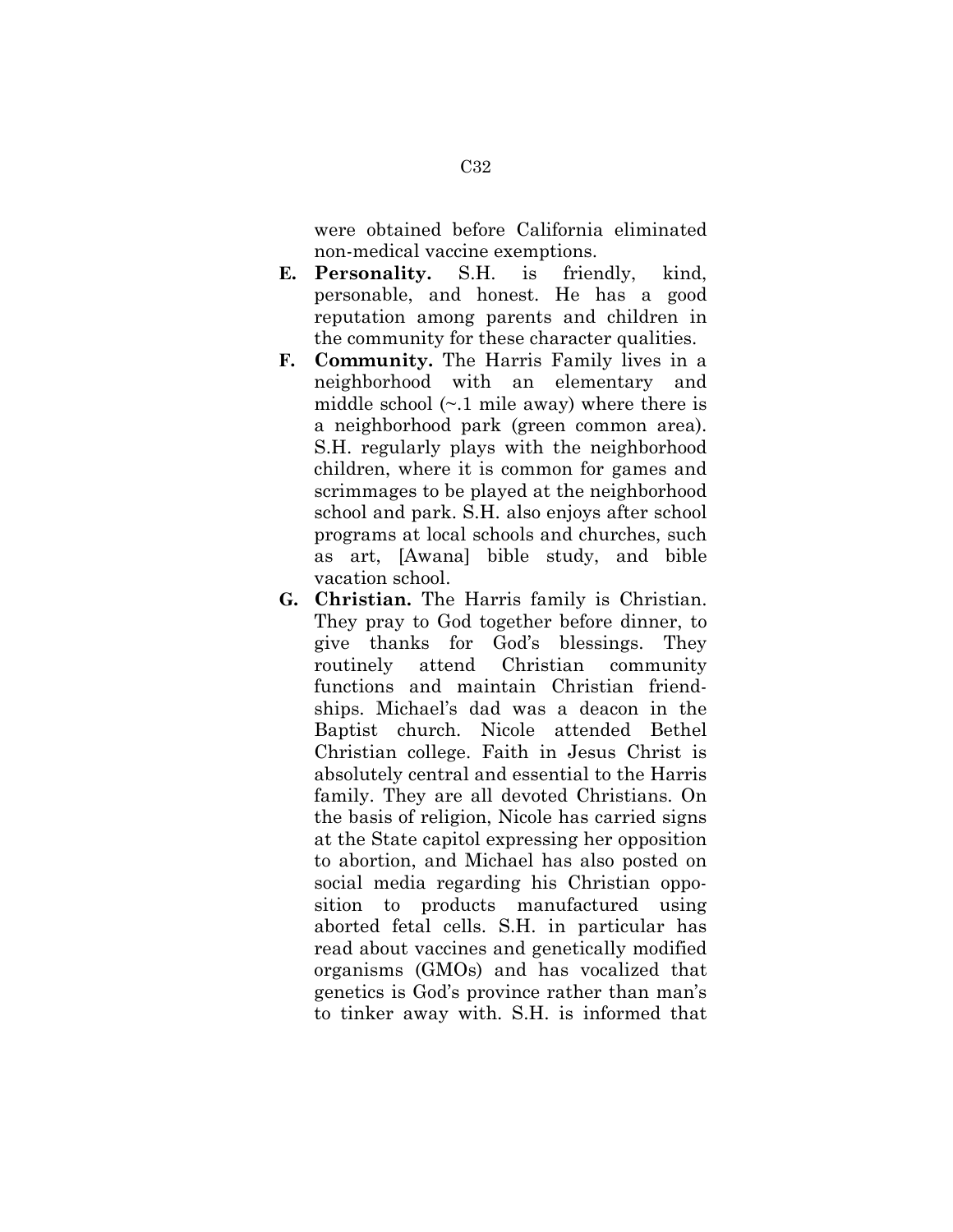certain vaccines (according to the product insert) were manufactured utilizing cell lines from aborted human babies. The Harris family is religiously opposed to vaccination for the following reasons, in their own words:

"For religious reasons we are strongly opposed to vaccination. For example, the manufacturing of several vaccines required by California for school admission has involved aborted fetal cell lines. Our family is religiously opposed to abortion.

"And we are concerned about the ingredients in all vaccines, including how species and toxins are mixed together for injection into God's creation, the human body. The bible instructs us to treat our bodies as clean vessels. Each body is a temple for the Holy Spirit, and our fellowship as followers of Christ is deeply meaningful. See e.g., 1 John 2:27; 1 Corinthians 6:19; Deuteronomy 14:21; Genesis 9:4.

"The bible further confirms that when our religious faith and conviction contradict human rules, we must obey God first. See e.g., Daniel 3:13; Gospel of Mark 12:17."

**H. Rights.** Michael and Nicole Harris wish to exercise their panoply of Constitutional rights including fundamental Freedom of Religion and Due Process, especially to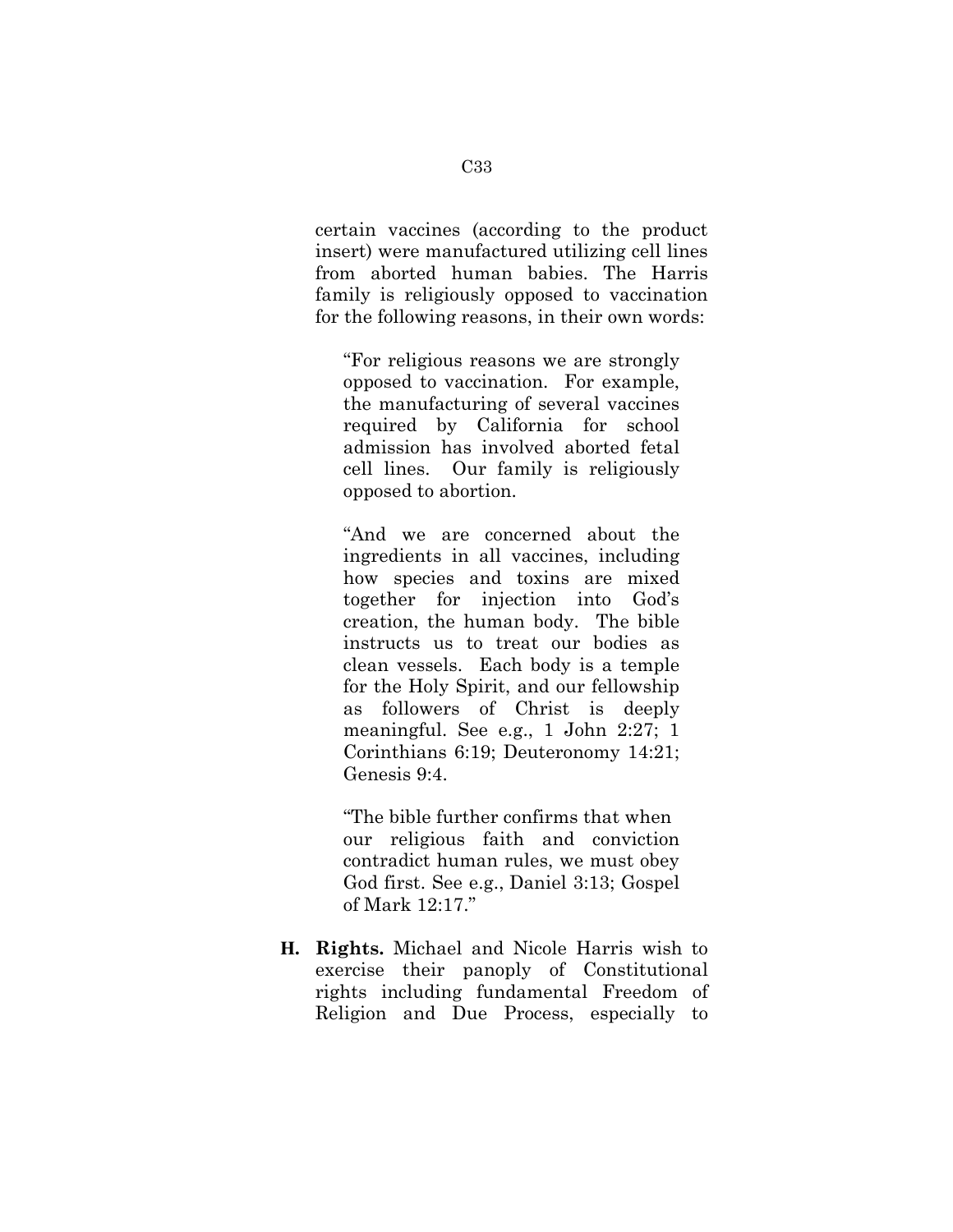parent and raise their own child free from religious discrimination by the State. However, California's Health and Safety Code, Section 120325, et seq. (a mandatory vaccination law for schoolchildren) denies this right by prohibiting S.H. from attending any public or private school in the State of California unless S.H. first receives a myriad of pharmaceutical injections that would (1) eradicate the Harris Family's religious beliefs that, for example, vaccines should not be manufactured utilizing cell lines from aborted human babies, and (2) categorically exclude S.H. from participation in scientific control group survey/study of unvaccinated children. In late 2019 after the passage of the most current amendment to California's mandatory vaccine law, California Senator John Moorlach requested an oral opinion from California legislative counsel on the scope and penalties of the mandatory vaccine law in California. Via Senator Moorlach's Chief of Staff, the Harris family was advised of Legislative Counsel's oral opinion that if a private school were to accept a religious exemption to vaccination, then the State may be able to obtain a 'writ of mandate' to compel compliance with the State law. Children with religious opposition to vaccination are segregated in California schools, because they are required to be homeschooled. The Harris family is strong and determined, but segregation has caused the Harris family to experience sadness that S.H. has been separated from his friends at school. S.H. would very much like the opportunity to attend school. The Harris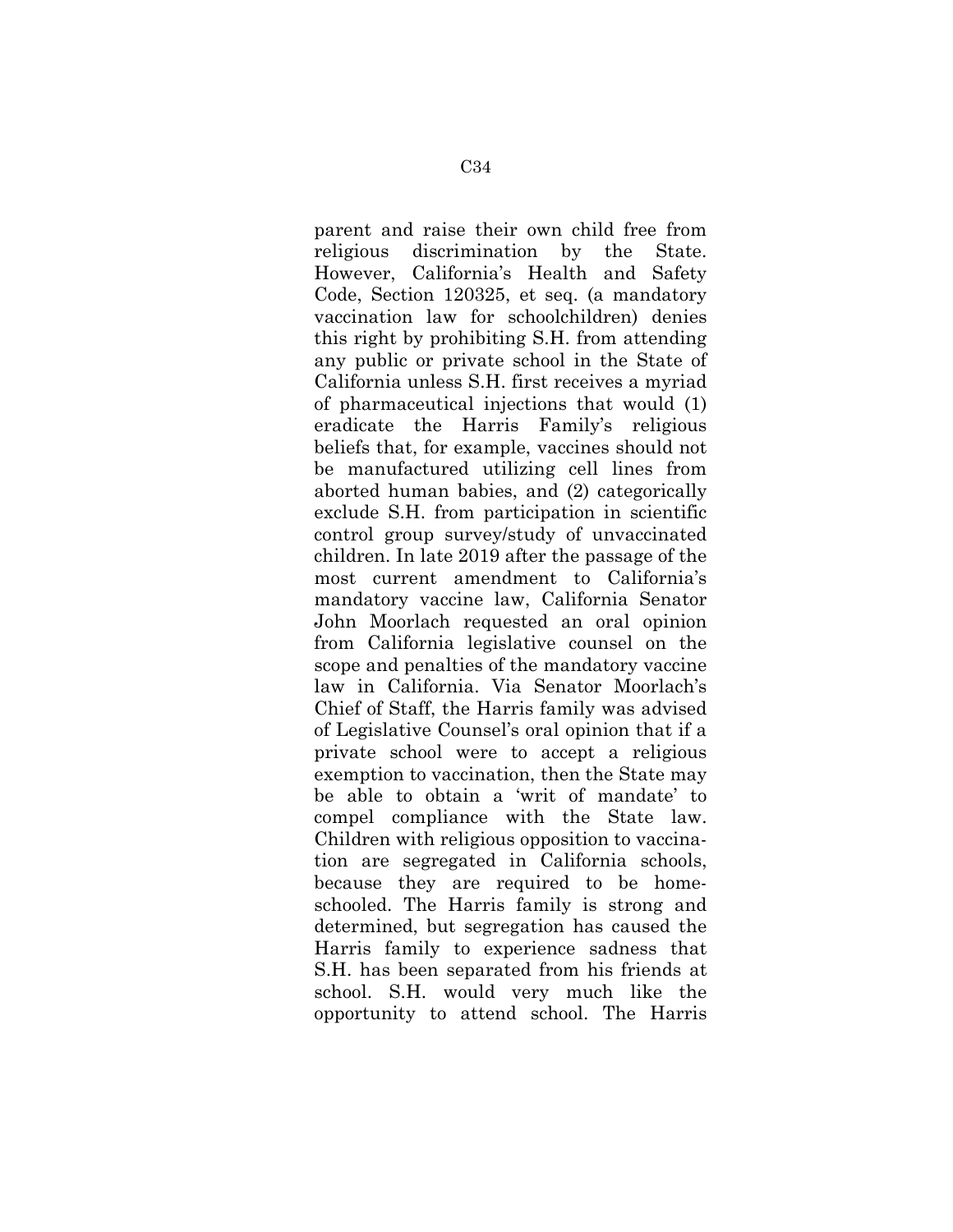Family intends for S.H. to continue to homeschool for the duration of this proceeding, thereby empowering the Executive to desegregate.

**42.** Petitioner Traci Music ("Traci Music") is the parent of K.M., a minor child. Traci's husband, the father of K.M., is an officer in the United States military. The Music family is domiciled in Alabama, but may be transferred to another U.S. State during the pendency of this proceeding. Tracy Music has two other minor children J.S. and S.S. K.M. and J.S. are both unvaccinated participants in the TCG American Survey; however, their survey forms were submitted after the survey cutoff date for the original data analysis. S.S. is ineligible to participate in the TCG American Survey because she was vaccinated multiple times at an early age. S.S. suffered multiple injuries as a result of vaccination, including legal blindness in her left eye, and partial deafness. J.S. has the following qualities that make him an excellent candidate to participate in scientific surveys and studies of unvaccinated individuals:

- **A. Healthy.** J.S. is very healthy and has never been diagnosed with any health issues, save for a minor and temporary rash that cleared up almost immediately. He has a primary care physician who supports the Music Family's health choices. J.S. consistently meets good fitness marks for height, weight, and strength. Everyone in the Music family is very hygienic.
- **B. Uncorrupted.** J.S. was born in a hospital setting and received no medical interventions (i.e., no Vitamin K shot). J.S. has never had any pharmaceutical drugs or biologics of any kind whatsoever, with the exception of one round of antibiotics at a young age. The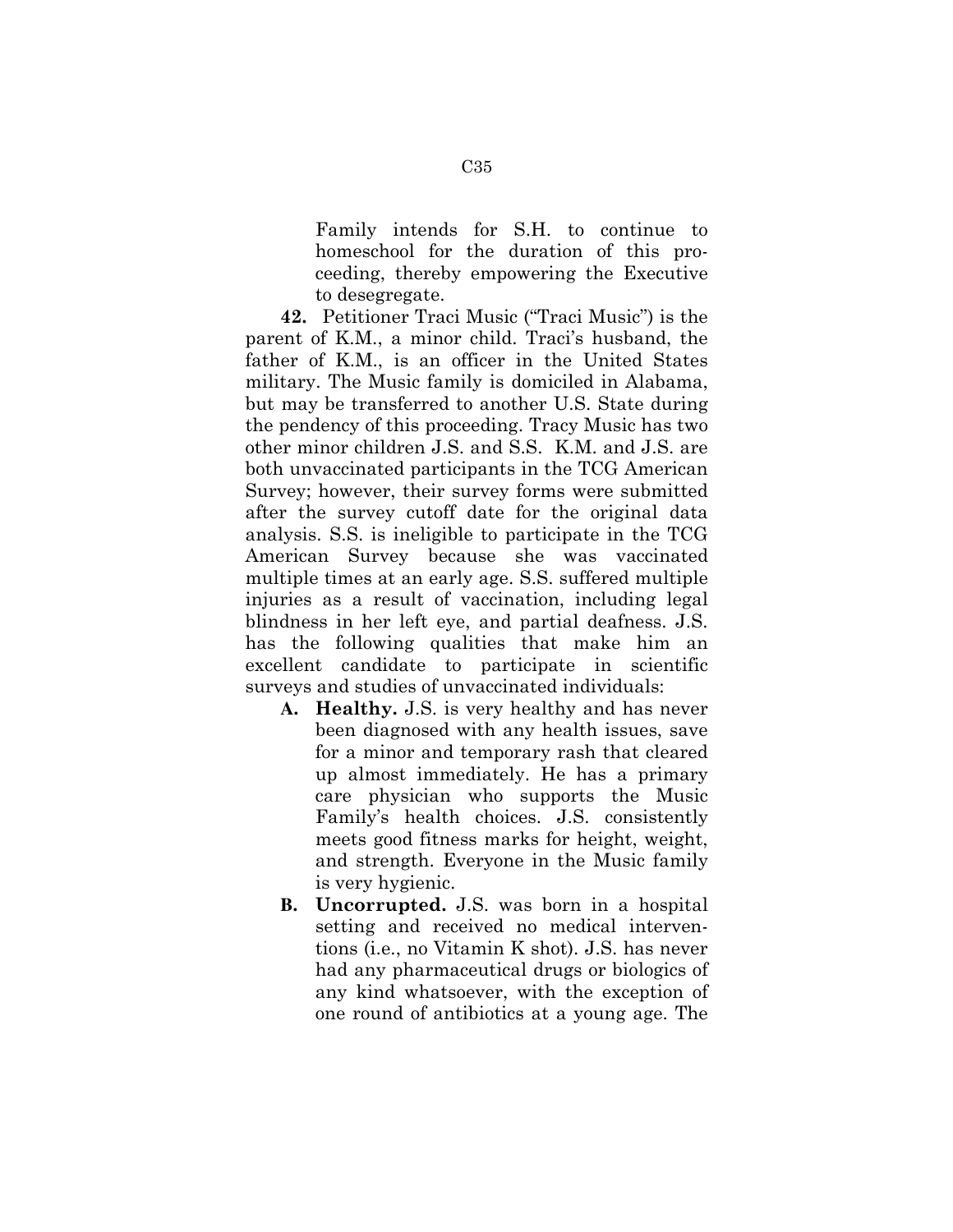Music Family strongly prefers natural remedies.

- **C. Athletics.** J.S. is an excellent athlete (basketball, baseball, soccer, football, wrestling) who has won multiple awards.
- **D. Intelligent.** J.S. is a good student who has excelled in academic achievement tests (especially mathematics).
- **E. Personality.** J.S. is outgoing, sociable, confident, likeable, and honest. He has a good reputation among parents and children in the community for these character qualities.
- **F. Community.** J.S. likes to travel around the neighborhood and meet with friends, including going to local parks.
- **G. Religion.** Traci Music had an orthodox Jewish upbringing. She has routinely asserted religious exemption to vaccination for her children on the basis of her beliefs (in her own words), "the body is a temple" and "let go, and let God". Traci trusts God to provide health and healing, rather than trusting pharmaceutical companies to play god with her children's health. Traci has a religious objection to the use of aborted fetal cell lines in vaccine manufacturing. In her own words, the vaccine is "contaminated" by its reliance on abortion for manufacturing.
- **H. Rights.** The Music Family wish to exercise Constitutional rights to fundamental Freedom of Religion and Due Process, including especially to parent and raise their own children free from religious discrimination by the States. However, given the Music family's active military status requiring Traci's husband to immediately transfer the family residence periodically among several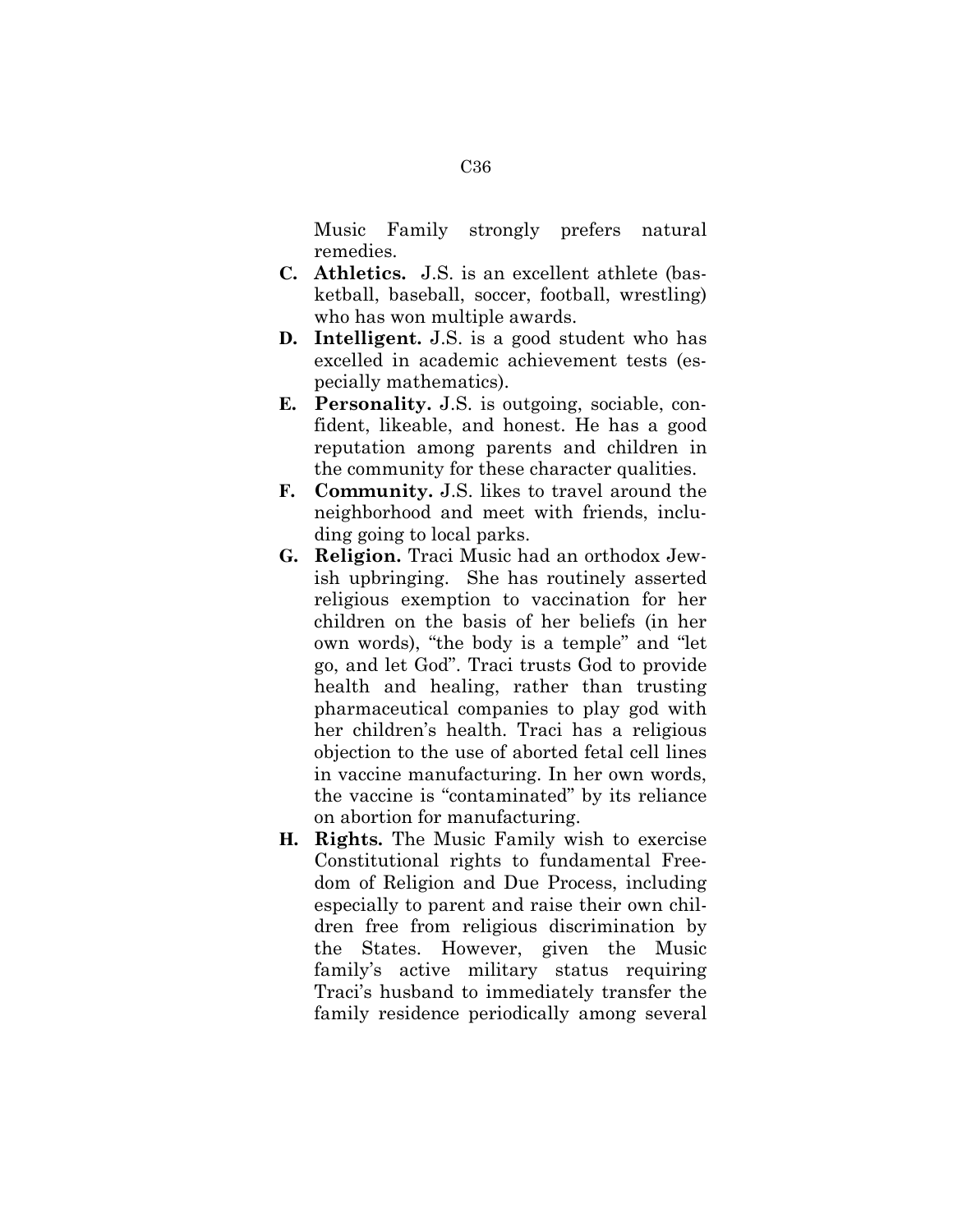US States, the Music Family remains in a constant state of uncertainty whether they will find themselves unexpectedly and unpredictably in a State that does not respect their Constitutional rights to religious exemption to vaccination at any particular moment in time.

- **I. Homeschool.** The Music family currently homeschools but would like the opportunity for all of their children to attend school. The Music Family intends for their children to continue to homeschool for the duration of this proceeding, thereby empowering the Executive to desegregate.
- **J. Extreme pressure to vaccinate.** When Traci Music's daughter S.S. was approximately 1-year old, Traci Music suffered extreme pressure by their pediatrician to vaccinate S.S. with multiple vaccines at once. For example, the pediatrician falsely claimed that he had personally observed hundreds of child deaths caused by measles, and the pediatrician threatened to contact Arizona Child Protective Services to take away Traci Music's children if she did not comply with the pediatrician's dictates to vaccinate. As a young mother, Traci Music did not know her legal rights and felt coerced by the authority figure (pediatrician) to vaccinate. As a result, S.S. received multiple vaccines, including for example MMR and DTaP, resulting in the aforementioned permanent vaccine injuries to S.S.
- **K. Traumatic Discrimination.** Approximately 3-years ago while stationed at Fort Bragg, North Carolina, Traci Music was the subject of an anonymous complaint to North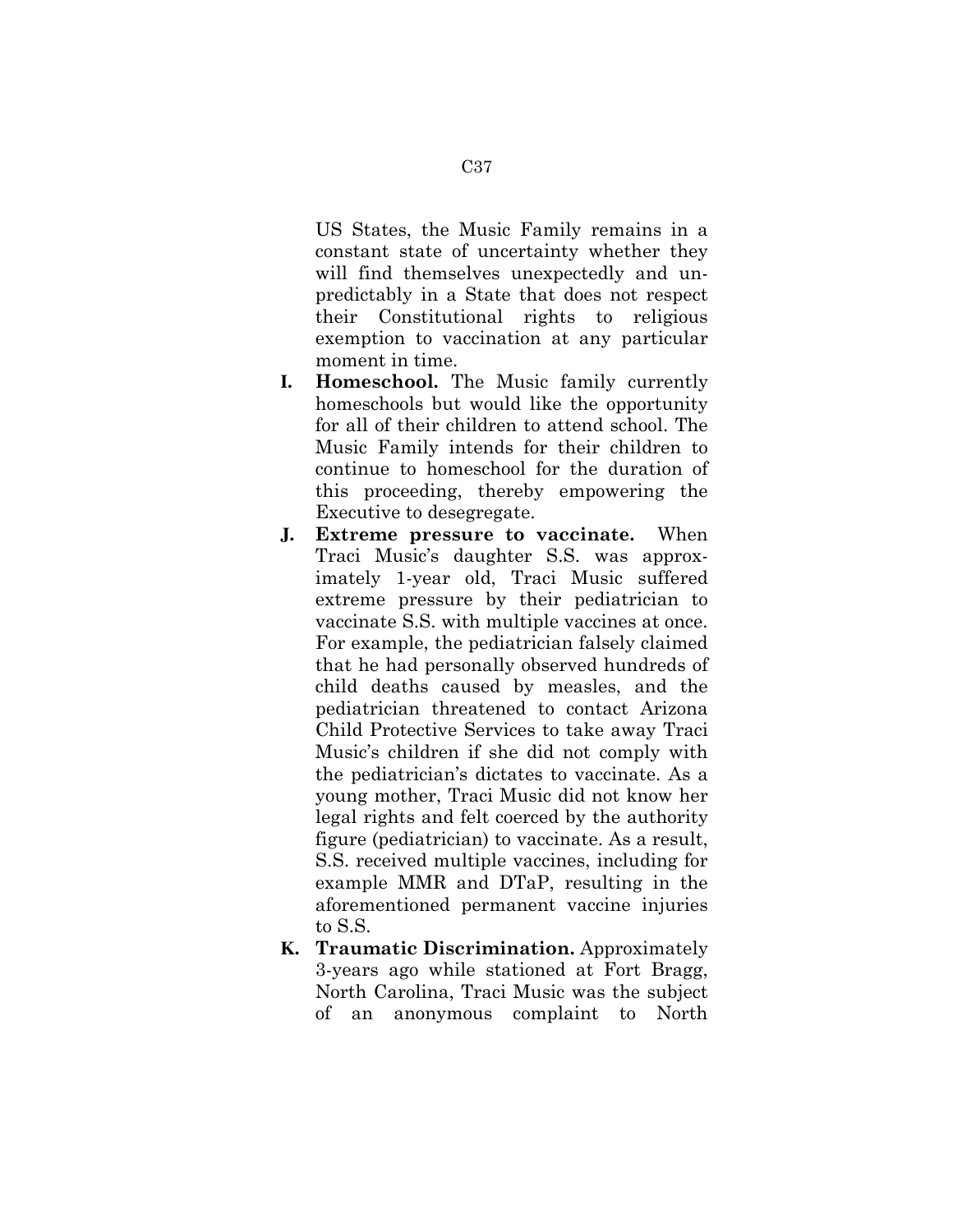Carolina Child Protective Services (CPS) where the sole and exclusive basis of the anonymous complaint was that Traci Music was homeschooling and did not vaccinate her children. CPS showed up unexpectedly at Traci's home while she was alone (her husband was stationed overseas for military service). Traci was naturally frightened as CPS demanded to enter the house and for the children to remove articles of their clothing so CPS could physically examine the children. At the conclusion of this traumatic experience for both Traci Music and her children, Traci Music was informed by CPS that it was actually not an offense for her to homeschool the children, nor was it an offense for the children to remain unvaccinated, but that CPS was simply "doing its job" because "we have to investigate all complaints".

**L. Candidate.** K.M. is an unvaccinated baby who was born at home (home birth). Like his brother, K.M. is also an excellent candidate to participate in scientific surveys and studies of unvaccinated individuals.

#### *Respondent*

**43.** Respondent is the President of the United States of America and therefore Commander in Chief of the Armed Forces. He is named here exclusively in his official capacity. In that capacity, he alone (or the Federal Court issuing an order in respect of him) has the national security authority to issue all of the relief requested in this action, to issue an Order, without limiting his ability to determine in good faith how he might comply, to: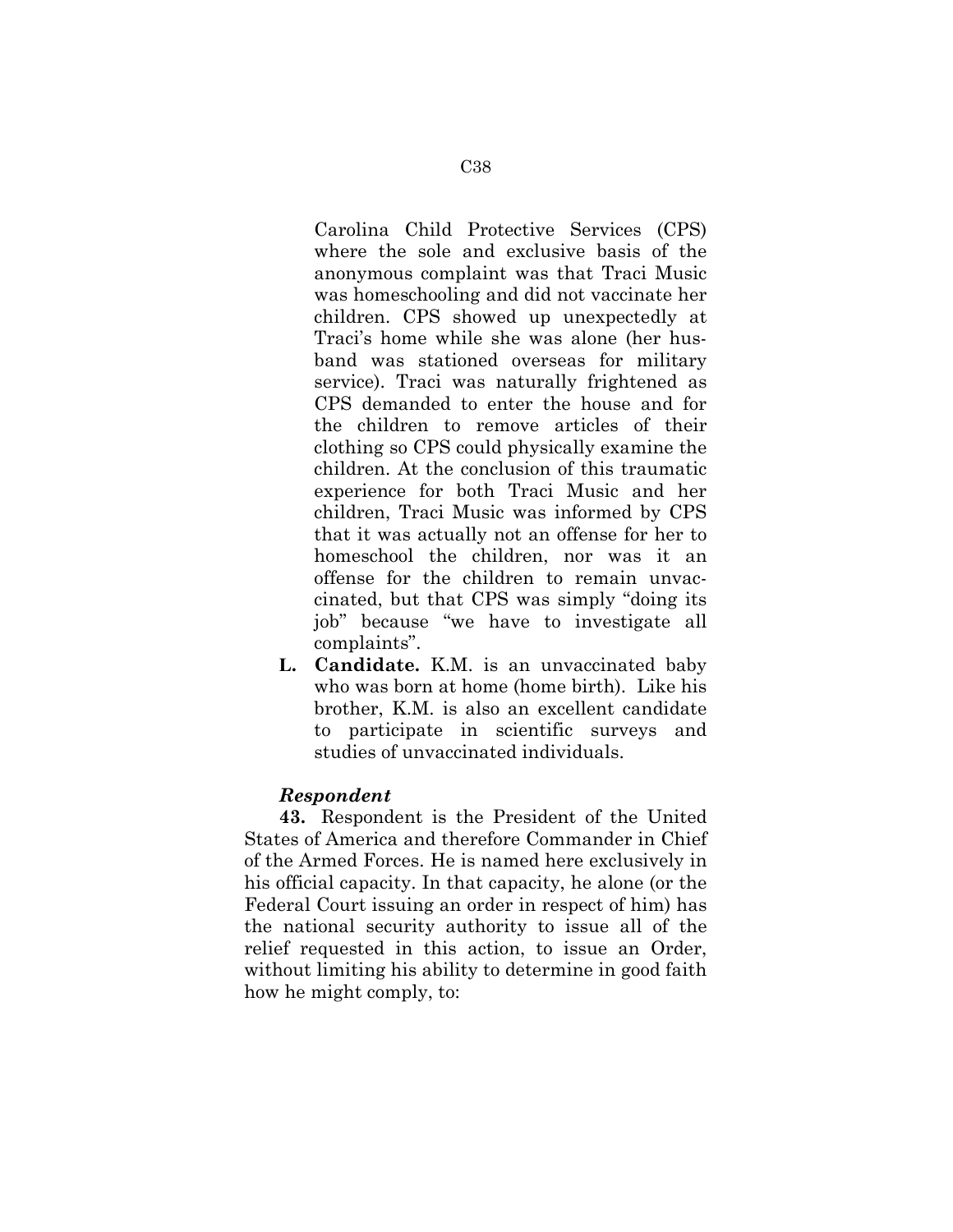- **A.** Declare as a matter of national security a National Health Emergency (hereinafter "Emergency");
- **B.** Order a suspension (hereinafter "Suspension") for up to two years of all vaccine mandates and coercions (hereinafter "Vaccine Mandates") throughout the United States of America; and
- **C.** Order a targeted National Health Survey of a very large group of unvaccinated Americans to compare the health of such unvaccinated individuals to national health data on the American population (hereinafter "Survey").

# *National Security Request For Constitutional Relief*

**44.** This requested Order for national security purposes is necessary to uphold protections guaranteed in the Constitution for the United States of America afforded to individuals exercising their Constitutional right to remain unvaccinated, not the least of which, is the right to life, liberty, and the pursuit of happiness. Petitioners assert that the government's promise of a vaccine-exposed future that carries a 60% chance of chronic health conditions (on a trajectory that is increasing), most of which prove ultimately deadly, is a theft of their right to pursue happiness. Petitioners therefore ask the Court for a Judgment in Petitioners' favor that Declaratory and Injunctive Relief is necessary since the President has not yet fulfilled his duties required by the Constitution for the United States of America and his Oath of Office to faithfully execute the laws of the United States of America (as herein alleged).

**45.** The President inherits innumerable policies from previous administrations ("Predecessors"),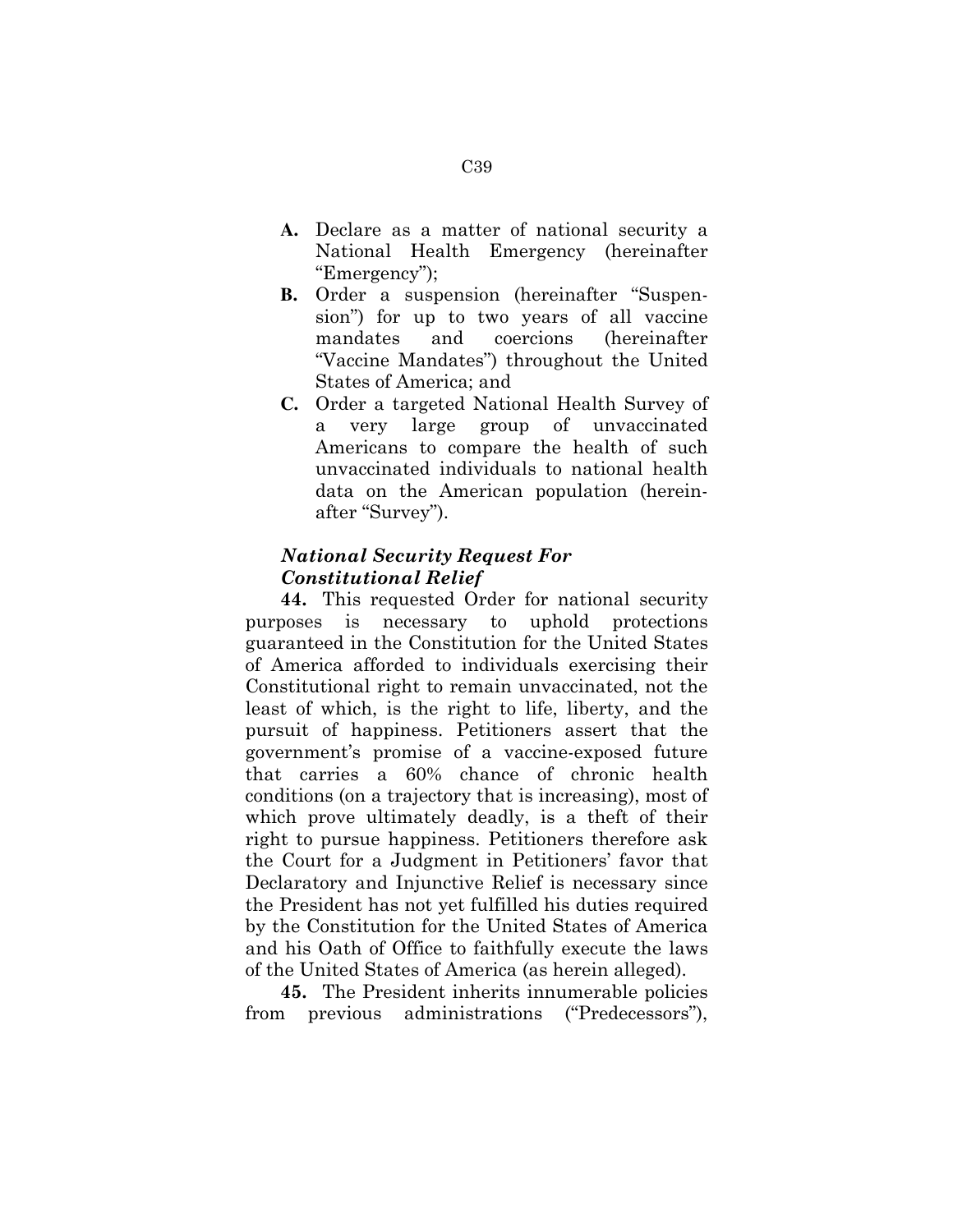including vaccination policies. The President has not been afforded the opportunity to objectively analyze the Nation's vaccination policies due to the judicially noticeable fact number three stated above in paragraph 24c:

**"Numerically Undefined.** "The United States government has never publicly evaluated vaccines numerically for longterm or cumulative health risks, in comparison to a large group of fully unvaccinated individuals."

**46.** On February 18, 2017, within 30 days of taking Office, President Donald J. Trump tweeted, "I inherited a MESS and am in the process of fixing it." Nearly two years later he tweeted he was still, "cleaning up the mess [he] inherited." The Predicament is part of the mess the President inherits.

**47.** The President has not had, nor taken, the time to assess and address long-term, cumulative health damages of vaccines on Americans. No government survey has been taken and no study has been conducted on the health of a very large number of unvaccinated Americans. This scientific vacuum amounts to nothing short of an ongoing human medical experiment that has no chance of advancing medical knowledge concerning the risks of vaccination, and accompanying long-term effects on public health.

**48.** The President inherits the Predicament, and has not yet ordered a Suspension and a Survey to address it, such as by comparing the "unavoidable injury and death" associated with the administration of a vaccine and conducting a scientific risk to benefit ratio evaluation.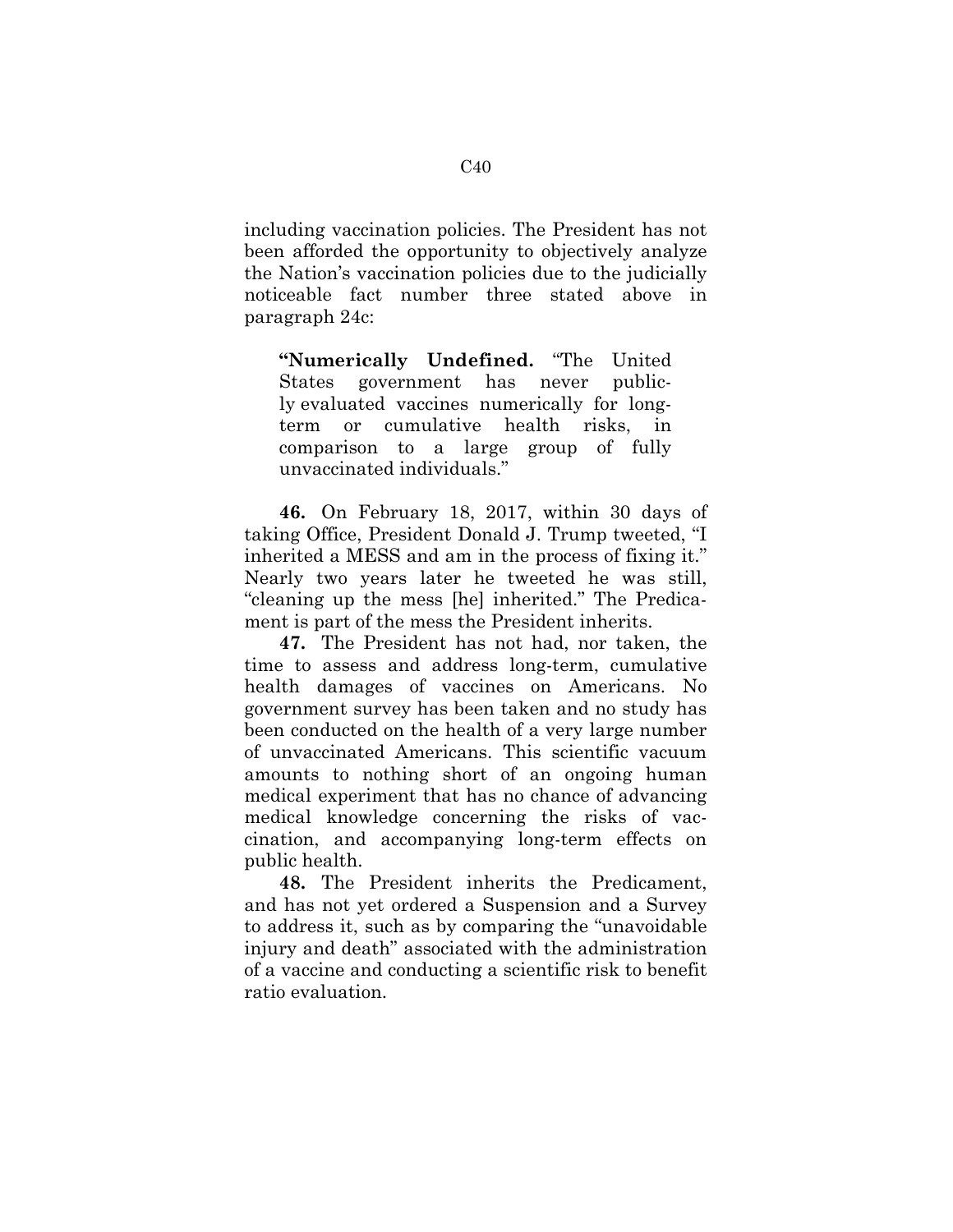**49.** Even though the President's Predecessors did not remedy the Predicament, the duty now falls upon the President to issue an Order to save the country. For example, the President has reasonable executive discretion:

- **A.** To select the reasonable manner of enforcing the Constitution for the United States of America, including enforcing federal civil rights protections for unvaccinated individuals who have been segregated out of the military, schools, and workplaces.
- **B.** To proactively desegregate the military, as well as schools and workplaces receiving Federal funding or Federal contracts.
- **C.** To declare that separate is not equal when the vaccinated and unvaccinated are forcibly separated in American society.
- **D.** To declare that for the surveying of unvaccinated individuals to be conducted scientifically and without fear of retribution, an unvaccinated control group must remain intact and remain free from discrimination with respect to their military service, education, livelihood, travel, and religious freedom.

As set forth herein, it is an ongoing unreasonable abuse of discretion for the President to neglect the scientific method that requires true control groups (of entirely unvaccinated individuals as the controls) able to numerically confirm vaccine risk and therefore save this Nation from imminent collapse. References in this Verified Petition to the President's duty to exercise his reasonable discretion shall not be interpreted to suggest that rational basis review of that discretion is appropriate. To the contrary, the material infringements upon Petitioners' fundamental rights, as alleged herein, necessitates strict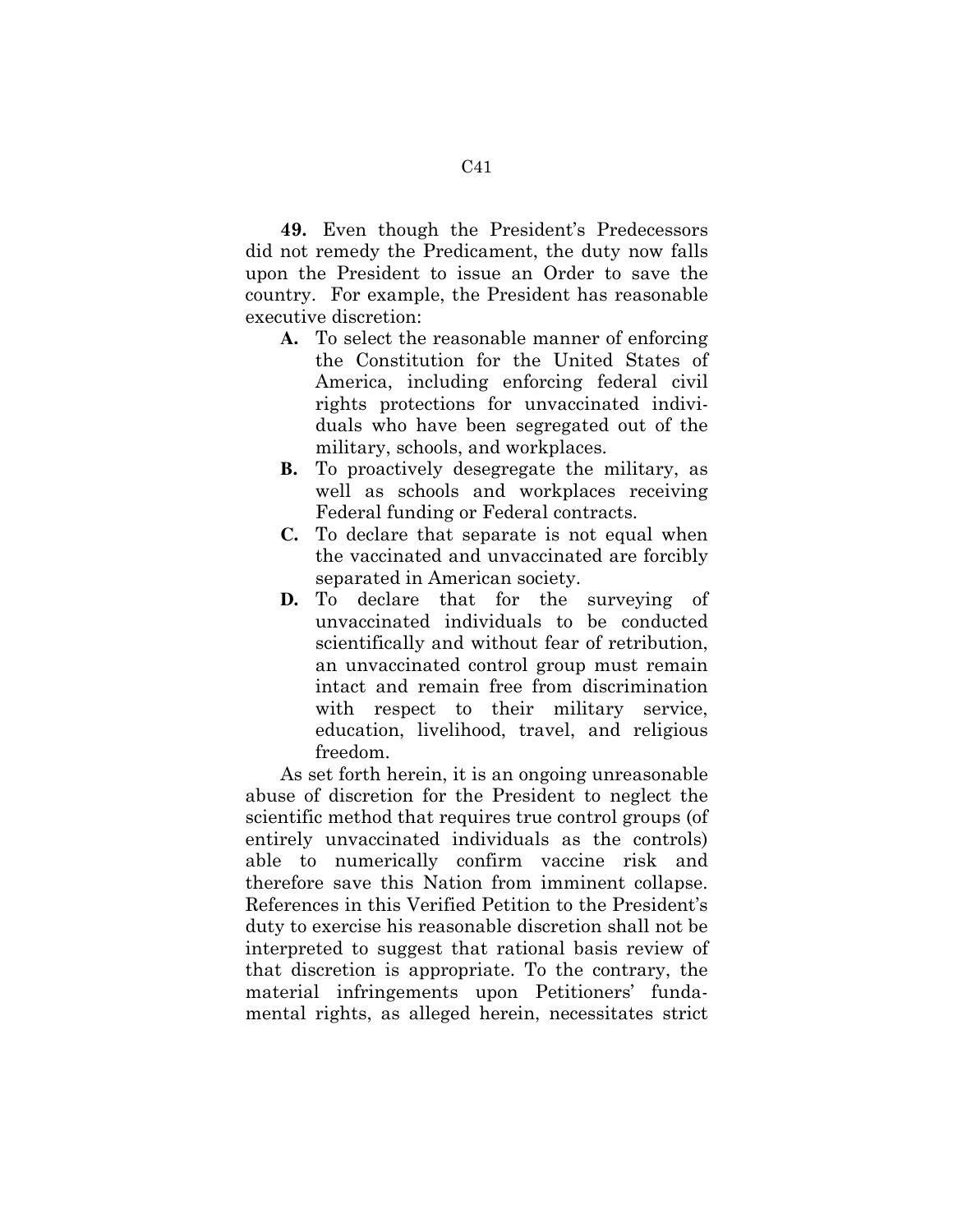scrutiny of the President's reasonable discretion (such that reasonable discretion refers to a compelling reason). There is no compelling reason the President is neglecting the scientific method. Nor is neglecting the scientific method a narrowly tailored means to achieving a compelling government interest. In this case, strict scrutiny requires, among other important inquiries, an acknowledgment that the scientific method requires true control groups (of entirely unvaccinated individuals as the controls) able to numerically confirm vaccine risk and therefore save this Nation from imminent collapse.

**50.** The four judicially noticeable facts in paragraph 24 above prove that the very survival of this Nation is in jeopardy if the President declines to exercise his reasonable discretion to the best of his ability, and therefore, Petitioners request relief under the President's nondiscretionary duty to ensure the survival of the Nation. The context of such nondiscretionary duty is qualified by Article II, section 8, of the Constitution for the United States of America: "I do solemnly swear (or affirm) that I will faithfully execute the Office of President of the United States, and will to the best of my Ability, preserve, protect and defend the Constitution for the United States."

**51.** Petitioners are intentionally requesting relief of a fundamental constitutional nature, and exclusively requesting that relief from this Court in respect of the President as President of the United States of America and as Commander in Chief of the Armed Forces. Petitioners are intentionally not requesting relief from any agencies beneath the President, nor are any agencies beneath the President able to provide the fundamental relief requested due to the national security emergency proven by the four judicially noticeable facts.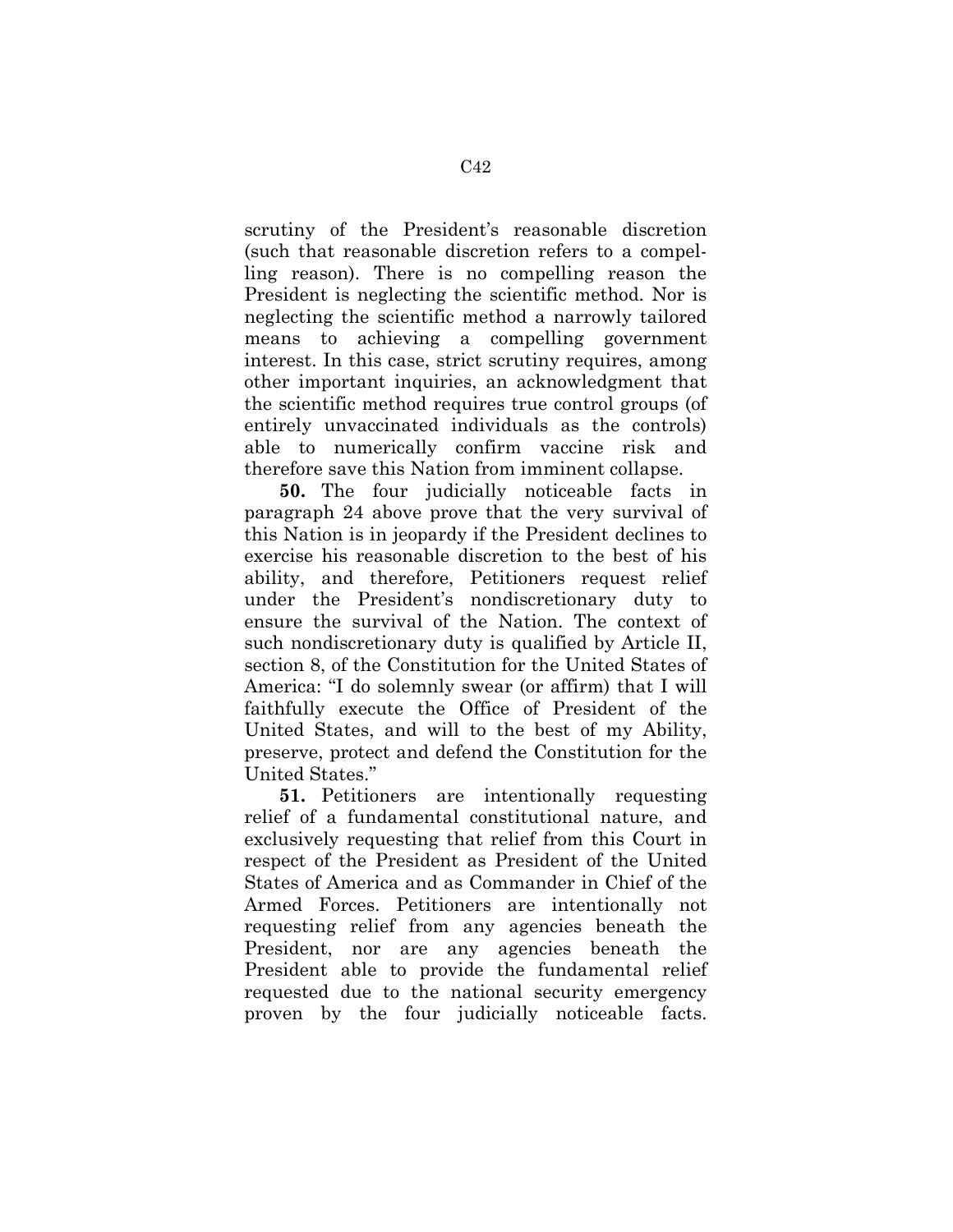Petitioners request no statutory relief or regulatory relief whatsoever, and indeed to even attempt to petition for same would fruitlessly splinter the case and make the requested relief impossible, as conflicting court orders could be issued in differing jurisdictions among a patchwork of ever-evolving statutes, rules, and regulations that both perpetuate and conceal the National Health Pandemic. The root, branches, leaves, and fruit of this case are entirely constitutional.

**52.** Petitioners specifically do not seek relief from agencies such as Health and Human Services, Food and Drug Administration, Centers for Disease Control, etc. (hereinafter "Subordinate Executive Agencies") because government agencies are categorically unable to perform the relief requested in this case to save the Nation and safeguard Petitioners' Constitutional rights in the context of national security. Subordinate Executive Agencies are vigorously involved in vaccine licensing, recommendation, promotion, and product sales.

**A.** As one example, CDC recommended vaccine schedules are recommended rather than mandated, so the Subordinate Executive Agencies are not the only cause of, and cannot offer relief to end this National Health Epidemic, nor solve the Predicament. The State and local governments who interface with such federal licensing, recommendation, promotion, and product sales participate in their own ever-changing patchwork of mandates and coercion techniques. Any attempt by Petitioners to obtain national security relief from State and local authorities would be impossible for both practical and jurisdictional reasons.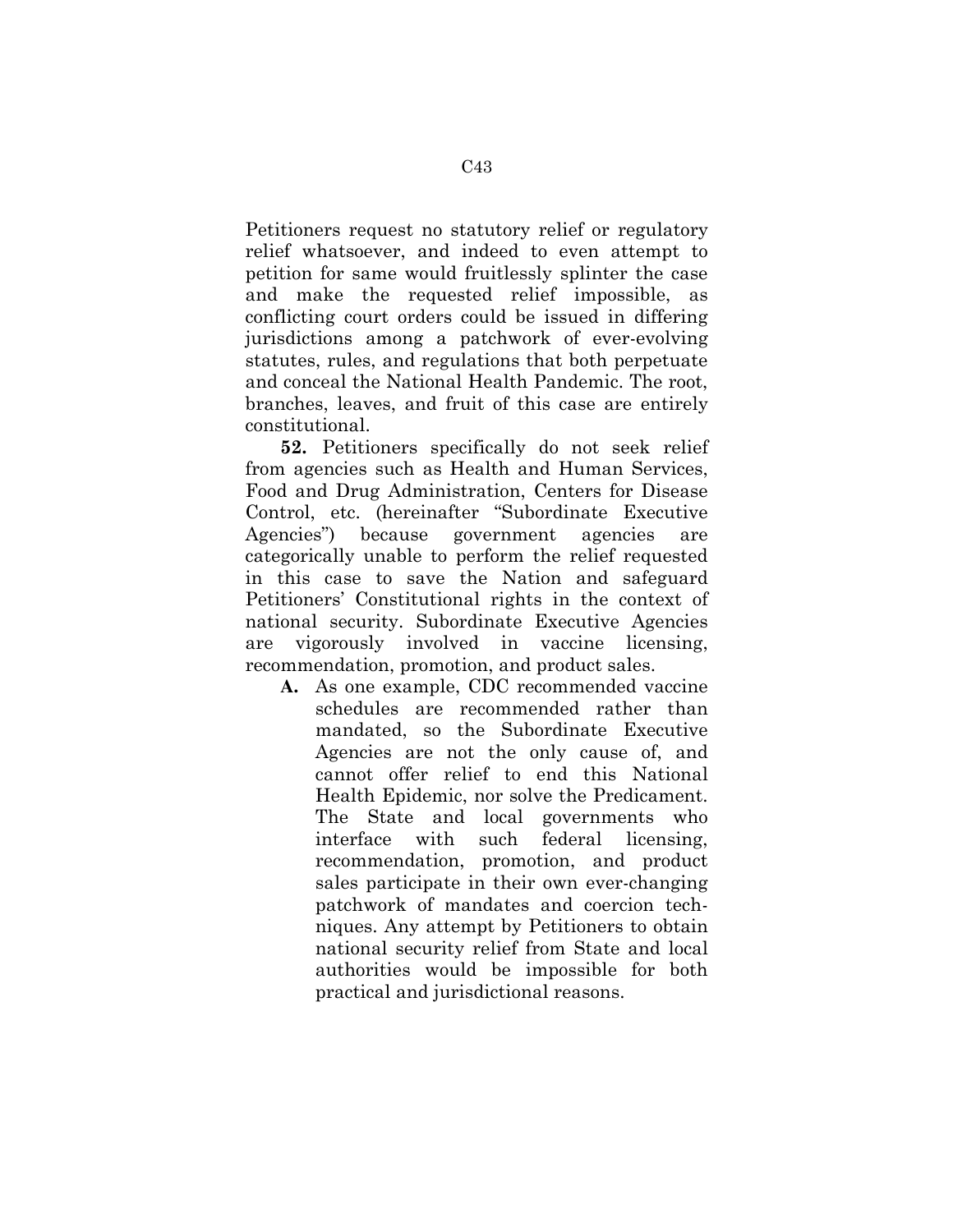**B.** As a second example, the Secretary of the HHS is one of Respondent's Subordinate Executive Agencies. Such Secretary was and is required to form a task force and report to Congress every two years on the advancements and improvements in research on vaccines, in order to reduce the risks of adverse reactions to vaccines. 42 U.S. Code § 300aa–27 (a) (2). A stipulated order entered July 9, 2018 in the United States District Court (Southern District of New York) evidences that HHS has no evidence that the Secretary completed any of the 16 reports, biannually pursuant to U.S. Code § 300aa– 27(c) ("Report Within 2 years after December 22, 1987, and periodically thereafter ...") See PRJN2, section 37. Even if the Secretary had complied with the law and reported to Congress, it would still be impossible for the Secretary or Congress to order the national security relief requested in this action while simultaneously managing the foreign affairs necessary to preserve the Nation.

**53.** The President is the Chief Executive of the Subordinate Executive Agencies that are vigorously involved in the Predicament. State and their local health agencies adapt and require federally approved public health policies ("Policy") to be mandated (hereinafter "Govt. Mandates"). Govt. Mandates are the final expression of federally approved public health policies which together contribute to the Pandemic.

#### **V. JURISDICTION AND VENUE**

**54.** This Court has subject matter jurisdiction under the Constitution for the United States of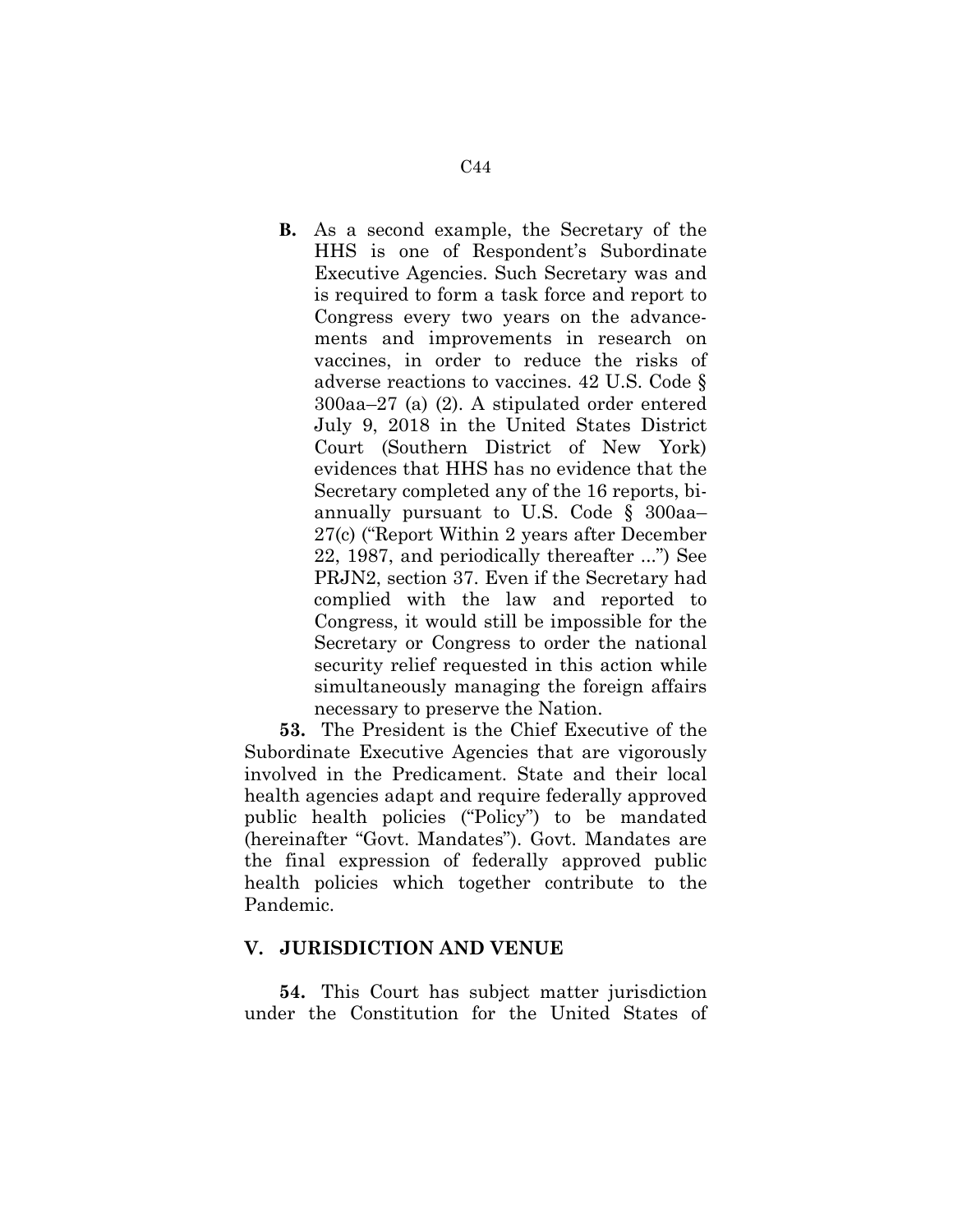America, and also incidentally under 28 U.S.C. §§ 1331 and 1343(a)(3) so the Court may preside over Petitioners' claims under the Constitution for the United States of America. The Court has additional remedial authority under 28 U.S.C. §§ 2201(a) and 2202.

**55.** Diversity of Citizenship exists and Venue in the Eastern District of California is proper.

**56.** This action arises under those specific aspects of the oath of office in Article II, Section 1, of the Constitution for the United States of America, which aspects are not political questions, but rather which are necessary to ensure the very survival of the Nation itself during an emergency: "I do solemnly swear (or affirm) that I will faithfully execute the office of President of the United States, and will to the best of my ability, preserve, protect and defend the Constitution for the United States of America." Petitioners do not seek justiciability over any political questions reserved to the President, but rather Petitioners assert justiciability with respect to the Court's fundamental power under Article III of the Constitution for the United States of America, to act as an intermediary between the President of the United States of America and the people of the United States of America, on the specific issues of declaratory and injunctive relief requested in this case due to the imminent national security emergency. There is no matter more important to ensure the survival of the country as important as the future of the health of the population. Respondent (and this Court in respect of him) has the power and duty to recognize this fact and protect the nation.

**A.** As stated by Justice Thomas (concurring) in *Gamble v. United States*, 139 S. Ct. 1960, 1985 (2019):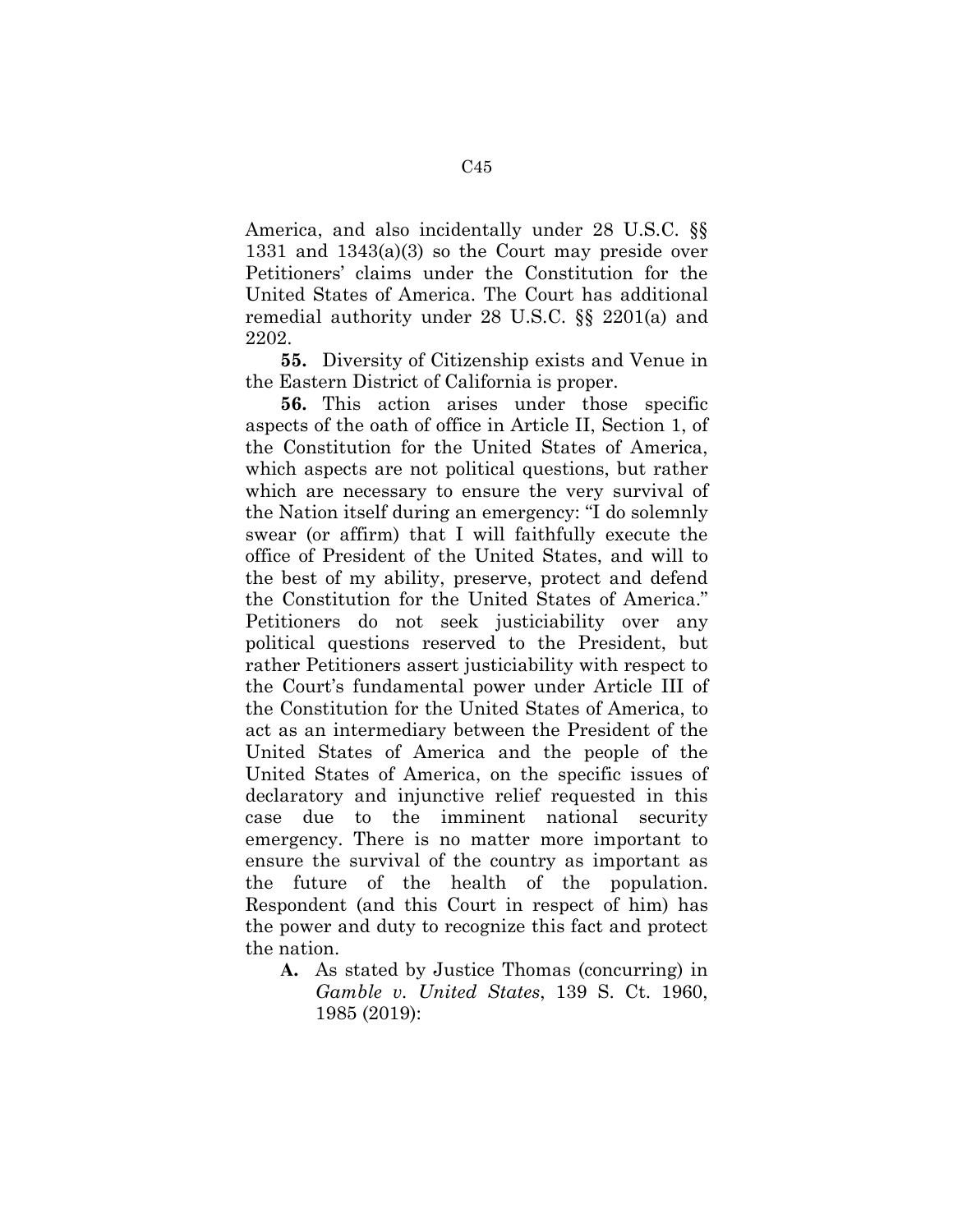"The Constitution's supremacy is also reflected in its requirement that all judicial officers… take an oath to 'support this Constitution.' Art. VI, cl. 3; see also Art. II, §1, cl. 8 (requiring the President to 'solemnly swear (or affirm)' to 'preserve, protect and defend the Constitution for the United States'). Notably, the Constitution does not mandate that judicial officers swear to uphold judicial precedents. And the Court has long recognized the supremacy of the Constitution with respect to executive action and 'legislative act[s] repugnant to' it. *Marbury*, 1 Cranch, at 177; *Youngstown Sheet & Tube Co.* v. *Sawyer*, 343 U. S. 579, 587-589, 72 S. Ct. 863, 96 L. Ed. 1153, 62 Ohio Law Abs. 417 (1952); see also The Federalist No. 78, at 467 ('No legislative act, therefore, contrary to the Constitution, can be valid')."

**B.** In the seminal case of *Marbury v. Madison*, 5 U.S. (1 Cranch) 137, 177-78, 180 (1803) our ship set course, and we faithfully stay this course today:

"It is emphatically the province and duty of the judicial department to say what the law is…. The judicial power of the United States is extended to all cases arising under the constitution….Thus, the particular phraseology of the Constitution for the United States confirms and strengthens the principle, supposed to be essential to all written constitutions, that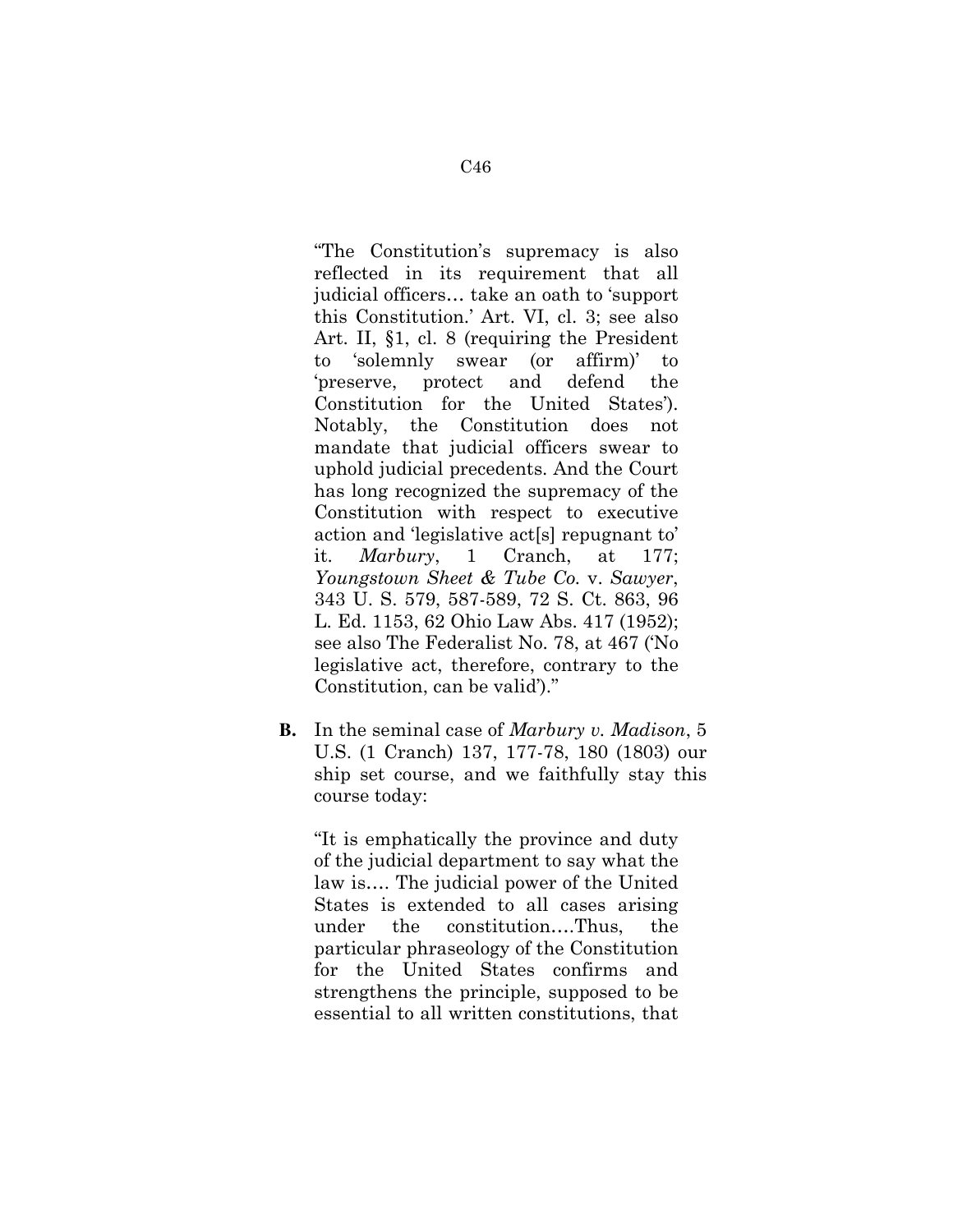a law repugnant to the constitution is void; and that courts, as well as other departments, are bound by that instrument."

**C.** As the 9th Circuit Court stated in *Juliana v. United States*, 947 F.3d 1159, 1178-79 (9th Cir. 2020),

"The Constitution's structure reflects this perpetuity principle. See Alden v. Maine, 527 U.S. 706, 713, 119 S. Ct. 2240, 144 L. Ed. 2d 636 (1999) (examining how "[v]arious textual provisions of the Constitution assume" a structural principle). In taking the Presidential Oath, the Executive must vow to "preserve, protect and defend the Constitution for the United States," U.S. Const. art. II, § 1, cl. 8, and the Take Care Clause obliges the President to "take Care that the Laws be faithfully executed," U.S. Const. art. II, § 3. Likewise, though generally not separately enforceable, Article IV, Section 4 provides that the "United States shall guarantee to every State in this Union a Republican Form of Government, and shall protect each of them against Invasion; and ... against domestic Violence." U.S. Const. art. IV, § 4; see also New York v. United States, 505 U.S. 144, 184-85, 112 S. Ct. 2408, 120 L. Ed. 2d 120 (1992). Faced with the South's secession, President Lincoln reaffirmed that the Constitution did not countenance its own destruction. "[T]he Union of these States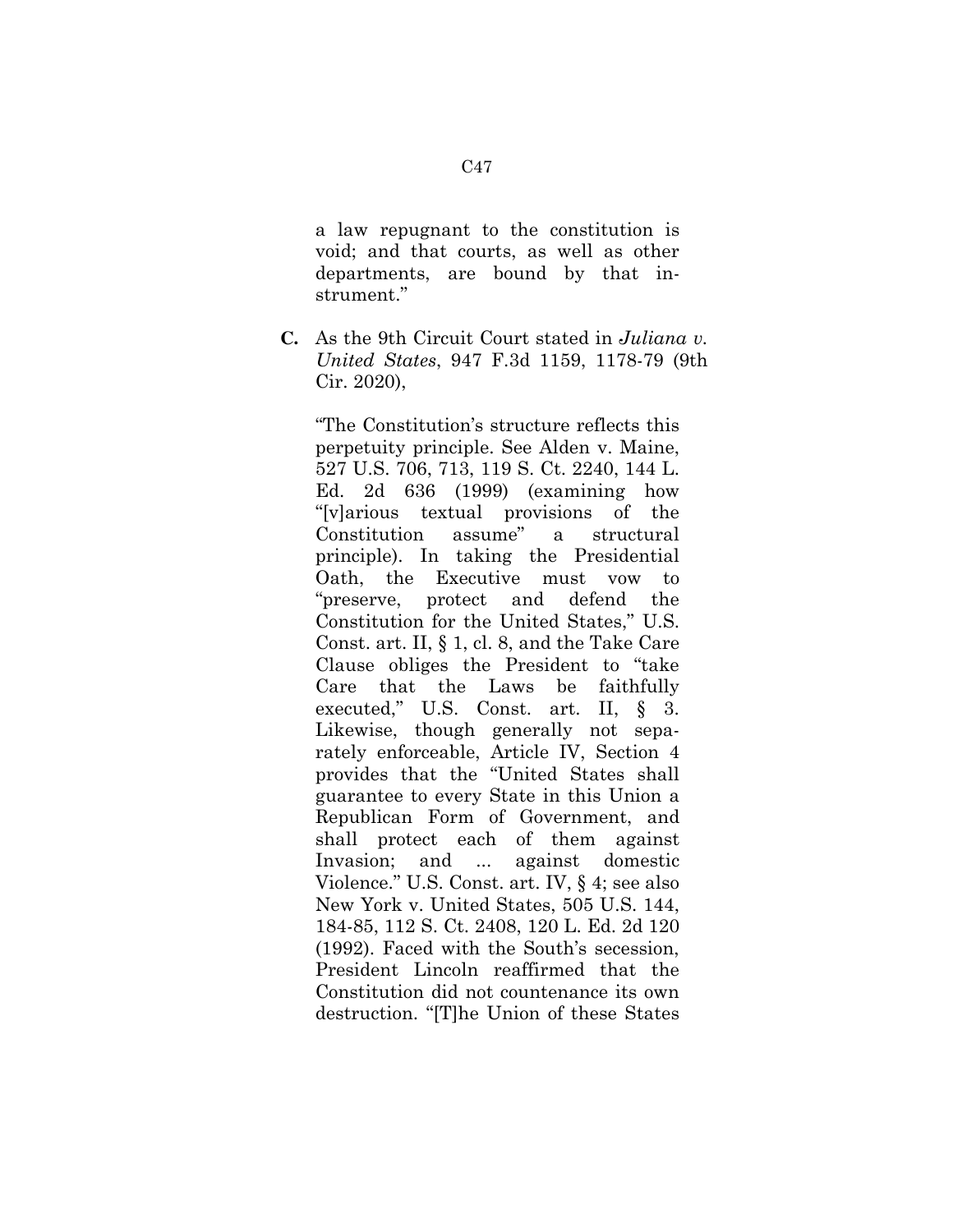is perpetual[,]" he reasoned in his First Inaugural Address, because "[p]erpetuity is implied, if not expressed, in the fundamental law of all national governments. It is safe to assert that no government proper ever had a provision in its organic law for its own termination." President Abraham Lincoln, First Inaugural Address (Mar. 4, 1861)."

**57.** The Constitutional context for this action is framed by the Petitioners' rights recognized by the following provisions of the Constitution for the United States of America, as Petitioners assert:

- **A.** Freedom of Religion Clause of the First Amendment, upholding the fundamental right of an individual to the free exercise of religion in medical decision making;
- **B.** Due Process Clause of the Fifth Amendment, upholding the fundamental right of an individual to personal bodily integrity in medical decision making, and freedom from government-created danger;
- **C.** Privacy Clause of the Fourth Amendment, respecting the fundamental right of an individual zone of privacy in human autonomy necessary to medical decision making;
- **D.** Cruel and Unusual punishment of the Eight Amendment, prohibiting cruel and unusual punishment in the form of mandatory medical experimentation;
- **E.** Prohibition of Involuntary Servitude Clause of the Thirteenth Amendment, upholding the fundamental right of an individual to be free from forced and coerced participation in a national program involving medical decision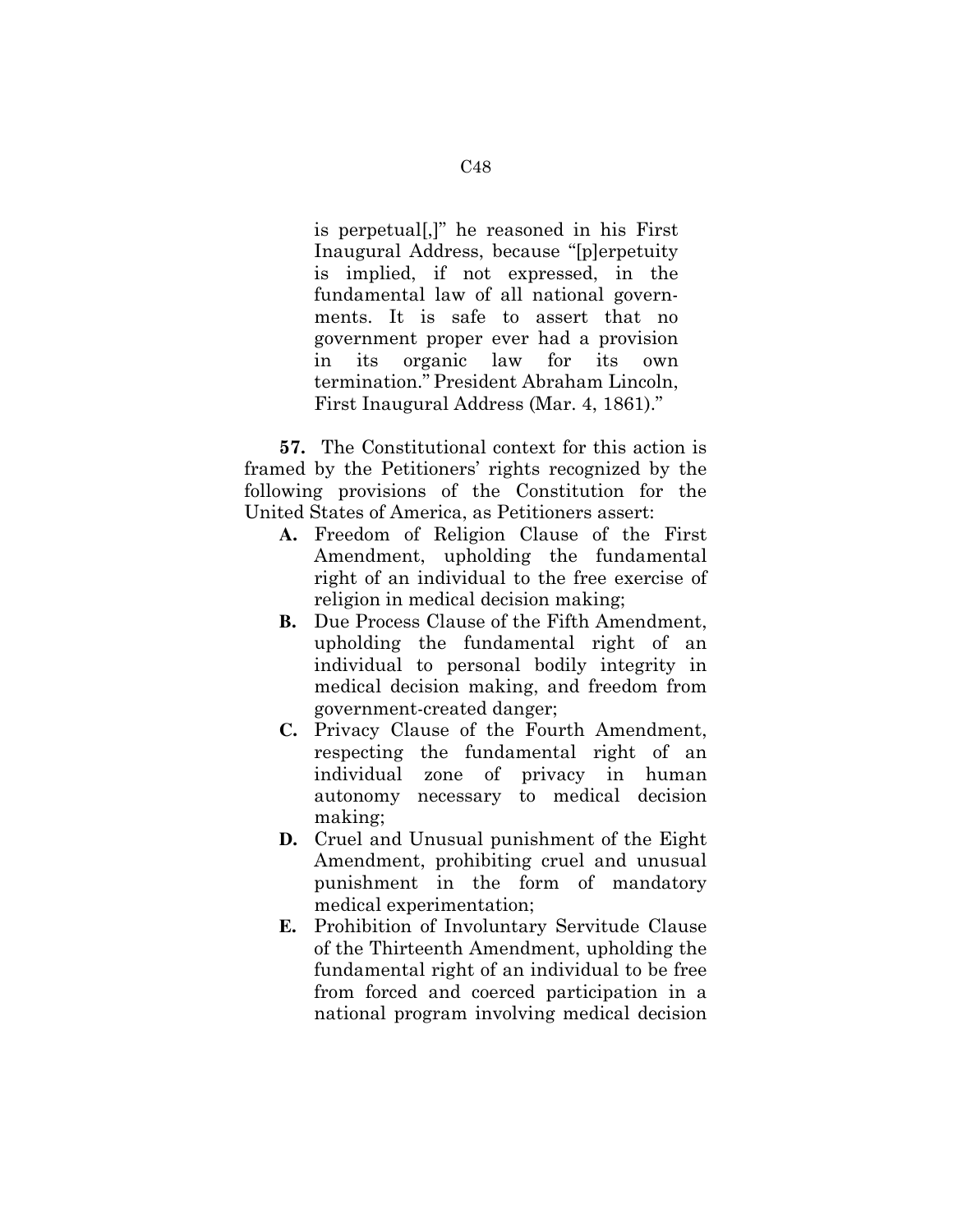making, and servitude as experimental medical subjects;

- **F.** Equal Protection of the Laws Clause of the Fourteenth Amendment, upholding the fundamental right of an individual to the equal protection of the laws in such manner to prohibit segregation of American society based upon individual exercise of freedom of religion in medical decision making;
- **G.** Incorporation Clause of the Fourteenth Amendment, prohibiting States and local authorities from impermissibly infringing upon the above-referenced fundamental rights;
- **H.** Rights Retained Clause of the Ninth Amendment, upholding the absolute right of the Citizen to remain peacefully natural; and
- **I.** Powers Reserved Clause of the Tenth Amendment, reserving undelegated medical decision making powers to each Citizen.

**58.** Venue is proper under 28 U.S.C. § 1391 and Local Rule 120 (Fed. R. Civ. P. 3), because Respondent is the President of the United States, the Commander in Chief of the Armed Forces.

**59.** Venue is proper in the Eastern District of California pursuant to 28 U.S.C. §§ 84(b) and 1391(e) because this is a civil action in which Respondent is an officer, the chief executive, of the United States, and a substantial part of the events or omissions giving rise to this action occurred in the Eastern District of California, and, further, because the majority of Petitioners are domiciled in this District and no real property is involved in the action.

**60.** Petitioners have standing to bring this Constitutional claim for declaratory and injunctive relief because Petitioners have suffered actual and threatened injury to their herein-identified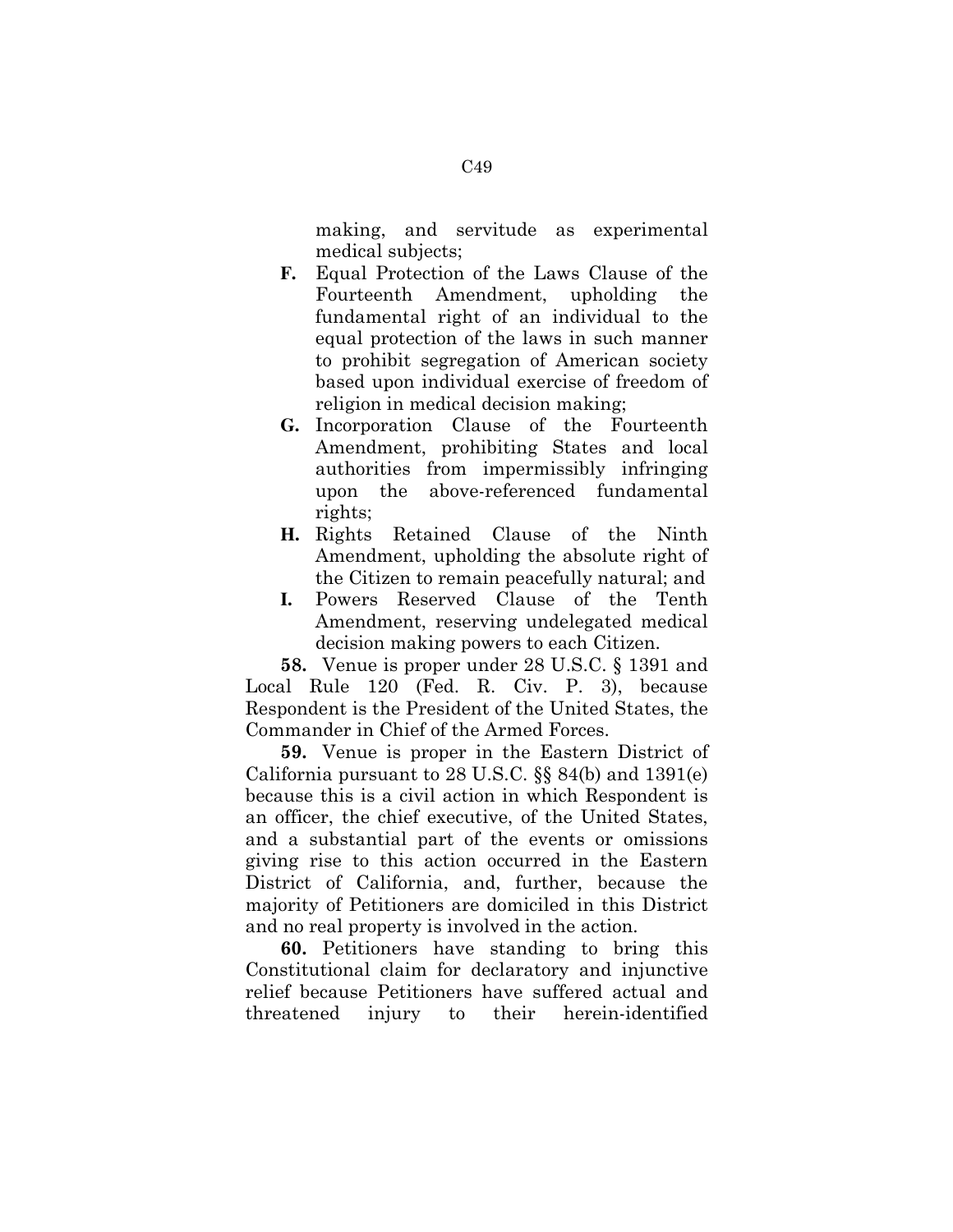Constitutional rights, suffered as a result of the Predicament, which can fairly be redressed by a favorable decision. There exists an actual and justiciable controversy between Petitioners and Respondent requiring resolution by this Court. Petitioners have no other adequate remedy at law.

**61.** Only Respondent as President of the United States of America and Commander in Chief of the Armed Forces (and this Court in respect of him) has the authority to protect Petitioners from the myriad and ever-shifting initiatives to vaccinate every individual in America as much as possible, which initiatives have stoked hatred and vilification of unvaccinated Americans. See PRJN2. By promoting and supporting mass vaccination programs, including but not limited to the annual influenza vaccine program, and Covid-19 vaccination, Respondent has emboldened Subordinate Executive Agencies to exacerbate the Predicament.

# **VI. CONCRETE AND PARTICULARIZED INJURIES IN FACT**

**62.** Petitioners have experienced concrete and particularized injuries-in-fact that are both actual and imminent. The actual injuries include: (a) unconstitutional segregation and unmitigated coercion based on their Constitutional exercise of medical decision making and freedom of religion, (b) the Petitioners' absolute right to refuse to serve as subjects to medical experiments which are known to be dangerous and even life-threatening and to be free of discrimination for exercising this right (c) mathematically recognizable erosion of their nation's security due to the undeclared emergency nature of the National Health Pandemic of chronic diseases and injuries that are the result of injured and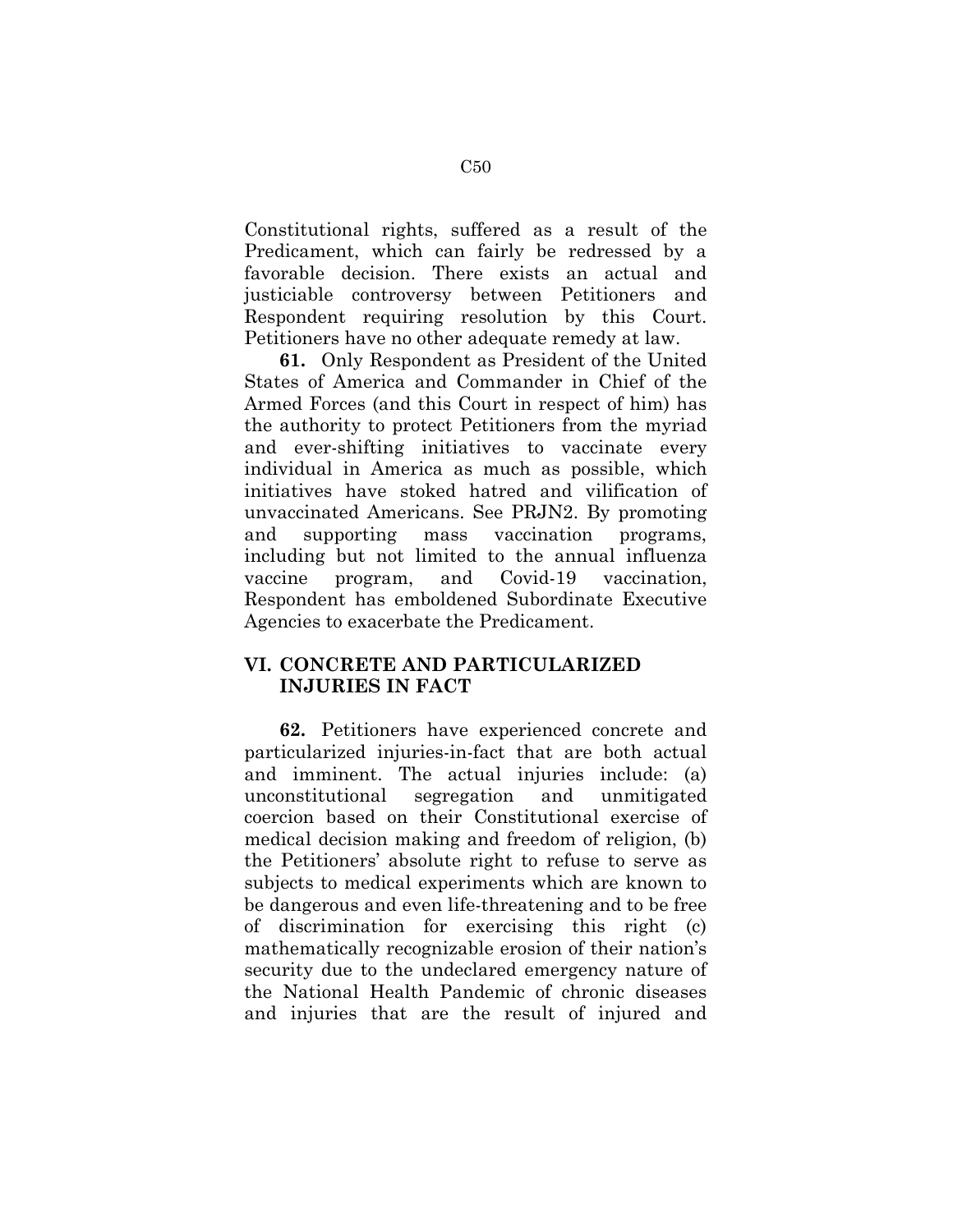dysfunctional immune systems. The imminent injuries include: (a) the certain and palpable threat of mandatory vaccination during perceived public health emergencies even if those 'emergencies' later proven to be driven by public fear rather than mathematical facts, and (b) the mathematically proven imminent dissolution of America from within, which is proven even by conservatively modelling a continuation of America's current and increasing rates of chronic diseases, disabilities, and injuries that are the result of injured and dysfunctional immune systems.

**63.** Respondent's oversight (in the contronymical sense of the word, hereafter "Oversight") to protect Petitioners as unvaccinated Americans is the actual and proximate cause of Petitioners' present and imminent injuries as well as Petitioners' requested remedy as alleged herein.

**64.** Petitioners, through the foregoing incorporated Requests for Judicial Notice, have established conclusively with judicially noticeable facts that a National Health Pandemic exists and will continue to worsen if unabated by deployment of the scientific method and correct application to the facts to issues of public health.

**A.** Respondent's continued inaction will cause immediate and irreparable harm to Petitioners if they are not protected from coerced vaccination through discrimination, and if the root cause of the National Health Pandemic is not confirmed and thereafter immediately halted. And, infringements on Petitioners' livelihood, bodily integrity, and other fundamental rights guaranteed by the U.S. Constitution are certain, irreparable, and imminent;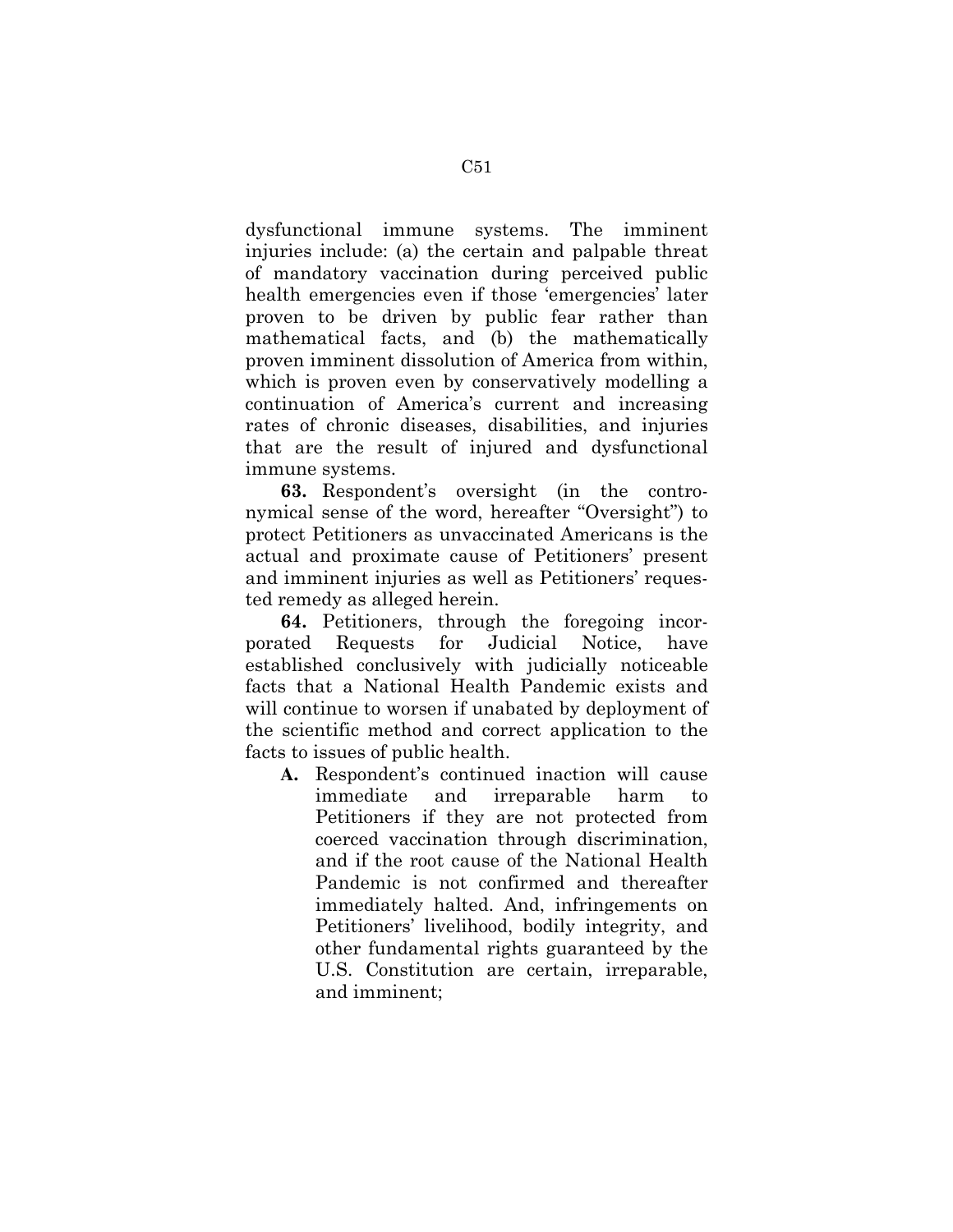- **B.** Petitioners' Requests for Judicial Notice show a substantial likelihood of Petitioners prevailing at trial;
- **C.** The lack of issuance of injunctive relief would cause substantial harm to Petitioners and other Americans affected by the national security matter. It will cause no harm to Respondent other than to require him to fulfill his pre-existing legal duties; and,
- **D.** The public interest will be served by the Court enjoining Respondent to issue the Order (or issuing a court order in respect of him) for the very survival of America by granting injunctive relief.

**65.** As further evidence of the concrete and particularized injuries-in-fact that are both actual and imminent in this case, Petitioners have experienced aspects of the Predicament in the emergence of Covid-19 from China. As communiststyle dictates continue to be employed throughout portions of the world, the United States has not remained unaffected. Mandatory vaccination is already being publicly supported by certain authorities within and without the United States of America even though a Covid-19 vaccine has not even progressed through minimal safety and efficacy testing. Petitioners state this allegation not to target any particular State or local rule within the greater Predicament, but rather to evidence the Predicament includes the actual and imminent nature of the national security threats of a mandatory Covid-19 vaccination in response to the Chinese virus. Respondent has not abated these threats, but rather Respondent has emboldened them by actively promoting Covid-19 vaccination without providing the Suspension of vaccine mandates or similar order to safeguard the Nation from the loss of critical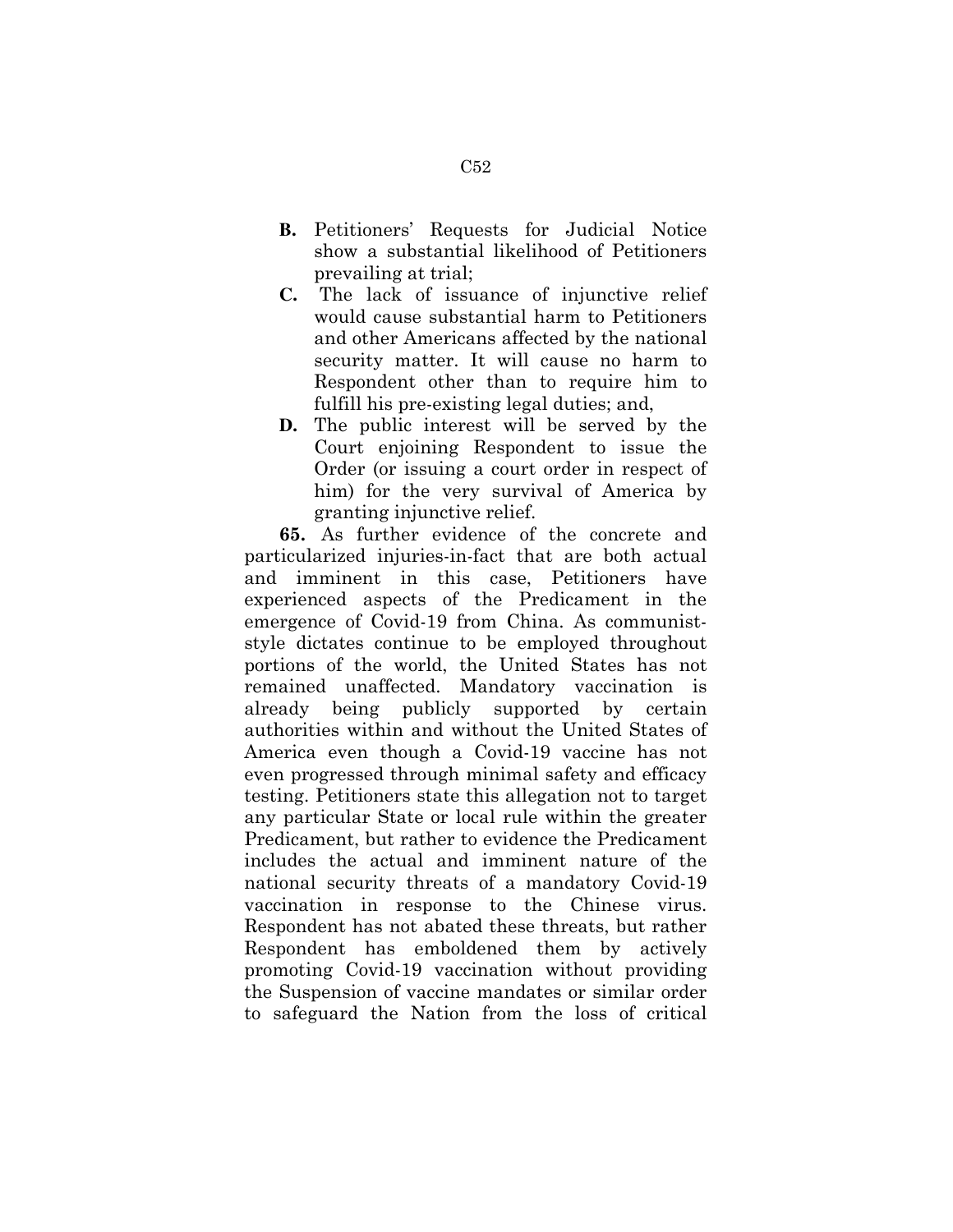scientific evidence. Safeguarding this critical and swiftly-dwindling evidence, (the truly unexposed scientific controls) is imperative to safeguarding this Nation from ultimate collapse, if no person can be left free to protect themselves from coerced medical procedures (which the evidence here demonstrates is most likely responsible for the vast majority of the chronic health conditions and disabilities Americans are currently suffering). See e.g., Garner Declaration.

**66.** The failure of Respondent to protect a scientific control group of unvaccinated Americans causes irreparable harm to Petitioners. The ongoing destruction of critical scientific evidence is an irreparable harm, as evidence must be preserved and observed for national security. The evidence shows vaccines are responsible for the vast majority of chronic illnesses suffered by Americans today, and it shows that vaccines are the single most serious public health threat this Nation has ever faced.

**67.** Institutions profiting from vaccinations argue for the immediate elimination/destruction of *all* remaining vital evidence (controls). This evidence is imperative to further confirmation of the extent to which vaccines threaten the very survival of our Nation. This evidence is also imperative to determining whether vaccines can be partially exonerated in any numerical measure. The TCG American Survey is one such example of a scientific pilot control directly and imminently harmed by the elimination/destruction of the remaining vital evidence (controls). Once unvaccinated controls have actually been studied, and only if vaccines are exonerated, can institutions profiting from vaccinations reasonably argue against the preservation of this evidence, *not before*. Institutions profiting from vaccinations are currently arguing against employing the *scientific method* to determine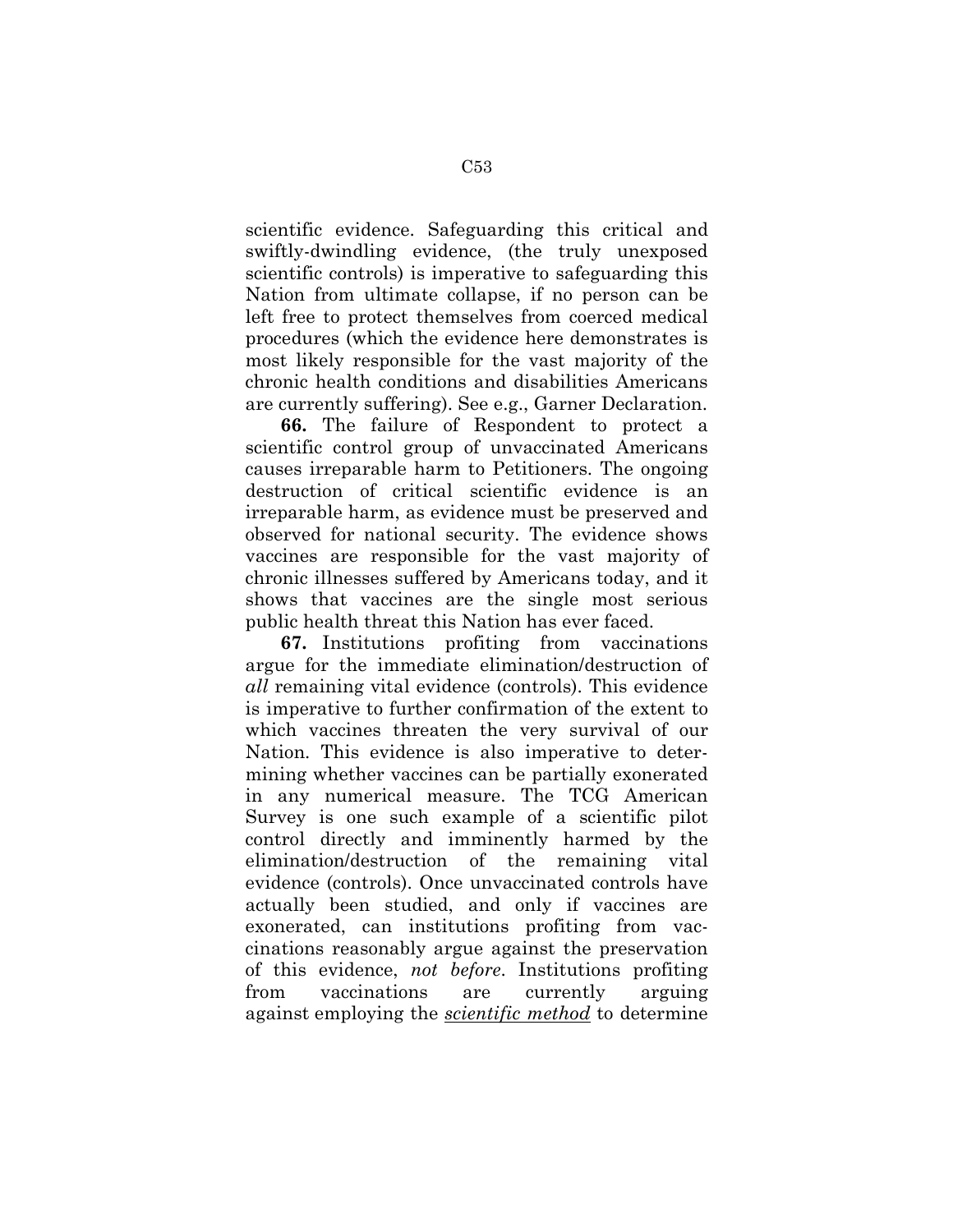whether or not vaccines are now maiming and killing more children than they *might* (hypothetically) be "saving". Petitioners demand an actual/factual bodycount. It shocks the conscience that institutions profiting from vaccinations actively discourage surveying the health of the unvaccinated in order to avoid any comparison to the high number of vaccineexposed children who are injured or disabled in some form.

**68.** Petitioners' publicly filed pleadings (together with Petitioners' publicly filed Requests for Judicial Notice) accomplishes the legal function of providing official public notice to the President of the government's own evidence supporting the judicially noticeable four facts justifying the declaratory and injunctive relief requested. Such notice is provided in a manner that the American public can also access the information in real time on PACER.

**69.** Petitioners request an Order upholding Americans' rights to refuse to subject themselves to living with (or dying from) a 60% chance of chronic illness. Petitioners' Pilot Survey evidence shows this is the risk within the 99.74% vaccine-exposed population, compared to the risk of only 5.97% if Americans avoid vaccines completely. And that 5.97% risk is even lower if Americans also avoid the K-shot and maternal vaccines, which expose developing fetuses to vaccines.

**70.** Petitioners also request an Order to prevent the destruction of critical scientific evidence that must be used to further confirm Petitioners' data, and thereby correctly inform public health policy in order to save this Nation from collapse which is inevitable if this ongoing catastrophic pandemic of immune-mediated chronic illnesses is not addressed and reversed. Clearly, with a 60% rate of chronic illness in our adult population (and considering the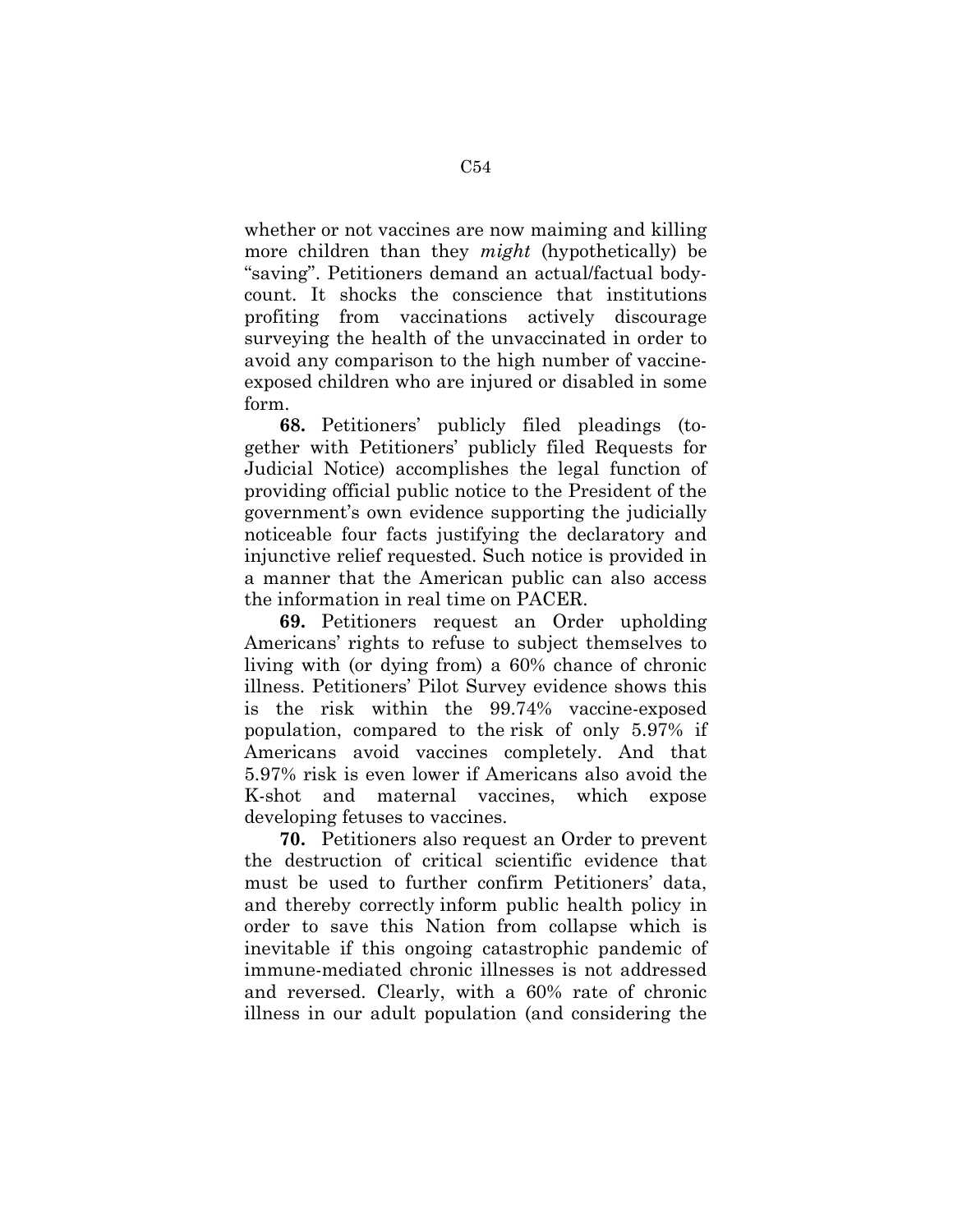steady increases/trajectory) it cannot be credibly argued that our current vaccine policies are in any way protecting or benefitting public health. See also Petitioners' expert declarations that the health risk of vaccination is exponentially greater than the health risk of being unvaccinated, which Petitioners are willing and able to bolster further with a fourth appendix request for judicial notice providing all the numerical proof for same according to the government's own numbers. Petitioners' numbers show that being unvaccinated in America today is the surest path to optimal health, natural immunity, and the greatest chance of survival, since it is well understood that the presence of numerous comorbidities, (which are common in the 99.74% vaccinated population) does shorten lives. Axiomatically, those who are mostly free of these conditions (the unvaccinated population) would be expected to have a higher survival rate.

#### **VII. SURVEY AND STUDY**

**71.** As requested, the President's Order for Suspension of Vaccine Mandates will allow time for the Survey, which could then be followed by a more comprehensive study concerning vaccine safety and efficacy (hereinafter "Study"). The Study does not require but would benefit from access to the Vaccine Safety Data Link ("VSDL") maintained by the CDC.

**72.** The requested Survey will further highlight and confirm the extent to which vaccines are causing a far greater danger to the United States than previously acknowledged.

**73.** For this more comprehensive Survey to be conducted scientifically, an unvaccinated control group must remain intact and be protected under the Constitution of the United States of America against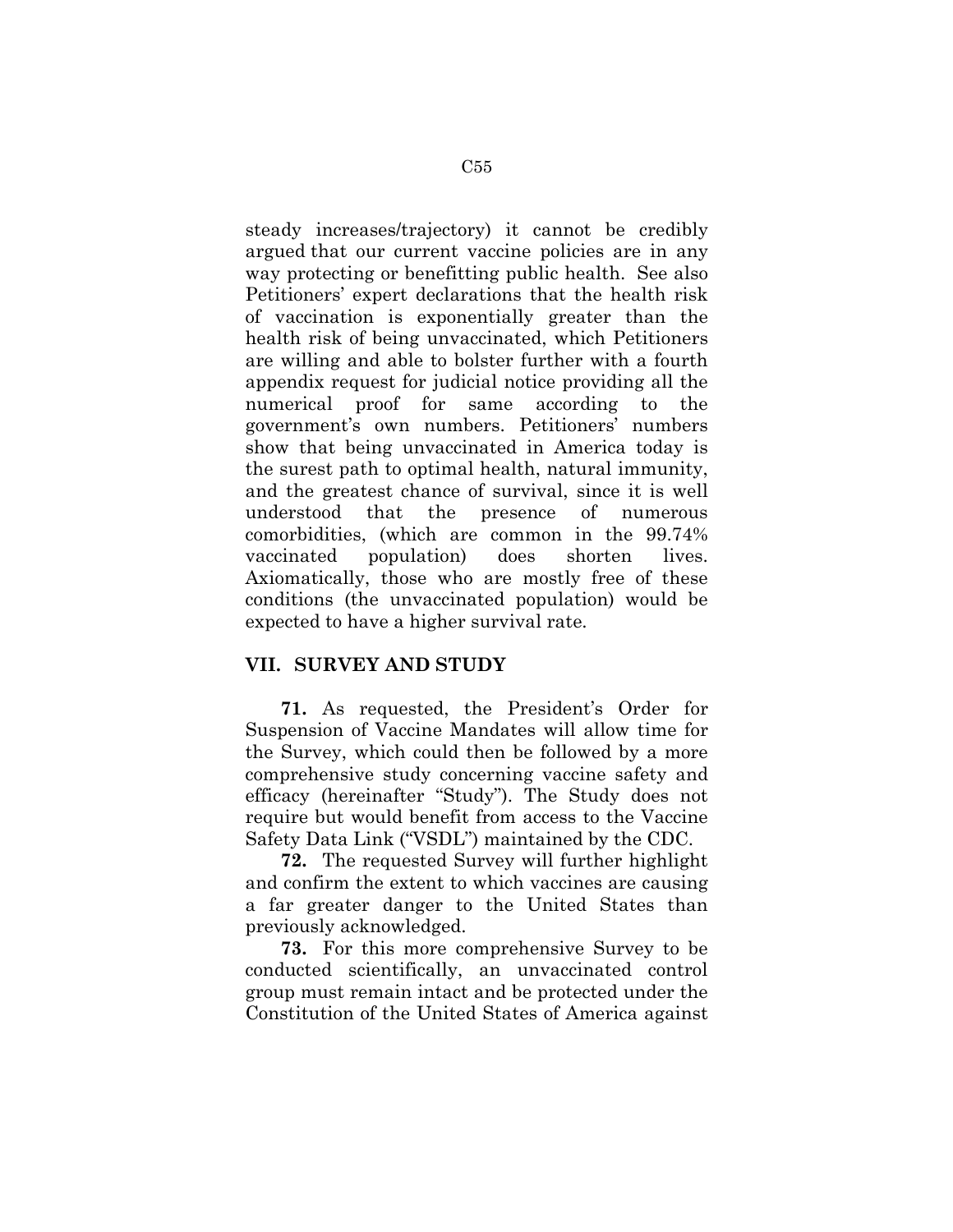Vaccine Mandates. The control group must remain free from discrimination with respect to each individual's life, liberty, education, religion and livelihood. Discrimination reduces and threatens to eliminate desired unvaccinated candidates for the Survey. Petitioners allege that a rigorous and ethical scientific Survey is a mathematically necessary component in ending the National Health Pandemic, and is necessary for survival of the Nation. Under the current government scenario, no advancement of medical knowledge or science is possible. This is due to the over 99% failed accounting of the Vaccine Adverse Event Reporting System, which is equivalent to wearing a blindfold during the experiment.

**74.** Without the Order prohibiting all forms of discrimination based upon vaccination status, the control group population of unvaccinated Americans is imminently threatened (especially by myriad local health officials' unscientific overreaction to Covid-19) and may soon be reduced to statistically insignificant numbers, and/or to zero. This loss of evidence would represent a great and irreparable loss to our Nation. It is an essential function of the Article III Judiciary to preserve vital evidence necessary to the adjudication of relevant facts in this case. A recent example of the unscientific overreaction to Covid-19 is the veneer of campus-health protection recently stripped as the country embraces distance learning, while quizzically, vaccine mandates remain in full force. This clearly indicates the agenda is not related to the threat of a virus spreading inside of public schools.

**75.** As the Predicament worsens day-by-day, Petitioners will suffer great and irreparable loss if their personal health is compromised and the Nation is reduced to a vast majority of sick, [infertile], disabled, mentally-handicapped, and dying Citizens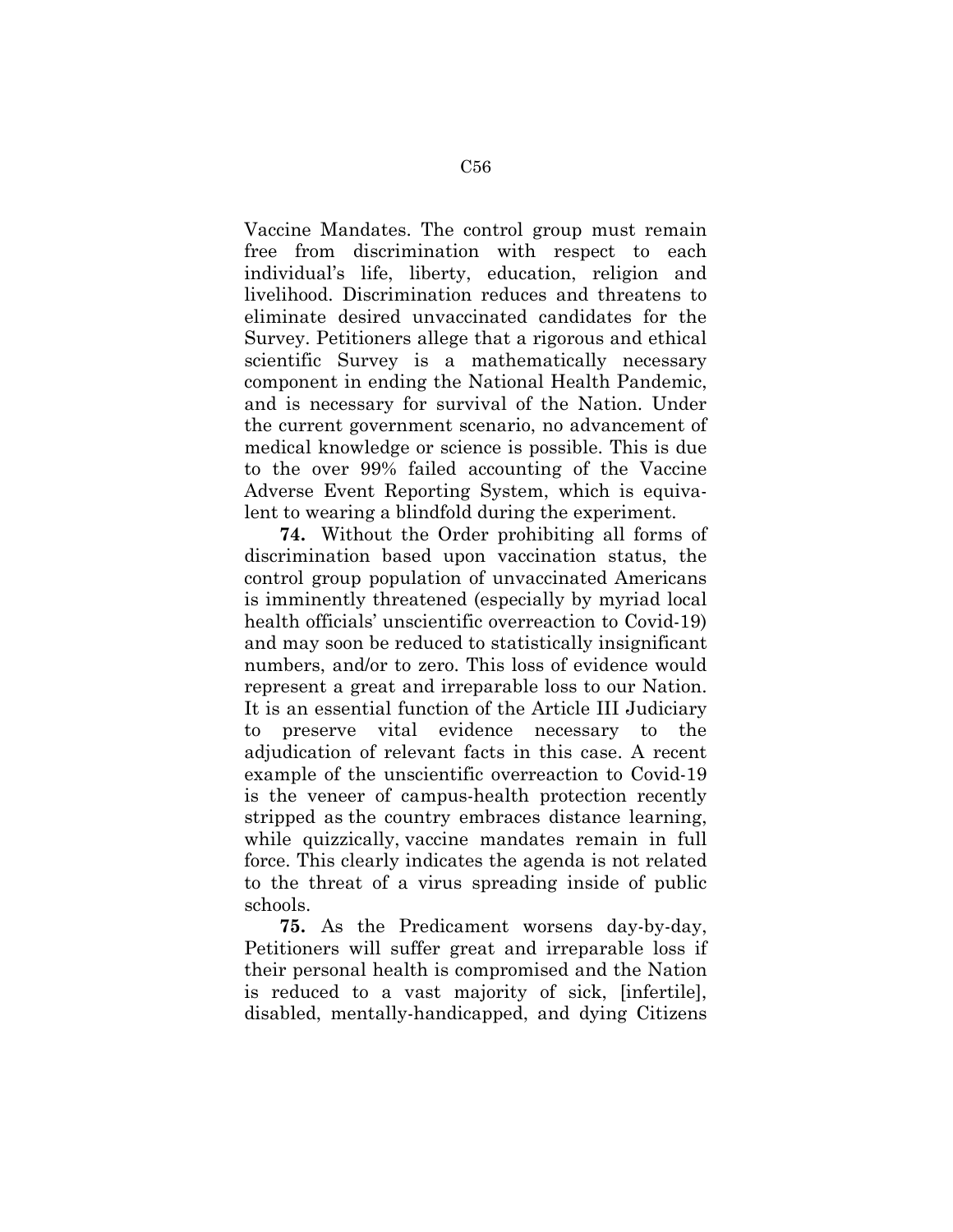who cannot work or contribute. This is, in fact, the trajectory the United States of America is on with immune-related diseases and disorders. There has never been an infectious disease that has debilitated, injured, or threatened this Nation's actual survival to the extent these immune system disorders currently do. See PRJN2. If this trajectory is not altered, in short order, there will be very few productive Americans left to pay the taxes required to support any branch of government. Pharma, and the governmental bodies that protect, cultivate, and expand its powers, have now outgrown the host. If these health injuries continue to devour the American people at the present rates, this Nation will collapse. Pharma can no longer be permitted to dictate public health policy.

# **VIII. POWER OF THE ARTICLE III JUDICIARY**

**76.** Petitioners respectfully petition the Court for an exercise of its fundamental power under Article III of the Constitution, which provides: "The Judicial Power shall extend to all Cases, in Law and Equity, arising under this Constitution. ..." U.S. Const. Art. III, § 2, Cl. 1 (in pertinent part).

**77.** "While the Constitution diffuses power the better to secure liberty, it also contemplates that practice will integrate the dispersed powers into a workable government. It enjoins upon its branches separateness but interdependence, autonomy but reciprocity." *Youngstown Sheet & Tube Co. v. Sawyer*, 343 U.S. 579, 635 (1952) (concurring opinion).

**78.** Courts retain the ability to enjoin the President even in situations where the President has broad discretion over an issue because "that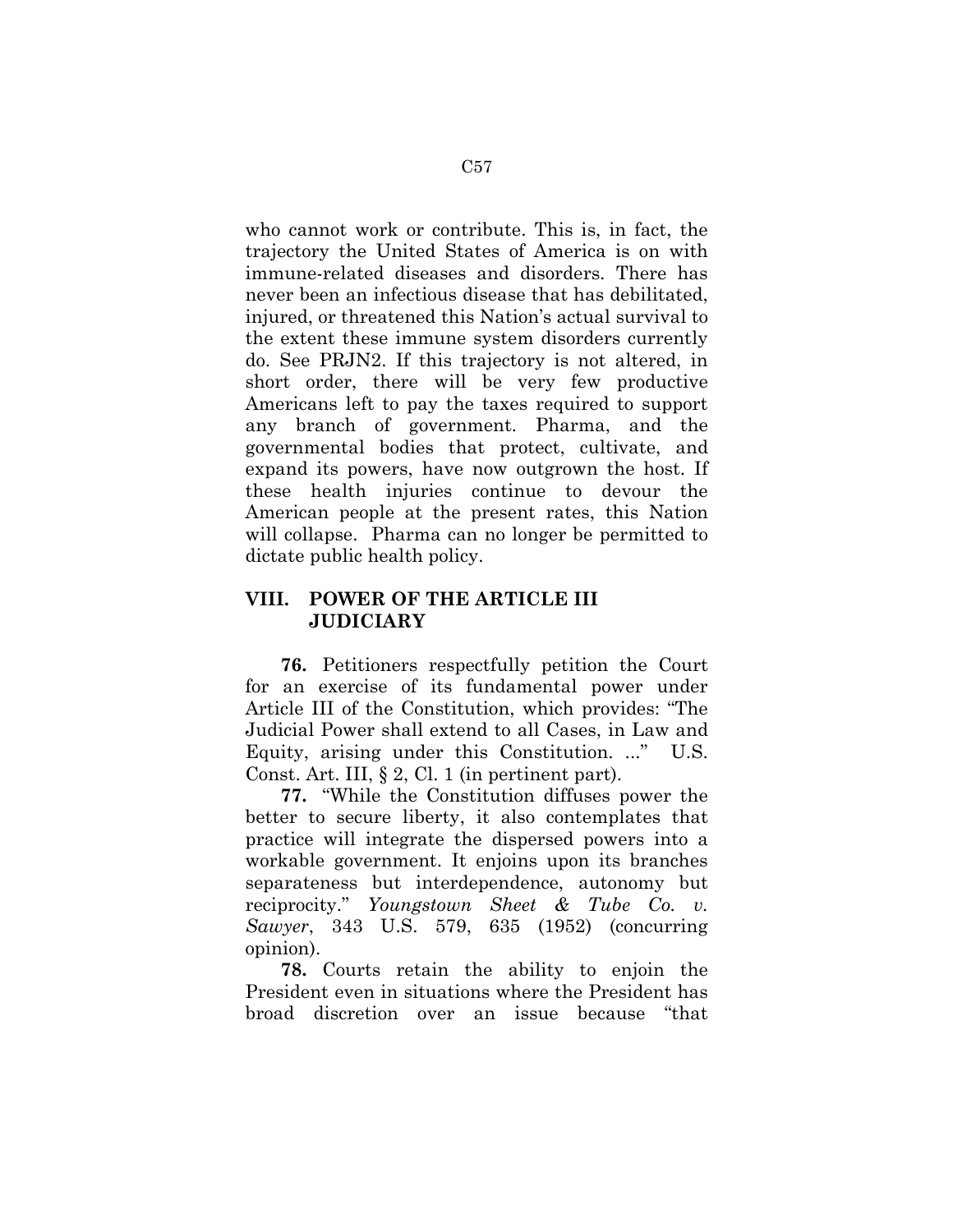discretion is not boundless" and "may not transgress constitutional limitations." *Abourezk v. Reagan*, 785 F.2d 1043, 1061, 251 U.S. App. D.C. 355 (D.C. Cir. 1986). Further, it remains firmly "the duty of the courts, in cases properly before them, to say where th[e] ... constitutional boundaries lie." *Shreeve v. Obama*, No. 1:10-CV-71, 2010 U.S. Dist. LEXIS 118631 (E.D. Tenn. Nov. 4, 2010).

### **IX. VACCINE LICENSING AS THERAPEUTIC HUMAN EXPERIMENTATION**

**79.** Petitioners specifically do not seek relief from Subordinate Executive Agencies such as the United States Food and Drug Administration (FDA), because Subordinate Executive Agencies are categorically unable to perform the national security relief requested in this case to save the Nation and safeguard the panoply of Petitioners' constitutional rights. Accordingly, this case is expressly not dependent upon vaccine licensing status, such as the following legal positions of Petitioners that are expressly omitted from this particular case in regards to relief (and lack thereof) from Subordinate Executive Agencies:

**A.** The FDA approves a vaccine after testing for *efficacy and short-term safety* by comparison to concurrently harmful and falsely labeled "placebos". Afterward, a vaccine is licensed as a biologic for general public use because of an FDA waiver/approval based upon a "therapeutic" privilege classification, whereby the FDA waiver/approval is deemed legal because the vaccine continues to be regulated by monitoring (i.e., post-market surveillance).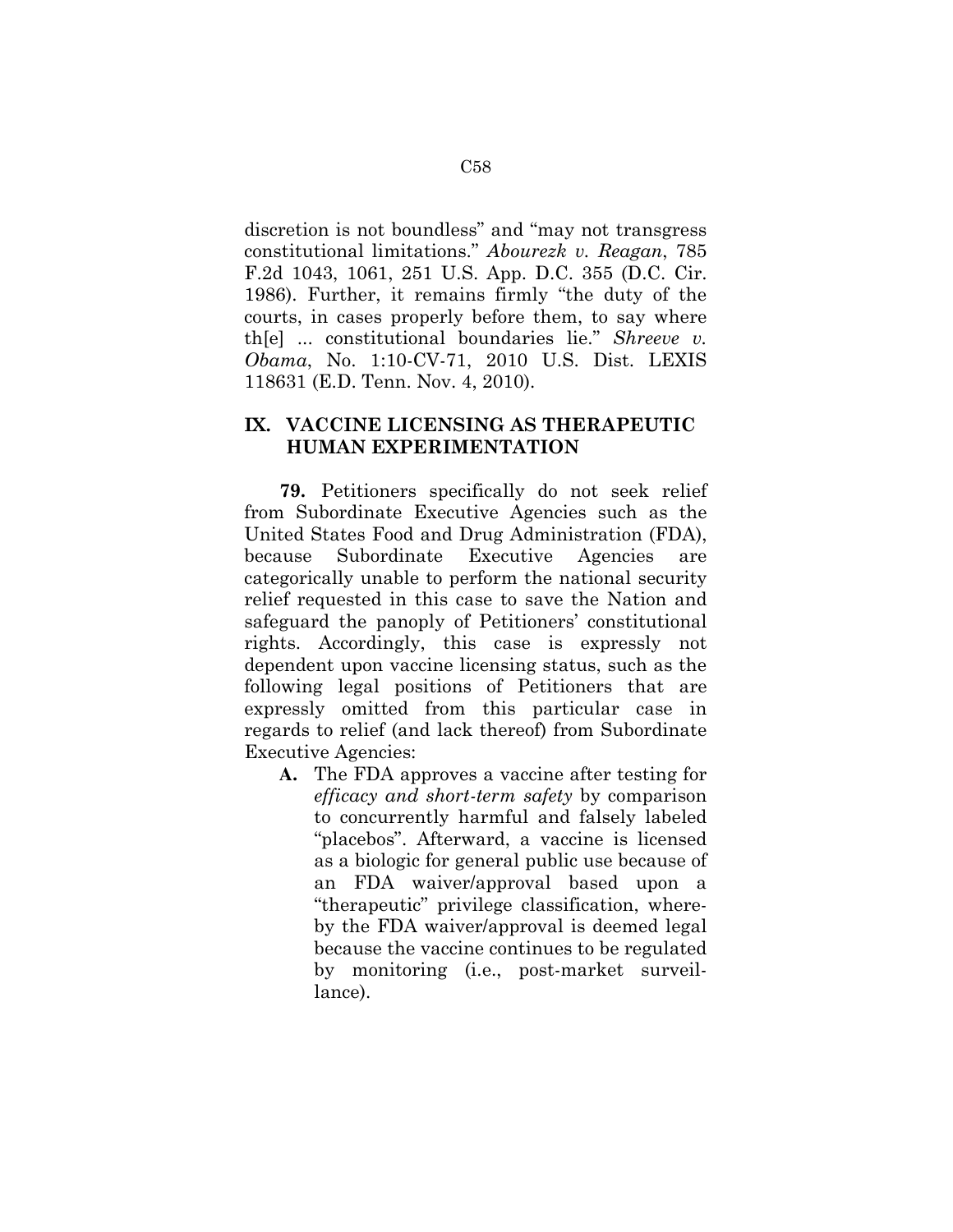- **B.** "Therapy" means to treat an *existing* disease or condition. By classifying vaccines as "therapeutic" the FDA has wrongly classified *all* Americans as diseased and needing "treatment". This classification does not alter the fact the drug is experimental. Thus, the FDA has stretched the definition of "therapeutic" to include "therapy" for perfectly healthy subjects. FDA has also conflated "treatment" with "prevention" to justify human medical experiments without informed consent for vaccination. But these words still carry their original meaning in a constitutional case. "Treatment" and "prevention" do not mean the same thing, no matter how the FDA classifies their approval of experimental medical products, the risks for which have never been established.
- **C.** Myriad forms of vaccine human medical experimentation without informed consent are interpreted by the FDA to be 'legal' in the United States, so long as the FDA "approves" of the treatment and it is decided by unaccountable bureaucrats that thorough informed consent is unwarranted. And the FDA routinely *does* approve of human experimentation in this manner. Vaccine manufacturers concur with the FDA in this process.
- **D.** The FDA has contorted their "therapeutic" benefit ("efficacy") into a preemptive justification for the "approval" of vaccinations under the abusive presumption all Americans who are not "up-to-date" on the CDC-recommended vaccines are currently diseased, and therefore all are in urgent need of the "therapeutic benefit" of vaccines. This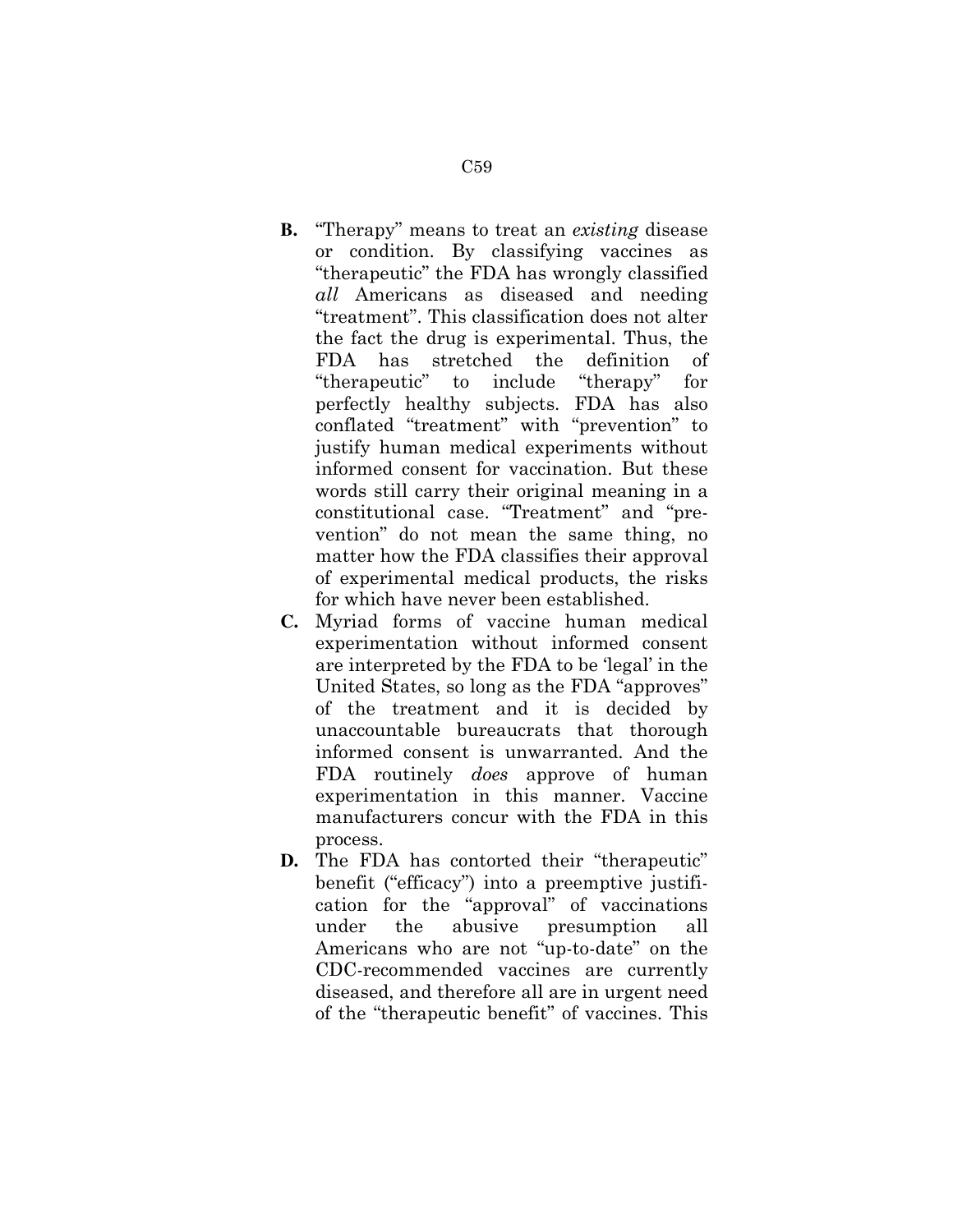is how the FDA circumvents the need for any meaningful or enforceable "informed consent", and this is why a product that is legally classified as "unavoidably unsafe" is sold in the USA with the slogan "safe". It's a 'relatively safe' argument, that is only supported by numbers from the VAERS, which we know are *over 99% incorrect*. The VAERS' categorically false accounting supplies the "rare" slogan with regard to the frequency of vaccine injuries, which is then used to prop up the "relatively safe" slogan, which results in the fraudulent statement that vaccines are "safe". This is the level of so-called "informed consent" Americans have enjoyed during this ongoing medical experiment. It amounts to 'slogan science'.

- **E.** Vaccines approved for public use have a pattern of remaining in Phase 4 FDA approval (monitoring) until eventually recalled or else phased out by new vaccines even more potent/dangerous/adjuvanted than the first.
- **F.** Merely because the FDA has approved of a medical experiment being conducted does not eliminate Petitioners' absolute right to avoid participating in it. The FDA could issue every waiver they have and even travel to Edward Jenner's Temple of Vaccinia to pour "holy water" over their approval, (of human medical experiments *without* informed consent) but this does not change the fact that vaccination is experimental according to both common sense and the dictionary definition of the word. FDA approval of human experiments does not grant government authority to coerce healthy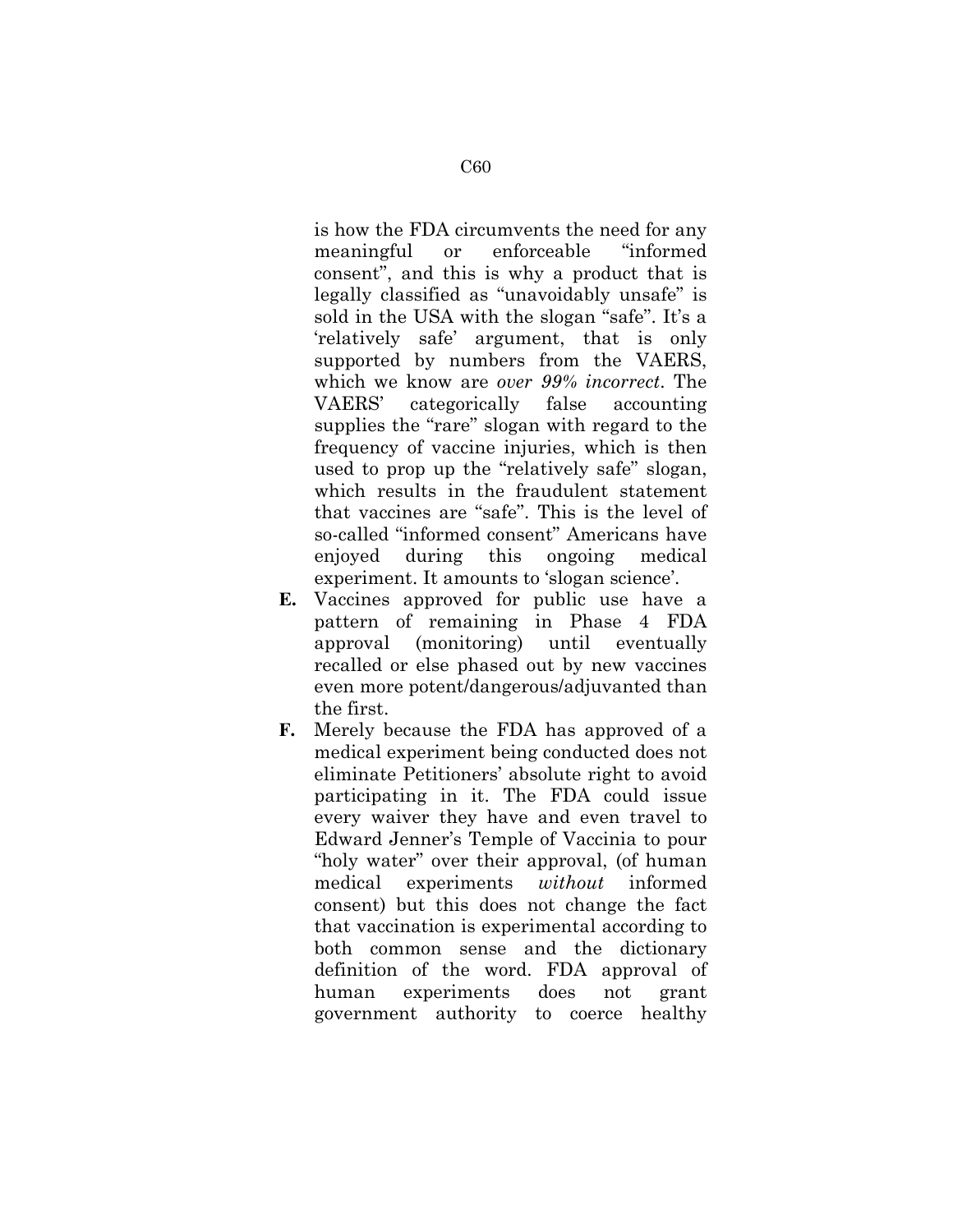individuals into participating in the experiment. Healthy individuals who are strangers to the parties wishing to include them in these experiments, do not provide for any "therapeutic privilege" claim or waiver in any Constitutional case. The FDA is not entitled to the same "therapeutic privilege" that a doctor may use in his defense after injuring a patient. The FDA is not the treating physician for all Americans who can claim to know that "full disclosure would be detrimental to a patient's total care and best interests". And further, no agency of any branch of the government can claim the right to coerce any citizen into participating in a medical experiment *merely* because the FDA has granted waivers to informed consent requirements. Such FDA waivers (of informed consent) and approvals for widespread medical experiments on the American population, has been taken by our legislative branch to mean they are now entitled to simply coerce all Americans into serving as experimental medical subjects. This action by the FDA leaves the "informed" portion of the issue entirely moot. The therapeutic privilege claim is intended as a *retrospective defense*, not a prospective method of waiving informed consent in human medical experiments. But even if the waiver did apply, FDA approval of an ongoing human medical experiment without informed consent does not deprive individuals of their absolute right to refuse to participate, and in so doing, it is entirely unconstitutional that such Citizens then be discriminated against and segregated.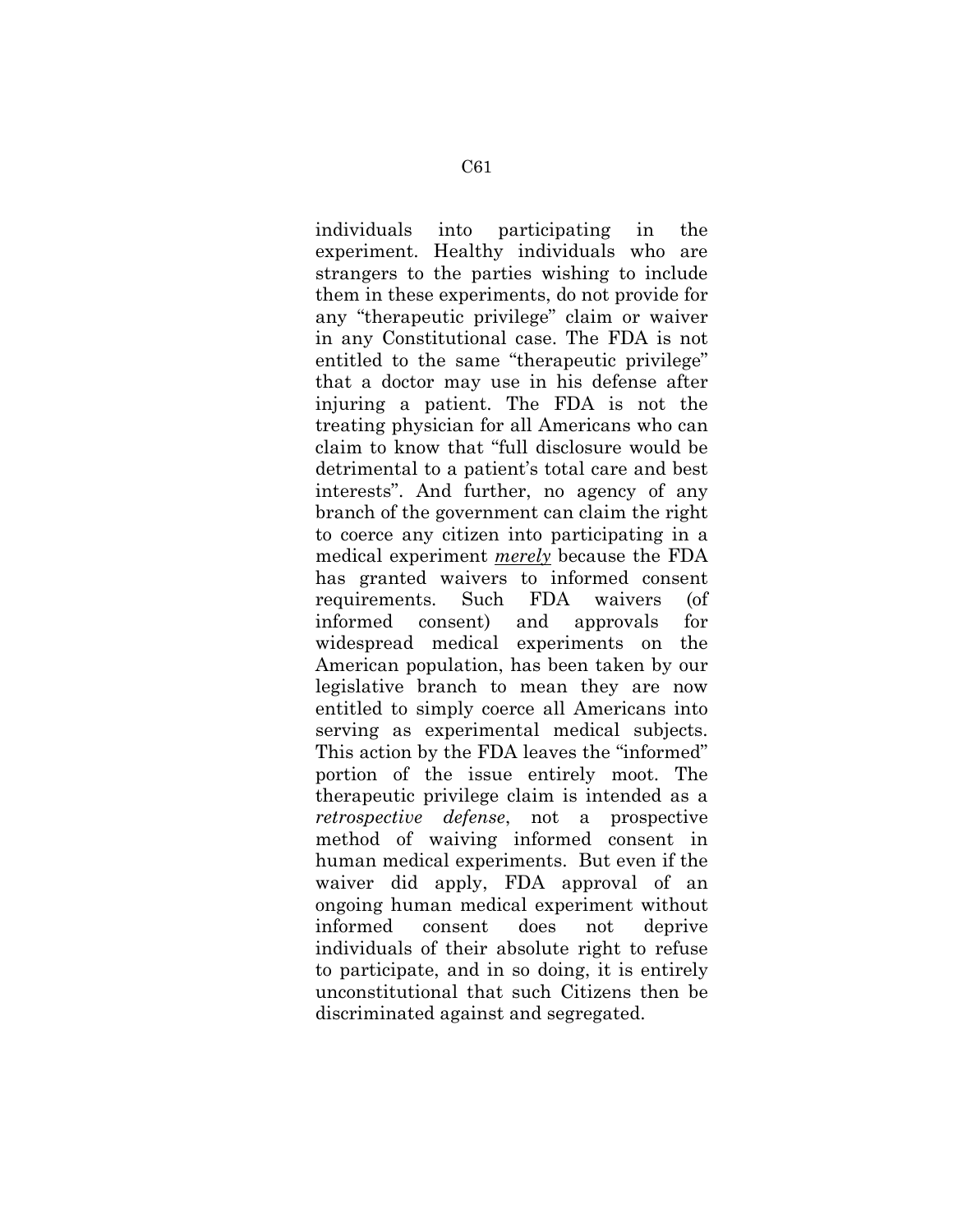**G.** As the FDA has no power to provide relief to Petitioners, Petitioners have no interest in entering this swamp maze or any other maze of what the FDA does or does not allow, or claim to allow, in FDA regulatory schemes. The relief requested in this case is urgent, and there is no adequate remedy available through addressing the myriad agencies, nor is an adequate remedy available in addressing any one state, county, or city government.

**80.** Petitioners suffer discrimination for refusal to submit to medical experiments; loss of nation, loss of their own bodies, and even their lives themselves, are at risk. The Survey is necessary to tally up the "sacrifices" Americans have already made with this "unavoidably unsafe" product, to determine if this Nation can survive much more of this "therapy", or whether we are better off taking our chances exercising our immune systems naturally with the likes of measles and chicken pox.

**81.** Americans who refuse to participate in the "FDA-approved" long-term human medical experiment of vaccination are not currently identified as a "protected class" of people. This lack of protected classification has contributed to rampant and increasing passage of coercive laws which do discriminate against Americans based solely upon their refusal to donate their bodies, or their children's bodies, to the "advancement" of human medical experimentation, which advancement is impossible in any case due to the failure to use the scientific method to examine the results of the experiment. See PRJN2. No public official or agency has the authority to thrust an unconstitutional condition upon Petitioners, whereby Petitioners are forced to forego one Constitutional right (e.g.,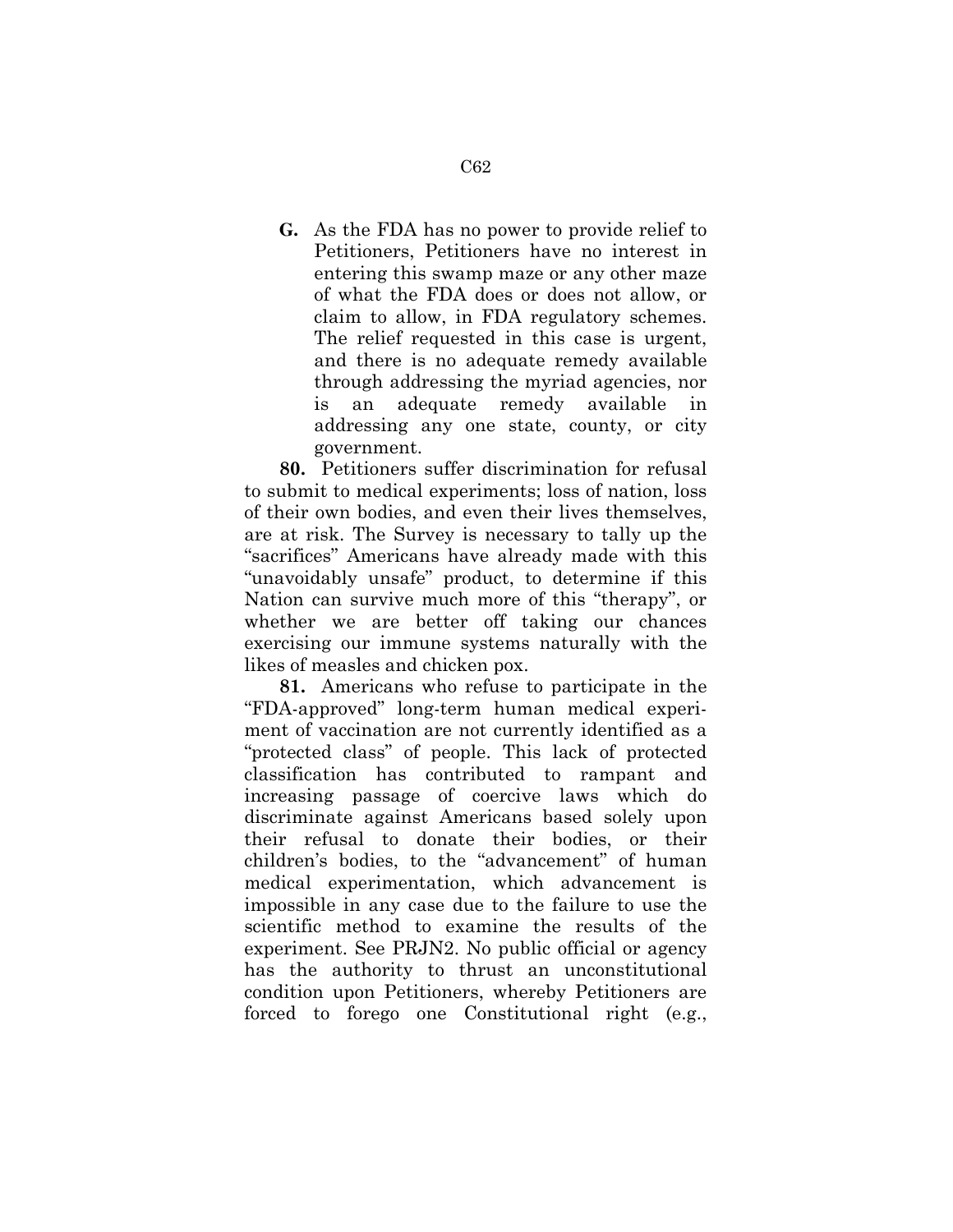informed refusal) in order to exercise another (e.g., the right to congregate in Christian fellowship at parochial school).

### **X. VACCINES AS BIOLOGICAL ALTERATION**

**82.** Vaccines today are produced utilizing genetically modified ingredients, and using methods that can manipulate the human genome. Vaccine package inserts confirm that vaccines are untested in humans for carcinogenic and mutagenic potential, or for impairment of fertility. See PRJN2.

**83.** An example of vaccines as experimental biological alteration is the pharmaceutical industry's use of cancerous "immortal cell lines" in vaccines that are mandated upon the American public. The cell lines used in vaccines are cancerous because they are literally derived from cancerous tumors and have chromosomal abnormalities (mutations) that allow them to continually divide and spread throughout the host's body. Public health authorities recently decided to *begin* a purported "investigation" into whether or not a so-called "safer" method of cultivating disease-causing agents for the vaccine industry might be possible. This comes *after* billions of doses of these cancer-tumor cell lines ("immortal" cell lines) have *already* been injected into Americans. There is zero plan by public health authorities to halt the use of these experimental vaccines *while* they claim to "investigate" "safer" alternatives (to injecting millions of Americans with cancer tumor cells). This use of cancerous cell lines in vaccines amounts to a human experiment upon the American people, whereby Americans are permanently biologically altered without their knowledge or consent. Public health authorities continue to claim, without support of any numerical justification, that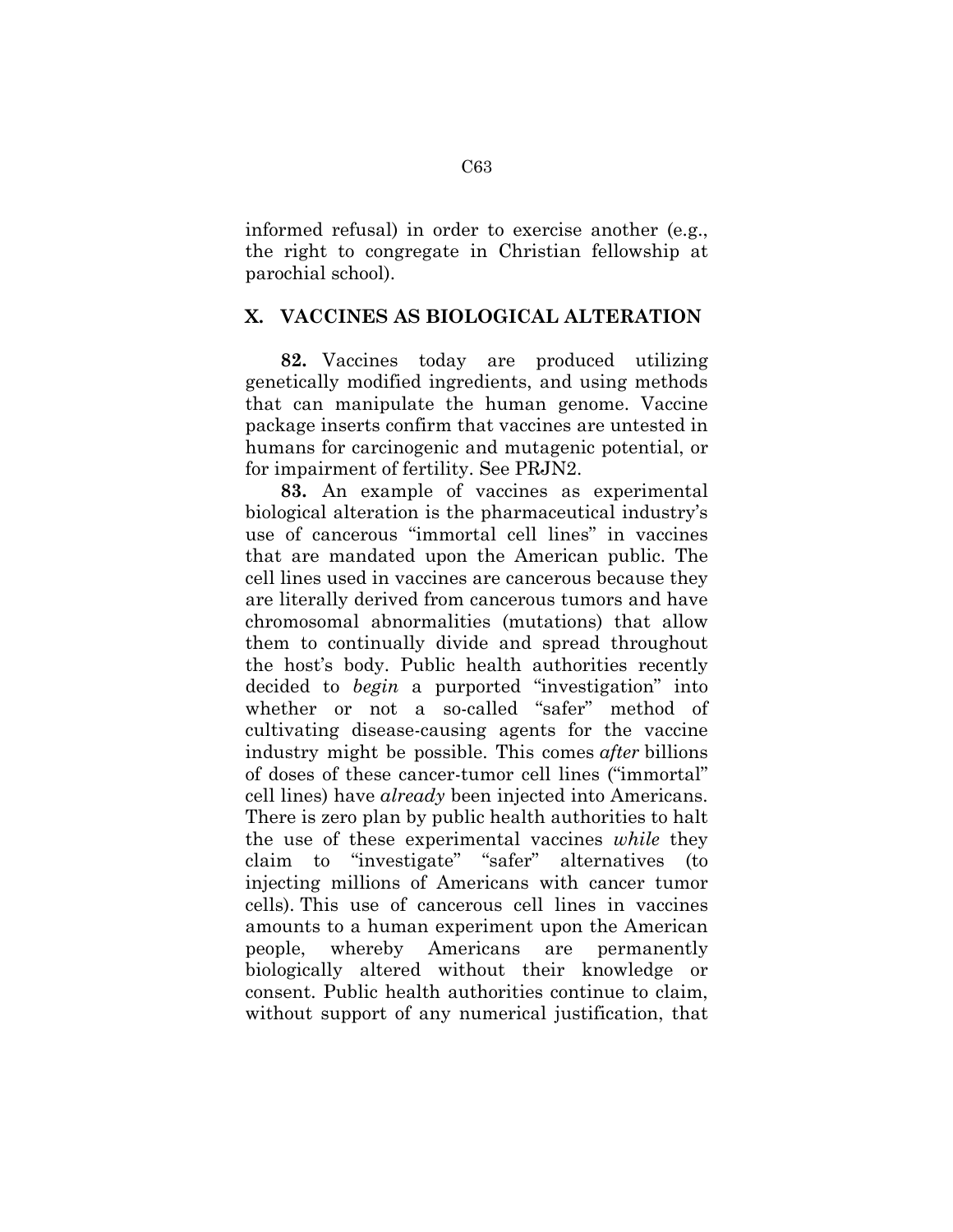injecting Americans with cancer is "worth the risks" because of the "therapeutic benefit" of the pharmaceutical company's "treatment". Petitioners' provide numerical proof that injecting Americans with cancer causes harm and is not beneficial to individuals and our Nation. Biological alteration via dangerous vaccines without numerical proof of safety does not promote a compelling government interest. Nor is the vaccine program narrowly tailored to meet a compelling government interest — vaccination is a one-size-fits-all biological alteration experiment upon the entire populace. Vaccination programs are also targeted to disparately impact protected classes, as public health authorities customize their advertising and distribution strategies based on such factors as race, religion, age, gender, and health conditions. A recent example of this protected class targeting is a document entitled Interim Framework for COVID-19 Vaccine Allocation and Distribution, which is cited by the CDC for its nationwide COVID-19 vaccine-allocation strategy. This report reveals that ethnic and racial minorities, those over sixty-five, and those who make up part of the "essential" workforce, are set to be the first to receive experimental COVID-19 vaccines. Public health authorities are engaged in a pattern and practice of targeting protected classes who demonstrate what they label "vaccine hesitancy", for the purpose of eliminating distinctions among Americans with regard to vaccination uptake.

### **XI. PUBLIC HEALTH AUTHORITIES CLAIM THEY DO NOT KNOW THE CAUSE OF THE CHRONIC ILLNESS PANDEMIC**

**84.** Public health authorities consistently claim they've *no idea* what's actually responsible for all of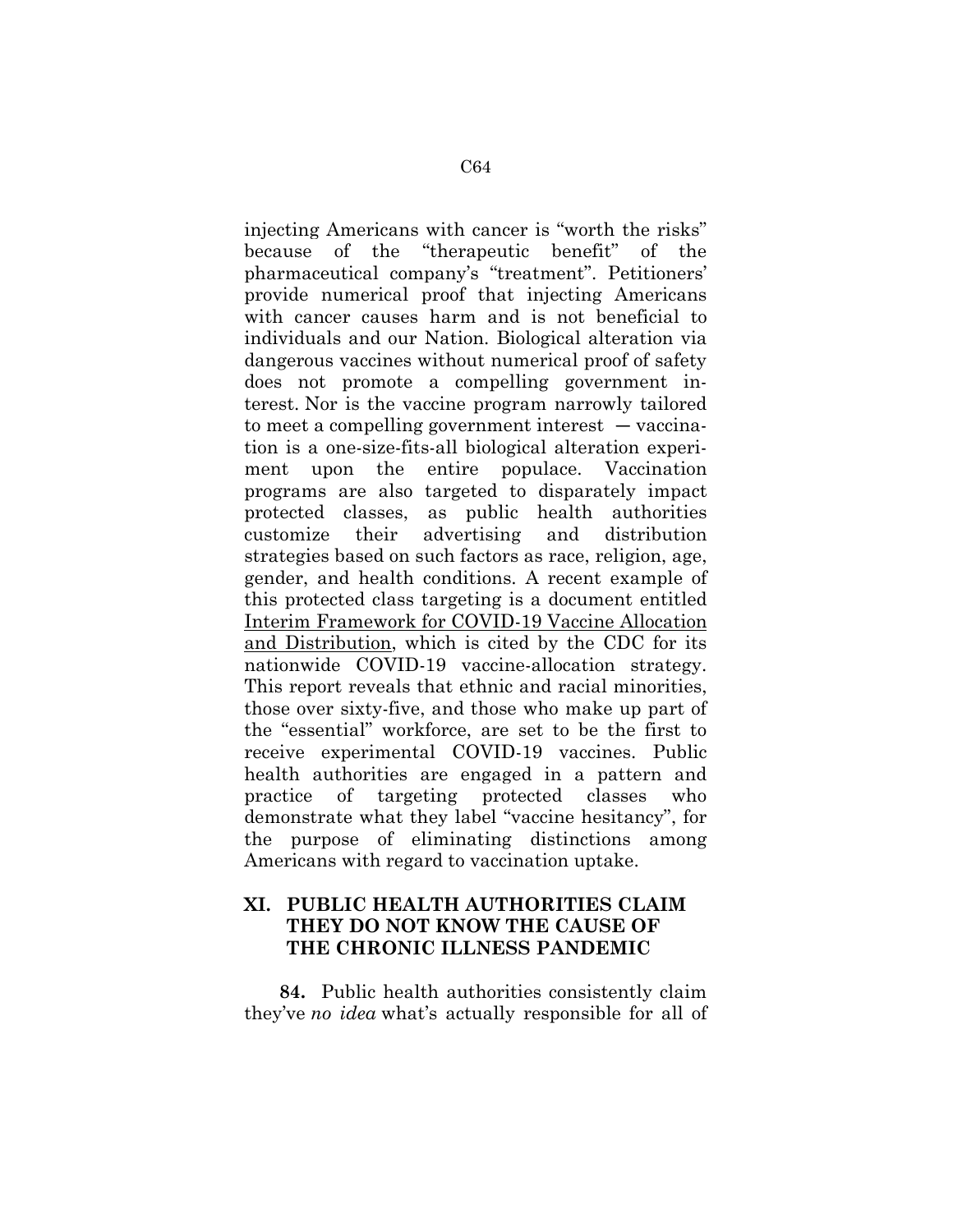these *immune system* related disorders, disabilities, diseases, and deaths, of which our National noninfectious National Health Pandemic is comprised. Similar to pleading the 5th, they only obfuscate the problem by repeating their myriad vague suggestions that 'unidentified environmental factors' and/or 'genetic factors' are the likely causes. Intentionally wearing a blindfold to the single *most obvious cause* does not qualify as 'science'. These authorities are engaged in a pattern and practice of omitting any reference to vaccination as the leading environmental factor which *is engineered to alter the human immune system*. Likewise, the same pattern and practice is championed by 'nonprofit' organizations who gain billions of dollars annually to perpetually study anything *but* vaccination as a possible cause of immune-system disorders.

#### **XII. SURVEY AND STUDY ETHICS**

**85.** The generally accepted standard of care throughout the Nation requires doctors to physically examine a patient and review a detailed personal and family medical history prior to informed consent in vaccination. And yet, this ethical requirement, to evaluate the risk/benefit ratio of vaccination *before* injection, has never *once* been recognized by any doctor, nurse, or pharmacist. It could not have been. This is because the VAERS, which is our only National system for capturing the *number* of vaccine injuries, i.e., numerical risk value, fails *over 99% of the time*. A "ratio" is a term of *math*, and it cannot be calculated without relevant *numbers*. It cannot be calculated with "expert" slogans or opinions. The only "ethical" scientific method that can be applied here, is to maintain the status quo of unvaccinated scientific controls.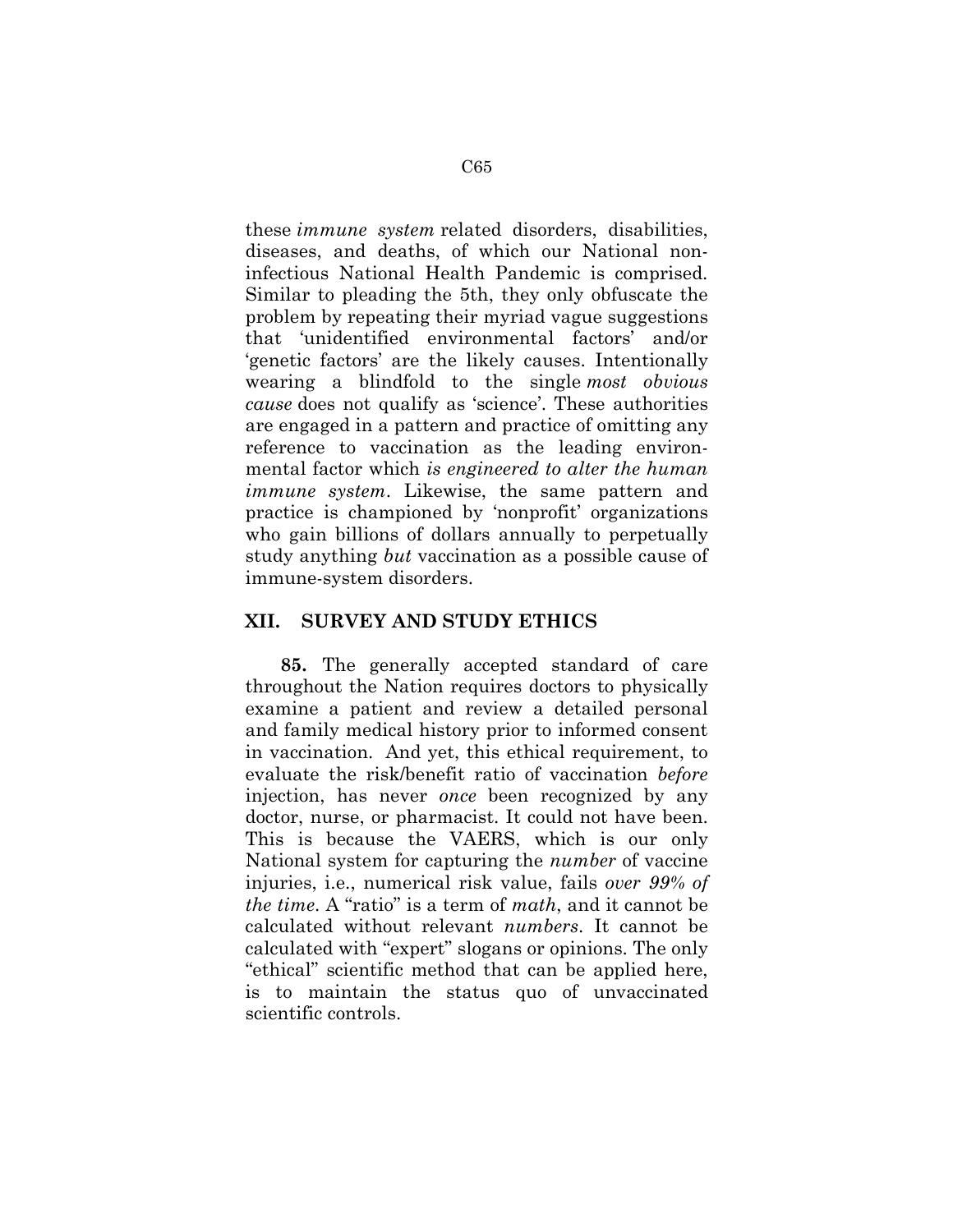**86.** These controls have already lost, and are threatened with further loss of, many of their rights in order to avoid serving as subjects in medical experimentation. They already wish to remain unvaccinated, and there is no evidence this exceptionally health minority places anyone else at risk. Those who have already submitted themselves to vaccination, and who wish to continue doing so at this time, are purported to be immune, and therefore "safe" according to current public health authorities. The injunctive relief requested at this time will not affect or harm the vaccine-exposed population, nor limit their ability to serve in more experiments.

**87.** Because this is a *retrospective* study of outcomes and exposures, (events that have already occurred) there can be no argument the collection of this data could possibly place any party at risk, or otherwise affect their prior medical choices. It is merely the gathering of historical data. Together with acknowledgment of the common practice of including unvaccinated individuals in ethically designed surveys and studies, this provides direct evidence that it is ethical for researchers to survey unvaccinated individuals to obtain a detailed personal medical history. The Survey and Study requested by Petitioners is consistent with the medical ethic of informed consent. Petitioners are not requesting a survey or study that prevents any individual from receiving a vaccination; to the contrary, the Petitioners request a survey and study that encourages individuals to exercise informed consent and informed refusal in vaccination.

#### **XIII. PRECAUTIONARY PRINCIPLE**

**88.** Due to the Petitioners' *prima facie* showing that vaccination is the likely primary suspect in the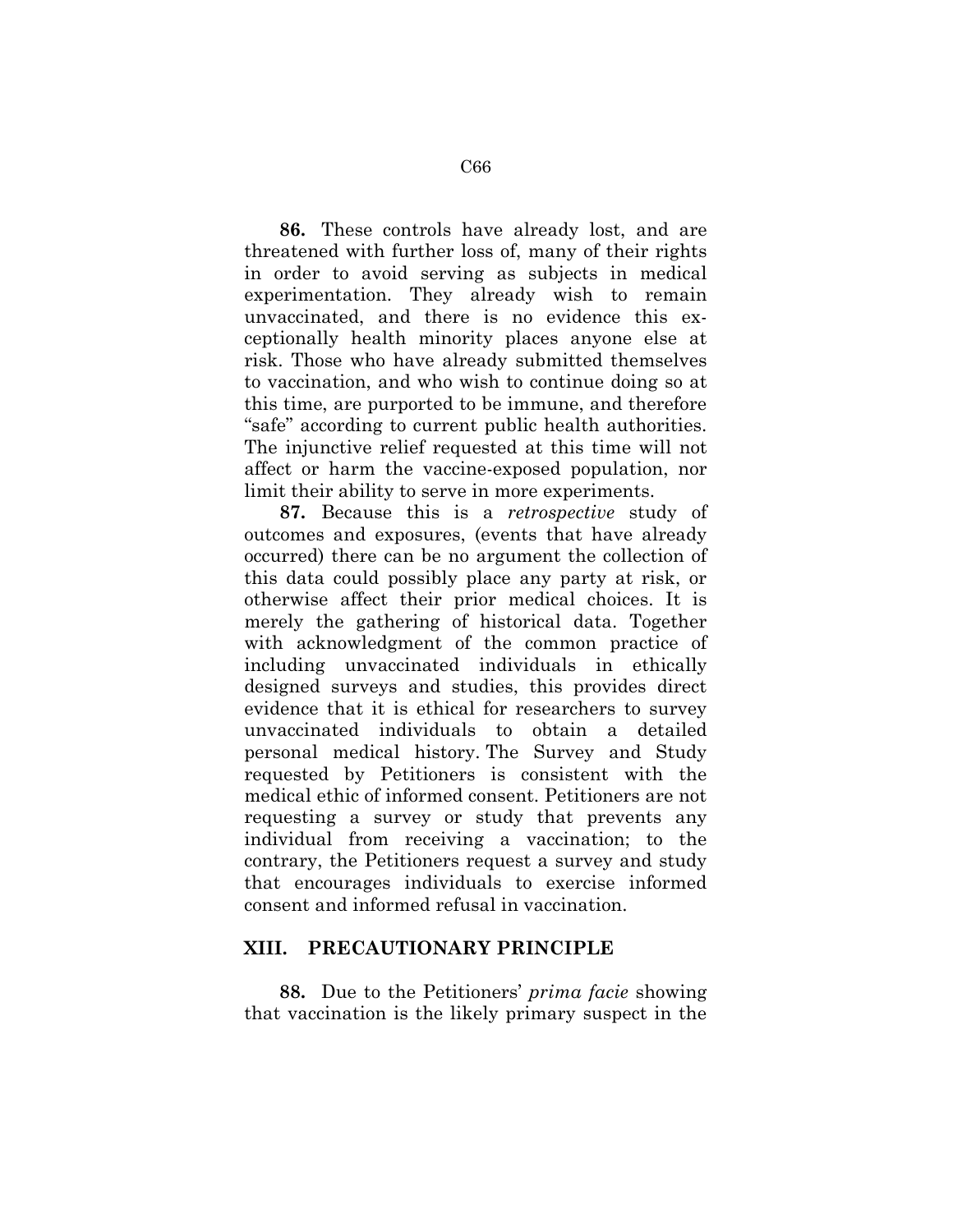National Health Pandemic, and the cause, together with Petitioners' panoply of Constitutional rights infringed as a direct result of their choice to decline participation in vaccination programs, the legal burden must shift to Respondent to demonstrate that either vaccines are not implicated in a statistically significant manner to the National Health Pandemic, or that, even if they are implicated in a statistically significant manner that the benefits outweigh the risks and consequences to the Nation. See e.g., Wilyman, J. (2020). Misapplication of the Precautionary Principle has Misplaced the Burden of Proof of Vaccine Safety. *Science, Public Health Policy & the Law.* Nov 2020 2:23-34. https://www.public healthpolicyjournal.com/ethics-in-science-and-techno logy ("In 1960 Macfarlane Burnet, Nobel Prize laureate for immunology, stated that genetics, nutrition, psychological and environmental factors may play a more important role in resistance to disease than the assumed benefits of artificial immunity induced by vaccination. He considered that genetic deterioration of the population may be a consequence of universal mass vaccination and he postulated that in the long-term vaccination may be against the best interests of the state. ... The historical record shows that deaths and illnesses to infectious diseases fell due to public health reforms — and prior to the introduction of most vaccines. Since 1990 there has been a 5-fold increase in chronic illness in children in developed countries and an exponential increase in autism that correlates directly with the expansion of government vaccination programs. Many individuals are genetically predisposed to the chronic illnesses that are increasing in the population and since 1995 governments have not used mortality or morbidity to assess outcomes of vaccination programs. Human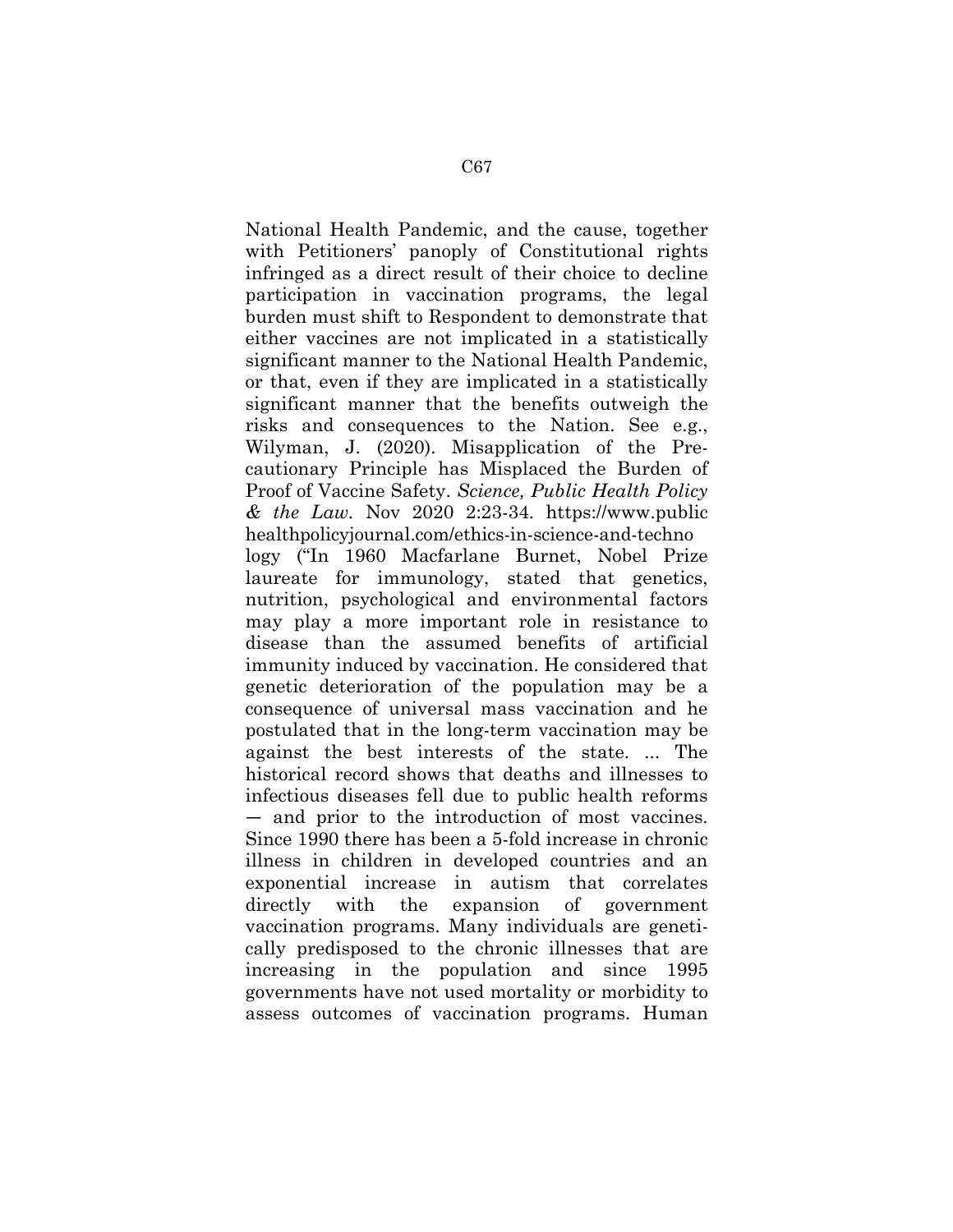health can be protected in government policies if the precautionary principle is used in the correct format that puts the onus of proof of harmlessness on the government and pharmaceutical industry, and not the general public.")

# **XIV. CONSTITUTIONAL BASES OF PETITIONERS' REQUEST FOR DECLARATORY RELIEF**

**89.** Petitioners allege that rigorous and ethical scientific survey of unvaccinated individuals is a mathematically necessary component in ending the National Health Pandemic, such that protecting the panoply of Constitutional rights of the unvaccinated, including the minor Petitioners and their families, is necessary to survival of the nation.

**90.** Petitioners allege a panoply of violations of their constitutional rights. The allegations contained in this Petition form an adequate basis for standing to seek declaratory and injunctive relief.

#### **COUNT NUMBER ONE**

### **Constitution for the United States of America, Perpetuity Principles in Article II, Section 1 (Oath of Office) and Article II, Section 3 (Laws Faithfully Executed)**

**91.** The foregoing paragraphs are repeated and incorporated as though fully set forth herein.

**92.** In accordance with Article II, Section 8, of the Constitution for the United States of America, the President takes the Oath of Office.

**93.** By virtue of the presentation and filing of this action, Respondent has been placed on notice of the four judicially noticeable facts set forth in paragraph 24. Such facts are not political questions.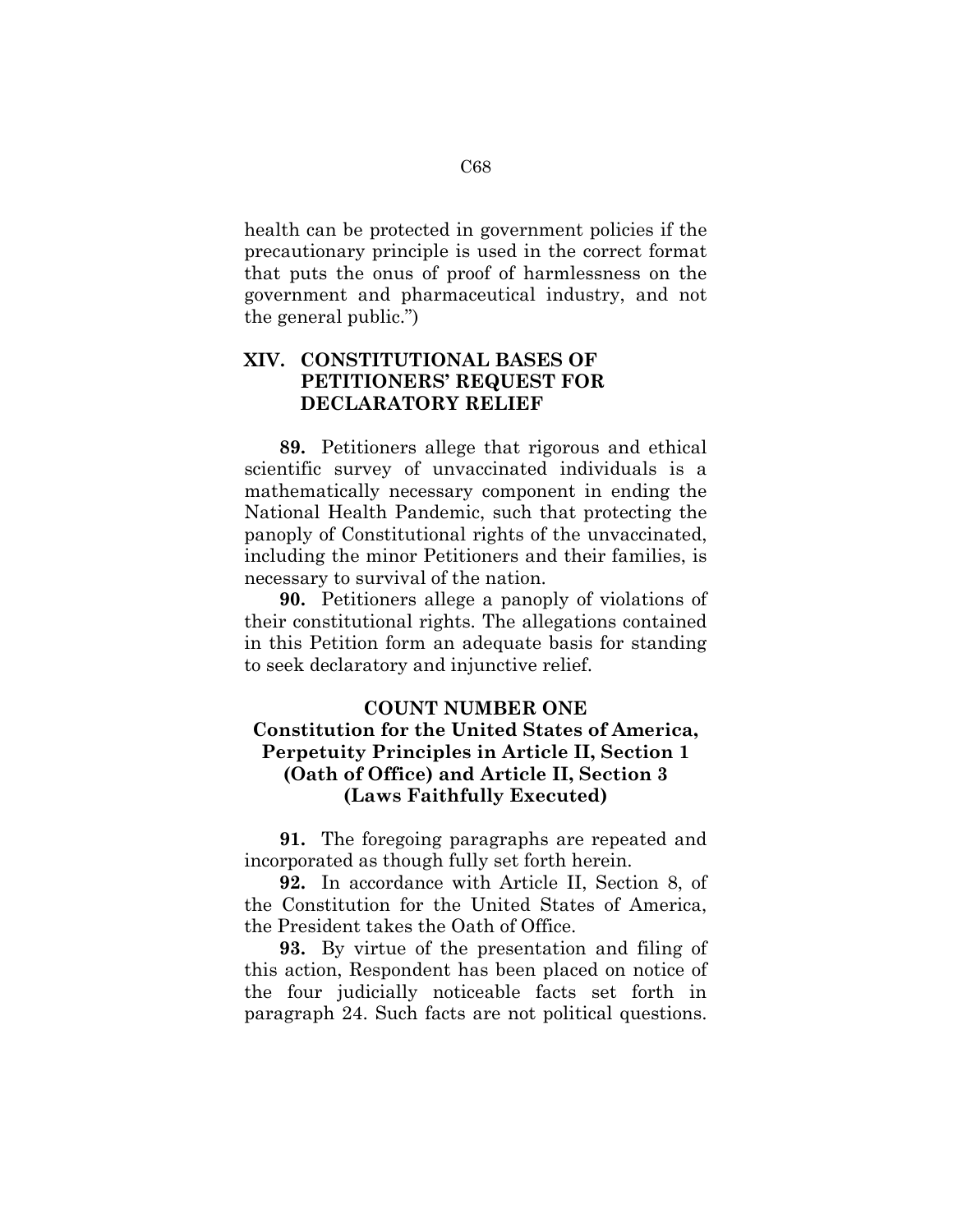Rather, observation of such facts is vital to ensure the very survival of the Nation from the National Health Pandemic. The manner in which Respondent takes action on such judicially noticeable facts would involve his reasonable executive discretion, but the imperative of recognizing the judicially noticeable facts and taking *some* appropriate action reasonably engineered to prevent the collapse of this Nation and prevent further harm to its people, is neither discretionary nor political. The tool of the Executive Order has been utilized historically to accomplish nationwide relief against countless State and local laws oppressing individuals across jurisdictions — for example, when President Abraham Lincoln freed slaves by Executive Order, blacks were not a protected class. When President Dwight Eisenhower used the tool of the Executive Order to desegregate schools (with the cooperation of the Federal Courts), he upheld civil rights by preempting oppressive State and local laws across the country. To help emphasize the need for nationwide relief on this specific issue of vaccination, Petitioners will respectfully submit a logical analogy: this Nation is like a patient with indisputably diagnosed aggressive Stage III cancer that *will be terminal* if the cancer continues on the current trajectory. Respondent is like the Nation's hospital director overseeing the physicians who are just now receiving the lab results proving the aggressive nature of that cancer. Respondent has reasonable discretionary authority regarding his next course of action regarding the physicians' recommendations to the patient, but the physicians must still respect their Physician's Oath to be aware of the patient's state of health and to recommend something defensible to save the patient's life, even if that something defensible is only to refer the patient to another physician (and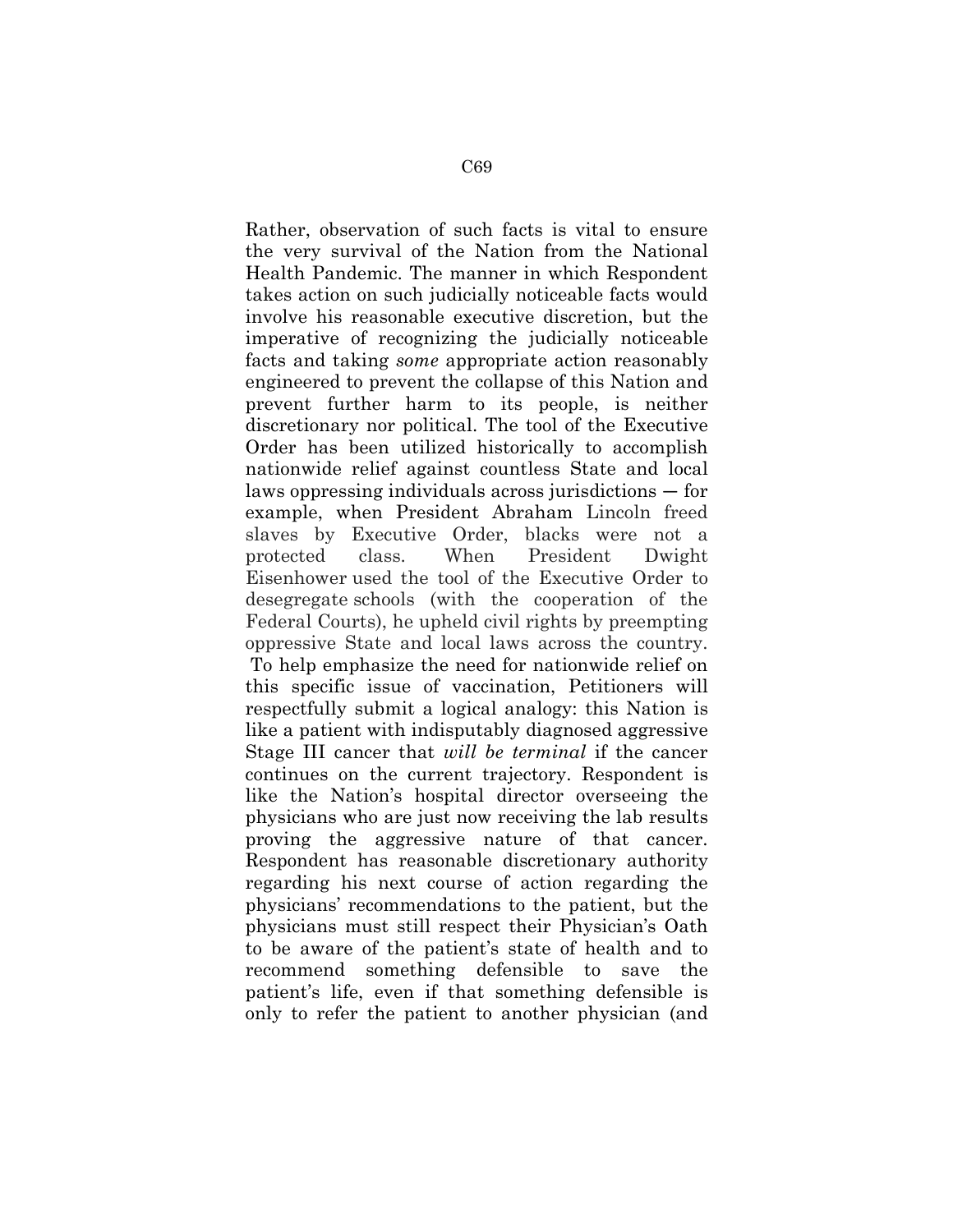indeed at that point, the patient's choice of care provider may be a political question). So the duty to save the patient's life is nondiscretionary (justiciable), but the choice of how to accomplish that goal (within the bounds of strict scrutiny) is discretionary (political question).

**94.** The Petitioners have presented here a reasonable, logical, and executable plan of action to preserve the evidence critical to the scientific method, and a path to absolute certainty as to what further actions may save this Nation from collapse.

**95.** This action arises under those specific aspects of the oath of office in Article II, Section 1, of the Constitution for the United States of America, which aspects are not political questions or discretionary matters, but rather which are necessary. Petitioners do not seek justiciability over any political questions reserved to Respondent, but rather Petitioners assert justiciability with respect to the Court's fundamental power under Article III of the Constitution for the United States of America, to act as an intermediary between the President of the United States of America and the People of the United States of America, on the specific issue of the declaratory and injunctive relief requested in this particular case due to the extraordinary and imminent national security emergency threatening the very existence of the Nation. The dissolution of America is imminent unless Respondent (or this Court in respect of him) takes appropriate action.

**96.** As the 9th Circuit Court [dissent] stated in *Juliana v. United States*, 947 F.3d 1159, 1178-79 (9th Cir. 2020),

"The Constitution's structure reflects this perpetuity principle. *See Alden v. Maine*, 527 U.S. 706, 713, 119 S. Ct. 2240, 144 L. Ed. 2d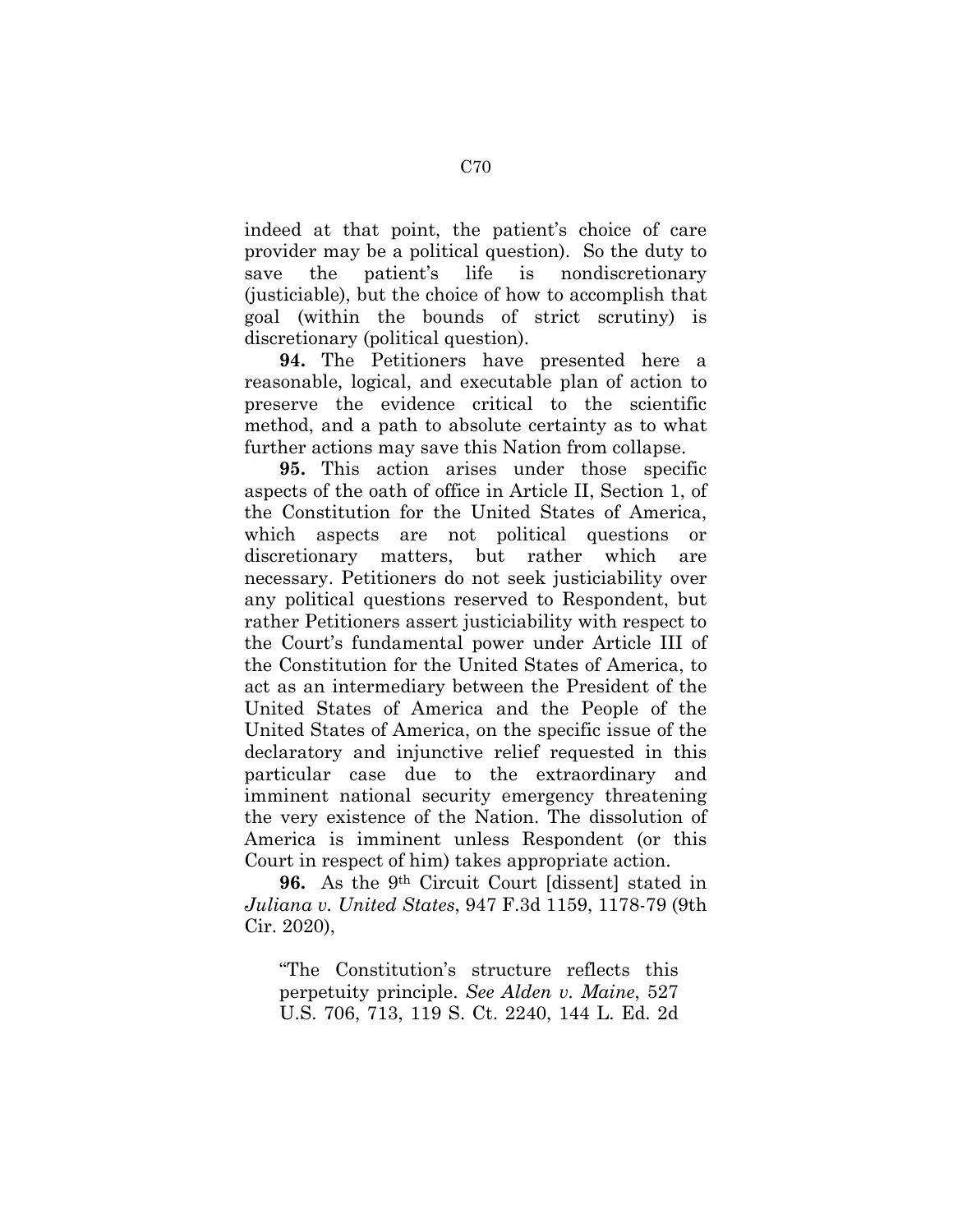636 (1999) (examining how "[v]arious textual provisions of the Constitution assume" a structural principle). In taking the Presidential Oath, the Executive must vow to "preserve, protect and defend the Constitution for the United States," U.S. Const. art. II, § 1, cl. 8, and the Take Care Clause obliges the President to "take Care that the Laws be faithfully executed," U.S. Const. art. II, § 3. Likewise, though generally not separately enforceable, Article IV, Section 4 provides that the "United States shall guarantee to every State in this Union a Republican Form of Government, and shall protect each of them against Invasion; and ... against domestic Violence." U.S. Const. art. IV, § 4; *see also New York v. United States*, 505 U.S. 144, 184-85, 112 S. Ct. 2408, 120 L. Ed. 2d 120 (1992). ... The perpetuity principle is not an environmental right at all, and it does not task the courts with determining the optimal level of environmental regulation; rather, *it prohibits only the willful dissolution of the Republic.* (Emphasis added.)

**97.** In upholding a challenge to Oregon's attempted scheme to force participation in public school programs rather than allow private school choice, the Supreme Court held in *Pierce v. Soc'y of Sisters*, 268 U.S. 510, 536 (1925), "Prevention of impending injury by unlawful action is a well recognized function of courts of equity."

**98.** Once observed, the four judicially noticeable facts are so plain, and the mathematical trajectories of America's chronic illnesses are so clear, that in the context of Article II, Section 1, this amounts to a breach of contract with Petitioners and the American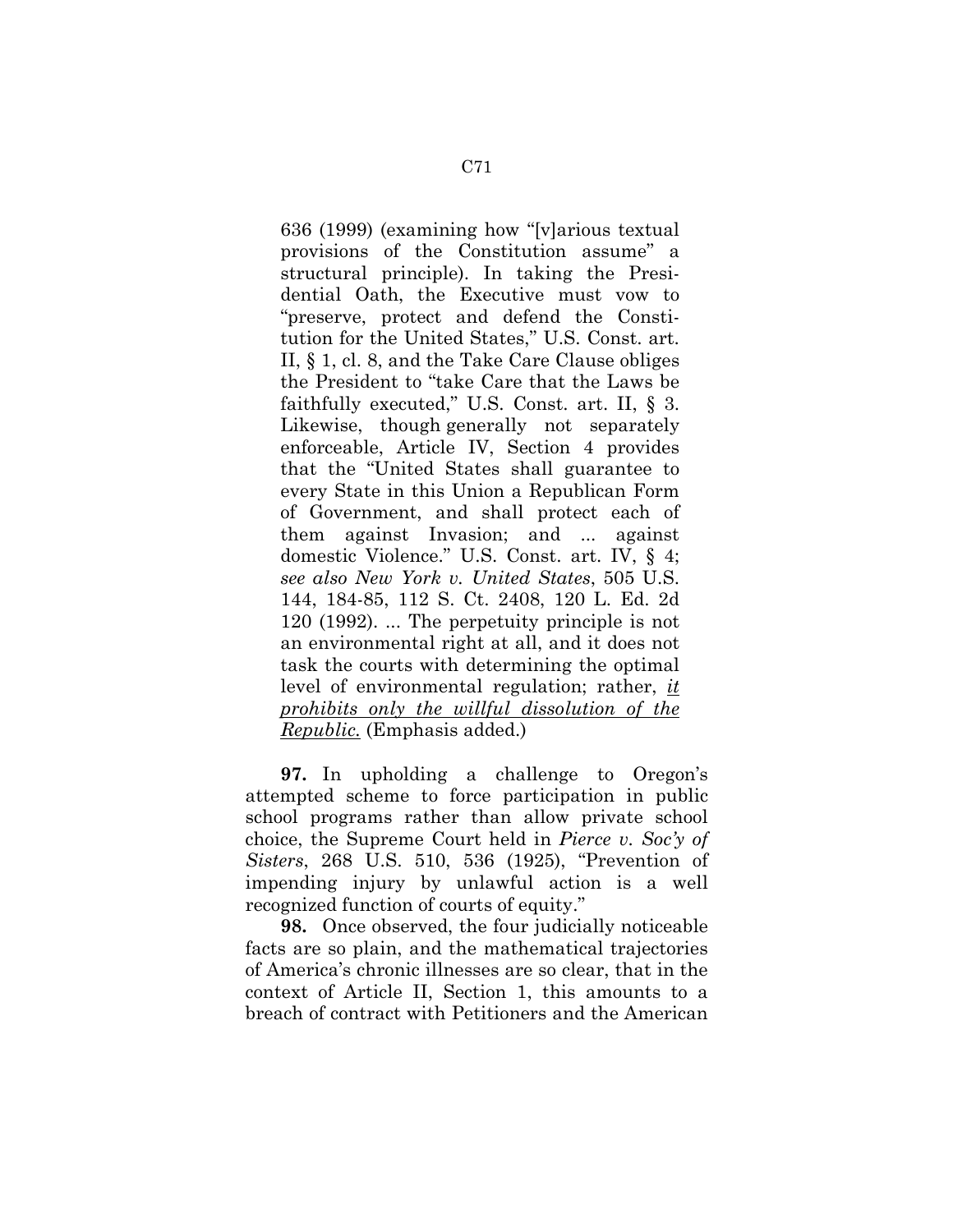People, and rises to the level of reckless dissolution of the Republic, to fail to make an appropriate plan of action to end the National Health Pandemic.

### **COUNT NUMBER TWO Constitution for the United States of America, Amendment 1 (Free Exercise of Religion)**

**99.** The foregoing paragraphs are repeated and incorporated as though fully set forth herein.

**100.** Petitioners assert the Freedom of Religion Clause of the First Amendment upholds the fundamental right of an individual to the free exercise of religion in medical decision making.

**101.** Petitioners are opposed to the use of fetal tissue from aborted children in the manufacture of certain vaccines recommended by the CDC and because of such recommendations variously required for fundamental activities such as military service, school entry, and employment. Petitioners are also religiously opposed to vaccination for other valid and defensible reasons, such as opposition to technology where species and toxins are mixed together for injection into God's creation, the human body, not only because the bible instructs to treat the body as a clean vessel, a temple for the Holy Spirit, but because the health effects of this activity are detrimental to human health.

**102.** Petitioners have suffered vilification, coercion, segregation, protected class targeting, disparate impact, and social isolation (collectively "Vilification") from both Federal entities and other entities receiving Federal funds, on account of Petitioners' exercise of Constitutional rights alleged herein, including but not limited to freedom of religion in remaining unvaccinated. Such Vilification has actively segregated Petitioners in various private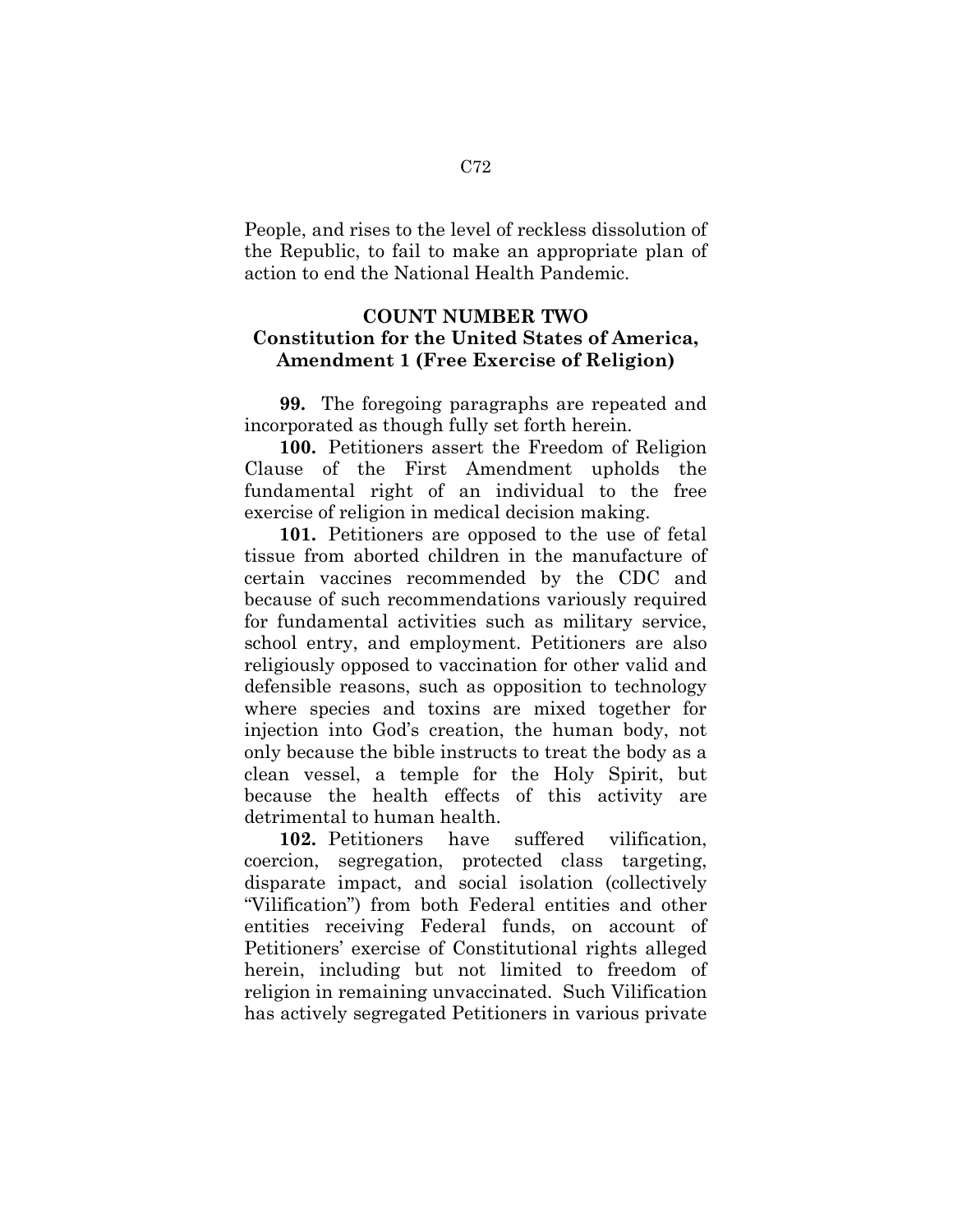and public places, including but not limited to military service, choice of school, and choice of employment.

**103.** Previous executive orders upholding religious freedom have neither addressed nor remedied the full Predicament threatening the Nation.

**104.** The threatened, further and more comprehensive vaccine mandates against Petitioners, by operation, violate Petitioners' ability to practice their religious beliefs which are a Constitutionally protected right secured to them by the First Amendment.

**105.** Petitioners also experience a certain and palpable threat of mandatory vaccination during perceived public health emergencies even when those 'emergencies' later prove to be based on public fear rather than mathematical facts.

**106.** Respondent has the duty to acknowledge that a minority of Americans have been segregated and to take some appropriate action in his reasonable discretion to either desegregate or justify the continued infringement upon Petitioners' 1st Amendment, and other rights. Petitioners further petition for Respondent to take some appropriate action in Respondent's reasonable discretion to safeguard Petitioners 1st Amendment rights that protect them as individuals who are desired candidates for scientific control group surveys and studies, including but not limited to the Survey and Study requested by Petitioners.

**107.** Petitioners are engaged in Constitutionally protected activity as set forth herein, and are subject to discrimination as a result. Respondent's Oversight (in the omissions sense of the word) to remedy the Predicament and issue the Suspension has chilled persons of ordinary firmness from continuing to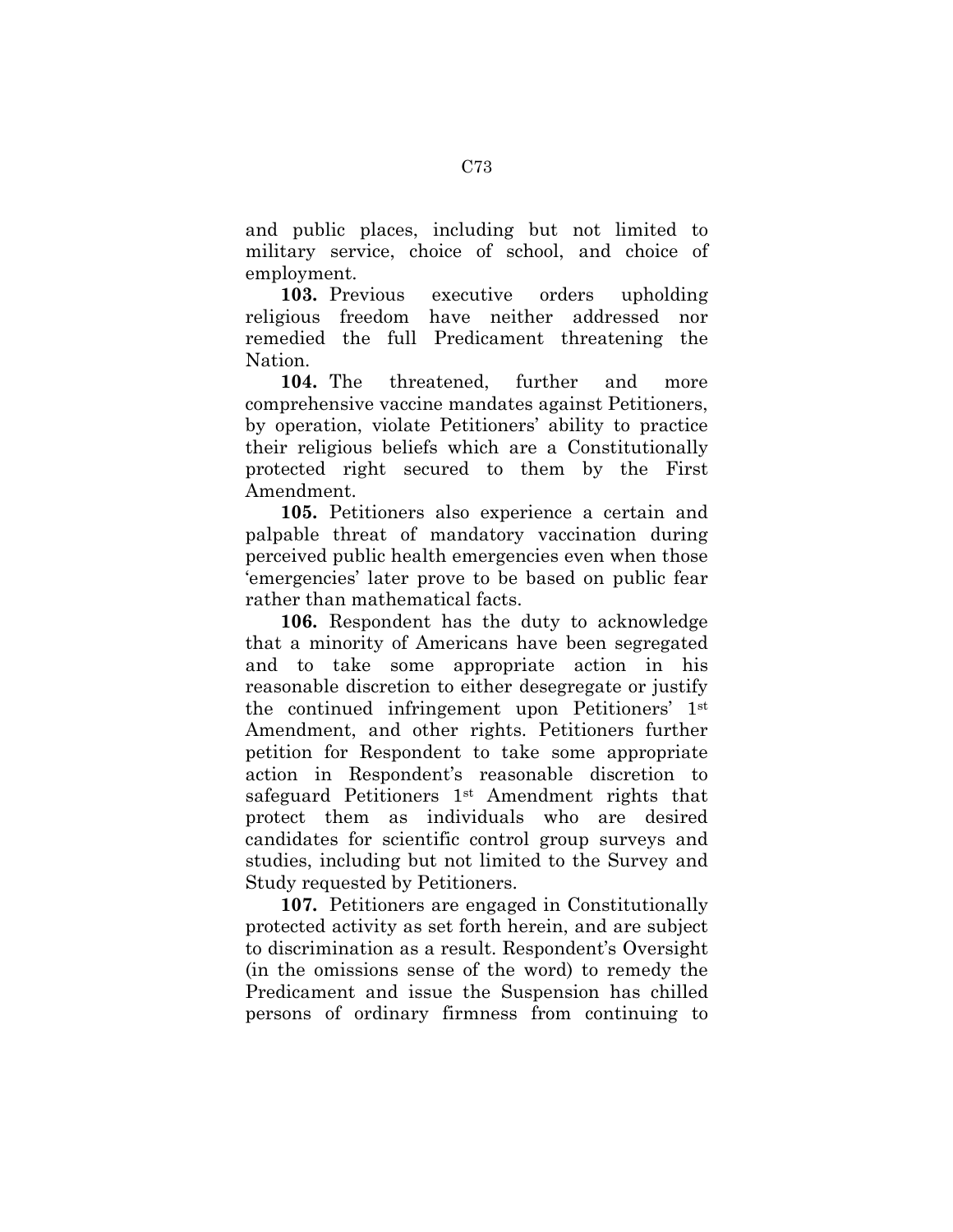engage in Constitutionally protected activity. Petitioners' protected activity, including but not limited to existing in their God-given natural/ unvaccinated state, was a substantial or motivating factor for their position in regards to the Predicament, which is sustained by Respondent's Oversight in the omissions sense of the word.

# **COUNT NUMBER THREE Constitution for the United States of America, Amendment 5 (Bodily Integrity)**

**108.** The foregoing paragraphs are repeated and incorporated as though fully set forth herein.

**109.** Petitioners assert the Due Process Clause of the Fifth Amendment upholds the fundamental right of an individual to personal bodily integrity in medical decision making.

**110.** The United States Supreme Court has consistently recognized the Constitutional right of every non-incarcerated individual to remain free from forced medical treatment. See e.g., *Cruzan v Director, Missouri Dept of Health,* 497 US 261, 279 (1990), "It cannot be disputed that the Due Process Clause protects an interest in life as well as an interest in refusing life-sustaining medical treatment."

**111.** For the last 100+ years, courts have attempted to justify vaccination mandates by citing *Jacobson v. Massachusetts,* 197 U.S. 11 (1905). *Jacobson* concerned a small pox outbreak in Massachusetts around the turn of the 20<sup>th</sup> century, well before the days of strict scrutiny analysis.<sup>9</sup> In a

 $\overline{a}$ 

<sup>9</sup>*Roman Catholic Diocese v. Cuomo*, No. 20A87, 2020 U.S. LEXIS 5708, at \*16 (Nov. 25, 2020) (Justice Gorsuch concurring, "Why have some mistaken this Court's modest decision in *Jacobson* for a towering authority that overshadows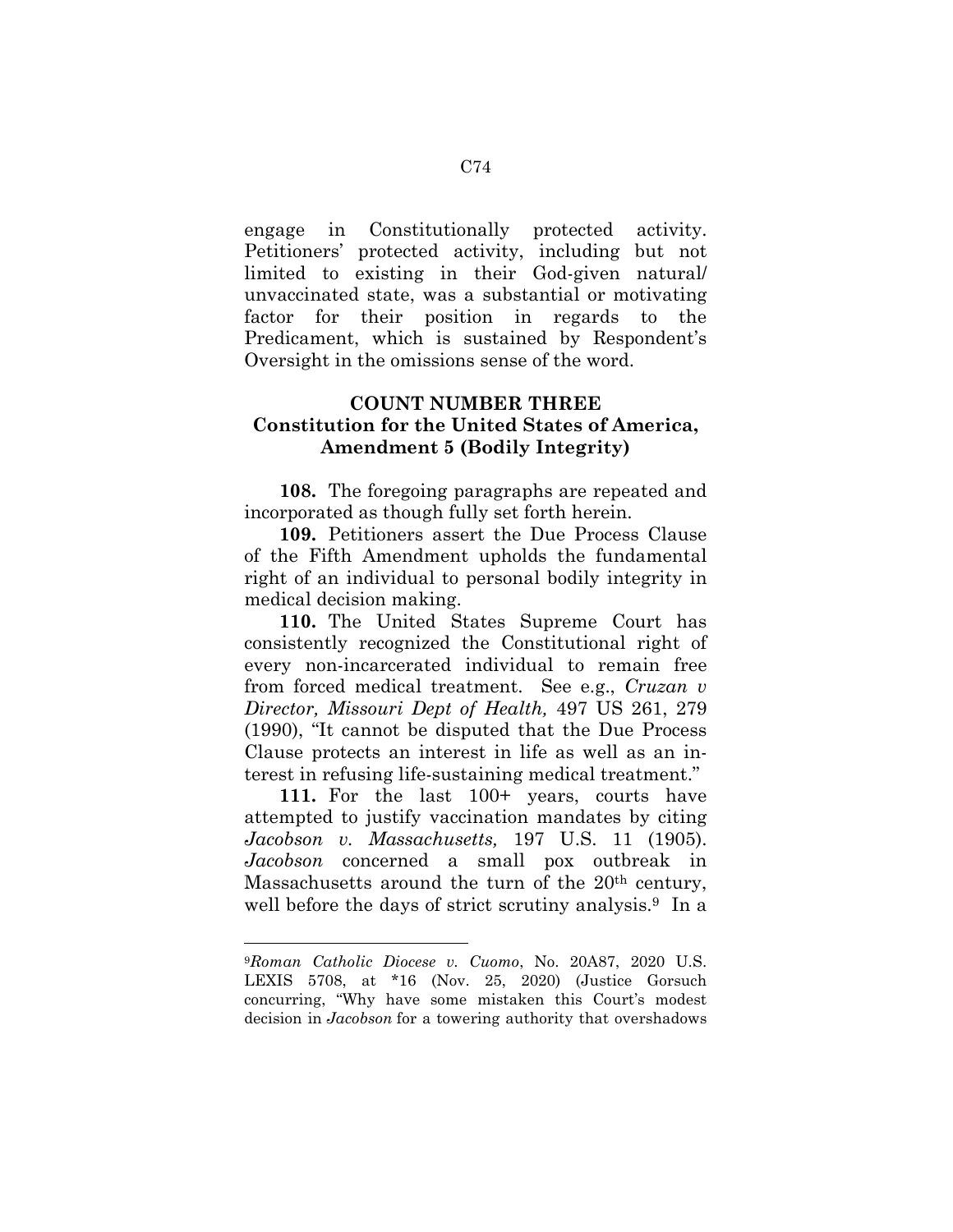7-2 decision applying the 14th Amendment to an individual born in Sweden who immigrated to the United States, the Court upheld the right of local public health authorities to require that persons over age 21 who were fit subjects for vaccination either (1) submit to vaccination, (2) pay a \$5 fine to avoid vaccination, or (3) leave the jurisdiction. Given the practical options available to avoiding forced medical treatment (i.e., paying a fine or leaving the jurisdiction), the case has been cited both in favor of forced medical treatment, and against it. But what is certain is that later cases upholding *Jacobson* also upheld:

- **A.** Forced sterilization of human beings. *Buck v. Bell*, 274 U.S. 200 (1927) (later overturned); and
- **B.** Abortion *Roe v. Wade*, 410 U.S. 113, 154 (1973) (criticized but not yet overturned). This is the slippery slope where a "right" (to a medical procedure) can fast evolve into the government's "right" to force the procedure, as is seen in communist China.

The *Jacobson* Court took judicial notice of "a common belief of the people" (namely, that vaccines are 'safe enough for government work') and elevated it to 'fact'. *Id.* at 35. It cannot be whitewashed that modern vaccination, with its aborted fetuses, DNA manipulation, and nanotechnology, is deeply and shockingly unsafe. It even borders on the ridiculous to sustain today the archaic *consensus gentium* cited

 $\overline{a}$ 

the Constitution during a pandemic? In the end, I can only surmise that much of the answer lies in a particular judicial impulse to stay out of the way in times of crisis. But if that impulse may be understandable or even admirable in other circumstances, we may not shelter in place when the Constitution is under attack. Things never go well when we do.")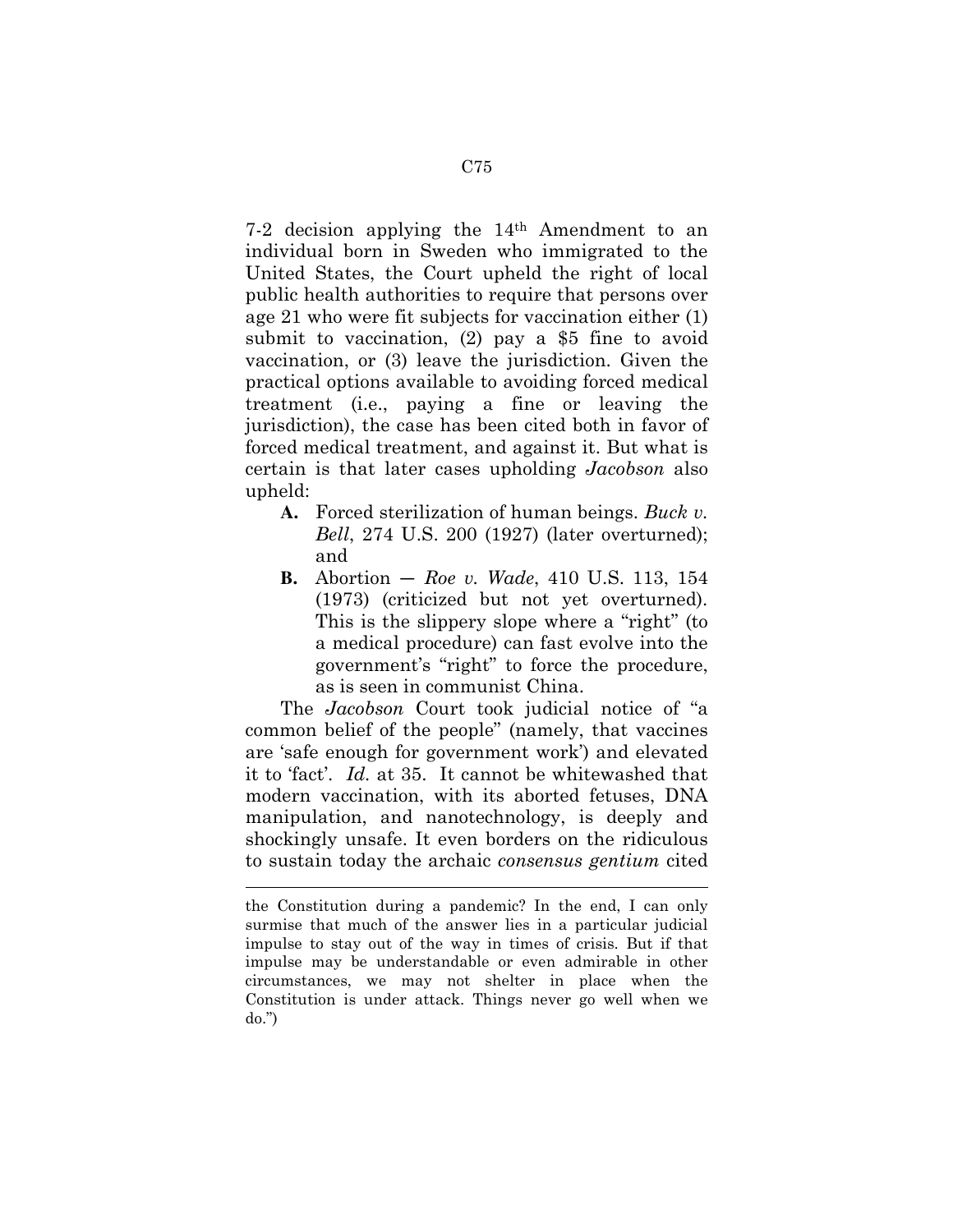in *Jacobson,* to condone sacrificing individuals for the masses based upon the *false* and now-disproven beliefs of the masses in 1905. Indeed, as the U.S. Supreme Court had cautioned only three years earlier, "[i]t should ever be the care of courts of justice to guard human life and liberty against being sacrificed by public prejudice or excitement." *Dreyer v. Ill.,* 187 U.S. 71, 76 (1902).

The public health authorities misciting *Jacobson* today consistently do so to justify their sacrificial excitement rather than correct beliefs [sic]. In this manner, for 100+ years the *Jacobson* opinion has held America hostage to a false and rigid "belief" system held by locals of a small city in 1905. The government officials genuinely believed Henning Jacobson and his son needed to sacrifice their bodies for the masses of Massachusetts. But would these locals ever have believed or imagined the farreaching consequences of their support for sacrificing Jacob and his son … forced sterilizations, forced aborted fetus vaccines, forced DNA alteration vaccines, judicially condoned quarantines, church attendance limits, etc. Such is the rotten fruit of a rotten tree. All of this could have been avoided from 1905 to the present day if the Court in *Jacobson* had only based its fateful decision on the equivalent of Petitioners' Requests for Judicial Notice filed in this action, rather than having succumbed to the "common belief" of the masses in 1905.

**112.** Already in this decade beginning in 2020, America is witnessing a biotechnology revolution by pharmaceutical companies advancing new vaccines unknown to the 1905 Supreme Court:

- **A.** Vaccines such as chickenpox and rubella that are cultured from aborted human fetal tissue,
- **B.** Vaccines that manipulate human DNA,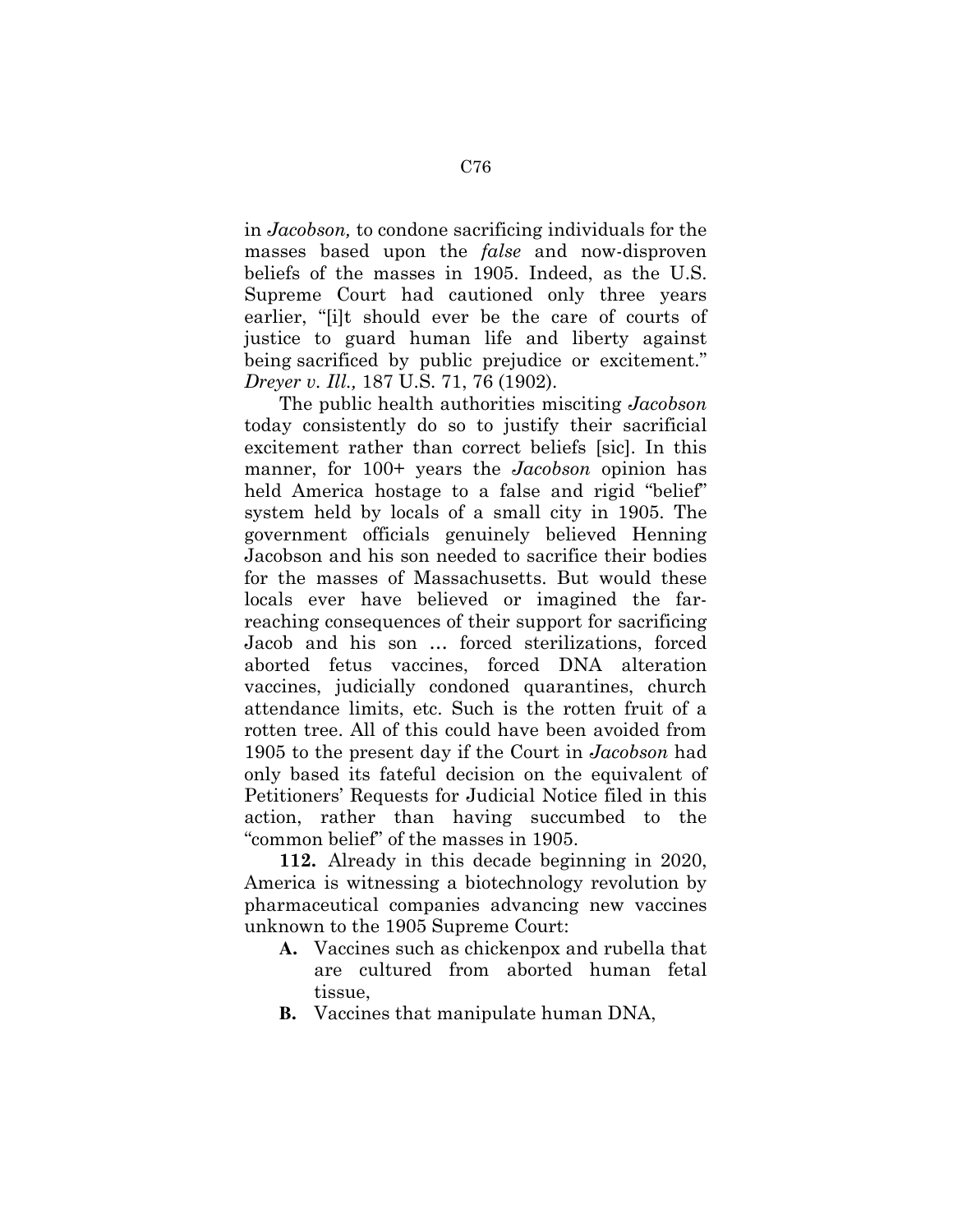- **C.** Vaccines incorporating nanotechnology,
- **D.** Vaccines manufactured from cancerous "immortal cell lines", and
- **E.** Vaccines employing human tracking technology.

Petitioners submit this biotechnology revolution cannot be ignored. The time has already come to remember Justice Harlan's caveat on his 1905 case holding in *Jacobson*, "There is, of course, a sphere within which the individual may assert the supremacy of his own will, and rightfully dispute the authority of any human government, especially of any free government existing under a written constitution, to interfere with the exercise of that will." *Jacobson, supra,* at 29. *Jacobson* was not intended to become an open door to unlimited technological advancements so long as pharmaceutical company attaches its behavior to the word "vaccine". Even before Covid-19 vaccination, according to the trade publication PhRMA, there were over 250 new vaccines in development. Big Pharma is steadily increasing the quantity of vaccines mandated upon the public by government officials receiving so-called "donations" from Big Pharma.

**113.** Based on the above-described uncertainty surrounding the legal question of 'forced vaccination', the fact compliance with the dictates of pharma are already wrongly enforced against the people by discrimination, and the hotly debated ethical questions surrounding biotechnology, legal scholars and public health officials on all sides continue to debate (or in some cases hide from debate), while the survival of the Nation hangs in the balance.

**114.** Petitioners are individuals able to provide informed consent/refusal for themselves and their children with respect to vaccination. No public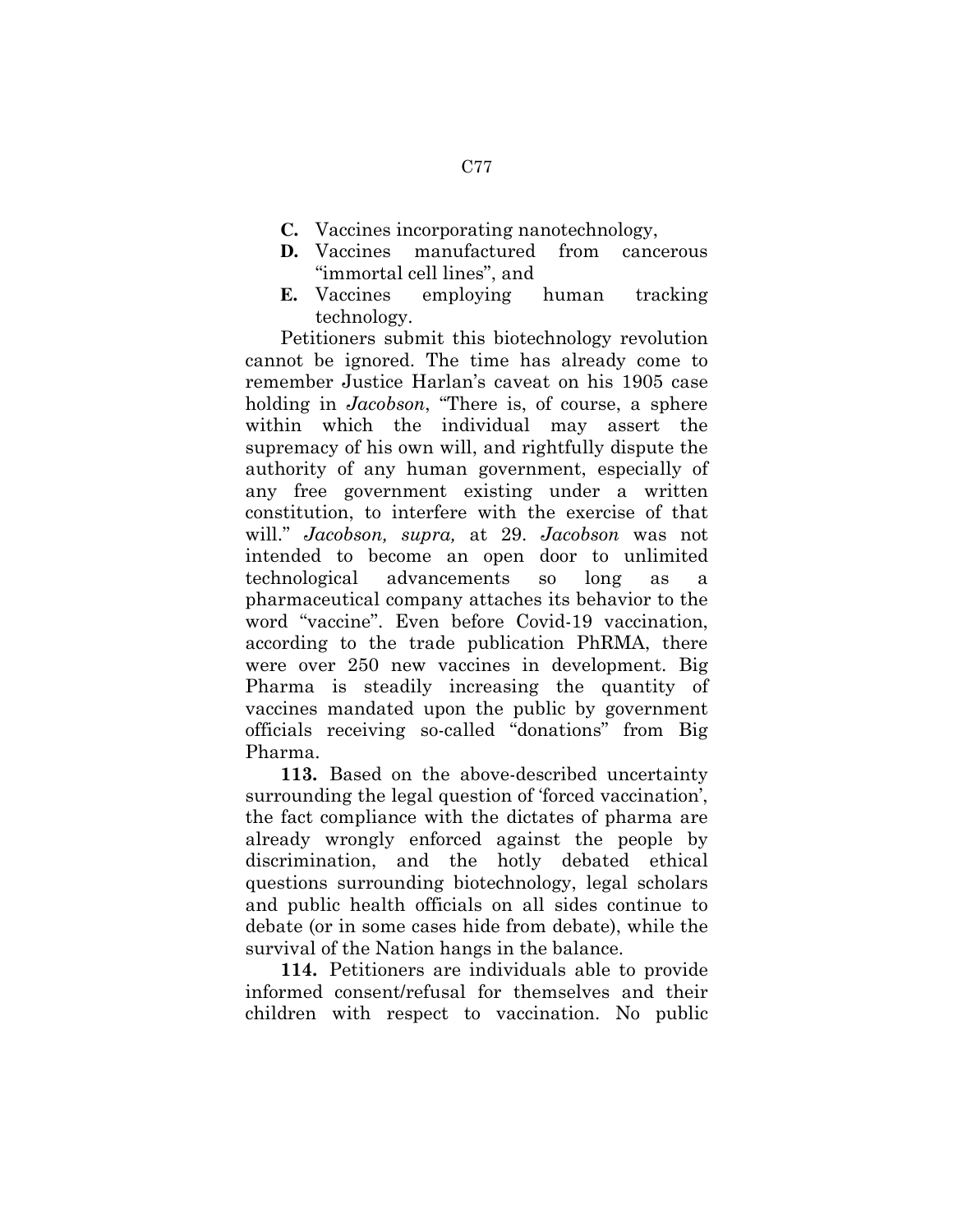official or agency has the authority to provide informed consent/refusal on behalf of Petitioners, nor to *coerce* Petitioners (who *are* informed) into "consenting" to participate in a vaccination program within the Predicament.

**115.** Although Petitioners here are informed, they do not consent to serve as experimental medical subjects by participation in any vaccination program or other vaccination requirement imposed upon the public within the Predicament. Such lawful exercise of their right to refuse to participate, cannot serve as lawful grounds for discrimination against them. Arguments to the contrary are repugnant to the Constitution for the United States of America. Before denial of rights, due process places the burden on any party wishing to thusly coerce, to first prove the plaintiffs have done something to warrant the loss of such a fundamental right, i.e., the right to refuse to consent to serve as the subject of medical experimentation.

**116.** As a direct and proximate result of Petitioners not providing their informed consent to participation in vaccination programs with a mathematically undefined risk of causing Petitioners disability or death, Petitioners have suffered Vilification as set forth herein.

**117.** Respondent is not the sole cause of the Vilification, nor the sole cause of the threats of mandatory vaccination, but rather Respondent has the responsibility to acknowledge that America has been segregated and to take some appropriate action in Respondent's reasonable discretion to either desegregate or justify the continued infringement upon Petitioners' 5th Amendment and other rights. Petitioners further petition for Respondent to take some appropriate action in Respondent's reasonable discretion to safeguard Petitioners' 5th Amendment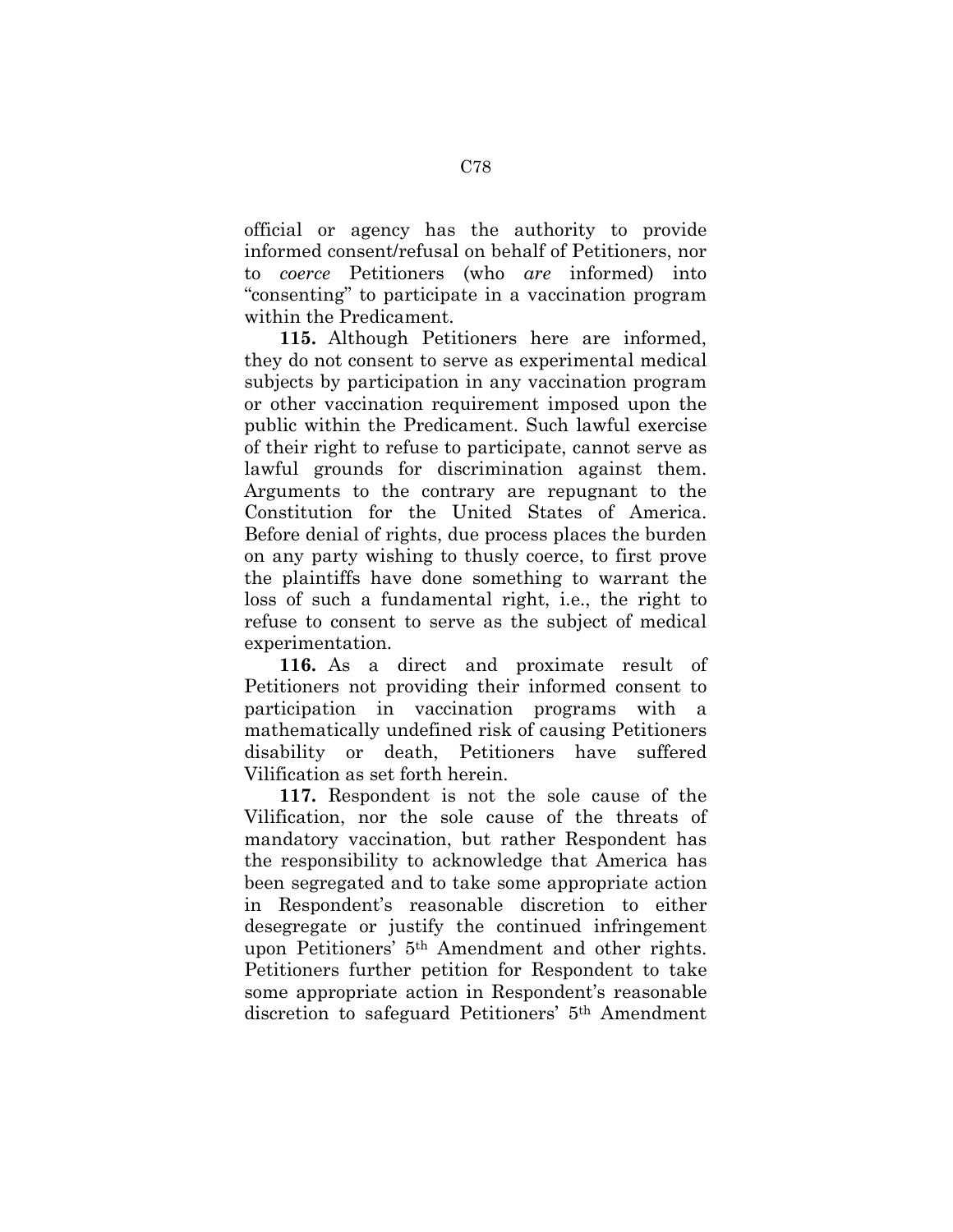rights that protect them as individuals who are desired candidates for scientific control group surveys and studies, including but not limited to the Survey and Study requested by Petitioners.

# **COUNT NUMBER FOUR Constitution for the United States of America, Amendment 5 (Freedom from Government Created Danger)**

**118.** The foregoing paragraphs are repeated and incorporated as though fully set forth herein.

**119.** Petitioners have the 5th Amendment Due Process right to be free from Respondent placing Petitioners in the Predicament, a position of actual, particularized danger based upon the deliberate indifference of Subordinate Executive Agencies and myriad others to a known and obvious danger in the National Health Pandemic, especially during the unscientific hysteria and overreaction of local health officials to Covid-19.

**120.** By Oversight in the omission sense of the word, Respondent has not prevented the Vilification, infliction of threats and coercion of mandatory vaccination upon Petitioners, which has placed Petitioners in a position of an actual, particularized danger threatening national security.

**121.** Respondent has actively supported Subordinate Executive Agencies and myriad others contributing to the Predicament in spite of their deliberate indifference to known and obvious dangers, thereby creating and exposing Petitioners to dangers, the intensity of which Petitioners may not have otherwise faced.

**122.** Petitioners' current and future injuries as herein stated are reasonably foreseeable to Respondent.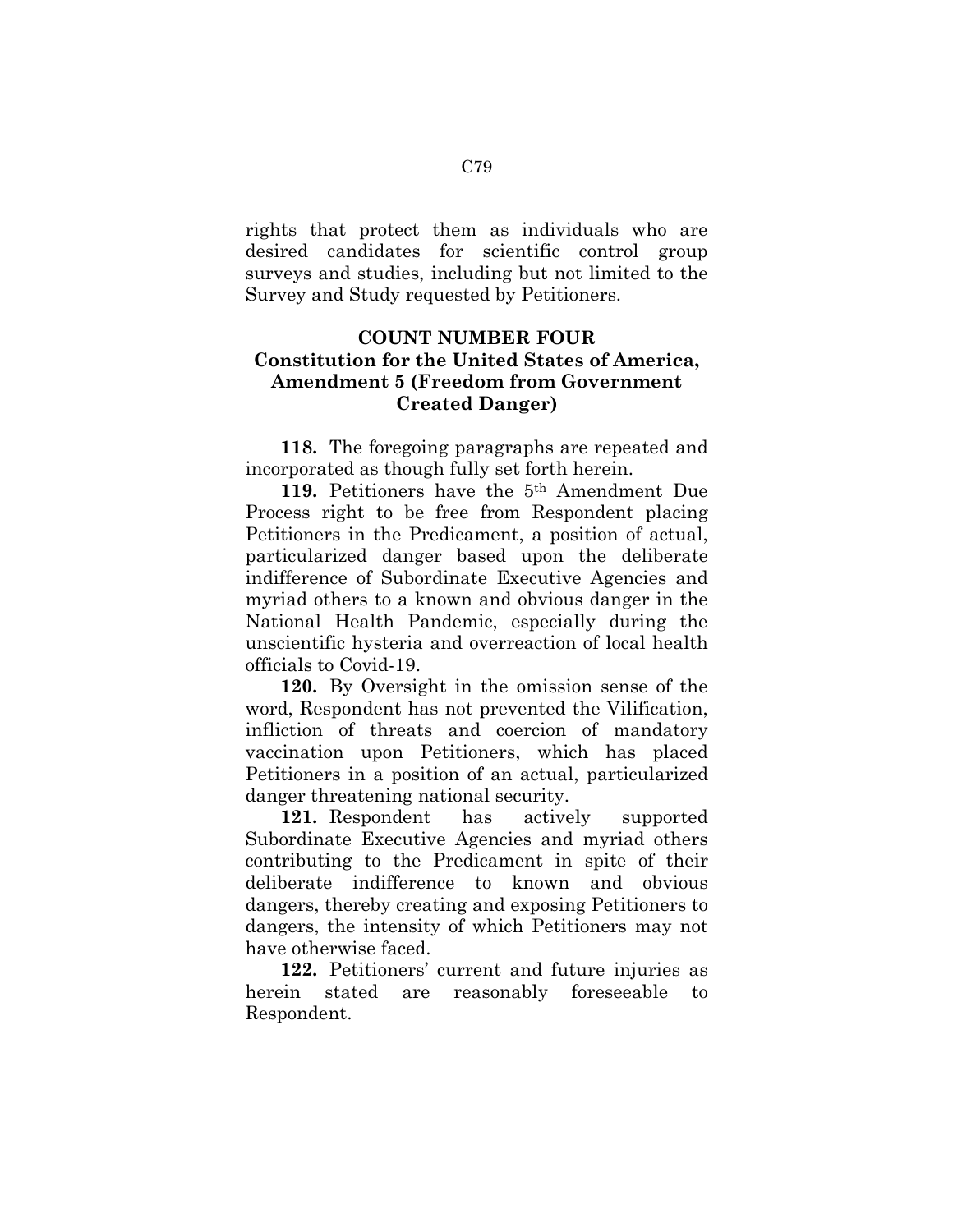## **COUNT NUMBER FIVE Constitution for the United States of America, Amendment 4 (Zone of Privacy)**

**123.** The foregoing paragraphs are repeated and incorporated as though fully set forth herein.

**124.** Petitioners assert the Privacy Clause of the Fourth Amendment respects the fundamental right of an individual zone of privacy in human autonomy necessary to medical decision making.

**125.** Petitioners live constantly under threat and danger of seizure by myriad authorities who make mathematically unfounded medical determinations that being unvaccinated is "dangerous" and "vaccines are safe".

**126.** It is widely known and recognized among unvaccinated Americans that child welfare authorities are notorious for citing non-vaccination as a basis for medical neglect charges. Living in a state of fear of child welfare authorities infringes each Petitioners' zone of privacy in medical decision making. It has unnaturally limited each Petitioner's choice of medical provider, and caused further disruption to their doctor-patient relationships.

**127.** Respondent is not the sole cause of the threats of child seizure, nor the ongoing disruption of doctor-patient relationships, but rather Respondent has the responsibility to acknowledge such issues, and to take some appropriate action in Respondent's reasonable discretion to either desegregate or justify the continued infringement upon Petitioners' 4th Amendment rights. Petitioners further petition for Respondent to take some appropriate action in Respondent's reasonable discretion to safeguard Petitioners' 4th Amendment rights that protect them as individuals who are desired candidates for scientific control group surveys and studies, inclu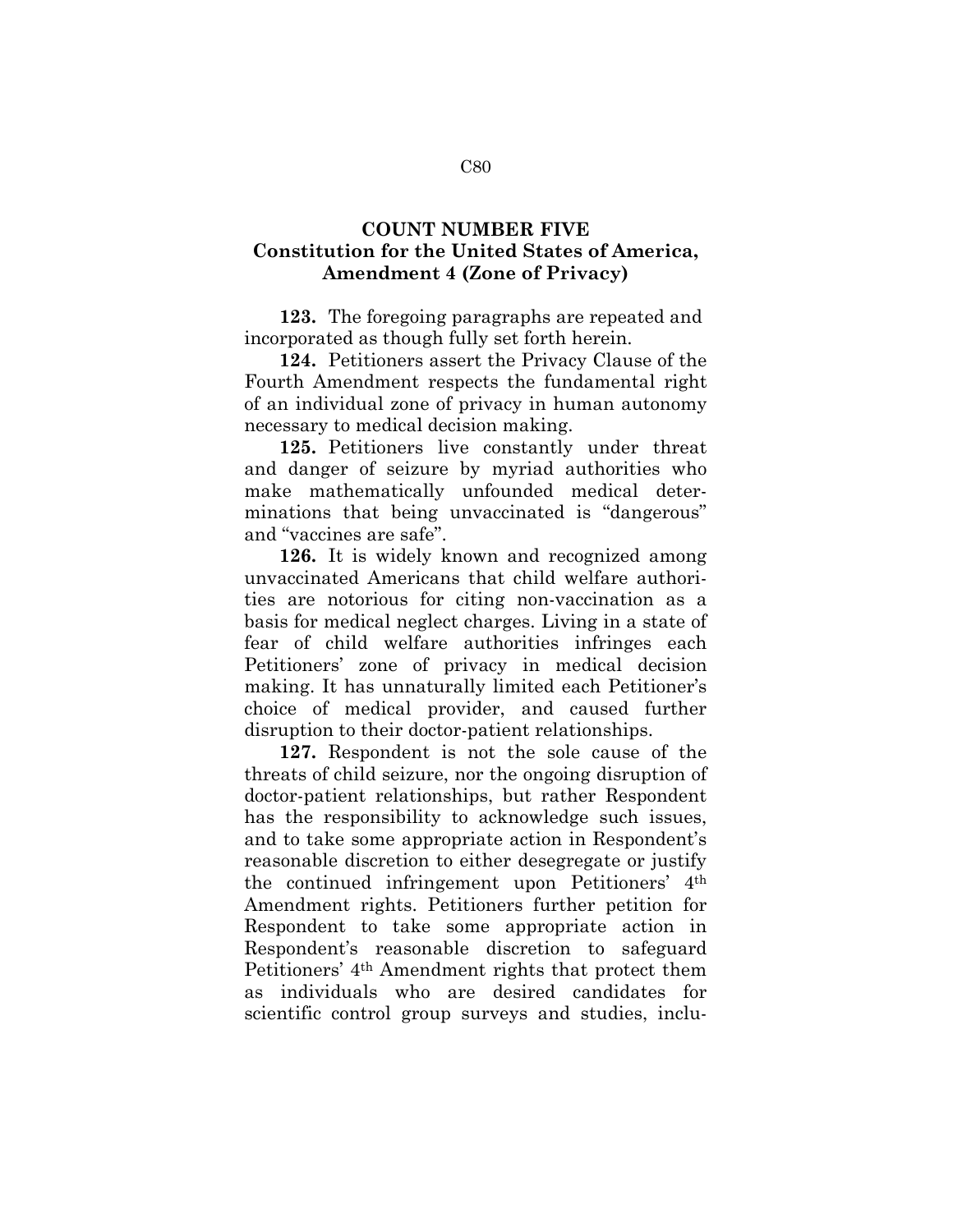ding but not limited to the Survey and Study requested by Petitioners.

#### **COUNT NUMBER SIX**

## **Constitution for the United States of America, Amendment 8 (Cruel and Unusual Punishment)**

**128.** The foregoing paragraphs are repeated and incorporated as though fully set forth herein.

**129.** Petitioners assert the Eighth Amendment Clause prohibiting Cruel and Unusual Punishment.

**130.** Cruel and Unusual Punishment is defined as follows: "Cruel and unusual punishment. Punishment that is that is torturous, degrading, inhuman, grossly disproportionate to the crime in question, or otherwise shocking to the moral sense of the community." Black's Law Dictionary Deluxe 8th Edition.

**131.** Many vaccines have been recalled and phased out as new discoveries revealed hidden dangers. When healthy parents choose to forego injecting their healthy children with whatever particular vaccine the government happens to be promoting at that particular time and place, parents are frequently threatened by child protective services that their parental rights will be stripped and their children will be taken away and given to strangers. This constitutes cruel and unusual punishment. Healthy families being separated and healthy people being ousted from society for their refusal to inject government-mandated biotechnology is a grossly disproportionate response to the parental choice of non-cooperation with human medical experimentation. The punishment is tortuous, degrading, and inhuman.

**132.** Mandatory and coerced biological alteration is cruel and unusual. Children, young people,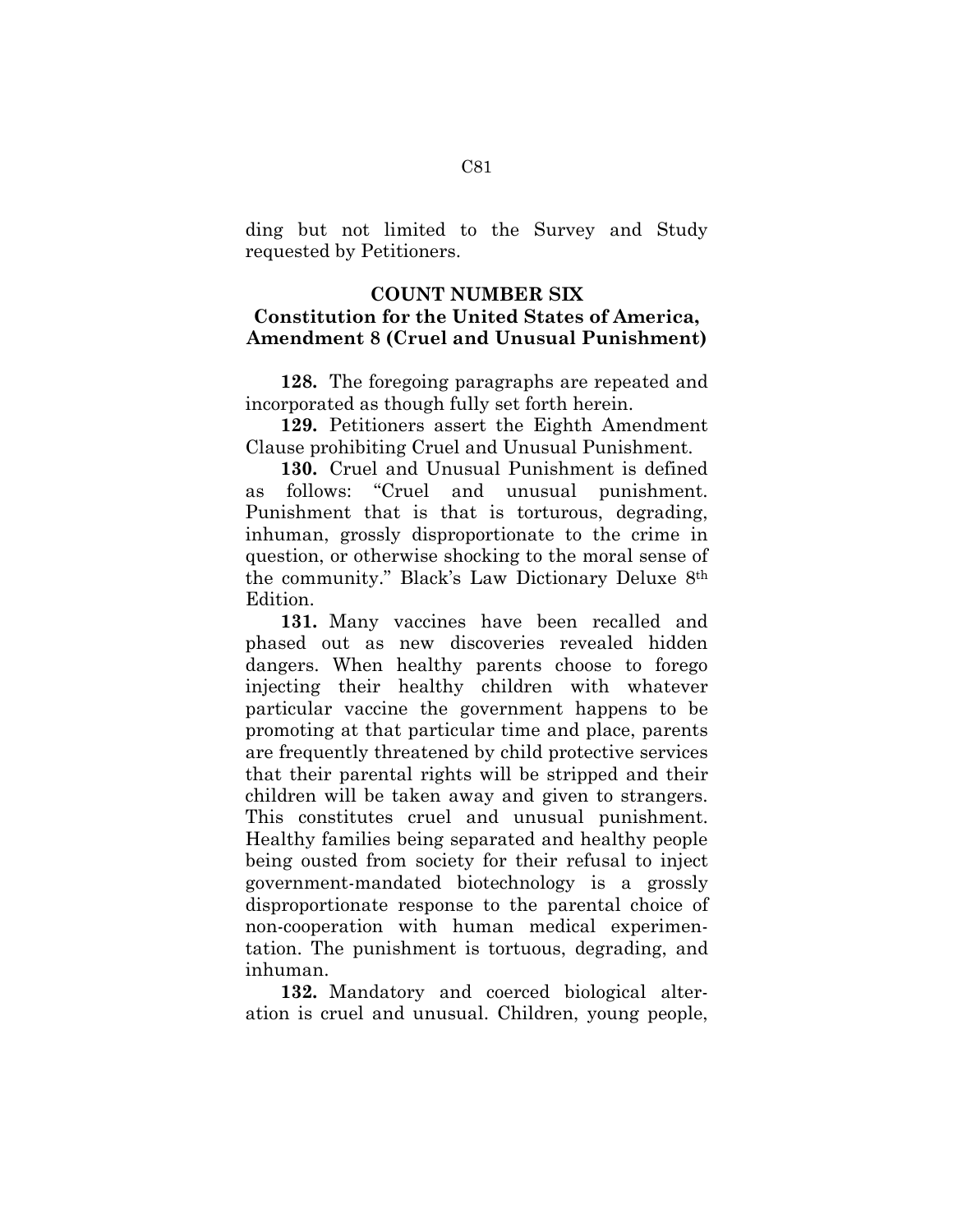and pregnant women have been especially victimized by vaccines that have not been fully studied and which permanently alter their DNA in unknown measure. It is cruel and unusual when health officials use State powers to give pharmaceutical companies unmeasured control over individual posterity.

# **COUNT NUMBER SEVEN Constitution for the United States of America, Amendment 13 (Prohibition on Slavery and Involuntary Servitude)**

**133.** The foregoing paragraphs are repeated and incorporated as though fully set forth herein.

**134.** Petitioners assert the Prohibition of Slavery and Involuntary Servitude Clause of the Thirteenth Amendment upholds the fundamental right of an individual to be free from forced and coerced participation in a national program involving medical decision making.

**135.** According to Blacks Law Dictionary, 8th Edition, slavery is defined as follows: "A situation in which one person has absolute power over the life, fortune, and liberty of another."

**136.** By the removal of Petitioners' choices over their personal health, religious freedom, educational, and career opportunities, and forcefully invading their personal autonomy, Petitioners' 13th Amendment rights have been violated by Respondent's Oversight, in the omission sense of the word, toward Subordinate Executive Agencies and myriad others contributing to the Predicament.

**137.** Petitioners set forth this Count Number Seven with the utmost respect for those who laid the foundation of this Constitutional right: African Americans before the 13th Amendment, who suffered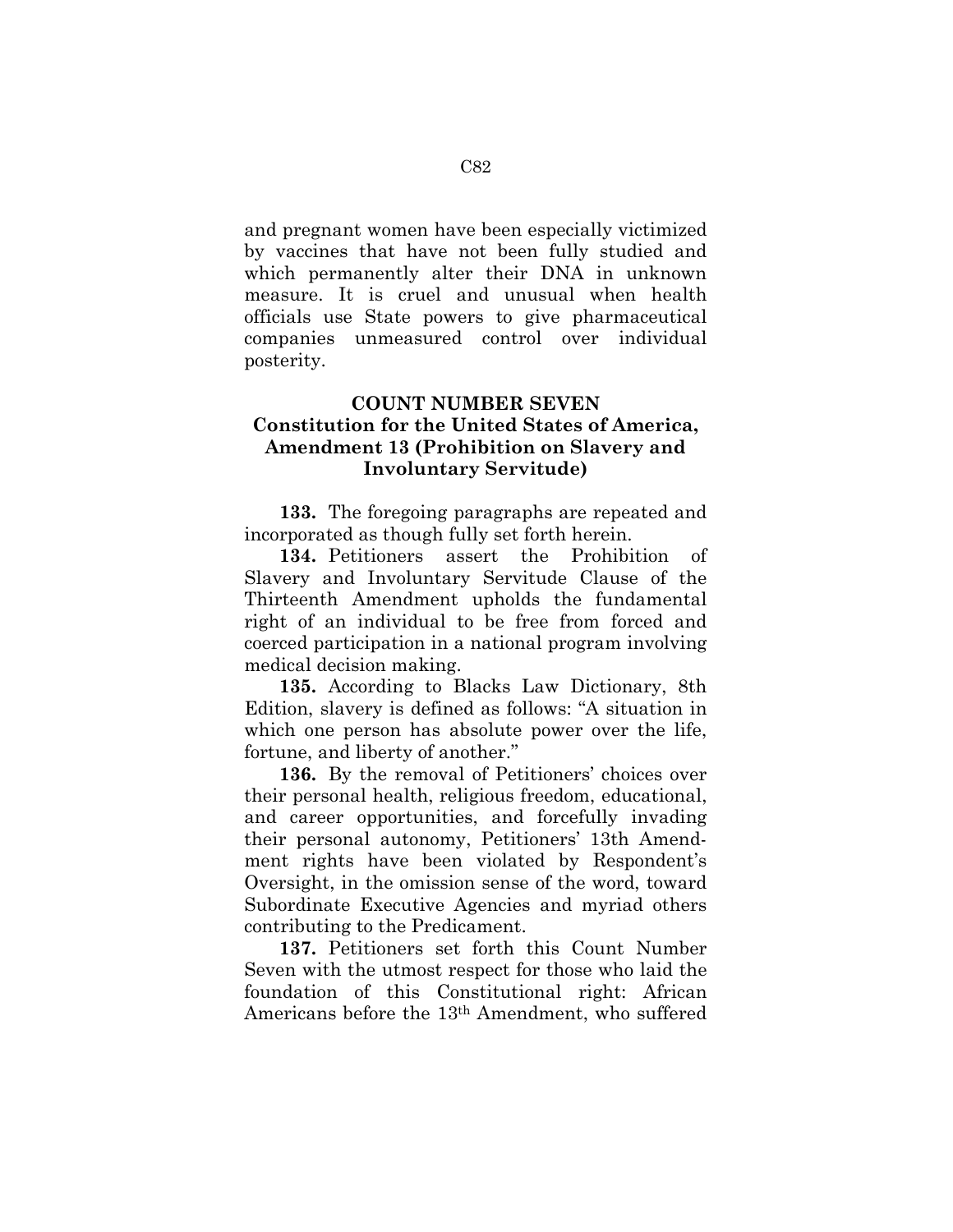their own distinct and direct forms of slavery (including but not limited to the subjugation of their health freedom) prior to the Executive Order and Emancipation Proclamation by President Abraham Lincoln on September 22, 1862. At the time of President Lincoln's Order, African Americans were not a protected class. But the 13th Amendment does not state that only African Americans are protected from slavery and involuntary servitude. It outlaws involuntary servitude in the United States regardless of race. Agency approval of medical interventions that remain experimental, does not transform them into nonexperimental. And agency approval of such experiments without informed consent, cannot be stretched to an interpretation that authorizes the discrimination and denial of rights as punishment for those who refuse to consent.

**138.** As set forth in PRJN1 and PRJN2, the long-term effects of vaccine-triggered human immune system alterations have remained numerically undefined because they had never been studied or evaluated by the US Government for long-term health risks, nor have they been studied by the US Government for their cumulative health risks. However, Petitioners present here, clear evidence of numerical risks associated with vaccination, risks they are unwilling to subject themselves to. Vaccines are, at best, still experimental, and government mandates of participation in an experiment amount to involuntary servitude in a government enforced medical experiment.

**139.** Nothing in the Constitution for the United States of America grants government the power to force individuals to participate in human medical experiments. The Constitution for the United States of America sets limits on government powers. And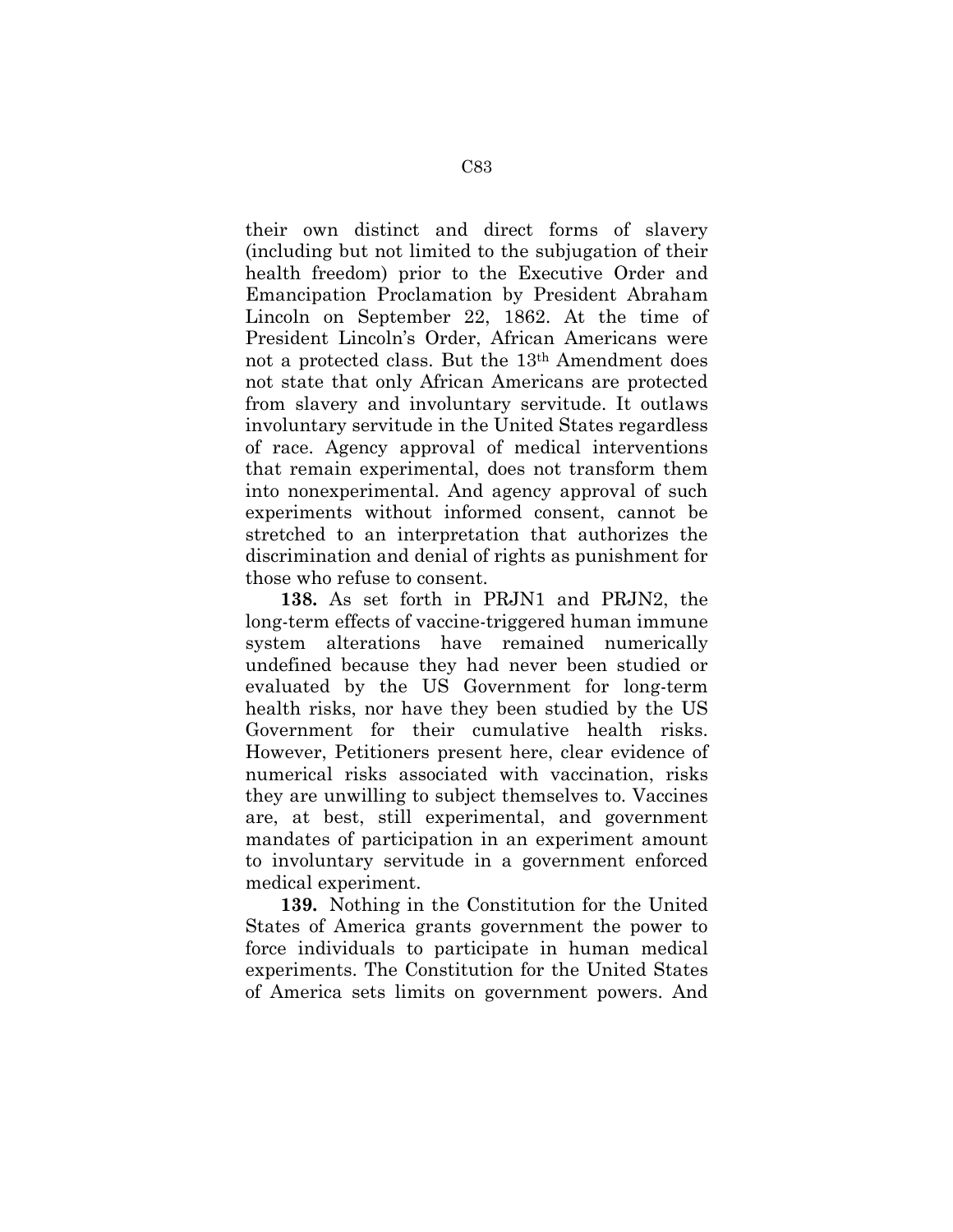where those powers are not listed, they are prohibited.

**140.** Petitioners' rights to avoid involuntary servitude in human medical experiments are imminently threatened. Because Petitioners refuse to participate in the medical experiment of CDC recommended vaccination, they face daily discrimination in their own States, and throughout this Nation, resulting in ineligibility for military service, loss of employment opportunities, threatened loss of parental rights, and the denial of educational opportunities.

**141.** Petitioners, for themselves and for their fellow Citizens similarly situated (who are also essential to inform and contribute to the needed Survey and Study), seek protection from any form of discrimination based solely upon their refusal to serve, and/or to commit their children to serve, as medical research subjects. Codifying human medical experiment without informed consent as a protected activity within the United States does not nullify the Citizen's 13th Amendment protection against being coerced into participating in it. Governmental agency "approval" of human medical experimentation does not strip Citizens of their absolute right to refuse to serve as medical research subjects.

**142.** The 13th Amendment guarantees all Citizens this right to refuse to serve as medical research subjects. And government has been granted no power to preemptively extinguish any of their other rights, under color of law, as retribution for their failure to obey the dictates of the pharmaceutical industry. No branch of government, and no government agency within the United States, has authority to discriminate against Citizens based solely upon their refusal to serve as medical research subjects.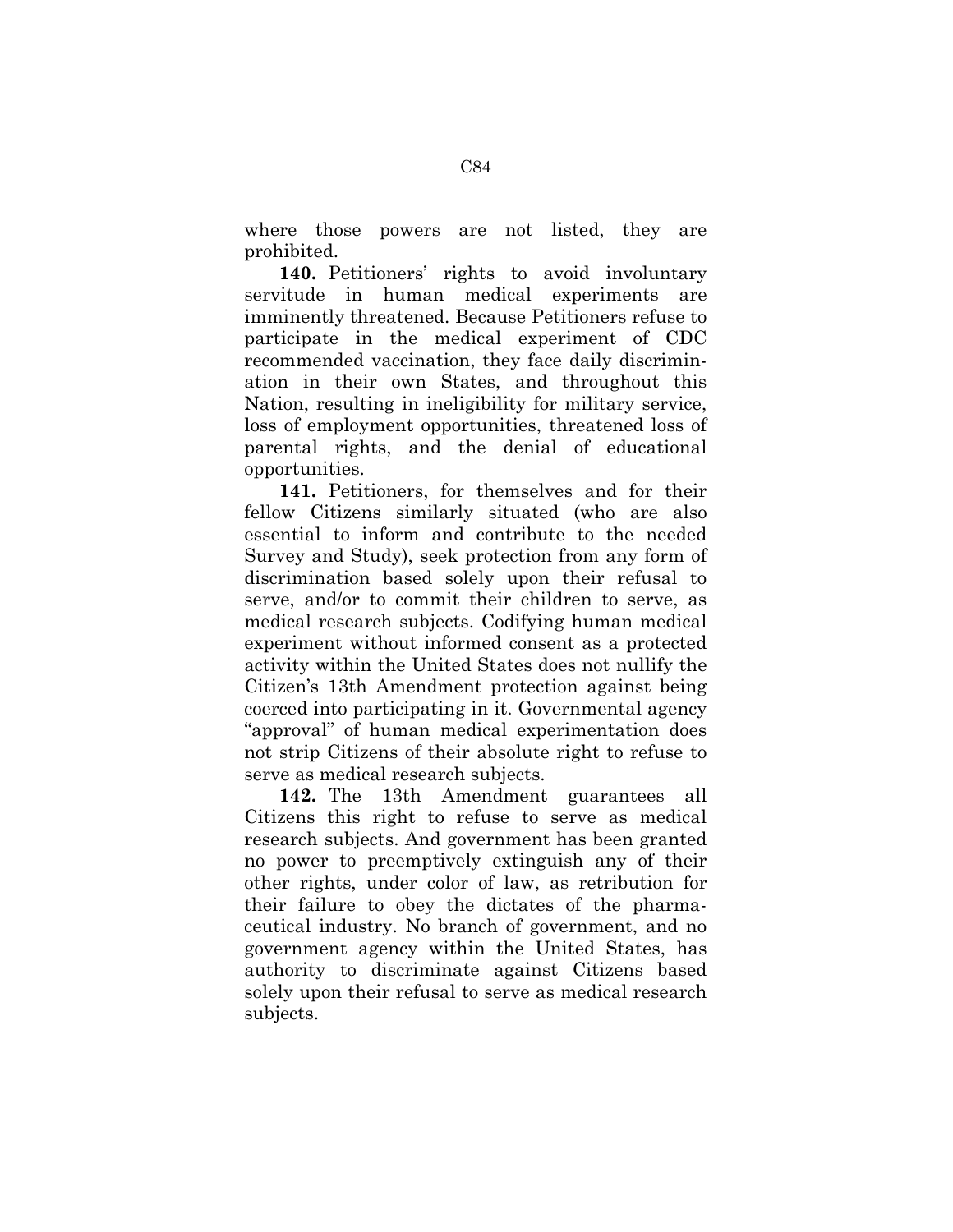**143.** Because the federal government offers no meaningful protection against involuntary servitude in vaccination programs as human medical experimentation, individual Citizens must protect themselves. However, the ability to independently protect oneself from vaccination as a form of human medical experimentation is routinely dismissed by local authorities who do not consider vaccination programs to be a form of human experimentation. Ignorance of the fact vaccines are experimental, leads to segregation and enforcement of dis-crimination against those who refuse to participate. Agency "approval" of medical experimentation without (or agency "waiver" of) informed consent has led to a generalized fallacy that this means the intervention is not experimental, and/or that any medical intervention so "approved" transforms it into an intervention that can be forced upon the public against their will. It is therefore increasingly difficult for Petitioners to protect themselves from becoming experimental medical subjects, as a patchwork of ever-changing discriminatory laws, regulations, and policies are enforced against the unvaccinated.

**144.** Respondent is not the sole cause of the threats of involuntary servitude, but rather Respondent has the responsibility to acknowledge such issues, and to take some appropriate action in Respondent's reasonable discretion to either desegregate or justify the continued infringement upon Petitioners' 13th Amendment rights. Petitioners further petition for Respondent to take some appropriate action in Respondent's reasonable discretion to safeguard Petitioners' 13th Amendment rights that protect them as individuals who are desired candidates for scientific control group surveys and studies, including but not limited to the Survey and Study requested by Petitioners.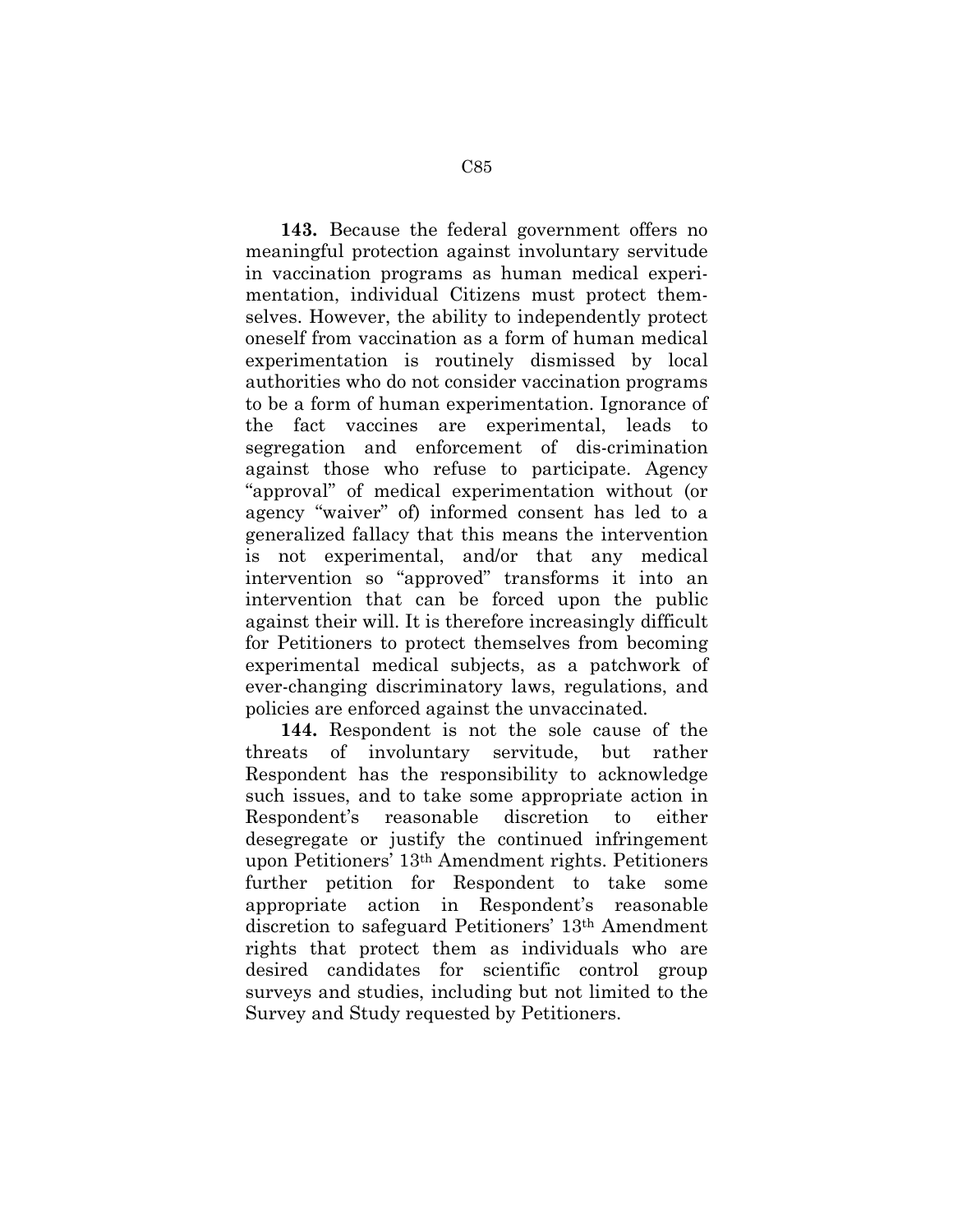## **COUNT NUMBER EIGHT Constitution for the United States of America, Amendment 14 (Equal Protection of the Laws)**

**145.** The foregoing paragraphs are repeated and incorporated as though fully set forth herein.

**146.** Petitioners assert the Equal Protection of the Laws Clause of the Fourteenth Amendment upholds the fundamental right of an individual to the equal protection of the laws in such manner to prohibit segregation of American society based upon individual exercise of freedom of religion in medical decision making.

**147.** Innumerable local governments, educational institutions, and businesses receive federal funding and federal contracts, and yet have implemented and enforce systematic segregation of unvaccinated individuals from vaccinated ones.

**148.** Respondent is not the sole cause of segregation, but rather Respondent has the responsibility to acknowledge such issues, and to take some appropriate action in Respondent's reasonable discretion to either desegregate or justify the continued infringement upon Petitioners' 14th Amendment rights. Petitioners further request Respondent take some appropriate action in Respondent's reasonable discretion to safeguard Petitioners' 14th Amendment rights that protect them as individuals who are desired candidates for scientific control group surveys and studies, including but not limited to the Survey and Study requested by Petitioners.

# **COUNT NUMBER NINE Constitution for the United States of America, Amendment 9 (Rights Retained)**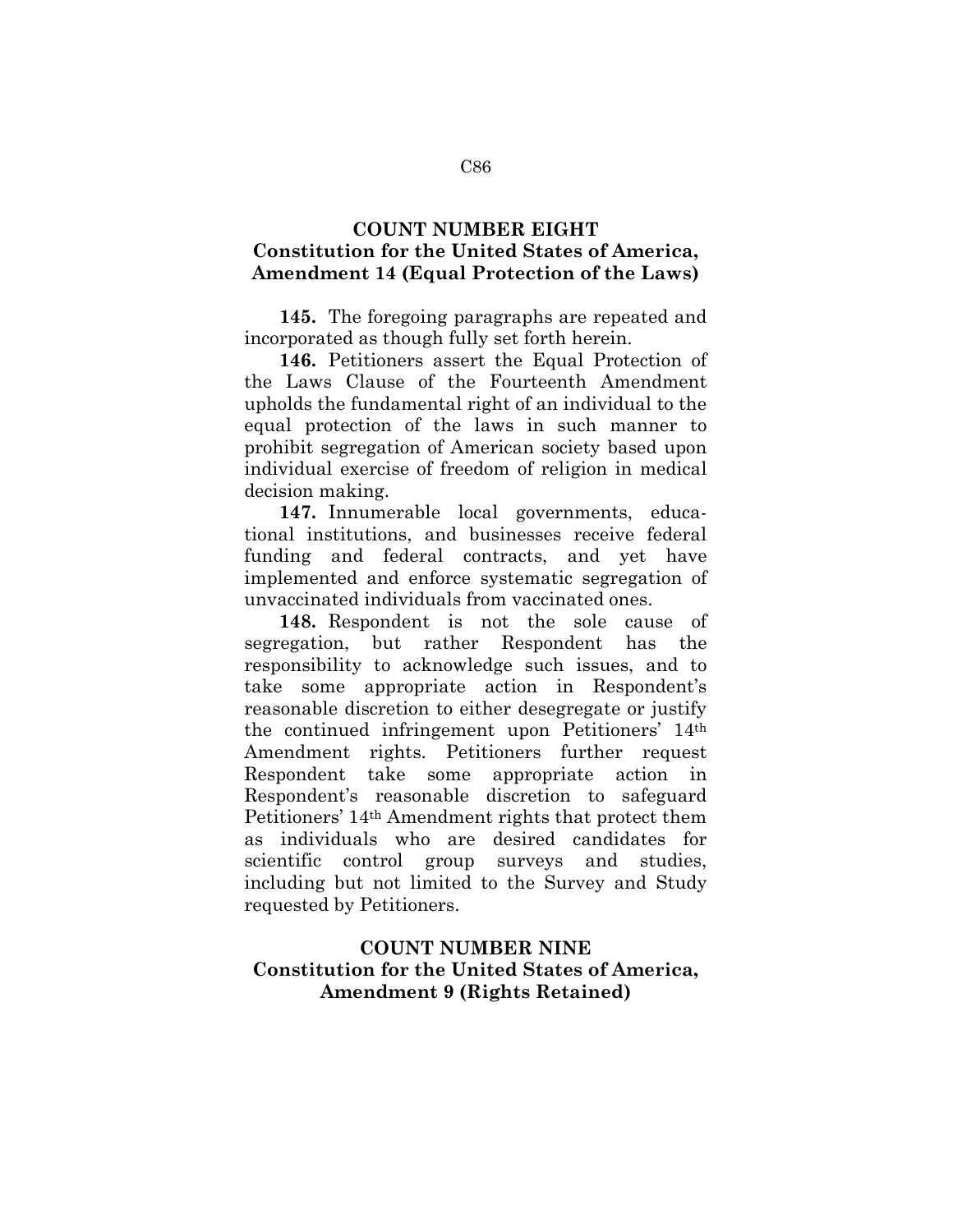**149.** The foregoing paragraphs are repeated and incorporated as though fully set forth herein.

**150.** Petitioners assert the Rights Retained Clause of the Ninth Amendment upholds the absolute right of the Citizen to remain peacefully natural.

**151.** According to the Congressional Research Service (Mandatory Vaccinations: Precedent and Current Laws, Congressional Research Service. May 21, 2014), if an individual in the United States of America refuses to be vaccinated they may be quarantined during a public health emergency giving rise to the vaccination order.

**152.** Quarantine immediately jeopardizes a parent's guardianship rights with their minor children. See e.g., *Heller v. Doe*, 509 U.S. 312, 332 (1993) ('[T]he state has a legitimate interest under its parens patriae powers in providing care to its citizens who are unable to care for themselves. ...')"

**153.** So the forced vaccination of children becomes an immediate threat during an emergency as the State becomes legally empowered to (a) forcefully vaccinate the children directly (when the state has taken guardianship itself after denying the parent the ability to be gainfully employed) or (b) placing the children into the custody of another guardian (such as a family member or a 'qualified' stranger) willing to process the children for forced vaccination. The scenario of forcing Citizens into government dependence as retribution for their refusal to submit themselves and their children into servitude as medical experiments, leads to the government then justifying *further* interventions. It is first to break one's legs, only to then point at them and say 'Now we must take your children because you're clearly an inadequate parent. Since you've refused to submit your children to medical experi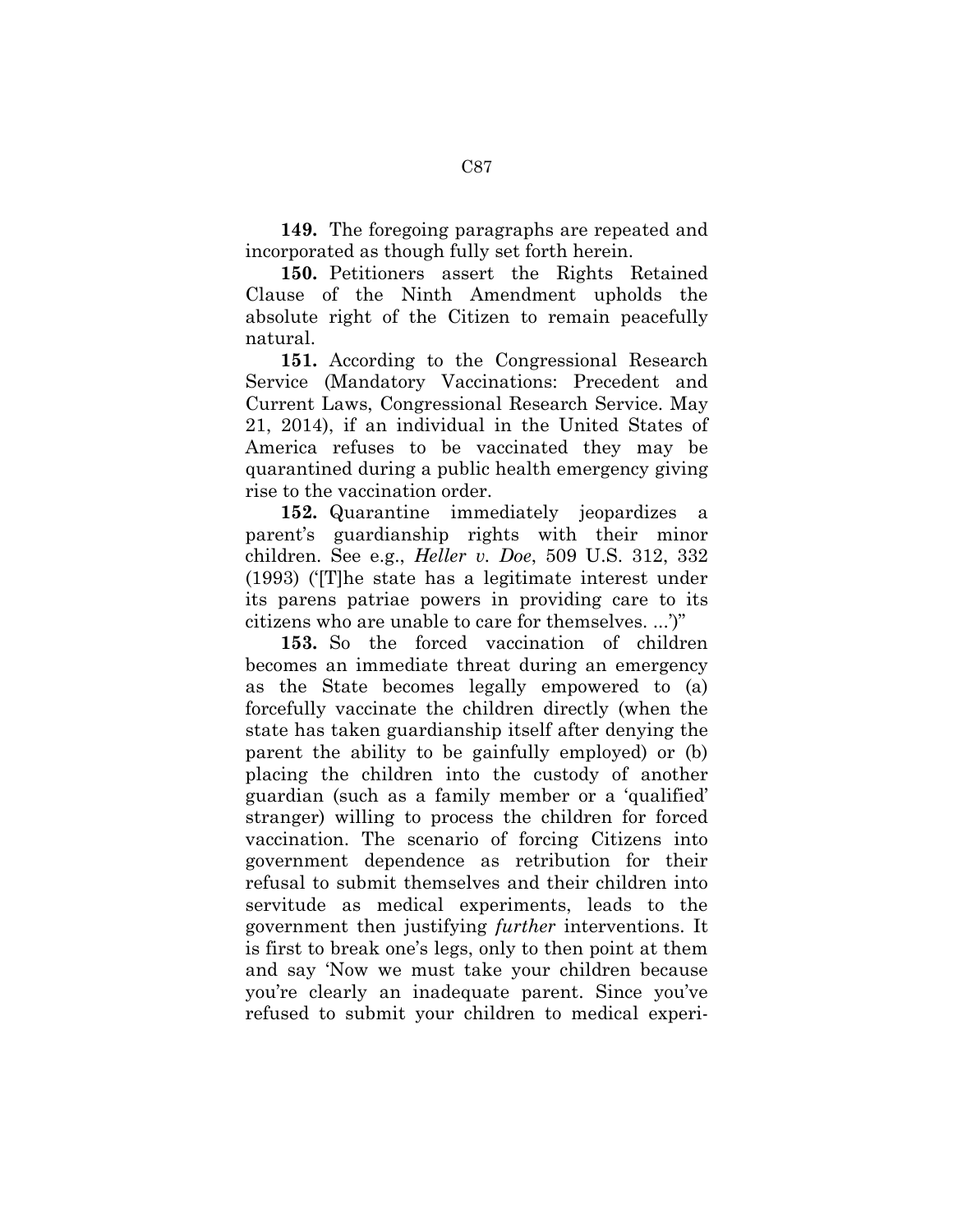mentation, we've now taken charge of them and shall do as we wish.' There is no rational interpretation of the Constitution that would not find this outcome repugnant to it. And yet this is the very situation the Petitioners here are increasingly threatened with, in what was intended to be a free Republic.

**154.** In this Republic, American Citizens do not permit any ruler to exercise absolute power over a fundamental right. For example, the reason government cannot lawfully make it a crime to have brown eyes is because there is no way for a brown-eyed person to safely navigate the rule to avoid punishment. Even to require him to wear sunglasses is to make being peacefully natural a crime. Or more forcefully, where a rule punishes a peaceful man for being natural, it is not law, but a declaration of absolute power by a tyrannical government body or agent. A right becomes inalienable when it cannot be separated from a peaceful man without destroying him (i.e., right of self-defense, or right to exist naturally). In *Yik Wo v. Hopkins*, 118 US 356 (1885) the Supreme Court stated, "When we consider the nature and the theory of our institutions of government, the principles on which they are supposed to rest, and review the history of their development, we are constrained to conclude that they do not mean to leave room for the play and action of purely personal and arbitrary power. Sovereignty itself is, of course, not subject to law, for it is the author and source of law; but in our system, while sovereign powers are delegated to the agencies of government, sovereignty itself remains with the people, by whom and for whom all government exists and acts. And the law is the definition and limitation of power." In this manner, Petitioners' assert the absolute right to be peacefully natural.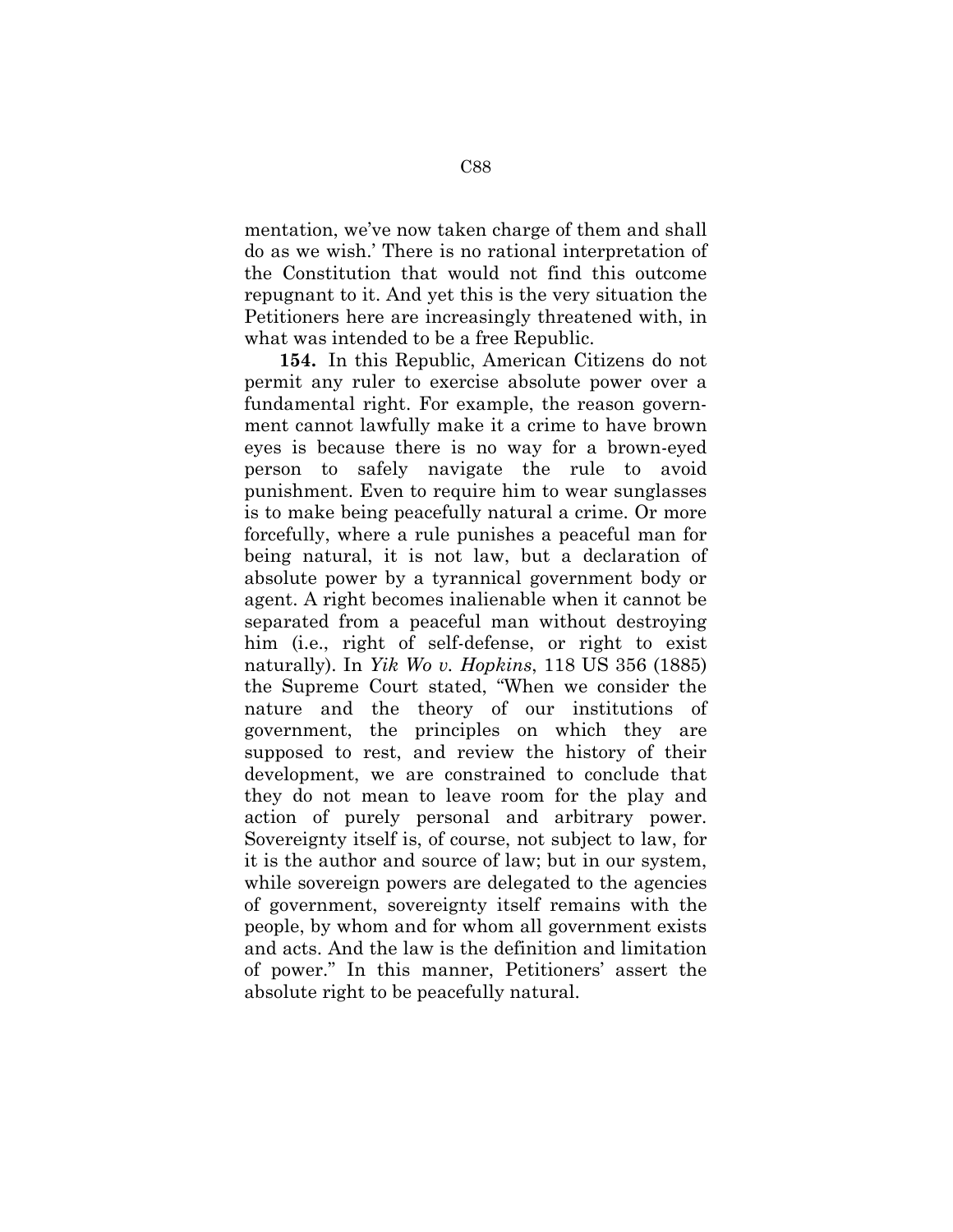**155.** Petitioners live under a justifiable constant threat that they can be quarantined, lose parental rights, and forcefully vaccinated simply for refusing a vaccination that gave rise to their quarantine order. Gone are the days when the logical method of quarantining sick people was in practice. Instead now, *every* healthy person is preemptively assumed guilty without due process, and denied gainful employment, education, and even the right to travel or visit with loved ones. In this manner, forced vaccination becomes a potentiality at the whim of a public official merely due to Petitioners' initial refusal to submit to forced vaccination. Therefore, a patchwork of local authorities is able to assert it is unlawful to be peaceful and unvaccinated in the event of an emergency, provided that the public official decides to vaccinate any given population of individuals in that official's discretion.

**156.** This prohibition on being peacefully natural jeopardizes the constitutionality of public health statutory schemes because the government is not permitted to criminalize innocent conduct. Due process requires that before fundamental rights may be stripped, they must be given notice of the crime so warranting it, and an opportunity to defend against the charges. Through a complex web of schemes, this burden has been entirely eliminated, and it is now assumed by our agencies that all healthy Americans may be summarily stripped of their most fundamental rights, including their right to *survive* and feed their families through gainful employment. The concept that this right is disposable because the government will surely step in and pay for everything, has proven *untrue* during the Covid-19 hysteria. The government cannot be relied upon to make certain all Americans who need help, will get help, after the government hobbles the American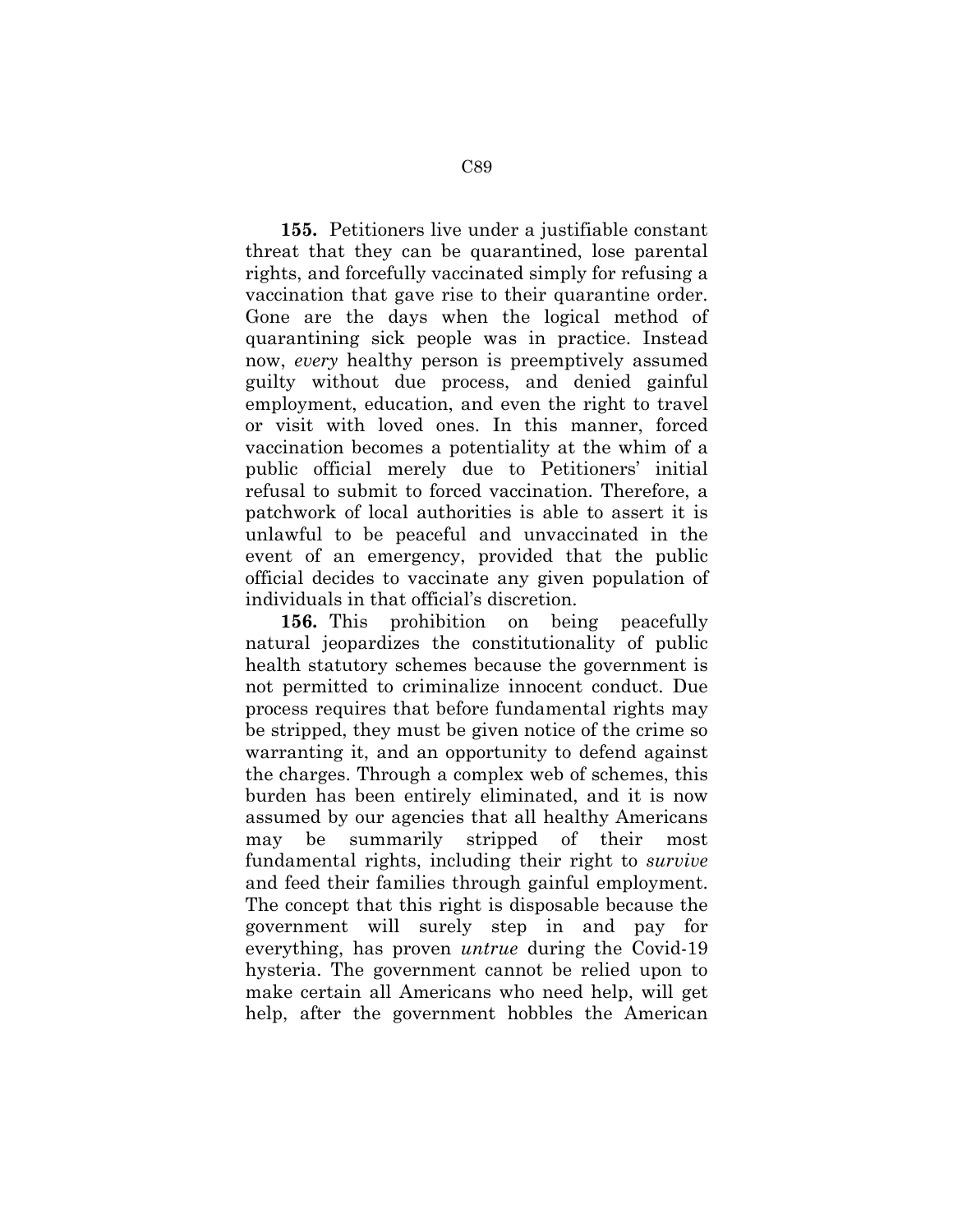people by force. This is the method by which the government steals more freedoms, by taking 'responsibility' for things the Constitution never authorized, and which American Citizens would prefer to provide for themselves. In this Republic, Citizens have a right to provide for themselves. Faulty interpretations that led to literally every possible need of the people becoming a "right", led to the government assuming powers far exceeding those outlined in the Constitution.

**157.** Respondent is not the sole cause of the threats of mandatory vaccination, but rather Respondent has the responsibility to acknowledge such issues, and to take some appropriate action in Respondent's reasonable discretion to either desegregate or justify the continued infringement upon Petitioners' absolute rights. Petitioners further petition for Respondent to take some appropriate action in Respondent's reasonable discretion to safeguard Petitioners' absolute rights that protect them as individuals who are desired candidates for scientific control group surveys and studies, including but not limited to the Survey and Study requested by Petitioners.

# **COUNT NUMBER TEN Constitution for the United States of America, Amendment 10 (Powers Reserved)**

**158.** The foregoing paragraphs are repeated and incorporated as though fully set forth herein.

**159.** Petitioners assert the Powers Reserved Clause of the Tenth Amendment reserves undelegated medical decision making powers to each Citizen.

**160.** Each Petitioner is the sole person able to provide informed consent/refusal for themselves and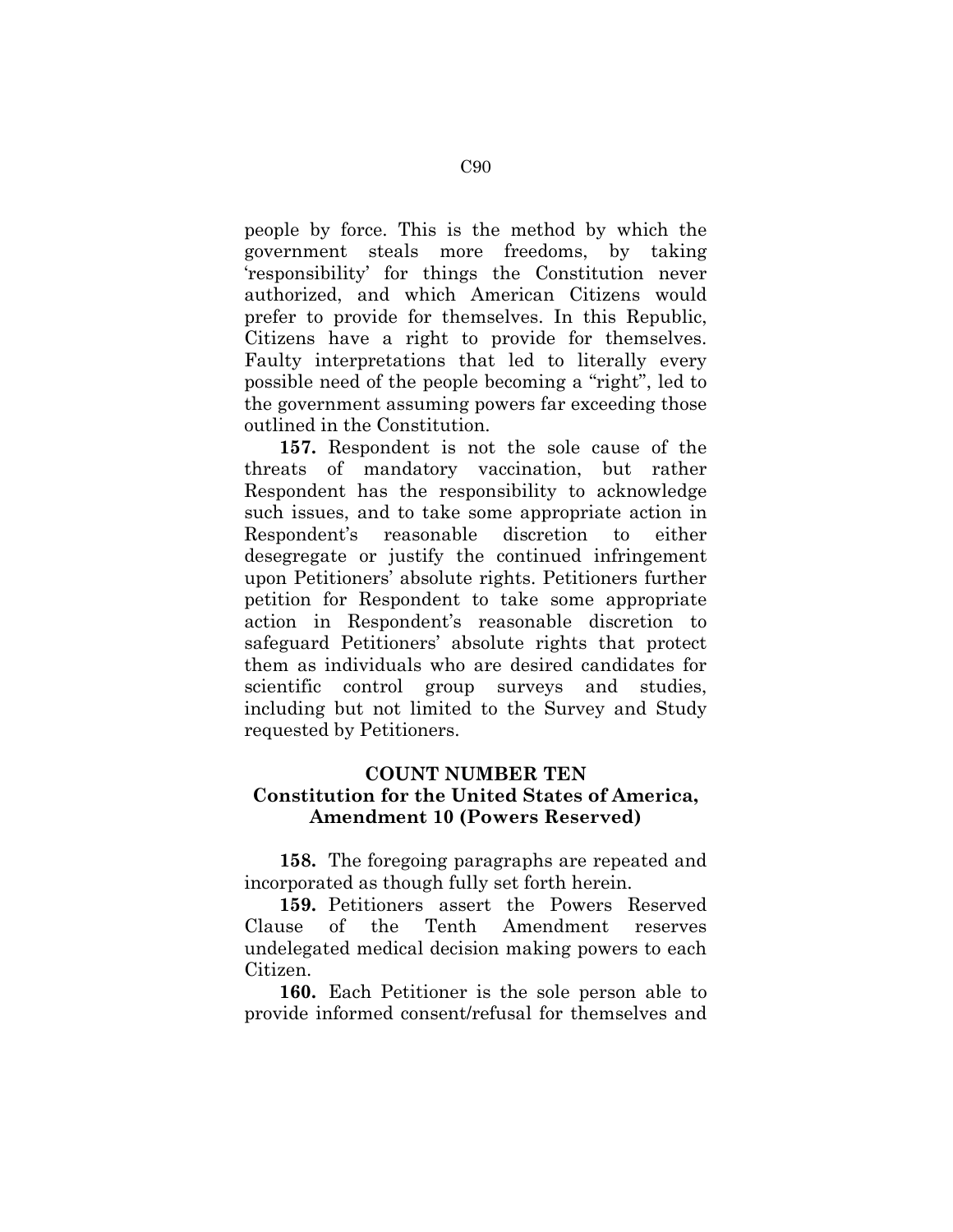their children with respect to vaccination. No public official or agency has the authority to provide informed consent/refusal on behalf of Petitioners.

**161.** Petitioners have not provided informed consent or assent to participation in any vaccination program or other vaccination requirement purportedly imposed upon the public.

**162.** As a direct and proximate result of Petitioners not providing their informed consent or assent to participation in vaccination programs with a mathematically calculated risk of causing Petitioners disability that exceeds 50%, according to the only reasonably-reliable numbers available as seen on the TCG American Survey, Petitioners have suffered Vilification as set forth herein.

**163.** Respondent is not the sole cause of the Vilification, nor the sole cause of the threats of mandatory vaccination, but rather Respondent has the responsibility to acknowledge that America has been segregated and to take some appropriate action in Respondent's reasonable discretion to either desegregate or justify the continued infringement upon Petitioners' panoply of Constitutional rights.

## **XV. CONCLUSION**

**164.** In the *Dred Scott* case, the U.S. Supreme Court erroneously interpreted the Constitution to mean all men are *not* "created equal". This decision was ultimately overruled by a duly elected President. If not for that President breaking the chains of injustice created by other entrenched and selfserving branches of government, the people's efforts in securing the freedoms sought, may well have been even bloodier than the civil war.

**165.** Although the U.S. Supreme court in *Jacobson v. Massachusetts* found that a \$5 fine (for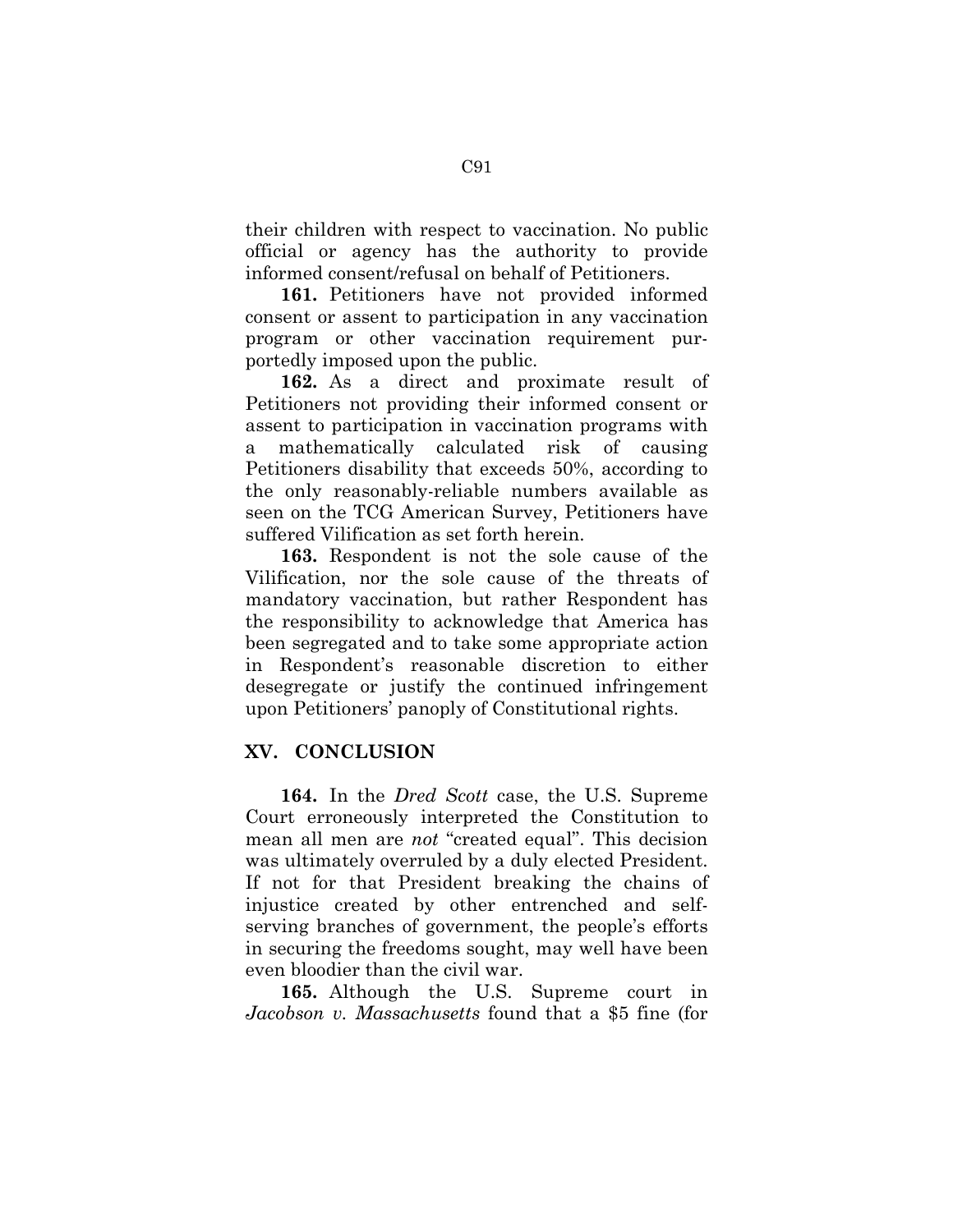failing to follow a public health directive) was within the constraints of the Constitution, this finding has since been stretched by judicial activists to mean coerced vaccination, and the denial of almost any fundamental right for refusal, and even forced sterilization, is a "right" of the government, so long as it's claimed to be in the interests of "public health", whether it is actually serving that interest or not. Thus, this *interpretation* of the Constitution has come to replace the Constitution itself, as if one interpretation now holds more weight than that which was being interpreted by the opinion. When our highest courts are loathe to upset the apple-cart of prior interpretations, however obviously erroneous, much bigger apple-carts get overturned in the end.

**166.** Hamilton reasoned that the ultimate interpretation of the Constitution rests in the Executive, by virtue of his power to enforce its terms through military command if required, due to the profound failures of the other branches to protect the rights of the people. The support of the people, of course, is required for a President to take such drastic action and hope to serve another term, or maybe even complete one, since impeachment is also available in the House. This command over the military, which the people have entrusted *solely* to their elected President, is the mechanism by which our President may, and in fact is obliged to, uphold his own oath to the Constitution, when, if by wholly illegitimate interpretation, other branches have degraded, or even attempted to eliminate, the rights and protections the Constitution confers upon the people.

**167.** The Freedoms conferred in the 13th Amendment were hard won. At the time, the judicial branch did *not* interpret the Constitution to prevent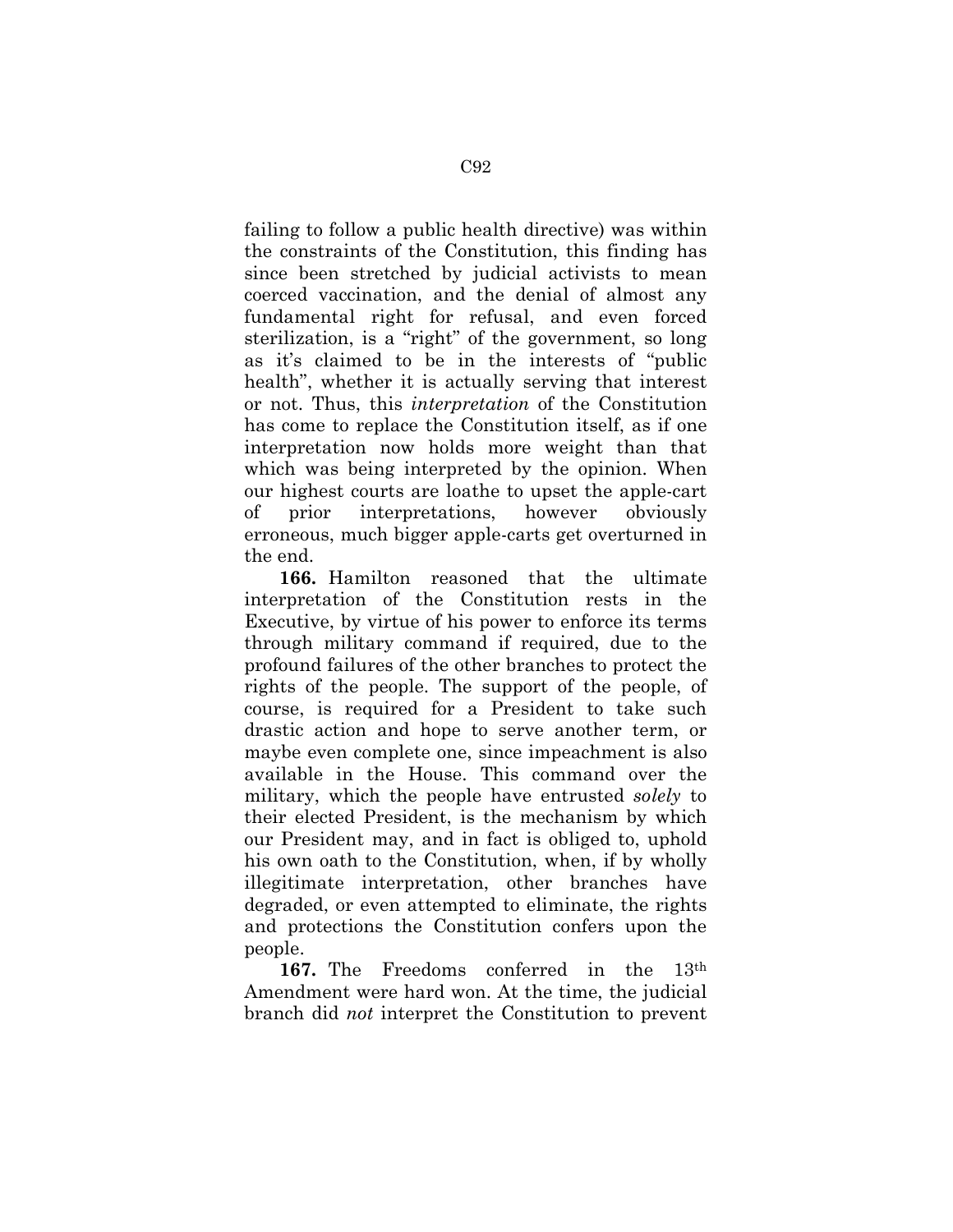slavery based upon skin color, and argued "precedent" to defend slavery. The legislative branch was at war with itself on the issue. It was only due to the presence of a President willing to use his enforcement authority as commander in chief of the armed forces, that all Americans gained their freedom. And to what end, if the judicial and legislative branches would only later interpret the Constitution to authorize involuntary service of Citizens in dangerous, and in fact "unavoidably unsafe" medical experiments?

**168.** The legislative and judicial branches have, thus far, primarily chosen to subjugate the health of the people of this Nation to the demands of the pharmaceutical/medical industrial complex. Beyond the many obvious violations of individual human rights, this long-held pattern of Constitutional interpretation, enforced by legislative acts, has now placed our entire Nation in great peril. The collective "herd" which our legislatures claim to be protecting with an endless stream of coerced pharmaceuticals, delivered by the most invasive means possible, i.e., delivered by direct injection, is *very* sick now. The number of disabled in our younger generations is exponentially higher than just 20 years ago. And the trajectory for the next decade is nothing short of catastrophic. Very soon, this "herd" will, in large part, be incapable of supporting any branches of government, no matter the increased taxation pressed upon the citizens who remain semi-viable.

**169.** A rapidly growing number of children and young adults in the USA will never leave home, never work, never fall in love, never have a family. They will *instead* require the full-time support of their parents, and society, for their entire lives. The number of parents who have personally witnessed their perfectly healthy children seriously injured by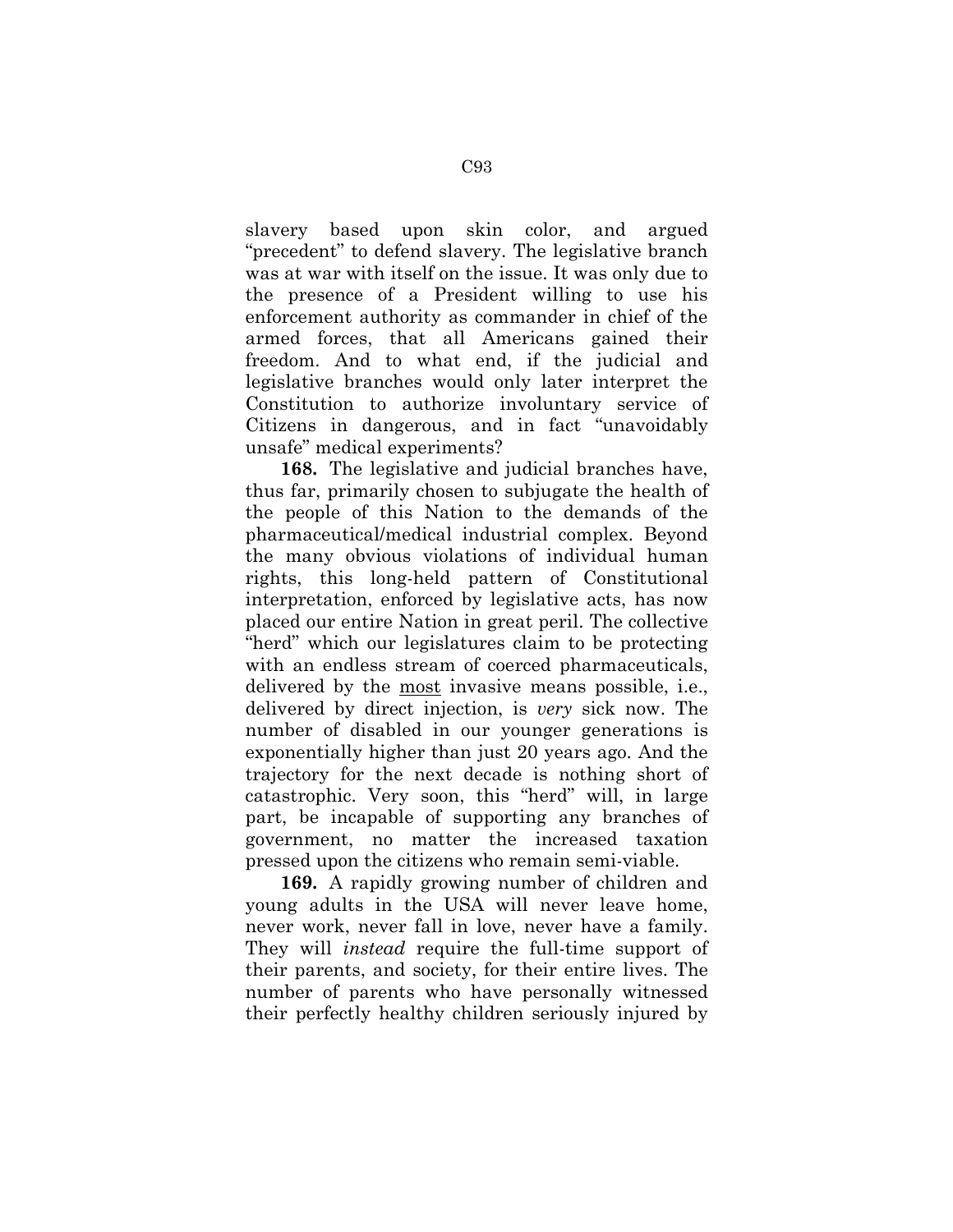pharmaceuticals is growing rapidly. In spite of attempted censorship their stories are reaching the masses. Again, a storm *is* upon us all. It will make landfall. Directing this storm to the correct shore is the only remaining option. If our Nation is to survive this storm, the *culprits* can no longer be protected by *any* branch of government, let alone rewarded for their acts against our Nation and its people.

**170.** The stakes do not get any higher than they are in this case. The Petitioners seek to protect more than their individual rights here. They fight to protect their Nation from imminent and inevitable collapse. Petitioners now lay this plea upon both the Judicial and Executive Branches of the United States of America, in hopes both branches will see reason in preventing the imminent collapse of this great Nation at the hands of a legislative branch and public health agency bureaucracy that is now largely controlled by the pharmaceutical industry. Petitioners pray the continued destruction of the American people will no longer be permitted by erroneous interpretation that concludes such an outcome is somehow "Constitutional."

## **XVI. REQUEST FOR JURY TRIAL**

**171.** Petitioners request a jury trial on factual matters.

#### **XVII. REQUEST FOR RELIEF**

**172.** Wherefore, Petitioners request the Court issue the following relief:

**A.** Issue a declaratory judgment that Respondent's oversight, in the omissions sense of the word, was a violation of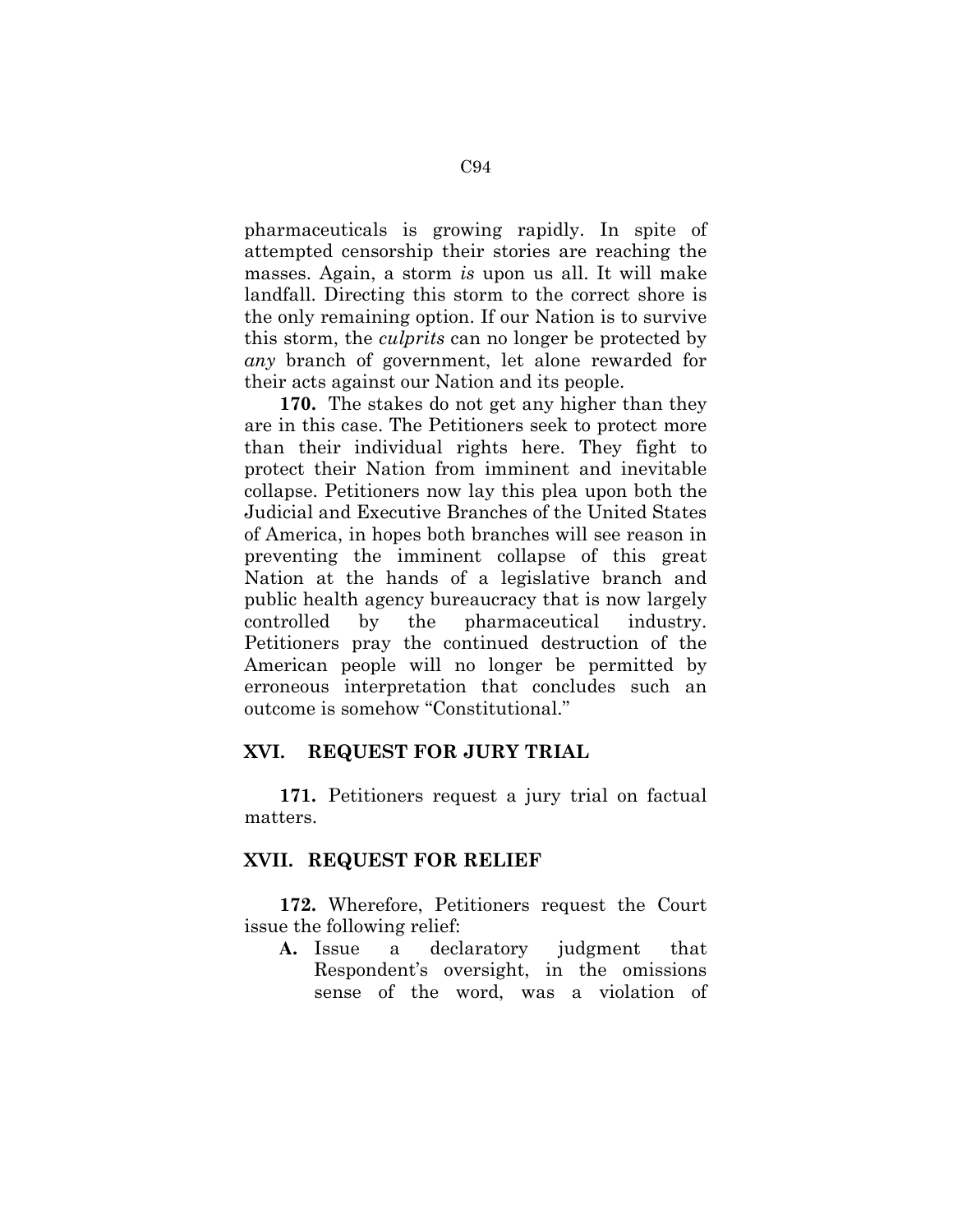Petitioners' rights under the Constitution for the United States of America.

- **B.** Issue a declaratory judgment that Respondent's oversight, in the omissions sense of the word, is perpetuating the National Health Pandemic, which is a matter of national security.
- **C.** Issue a preliminary injunction with regard to the claims contained in this First Amended Verified Petition, as requested in the Petitioners' moving papers and specifically Petitioners' proposed order(s) for Preliminary Injunction, in particular enjoining discrimination based on vaccination status, or in the alternative an order to show cause shifting the burden to Respondent to numerically prove that benefits of vaccine exposure, at any level of exposure, currently outweigh the short-term and long-term risks associated with vaccine exposure.
- **D.** Issue a permanent injunction with regard to the claims contained in this First Amended Verified Petition, including but not limited to prohibiting enforcement of all laws, regulations, and policies that discriminate against any Citizen based upon their vaccination status, and other matters as *substantively* specified in Petitioners' Proposed Order Number One filed 12/29/20.
- **E.** Issue an injunction that at the conclusion of the requested National Health Survey of unvaccinated Americans, vaccines shall not be administered unless the patient or parent/guardian has first provided a signed informed consent that the patient has reviewed the actual *numerical* increased risks of disease, disability and death